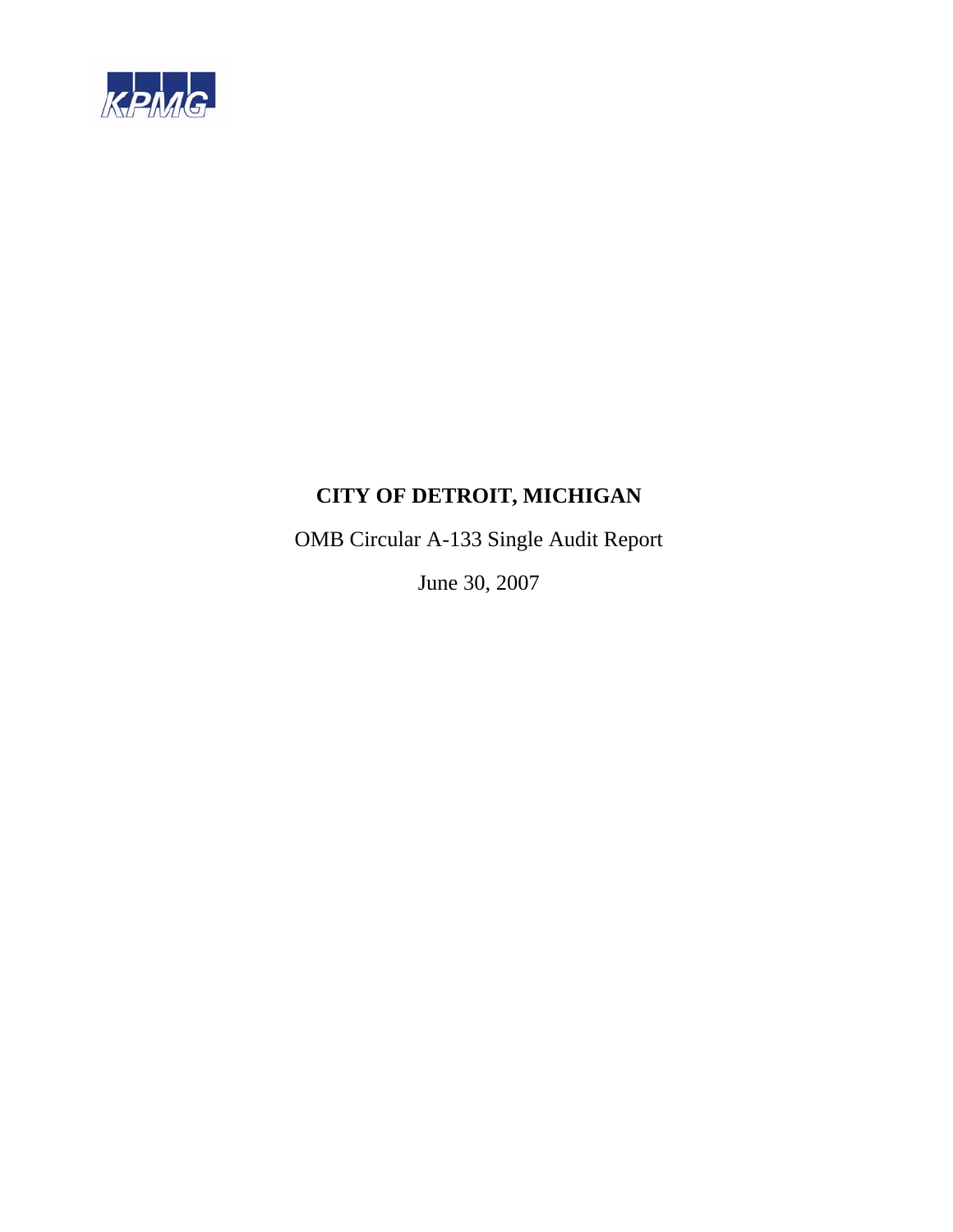OMB Circular A-133 Single Audit Report

# **Table of Contents**

|                                                                                                                                                                                                                   | Page(s)   |
|-------------------------------------------------------------------------------------------------------------------------------------------------------------------------------------------------------------------|-----------|
| Report on Compliance with Requirements Applicable to Each Major Program and on Internal<br>Control over Compliance in Accordance with OMB Circular A-133 and Schedule of<br><b>Expenditures of Federal Awards</b> | $1 - 8$   |
| Schedule of Expenditures of Federal Awards                                                                                                                                                                        | $9 - 12$  |
| Notes to the Schedule of Expenditures of Federal Awards                                                                                                                                                           | 13        |
| Report on Internal Control over Financial Reporting and on Compliance and Other Matters<br>Based on an Audit of Financial Statements Performed in Accordance with Government<br><b>Auditing Standards</b>         | $14 - 15$ |
| Schedule of Findings and Questioned Costs                                                                                                                                                                         | $16 - 81$ |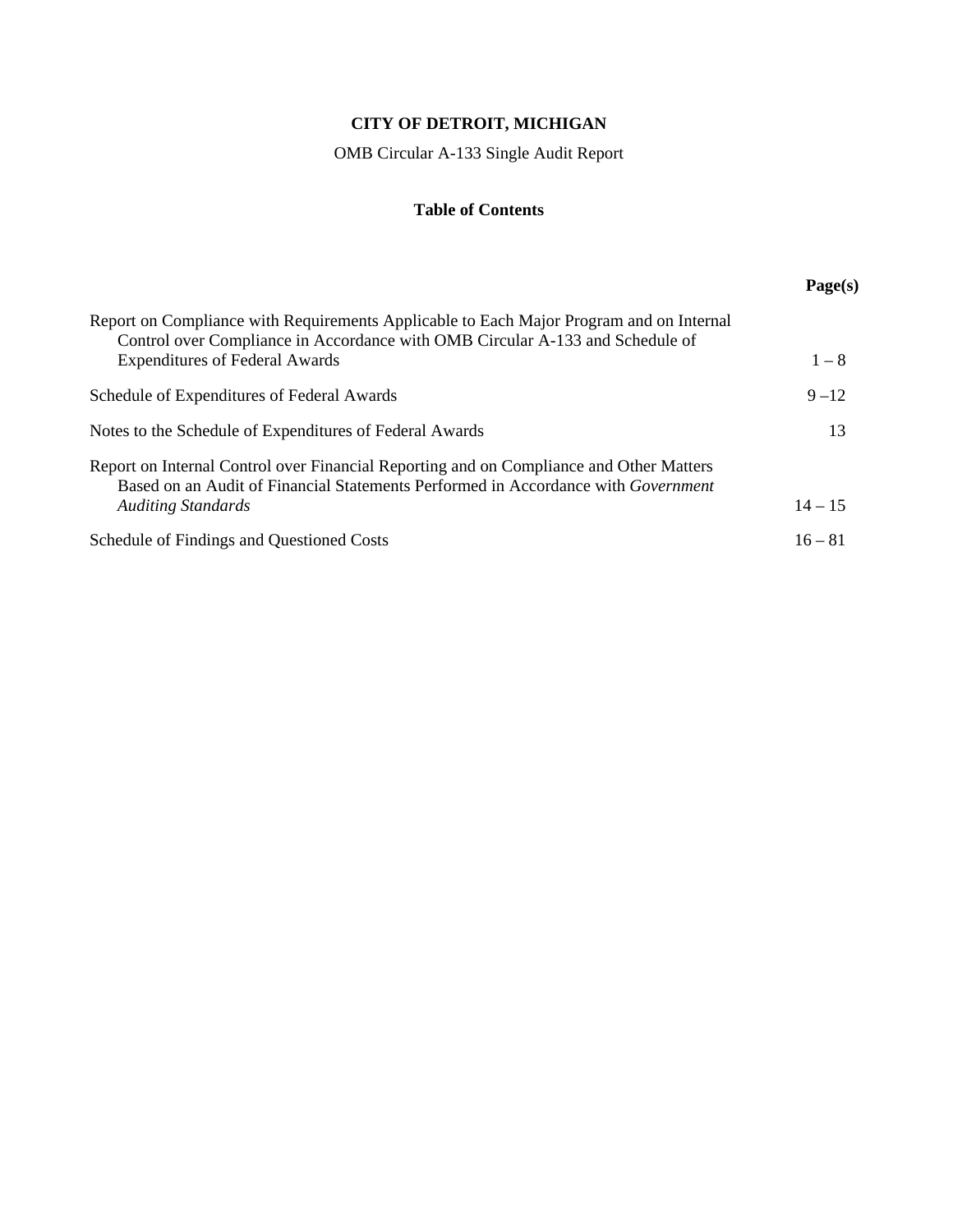

**KPMG LLP** Suite 1200 150 West Jefferson Detroit, MI 48226-4429

# **Report on Compliance with Requirements Applicable to Each Major Program and on Internal Control over Compliance in Accordance with OMB Circular A-133 and Schedule of Expenditures of Federal Awards**

The Honorable Mayor and Members of the City Council City of Detroit, Michigan:

# **Compliance**

We have audited the compliance of the City of Detroit, Michigan (the City) with the types of compliance requirements described in the U.S. Office of Management and Budget (OMB) *Circular A-133 Compliance Supplement* that are applicable to each of its major federal programs for the year ended June 30, 2007, except for the Urban Area Security Initiative (UASI) major federal program. The City's major federal programs are identified in the summary of auditors' results section of the accompanying schedule of findings and questioned costs. Compliance with the requirements of laws, regulations, contracts, and grants applicable to each of its major federal programs is the responsibility of the City's management. Our responsibility is to express an opinion on the City's compliance based on our audit, except for the UASI major federal program.

The City's basic financial statements include operations of the Detroit Brownfield Redevelopment Authority, Detroit Public Library, Detroit Transportation Corporation, Downtown Development Authority, Eastern Market Corporation, Economic Development Corporation, Greater Detroit Resource Recovery Authority, Local Development Finance Authority, and Museum of African American History as discretely presented component units, which received federal awards which are not included in the schedule of expenditures of federal awards for the year ended June 30, 2007. Our audit, described below, did not include the operations of the Detroit Brownfield Redevelopment Authority, Detroit Public Library, Detroit Transportation Corporation, Downtown Development Authority, Eastern Market Corporation, Economic Development Corporation, Greater Detroit Resource Recovery Authority, Local Development Finance Authority, and Museum of African American History because the component units engaged other auditors to perform audits in accordance with OMB Circular A-133.

Except as discussed in the following paragraph, we conducted our audit of compliance in accordance with auditing standards generally accepted in the United States of America; the standards applicable to financial audits contained in *Government Auditing Standards*, issued by the Comptroller General of the United States; and OMB Circular A-133, *Audits of States, Local Governments, and Non-Profit Organizations*. Those standards and OMB Circular A-133 require that we plan and perform the audit to obtain reasonable assurance about whether noncompliance with the types of compliance requirements referred to above that could have a direct and material effect on a major federal program occurred. An audit includes examining, on a test basis, evidence about the City's compliance with those requirements and performing such other procedures as we considered necessary in the circumstances. We believe that our audit provides a reasonable basis for our opinion. Our audit does not provide a legal determination of the City's compliance with those requirements.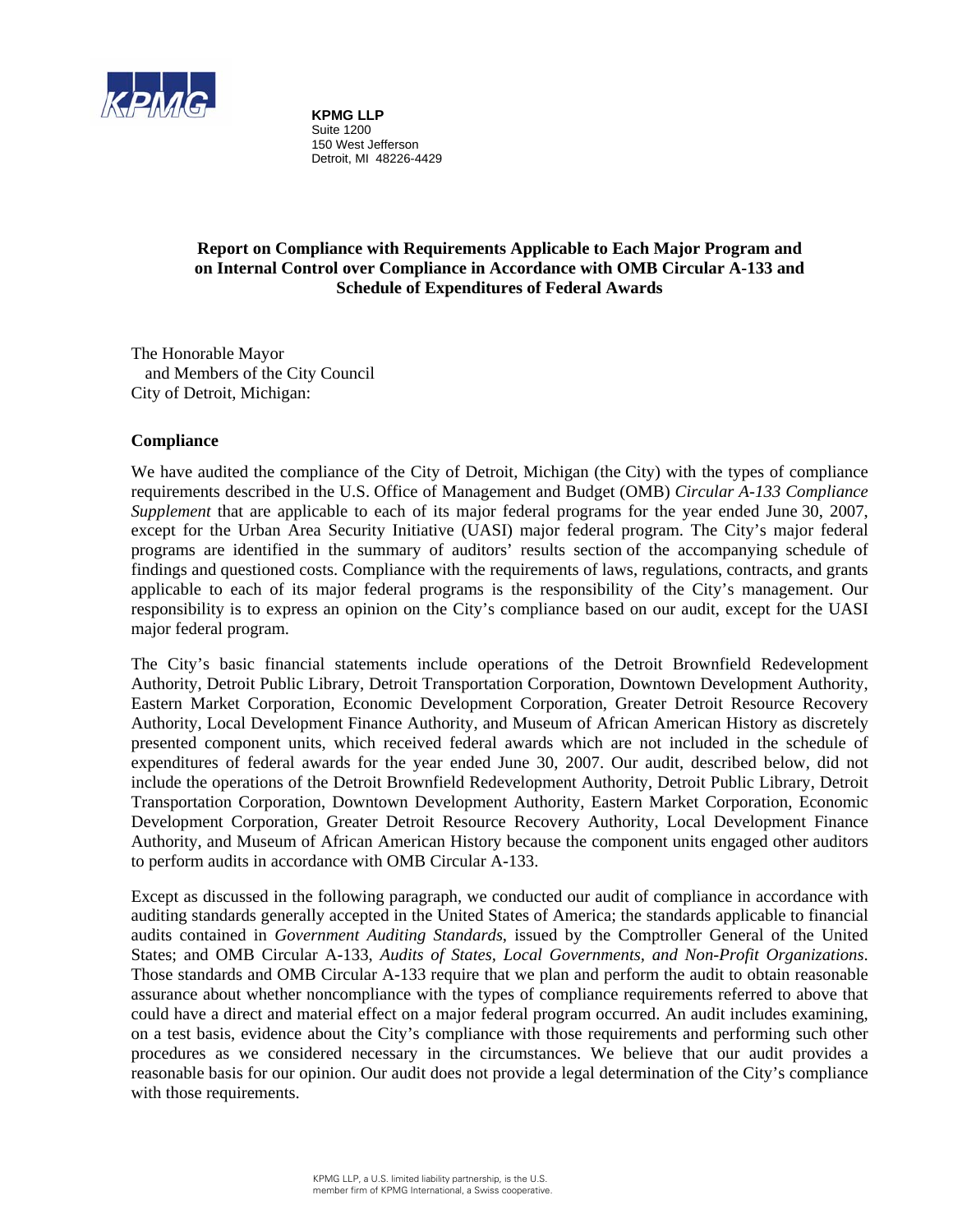

# **Disclaimer**

As described in finding 2007-56 in the accompanying schedule of findings and questioned costs, the scope of our work was not sufficient to enable us to express, and we do not express, an opinion on the compliance of the City of Detroit with the requirements referred to above that are applicable to its Urban Area Security Initiative major federal program for the year ended June 30, 2007.

# **Adverse (Noncompliance) – Table 1**

As identified in Table 1 and described in the accompanying schedule of findings and questioned costs, the City did not comply with certain compliance requirements that are applicable to certain of its major federal programs. Compliance with such requirements is necessary, in our opinion, for the City to comply with the requirements applicable to the identified major federal programs.

| <b>Federal program</b>                             | <b>Compliance requirement</b>                                                 | Finding<br>number |
|----------------------------------------------------|-------------------------------------------------------------------------------|-------------------|
| <b>Community Development</b><br><b>Block Grant</b> | Activities Allowed or Unallowed and Allowable<br><b>Costs/Cost Principles</b> | 2007-10           |
| <b>Community Development</b><br><b>Block Grant</b> | Activities Allowed or Unallowed and Allowable<br><b>Costs/Cost Principles</b> | 2007-11           |
| <b>Community Development</b><br><b>Block Grant</b> | <b>Cash Management</b>                                                        | 2007-12           |
| <b>Community Development</b><br><b>Block Grant</b> | Reporting                                                                     | 2007-14           |
| <b>Community Development</b><br><b>Block Grant</b> | Reporting                                                                     | 2007-15           |
| <b>Community Development</b><br><b>Block Grant</b> | <b>Subrecipient Monitoring</b>                                                | 2007-16           |
| Immunization/Immunization<br>Vaccine for Children  | Eligibility                                                                   | 2007-34           |
| Immunization/Immunization<br>Vaccine for Children  | Reporting                                                                     | 2007-35           |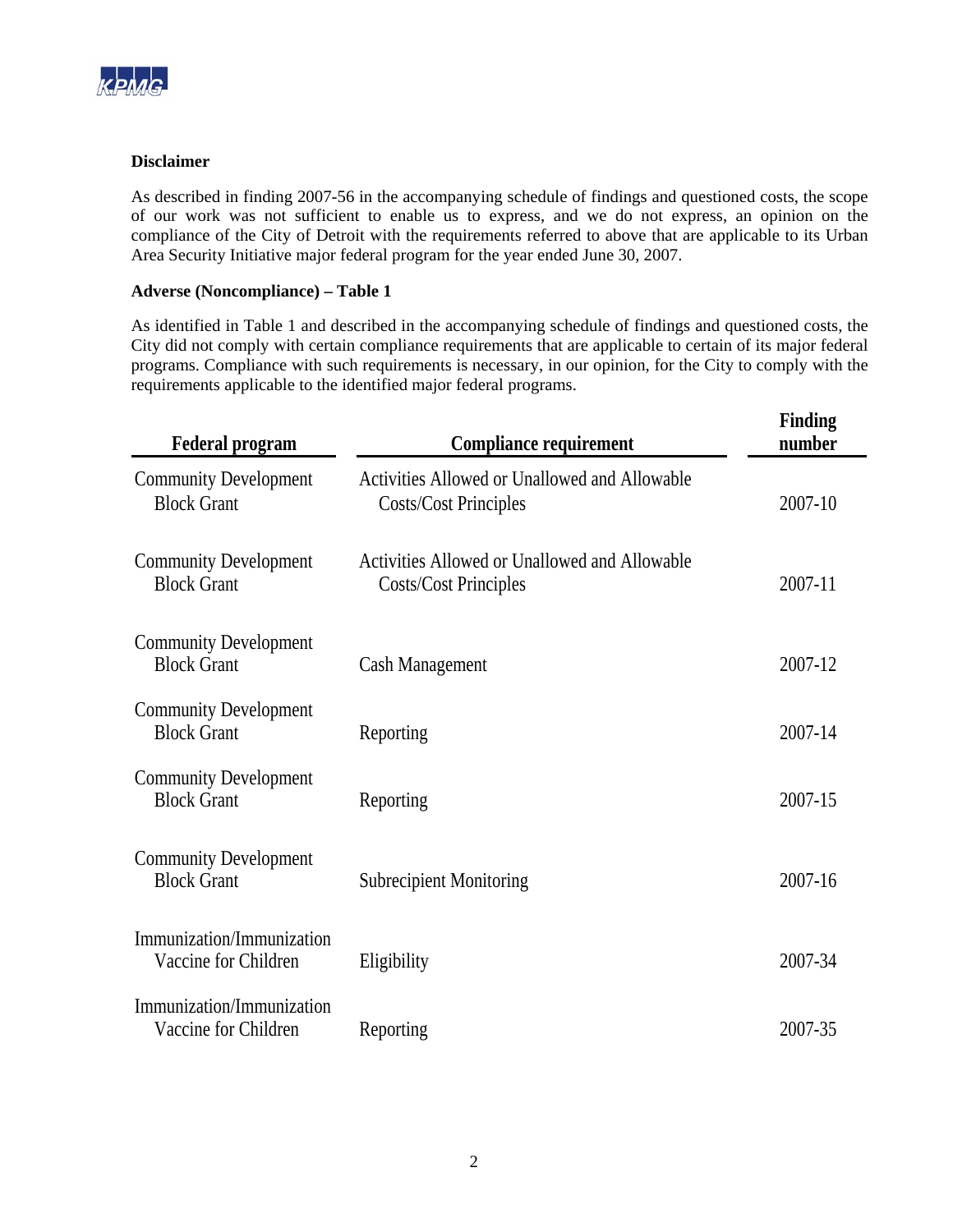

| <b>Federal program</b>                            | <b>Compliance requirement</b>                                                           | Finding<br>number |
|---------------------------------------------------|-----------------------------------------------------------------------------------------|-------------------|
| Immunization/Immunization<br>Vaccine for Children | Reporting                                                                               | 2007-36           |
| Immunization/Immunization<br>Vaccine for Children | Special Tests and Provisions - Control,<br>Accountability, and Safeguarding of Vaccines | 2007-37           |
| <b>Community Services</b><br><b>Block Grant</b>   | Activities Allowed or Unallowed and Allowable<br>Costs/Cost Principles                  | 2007-42           |
| <b>Community Services</b><br><b>Block Grant</b>   | Cash Management                                                                         | 2007-44           |
| <b>Community Services</b><br><b>Block Grant</b>   | Eligibility                                                                             | 2007-45           |
| <b>Community Services</b><br><b>Block Grant</b>   | <b>Subrecipient Monitoring</b>                                                          | 2007-47           |

# **Qualifications (Noncompliance) – Table 2**

As identified in Table 2 and described in the accompanying schedule of findings and questioned costs, the City did not comply with certain compliance requirements that are applicable to certain of its major federal programs. Compliance with such requirements is necessary, in our opinion, for the City to comply with the requirements applicable to the identified major federal programs.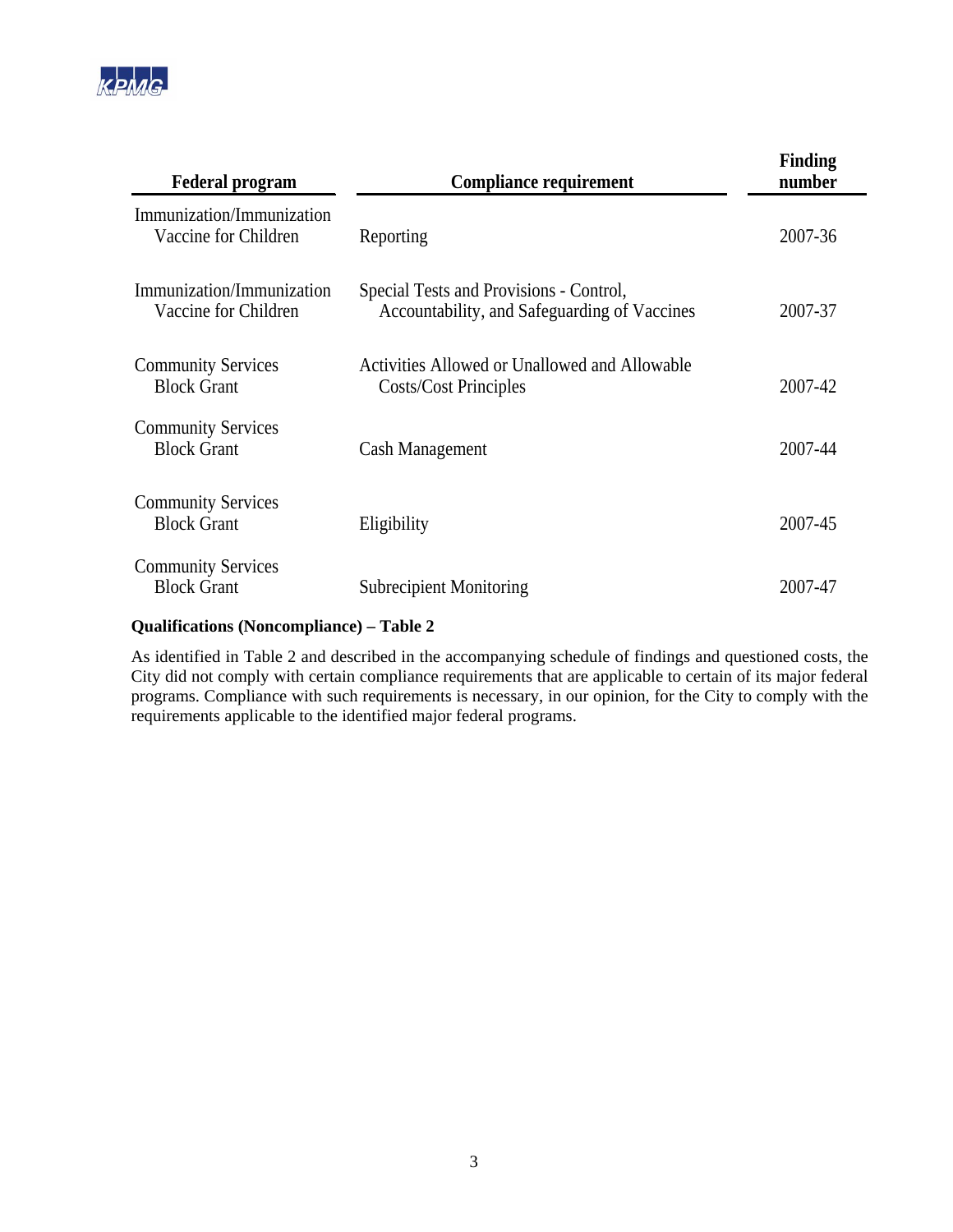

| <b>Federal program</b>                  | <b>Compliance requirement</b>                                                 | <b>Finding</b><br>number |
|-----------------------------------------|-------------------------------------------------------------------------------|--------------------------|
| Section 108 Loans                       | Reporting                                                                     | 2007-18                  |
| Home Investment<br>Partnership Program  | <b>Allowable Costs/Cost Principles</b>                                        | 2007-19                  |
| Home Investment<br>Partnership Program  | <b>Cash Management</b>                                                        | 2007-20                  |
| Home Investment<br>Partnership Program  | Procurement, Suspension, and Debarment                                        | 2007-21                  |
| Home Investment<br>Partnerships Program | Reporting                                                                     | 2007-23                  |
| Home Investment<br>Partnership Program  | Special Tests and Provisions - Environmental<br>Reviews                       | 2007-24                  |
| <b>Workforce Investment</b><br>Act      | <b>Activities Allowed or Unallowed</b>                                        | 2007-25                  |
| Workforce Investment<br>Act             | <b>Cash Management</b>                                                        | 2007-26                  |
| Workforce Investment<br>Act             | Reporting                                                                     | 2007-27                  |
| Workforce Investment<br>Act             | <b>Subrecipient Monitoring</b>                                                | 2007-28                  |
| State Revolving Loan/<br>Drinking Water | Activities Allowed or Unallowed and Allowable<br><b>Costs/Cost Principles</b> | 2007-30                  |
| State Revolving Loan/<br>Drinking Water | <b>Cash Management</b>                                                        | 2007-31                  |
| State Revolving Loan/<br>Drinking Water | Procurement, Suspension, and Debarment                                        | 2007-32                  |
| State Revolving Loan/<br>Drinking Water | Reporting                                                                     | 2007-33                  |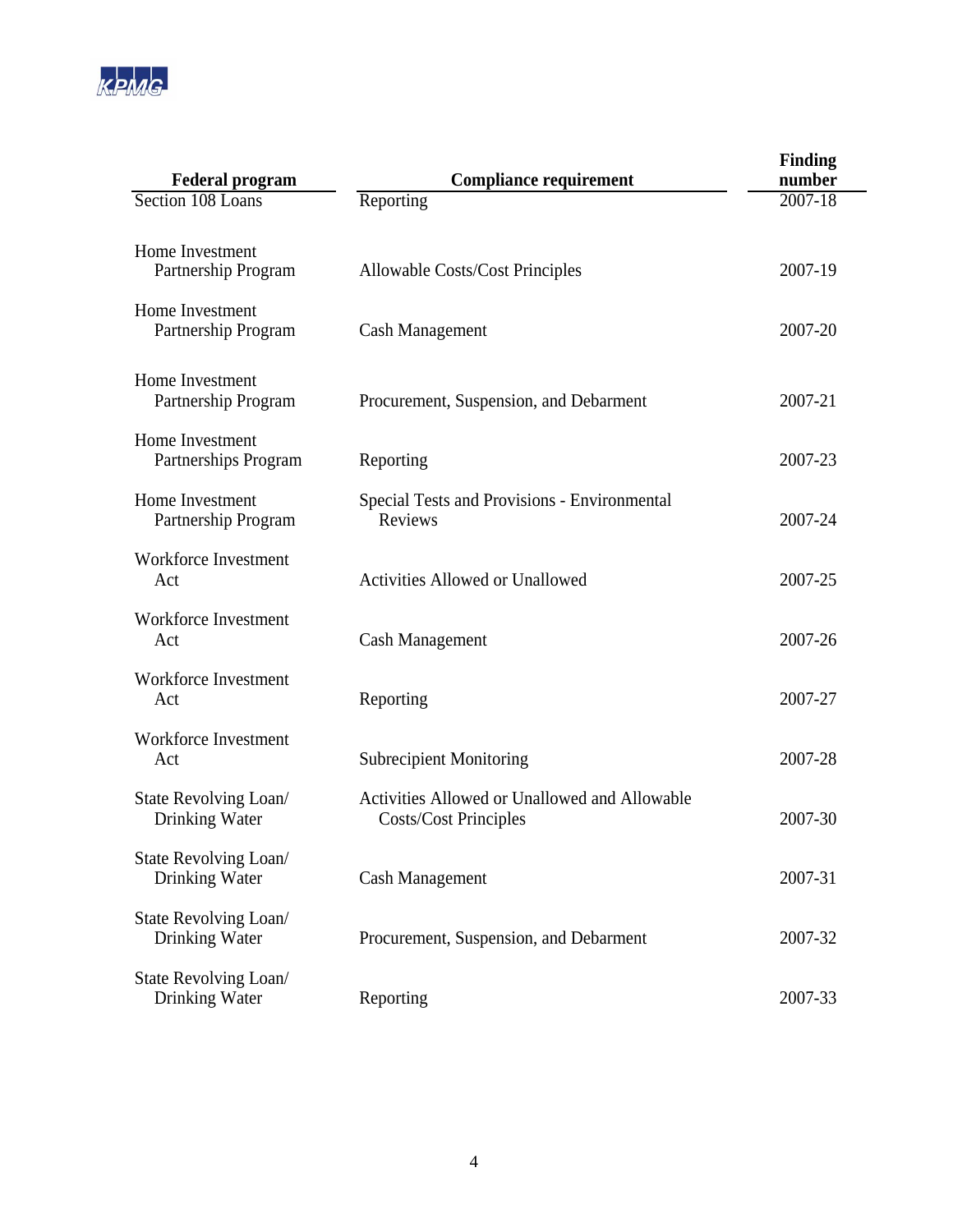

| <b>Federal program</b>                                | <b>Compliance requirement</b>          | <b>Finding</b><br>number |
|-------------------------------------------------------|----------------------------------------|--------------------------|
| Temporary Assistance for<br><b>Needy Families</b>     | <b>Allowable Costs/Cost Principles</b> | 2007-38                  |
| Temporary Assistance for                              |                                        |                          |
| <b>Needy Families</b>                                 | Cash Management                        | 2007-39                  |
| Head Start/<br>Early Head Start                       | Cash Management                        | 2007-48                  |
| <b>HIV Emergency Relief</b>                           | Procurement, Suspension, and Debarment | 2007-49                  |
| <b>HIV Emergency Relief</b>                           | Reporting                              | 2007-50                  |
| <b>HIV Emergency Relief</b>                           | Matching, Level of Effort, Earmarking  | 2007-51                  |
| <b>Prevention and Treatment</b><br>of Substance Abuse | Reporting                              | 2007-55                  |

In our opinion, because of the effects of the noncompliance described in Table 1, the City did not comply in all material respects, with the requirements referred to above that are applicable to each of its major federal programs included in Table 1 for the year ended June 30, 2007. Also, in our opinion, except for the noncompliance described in Table 2, the City complied, in all material respects, with the requirements referred to above that are applicable to each of its major programs included in Table 2 for the year ended June 30, 2007. Also, in our opinion, the City complied, in all material respects, with the requirements referred to above that are applicable to its Federal Transit Cluster major federal program for the year ended June 30, 2007. As identified in Table 3, the results of our auditing procedures also disclosed other instances of noncompliance with those requirements that are required to be reported in accordance with OMB Circular A-133 and which are described in the accompanying schedule of findings and questioned costs.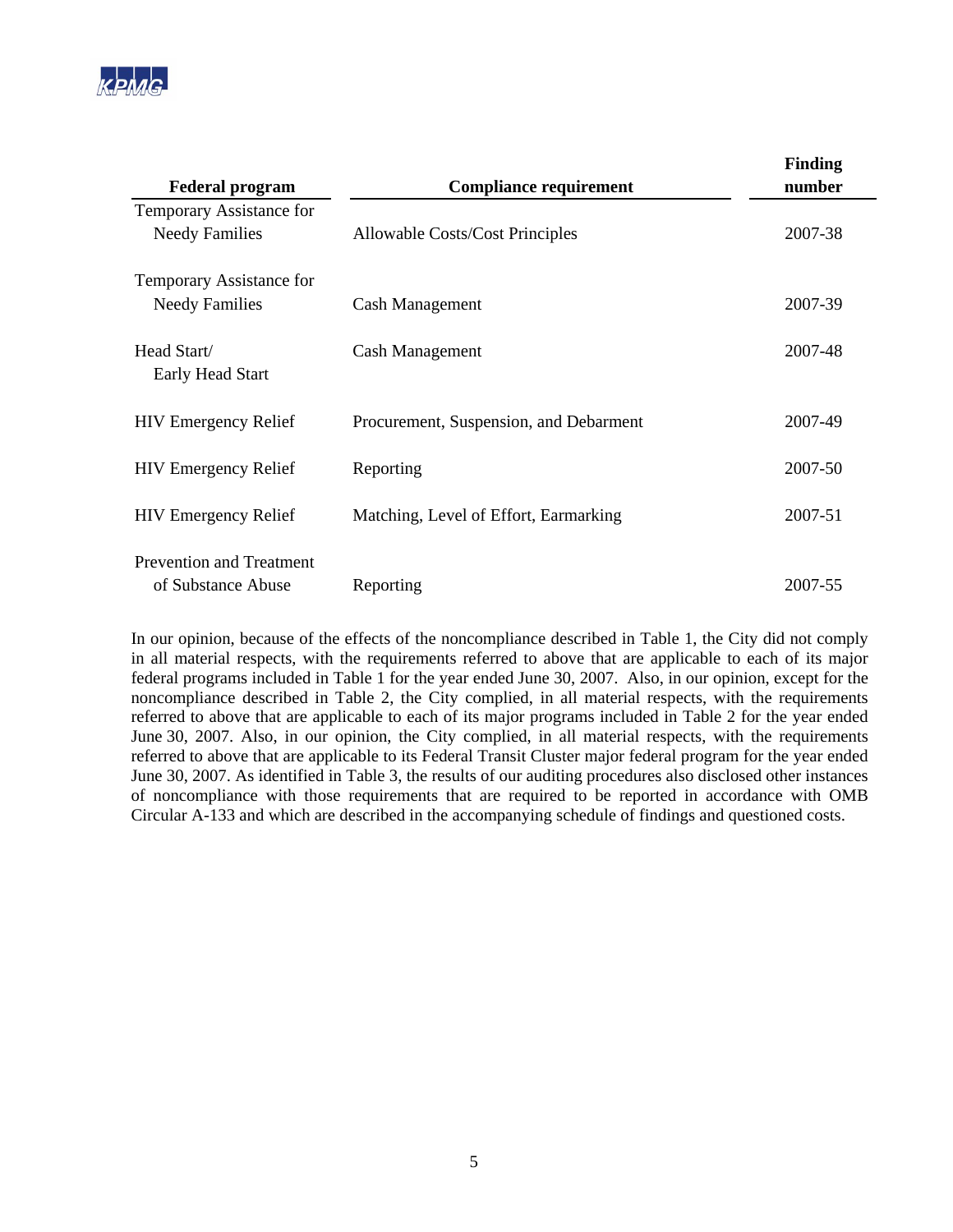

# **Other Instances of Noncompliance – Table 3**

| <b>Federal program</b>                             | <b>Compliance requirement</b>  | Finding<br>number |
|----------------------------------------------------|--------------------------------|-------------------|
| <b>Community Development</b><br><b>Block Grant</b> | Reporting                      | 2007-13           |
| Home Investment<br>Partnerships Program            | Reporting                      | 2007-22           |
| Temporary Assistance for<br><b>Needy Families</b>  | Reporting                      | 2007-40           |
| Temporary Assistance for<br><b>Needy Families</b>  | <b>Subrecipient Monitoring</b> | 2007-41           |
| <b>Community Services</b><br><b>Block Grant</b>    | Reporting                      | 2007-46           |
| <b>HIV Emergency Relief</b>                        | Reporting                      | 2007-52           |
| <b>HIV Emergency Relief</b>                        | <b>Subrecipient Monitoring</b> | 2007-53           |

### **Internal Control over Compliance**

The management of the City is responsible for establishing and maintaining effective internal control over compliance with the requirements of laws, regulations, contracts, and grants applicable to federal programs. In planning and performing our audit, we considered the City's internal control over compliance with the requirements that could have a direct and material effect on a major federal program in order to determine our auditing procedures for the purpose of expressing our opinion on compliance, but not for the purpose of expressing an opinion on the effectiveness of internal control over compliance. Accordingly, we do not express an opinion on the effectiveness of the City's internal control over compliance.

Our consideration of internal control over compliance was for the limited purpose described in the preceding paragraph and would not necessarily identify all deficiencies in the entity's internal control that might be significant deficiencies or material weaknesses as defined below. However, as discussed below, we identified certain deficiencies in internal control over compliance that we consider to be significant deficiencies and others that we consider to be material weaknesses.

A control deficiency in an entity's internal control over compliance exists when the design or operation of a control does not allow management or employees, in the normal course of performing their assigned functions, to prevent or detect noncompliance with a type of compliance requirement of a federal program on a timely basis. A significant deficiency is a control deficiency, or combination of control deficiencies,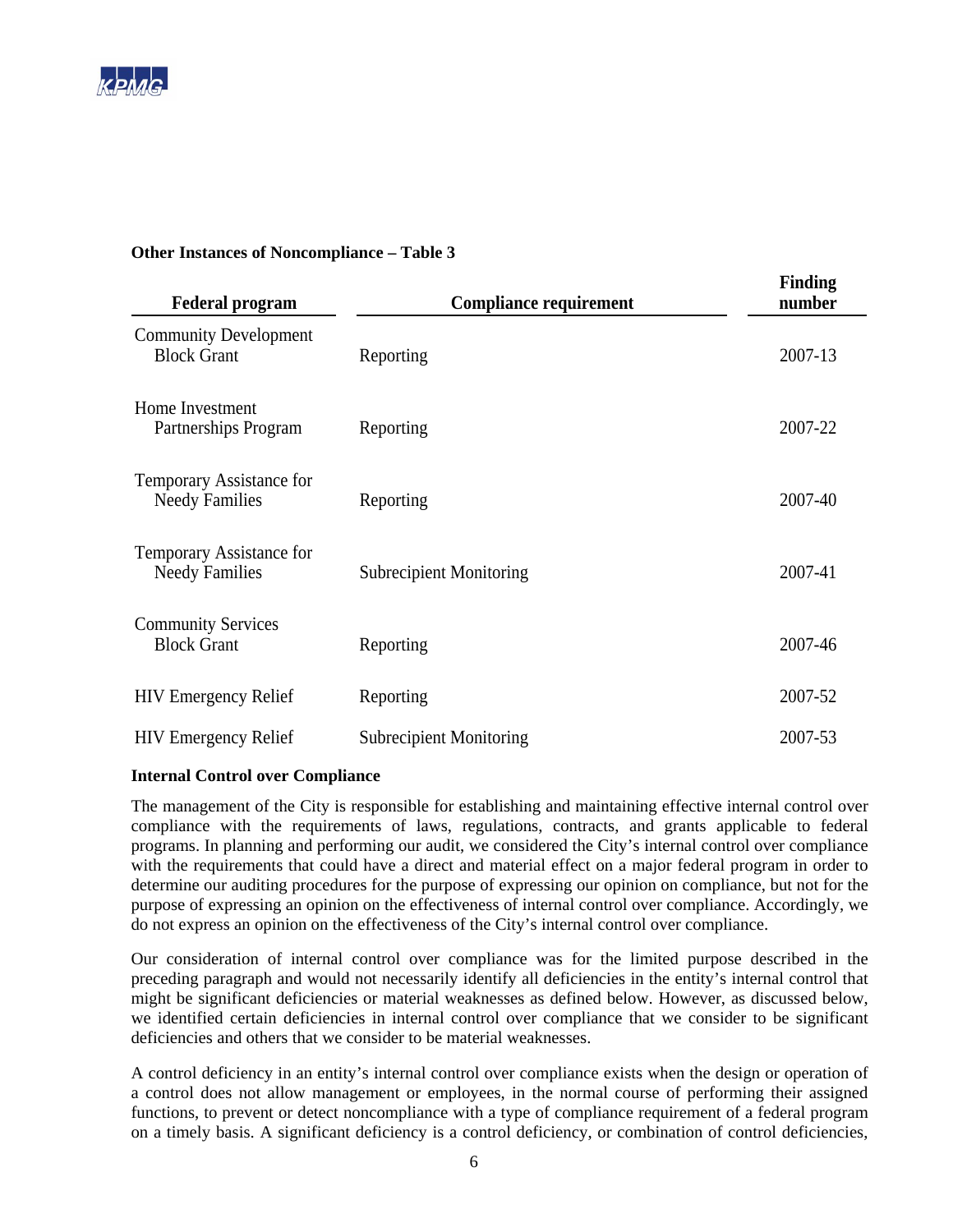

that adversely affects the entity's ability to administer a federal program such that there is more than a remote likelihood that noncompliance with a type of compliance requirement of a federal program that is more than inconsequential will not be prevented or detected by the entity's internal control. We consider the deficiencies in internal control over compliance described in the accompanying schedule of findings and questioned costs as items 2007-08 through 2007-56 to be significant deficiencies.

A material weakness is a significant deficiency, or combination of significant deficiencies, that results in more than a remote likelihood that material noncompliance with a type of compliance requirement of a federal program will not be prevented or detected by the entity's internal control. Of the significant deficiencies in internal control over compliance described in the accompanying schedule of findings and questioned costs, we consider items 2007-08, 2007-09, 2007-17, 2007-52, 2007-56 the items in Table 1, and the items in Table 2 to be material weaknesses.

# **Schedule of Expenditures of Federal Awards**

We have audited the financial statements of the governmental activities, business-type activities, the aggregate discretely presented component units, each major fund, and the aggregate remaining fund information of the City, as of and for the year ended June 30, 2007, which collectively comprise the City's basic financial statements, and have issued our report thereon dated February 25, 2009, which included a reference to the reports of other auditors. Our report on the basic financial statements was modified to recognize that we did not audit the financial statements of the Detroit Brownfield Redevelopment Authority, Detroit Public Library, Detroit Transportation Corporation, Downtown Development Authority, Eastern Market Corporation, Economic Development Corporation, Greater Detroit Resource Recovery Authority, Local Development Finance Authority, and Museum of African American History, which represent 99.8% and 96.0% of the assets and revenues, respectively, of the aggregate discretely presented component units. We also did not audit the financial statements of the General Retirement System and the Policemen and Firemen Retirement System, which represent 96.2% and 65.9% of the assets and revenues/additions, respectively, of the aggregate remaining fund information. Those financial statements were audited by other auditors whose reports thereon were furnished to us, and our opinions, insofar as they relate to the amounts included in the aggregate discretely presented component units and the aggregate remaining fund information, are based on the reports of the other auditors. Our report also included an emphasis paragraph stating that subsequent to June 30, 2007, significant financial uncertainties have arisen and downgrades in the City's credit ratings have occurred affecting the City's access to capital and certain interest rate swap agreements. Our audit was performed for the purpose of forming opinions on the financial statements that collectively comprise the City's basic financial statements. The accompanying schedule of expenditures of federal awards is presented for purposes of additional analysis as required by OMB Circular A-133 and is not a required part of the basic financial statements. Such information has been subjected to the auditing procedures applied in the audit of the basic financial statements and, in our opinion, is fairly stated, in all material respects, in relation to the basic financial statements taken as a whole.

The City's responses to the findings identified in our audit are described in the accompanying schedule of findings and questioned costs. We did not audit the City's responses, and accordingly, we express no opinion on them.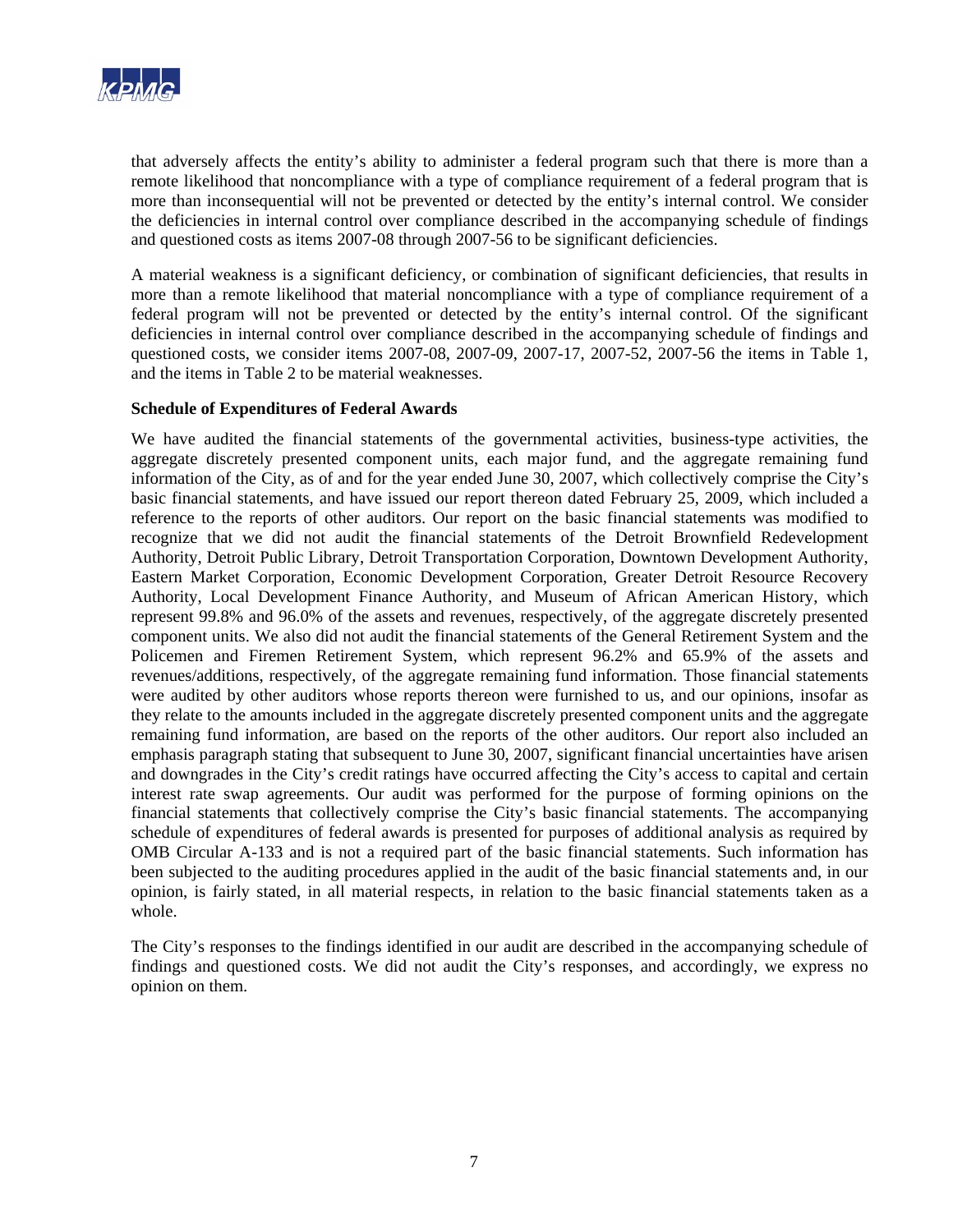

This report is intended solely for the information and use of the Mayor, City Council, management, federal awarding agencies, and pass-through entities, and is not intended to be and should not be used by anyone other than these specified parties.

KPMG LLP

Detroit, Michigan July 31, 2009 (except for the Schedule of Expenditures of Federal Awards, Paragraph 12, as to which the date is February 25, 2009)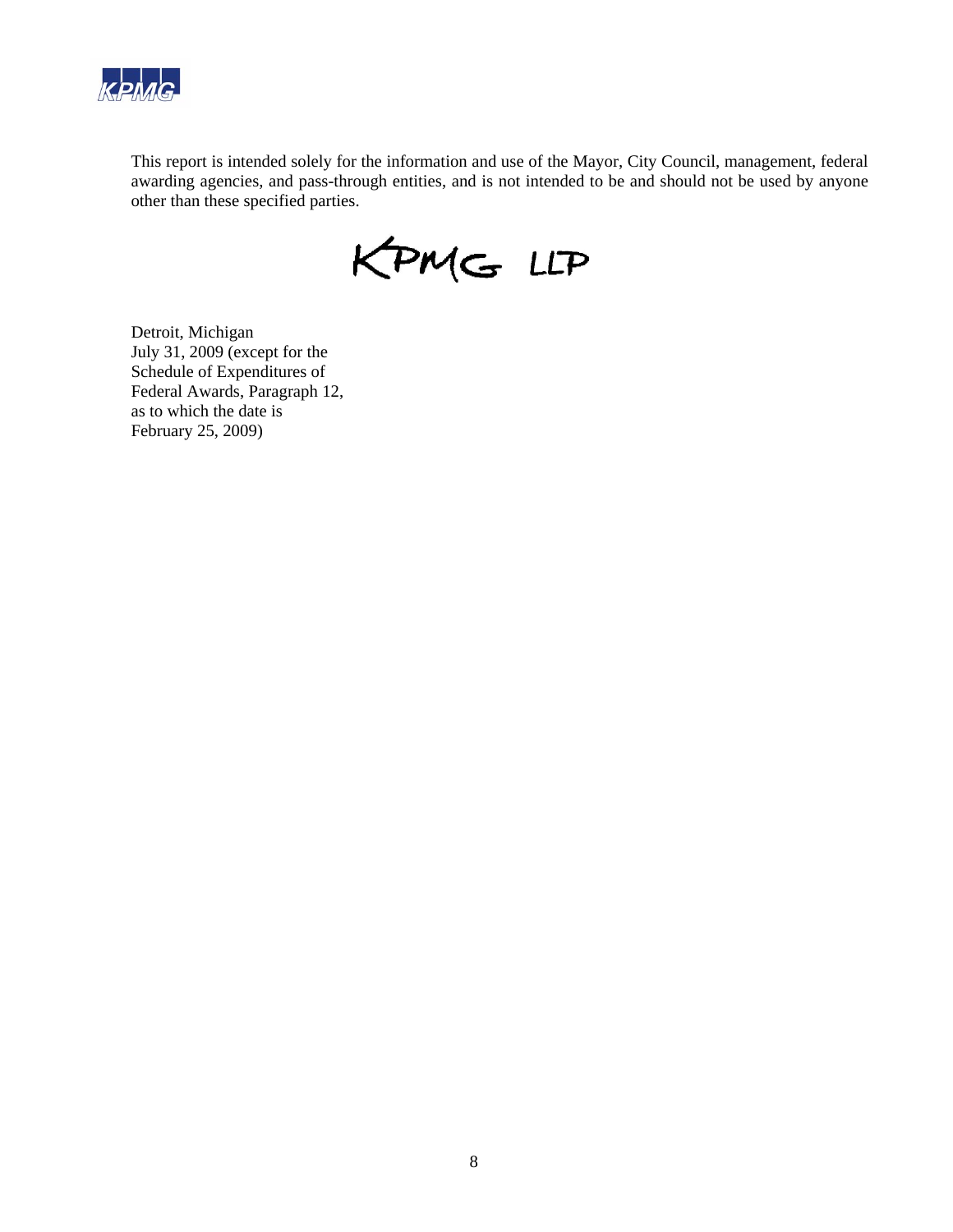#### Schedule of Expenditures of Federal Awards

| <b>Grant title</b>                                                       | <b>Grant number</b>        | <b>Catalog of</b><br>federal<br>domestic<br>assistance | 2007<br>expenditures |
|--------------------------------------------------------------------------|----------------------------|--------------------------------------------------------|----------------------|
|                                                                          |                            |                                                        |                      |
| Department of Agriculture:<br>Via Michigan Department of Education:      |                            |                                                        |                      |
| Summer Food Service Program for Children                                 | 26-61146                   | 10.559                                                 | \$<br>860.893        |
| Via Michigan Department of Community Health:                             |                            |                                                        |                      |
| Special Supplemental Nutrition Program for                               |                            |                                                        |                      |
| Women, Infants, and Children                                             | n/a                        | 10.557                                                 | 2,897,356            |
| Via Michigan Family Independence Agency<br>Packaged Meals                | ES-06-82014                | 10.561                                                 | 12,118               |
| Via Michigan Department of Career Development:                           |                            |                                                        |                      |
| Food Stamp Program - Supportive Services                                 | $05-18$                    | 10.561                                                 | 324,327              |
| Food Stamp Program - Supportive Services                                 | $05-18$                    | 10.561                                                 | 10,930               |
| Food Stamp Program                                                       | $06-14$                    | 10.561                                                 | 910,777              |
| Food Stamp Program<br>Via Michigan Department of Education:              | $06-14$                    | 10.561                                                 | 16,468               |
| <b>TEFAP</b>                                                             | 820021020                  | 10.568                                                 | 63,867               |
| <b>TEFAP</b>                                                             | 820021020                  | 10.568                                                 | 24,818               |
|                                                                          |                            |                                                        | 5,121,554            |
| Department of Education:                                                 |                            |                                                        |                      |
| Mayor's Time                                                             | U215K032278                | 84.215                                                 | 58,754               |
|                                                                          |                            |                                                        | 58,754               |
| Department of Energy:                                                    |                            |                                                        |                      |
| Via Michigan Family Independence Agency<br>Weatherization                | DOE-06-82007               | 81.042                                                 | 2,228,890            |
| Weatherization                                                           | DOE-05-82007               | 81.042                                                 | 7,013                |
|                                                                          |                            |                                                        | 2,235,903            |
| Department of Health and Human Services:                                 |                            |                                                        |                      |
| Detroit Re-entry                                                         | 6 U79 SP13331-01-2         | 93.243                                                 | 158,845              |
| Tuberculosis Outreach Assistance                                         | U52/CCU500843              | 93.116                                                 | 489,814              |
| <b>HIV Emergency Relief</b>                                              | 5H89HA00021                | 93.914                                                 | 7,494,085            |
| <b>Healthy Start Initiative</b><br><b>Head Start</b>                     | HSP26-C001-01              | 93.926                                                 | 1,727,783            |
| <b>Head Start</b>                                                        | 05CH0113/41<br>05CH0113/40 | 93.600<br>93.600                                       | 357,555<br>237,432   |
| <b>Head Start</b>                                                        | 05CH0113/40                | 93.600                                                 | (18,319)             |
| Early Head Start                                                         | 05CH0113/41                | 93.600                                                 | 9,809,929            |
| Early Head Start                                                         | 05CH0113/42                | 93.600                                                 | 32,914,871           |
| Early Head Start                                                         | 05CH0113/42                | 93.600                                                 | 1,141,185            |
| Early Head Start<br>Via Michigan Department of Community Health:         | 05CH8266/01                | 93.600                                                 | 2,110,773            |
| Bioterrorism                                                             | n/a                        | 93.283                                                 | 336,279              |
| Bioterrorism – Food Borne                                                | n/a                        | 93.283                                                 | 36,610               |
| Bioterrorism - Lab Services                                              | n/a                        | 93.283                                                 | 21,502               |
| Child Health BG                                                          | n/a                        | 93.994                                                 | 1,127,604            |
| Childhood Lead Poison                                                    | H64/CCH507996-08           | 93.197                                                 | 1,134,082            |
| Childhood Lead<br><b>Family Planning</b>                                 | n/a<br>n/a                 | 93.197<br>93.217                                       | 411,520<br>200,986   |
| Immunization                                                             | n/a                        | 93.268                                                 | 466,404              |
| Immunization Vaccine For Children (VFC)                                  | n/a                        | 93.268                                                 | 6,933,559            |
| <b>AIDS/HIV Consort</b>                                                  | n/a                        | 93.917                                                 | 291,618              |
| AIDS/HIV Prevention and Planning                                         | n/a                        | 93.940                                                 | 507,061              |
| <b>AIDS/HIV Family Services</b>                                          | n/a                        | 93.917                                                 | 68,457               |
| AIDS Counseling & Testing<br>Prevention and Treatment of Substance Abuse | n/a<br>n/a                 | 93.940<br>93.959                                       | 33,389<br>12,431,839 |
| Substance Abuse Projects of Regional & National Significance (SIG)       | n/a                        | 93.243                                                 | 310,000              |
| <b>STD</b> Control                                                       | n/a                        | 93.977                                                 | 550,697              |
| Crippled Children Service                                                | n/a                        | 93.994                                                 | 772,017              |
| Cities Readiness Initiatives                                             | n/a                        | 93.283                                                 | 129,005              |
| Primary Care - CHAS                                                      | n/a                        | 93.991                                                 | 54,795               |
| <b>AIDS/HIV Rapid Testing</b><br><b>Infant Mortality</b>                 | n/a<br>n/a                 | 93.243<br>93.974                                       | 30,334               |
| Fatherhood Initiative                                                    | 90FR0073/01                | 93.000                                                 | 89,409<br>67,225     |
| Via Michigan Family Independence Agency                                  |                            |                                                        |                      |
| <b>TANF</b>                                                              | 06-82007                   | 93.558                                                 | 238,948              |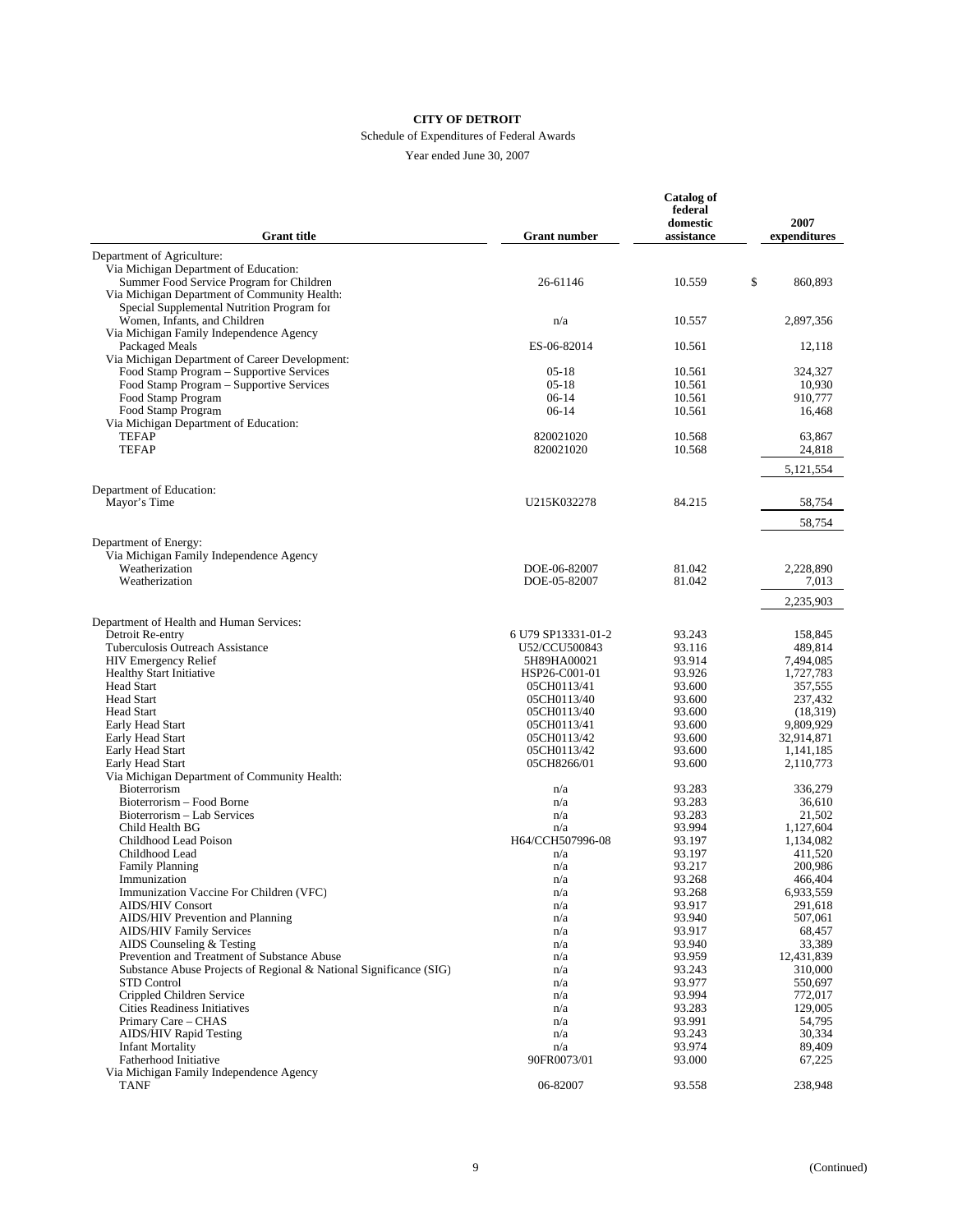#### Schedule of Expenditures of Federal Awards

| <b>Grant title</b>                                                           | <b>Grant number</b>               | <b>Catalog of</b><br>federal<br>domestic<br>assistance | 2007<br>expenditures |
|------------------------------------------------------------------------------|-----------------------------------|--------------------------------------------------------|----------------------|
| <b>TANF</b>                                                                  | 07-82007                          | 93.558                                                 | \$<br>274,491        |
| <b>WX-LIHEAP</b>                                                             | 06-82007                          | 93.568                                                 | 996,001              |
| <b>Community Services Block Grant</b>                                        | 06-82007                          | 93.569                                                 | 1.858.499            |
| <b>Community Services Block Grant</b>                                        | 07-82007                          | 93.569                                                 | 5,044,458            |
| <b>Community Services Block Grant-T</b>                                      | 07-82007                          | 93.569                                                 | 19,212               |
| Via Michigan Dept. of Labor & Economic Growth:                               |                                   |                                                        |                      |
| <b>TANF Work First</b>                                                       | $05-19$                           | 93.558                                                 | 6,695,038            |
| <b>TANF Work First</b>                                                       | $06-13$                           | 93.558                                                 | 13,510,841           |
| <b>TANF JET Pilot</b>                                                        | $05 - 28$                         | 93.558                                                 | 383,040              |
| <b>TANF-Supportive Services</b>                                              | $06-25$<br>$05 - 20$              | 93.558<br>93.558                                       | 837,796              |
| <b>TANF-Supportive Services</b><br>TANF-Goodwill                             | $05-14$                           | 93.558                                                 | 203,347<br>125,570   |
| TANF-Goodwill                                                                | 06-26                             | 93.558                                                 | 260,000              |
|                                                                              |                                   |                                                        |                      |
|                                                                              |                                   |                                                        | 112,875,586          |
| Department of Housing and Urban:<br><b>Community Development Block Grant</b> | B-06-MC-26-0006                   | 14.218                                                 | 41,880,104           |
| <b>Emergency Shelter Grant</b>                                               | S-06-MC-26-0006                   | 14.231                                                 | 1,553,328            |
| Section 108 Loans                                                            | n/a                               | 14.248                                                 | 18,434,903           |
| <b>HOME</b> Investment Partnership                                           | M-06-MC-26-0202                   | 14.239                                                 | 10,754,576           |
| <b>Supportive Housing Program</b>                                            | MI-28-15-307                      | 14.235                                                 | 165,481              |
| <b>HUD Lead Hazard</b>                                                       | <b>MILHD003504</b>                | 14.905                                                 | 774,703              |
| Housing Opportunities for Persona with Aids                                  | n/a                               | 14.241                                                 | 139.456              |
| Housing Opportunities for Persona with Aids                                  | MI26H05-F001                      | 14.241                                                 | 1,597,000            |
| Mexican Town Welcome Ctr.                                                    | n/a                               | 14.251                                                 | 250,000              |
|                                                                              |                                   |                                                        | 75,549,551           |
| Department of Interior:                                                      |                                   |                                                        |                      |
| Anna Scripps Whitcomb conservatory Renovation                                | 26-04-ML-0118                     | 15.929<br>15.929                                       | 262,798              |
| Restoration of Peterson Playground                                           | 26CTY126O0101                     |                                                        | 13,735               |
|                                                                              |                                   |                                                        | 276,533              |
| Department of Homeland Security:<br>Children's Safety House                  | 2004-FP-02844                     | 97.095                                                 | 35,000               |
| Children's Safety House                                                      | 2004-FP-02844                     | 97.095                                                 | 350,700              |
| Children's Safety House                                                      | 2004-FG-19658                     | 97.095                                                 | 66,500               |
| Via State of MI, Department of State Police:                                 |                                   |                                                        |                      |
| Pre-Disaster Mitigation                                                      | n/a                               | 97.047                                                 | 69,300               |
| Hurricane Katrina                                                            | <b>FEMA-3225-EM</b>               | 97.036                                                 | 20,341               |
| 2004 Urban Area Security Initiative (UASI)                                   | n/a                               | 97.008                                                 | 4,456,744            |
| 2005 Urban Area Security Initiative (UASI)                                   | n/a                               | 97.067                                                 | 2,458,132            |
|                                                                              |                                   |                                                        | 7,456,717            |
| Department of Justice:                                                       |                                   |                                                        |                      |
| Project Safe Neighborhood                                                    | 2003-GP-CX-0570                   | 16.609                                                 | 148,927              |
| Local Law Enforcement Block Grant (BJA IX)                                   | 2004-LB-BX-1452                   | 16.592                                                 | 1,034,031            |
| <b>Encourage Arrest</b>                                                      | 2004-WEAX-0067<br>2003-GP-CX-0170 | 16.710<br>16.609                                       | 44,647<br>193,065    |
| Project Safe Neighborhood<br><b>Great Program</b>                            | 2004-JV-FX-0032                   | 16.737                                                 | 175,078              |
| <b>Operation Take back</b>                                                   |                                   |                                                        |                      |
| <b>COPS</b> Technology Grant                                                 | 2006-DD-BX-0186<br>2004CKWX0344   | 16.710<br>16.710                                       | 281,290<br>74,180    |
| Justice Dept. Community Oriented Policing Service                            | 98 ULWX0057                       | 16.710                                                 | 3,390                |
| <b>DNA</b> Capacity                                                          | 2005-DA-BX-K020                   | 16.741                                                 | 91,572               |
| Via Michigan Family Independence Agency                                      |                                   |                                                        |                      |
| JAIBG                                                                        | 05-82007                          | 16.523                                                 | 198,751              |
| <b>JAIBG</b>                                                                 | 05-82007                          | 16.523                                                 | 79,024               |
| <b>Equitable Sharing Funds</b>                                               | n/a                               | 16.999                                                 | 265,131              |
| Via Michigan Department of Comm. Health:                                     |                                   |                                                        |                      |
| Victim Asst. 05                                                              | 20083-9-2003                      | 16.575                                                 | 163,157              |
| Victim Assistance                                                            | 20083-108V06                      | 16.575                                                 | 511,130              |
| Via Michigan State Police:                                                   |                                   |                                                        |                      |
| Click it or Ticket                                                           | 20083-10V06                       | 16.710                                                 | 174,913              |
| Click it or Ticket                                                           | PT-07-14                          | 16.710                                                 | 169,131              |
| Via State Office of Drug Control Policy:<br>Justice Assistance Grant (JAG)   | 2005-DJ-BX-0565                   | 16.738                                                 |                      |
|                                                                              |                                   |                                                        | 1,673,479            |
|                                                                              |                                   |                                                        | 5,280,896            |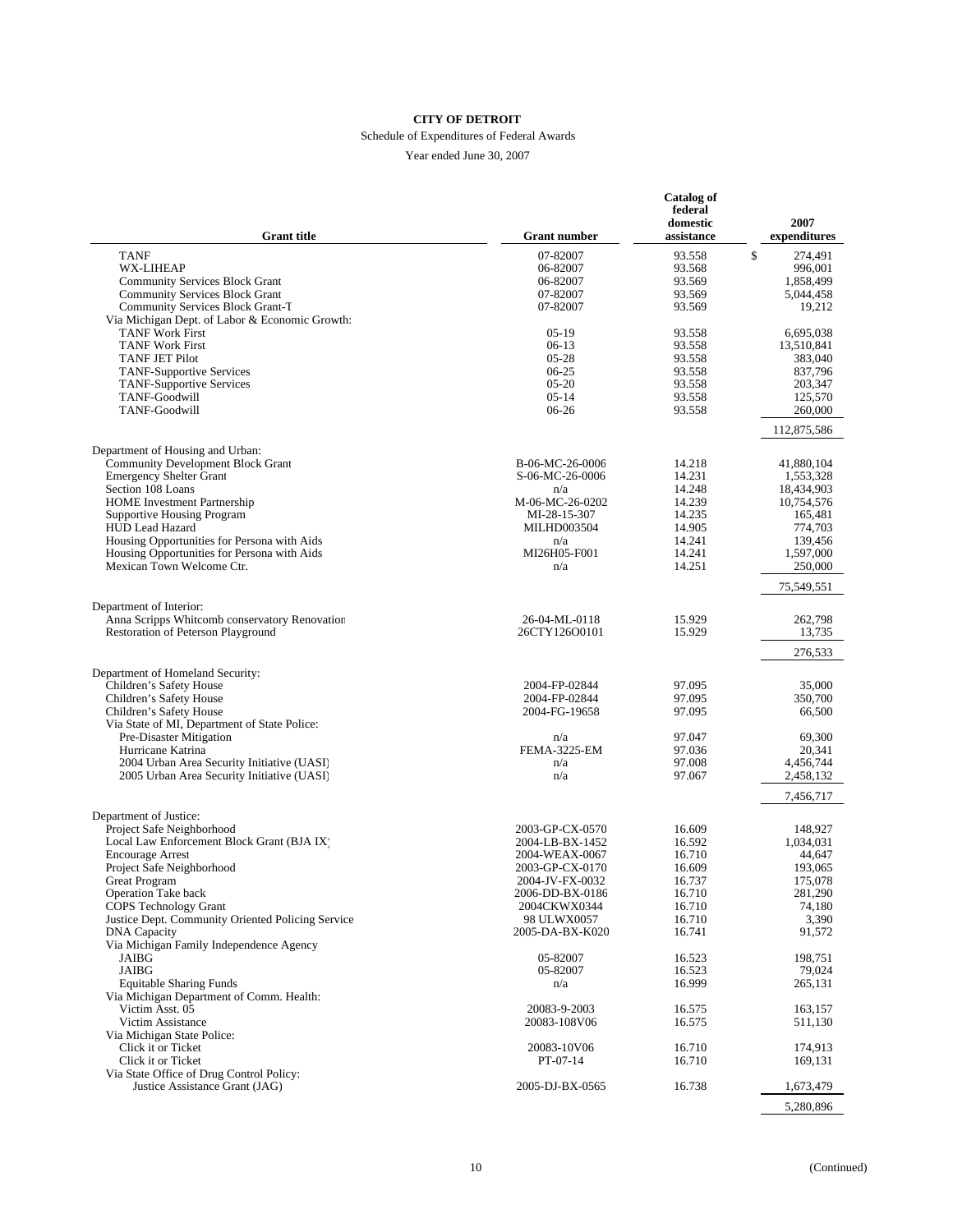#### Schedule of Expenditures of Federal Awards

| <b>Grant title</b>                                                                                                           | <b>Grant number</b>      | Catalog of<br>federal<br>domestic<br>assistance | 2007<br>expenditures   |
|------------------------------------------------------------------------------------------------------------------------------|--------------------------|-------------------------------------------------|------------------------|
| Department of Labor                                                                                                          |                          |                                                 |                        |
| Adult with disabilities                                                                                                      | E-9-4-2-0094-D5          | \$<br>17.720                                    | 92,212                 |
| Via Michigan Department of Labor & Economic Growth:                                                                          |                          |                                                 |                        |
| Wagner Peyner-Employment Services                                                                                            | 05-04                    | 17.207                                          | 1,869,122              |
| Trade                                                                                                                        | $05-17$                  | 17.245                                          | 123,695                |
| Trade<br><b>WIA Youth</b>                                                                                                    | $04-15$<br>$05 - 34$     | 17.245                                          | 555,408                |
| WIA Administration                                                                                                           | $05 - 34$                | 17.259<br>17.258, 17.259, 17.260                | 6,747,292<br>2,448,289 |
| WIA Statewide HI C Youth activity                                                                                            | $05-40$                  | 17.258, 17.259, 17.260                          | 93,369                 |
| WIA Statewide One Stop Operation                                                                                             | 05-37                    | 17.258, 17.259, 17.260                          | 272,477                |
| WIA Adult                                                                                                                    | $05 - 34$                | 17.258                                          | 5,725,947              |
| WIA Dislocated Worker                                                                                                        | $05 - 34$                | 17.260                                          | 7,247,275              |
| WIA Statewide Displaced Homemaker                                                                                            | $05-43$                  | 17.258, 17.259, 17.260                          | 65,121                 |
| WIA Statewide-Capacity Building                                                                                              | 05-39                    | 17.258, 17.259, 17.260                          | 72,000                 |
| WIA Performance Incentive<br>WAIT Rapid Response DEW Incur. War                                                              | $06-24$<br>$05-42$       | 17.258, 17.259, 17.260<br>17.260                | 132,324<br>204,931     |
| WAIT Rapid Response DW Scholarships                                                                                          | $06-06$                  | 17.260                                          | 359,313                |
| WIA SW Goodwill                                                                                                              | 06-26                    | 17.258, 17.259, 17.260                          | 195,278                |
| Work Incentive Grant DPN                                                                                                     | 06-08                    | 17.266                                          | 60,000                 |
| Reed Act-Work First (AY 04)                                                                                                  | $05-19$                  | 17.225                                          | 825,220                |
|                                                                                                                              |                          |                                                 | 27,089,273             |
| <b>Environmental Protection Agency:</b>                                                                                      |                          |                                                 |                        |
| Via Michigan Department of Environmental Quality:                                                                            |                          |                                                 |                        |
| <b>State Revolving Loan</b><br><b>State Revolving Loan</b>                                                                   | 5175-02<br>5175-05       | 66.458<br>66.458                                | 280,738                |
| <b>State Revolving Loan</b>                                                                                                  | 5204-03                  | 66.458                                          | 2,226,077<br>554,615   |
| <b>State Revolving Loan</b>                                                                                                  | 5204-04                  | 66.458                                          | 3,173,568              |
| <b>State Revolving Loan</b>                                                                                                  | 5204-05                  | 66.458                                          | 69,669                 |
| <b>State Revolving Loan</b>                                                                                                  | 5204-06                  | 66.458                                          | 413,574                |
| <b>State Revolving Loan</b>                                                                                                  | 5228-01                  | 66.458                                          | 185,222                |
| Drinking Water                                                                                                               | 7161-01                  | 66.468                                          | 3,022,112              |
| Drinking Water                                                                                                               | 7162-01                  | 66.468                                          | 1,809,518              |
| Drinking Water<br><b>Great Cities Riverfront</b>                                                                             | 7178-01<br>BP-96564201-0 | 66.468<br>66.436                                | 973,977                |
| <b>Brownfield Pilot</b>                                                                                                      | BP-985204-01             | 66.818                                          | 27,030<br>3,545        |
| Great Cities Clean Diesel Retrofit                                                                                           | X9-96538601-1            | 66.034                                          | 93,882                 |
|                                                                                                                              |                          |                                                 | 12,833,527             |
| Department of Transportation:                                                                                                |                          |                                                 |                        |
| Federal Transit-Formula Grants - Communication/Service Vehicle                                                               | MI-90-X337               | 20.507                                          | 203,849                |
| Federal Transit-Formula Grants - Bus Shelter                                                                                 | MI-90-X341               | 20.507<br>20.205                                | 15,163<br>19,569       |
| Highway Planning & Construction – Outreach Activities<br>Federal Transit-Formula Grants – Service Vehicle/Shelter & Signage  | MI-90-X347<br>MI-90-X359 | 20.507                                          | 114,329                |
| Highway Planning & Construction - Bus Shelter                                                                                | MI-90-X374               | 20.205                                          | 595,186                |
| Federal Transit-Formula Grants - Engineering/Facility/Equip                                                                  | MI-90-X383               | 20.507                                          | 1,063,636              |
| Federal Transit-Formula Grants – Engineering/Communication                                                                   | MI-90-X411               | 20.507                                          | 384,700                |
| Highway – Planning & Construction – Bus Purchase & Lease                                                                     | MI-90-X412               | 20.205                                          | 503,233                |
| Federal Transit-Formula Grants - Downtown Transit Center                                                                     | MI-90-X421               | 20.507                                          | 411,708                |
| Federal Transit-Formula Grants - Facility Improvement                                                                        | MI-90-X422               | 20.507                                          | 1,871,566              |
| Federal Transit-Formula Grants – Engineering/Communication<br>Federal Transit-Formula Grants - Preventive maint/Facility/etc | MI-90-X434<br>MI-90-X464 | 20.507<br>20.507                                | 1,128,599<br>1,789,776 |
| Federal Transit-Formula Grants – Engineering/Communication                                                                   | MI-90-X502               | 20.507                                          | 4,673,639              |
| Federal Transit-Formula Grants - Preventive Maint.                                                                           | MI-90-X533               | 20.507                                          | 16,484,322             |
| Federal Transit-Capital Investment Grants - Buses                                                                            | MI-03-0180               | 20.500                                          | 61,896                 |
| Federal Transit-Capital Investment Grants - Downtown Transit Center                                                          | MI-03-0196               | 20.500                                          | 289,368                |
| Federal Transit-Capital Investment Grants – Bus Lease                                                                        | MI-03-0204               | 20.500                                          | 1,399,028              |
| Federal Transit-Capital Investment Grants - Bus Lease                                                                        | MI-03-0219               | 20.500                                          | 1,818,745              |
| Job Access and Reverse Commute – Center City Loop – Study                                                                    | MI-70-X001               | 20.516                                          | 97,786                 |
| Job Access and Reverse Commute – Center City Loop – Study                                                                    | MI-15-X002               | 20.516                                          | 750,000                |
| Job Access and Reverse Commute - Center City Loop - Study<br>Job Access and Reverse Commute - (E&TD)                         | MI-17-X001<br>MI-37-X009 | 20.516<br>20.516                                | 124,523<br>182,258     |
|                                                                                                                              |                          |                                                 |                        |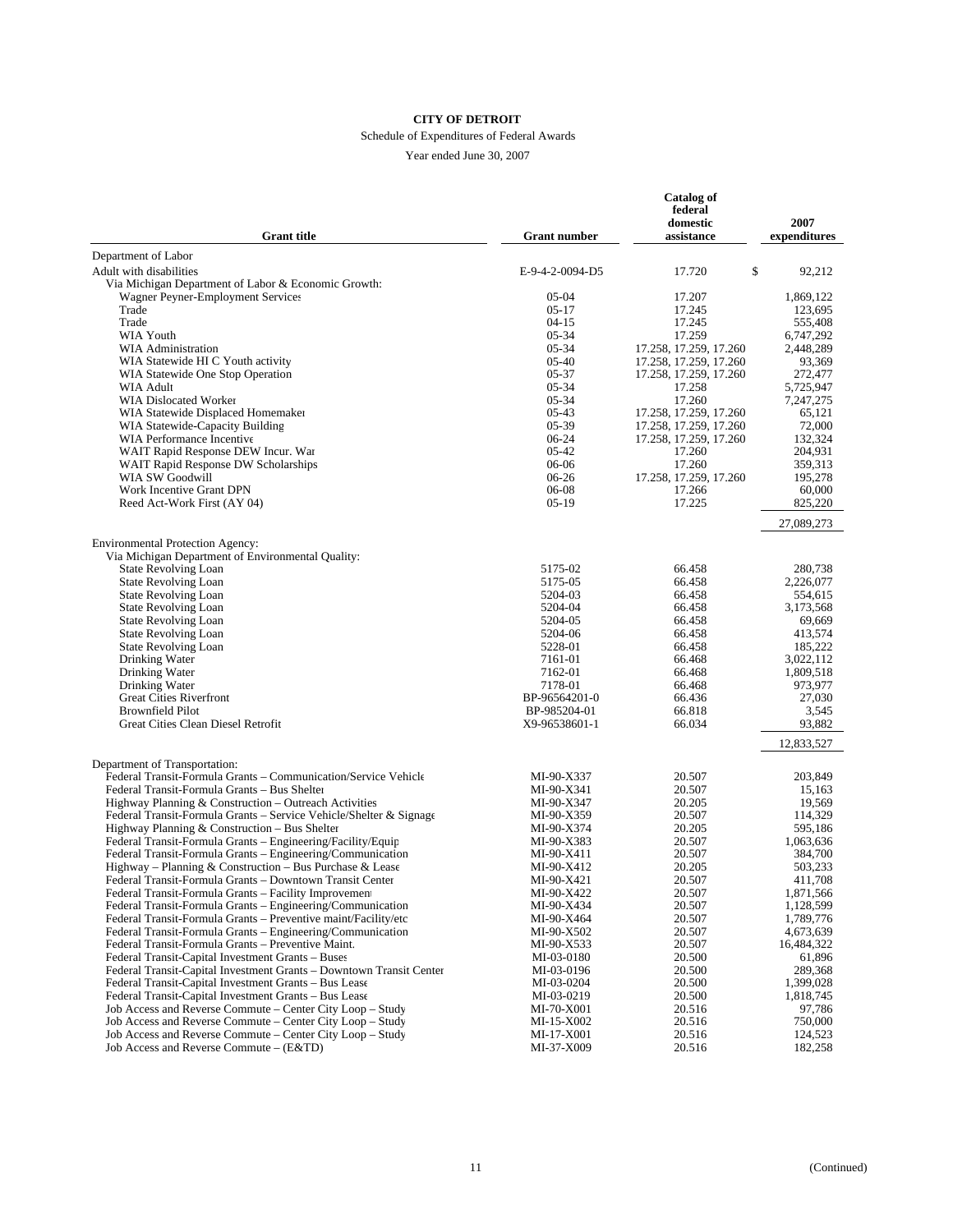#### Schedule of Expenditures of Federal Awards

Year ended June 30, 2007

| <b>Grant</b> title                                                | <b>Grant number</b> | Catalog of<br>federal<br>domestic<br>assistance | 2007<br>expenditures |
|-------------------------------------------------------------------|---------------------|-------------------------------------------------|----------------------|
| Job Access and Reverse Commute                                    | $MI-37-X014$        | 16.710                                          | \$<br>609,424        |
| Public Transportation Research - Unified Work Program             | MI-37-X014          | 20.514                                          | 305,490              |
| Via Michigan Department of Transportation                         |                     |                                                 |                      |
| Federal Transit-Capital Investment Grants - Vehicles              | 2002-0576           | 20.500                                          | 239,231              |
| Via Michigan Department of Transportation – Bureau of Aeronautics |                     |                                                 |                      |
| Land Acquisition                                                  | F-26-0027-3104      | 20.106                                          | 583,215              |
|                                                                   |                     |                                                 | 35,720,239           |
| Total                                                             |                     |                                                 | 284,498,533          |

See accompanying notes to schedule of expenditures of federal awards.

÷,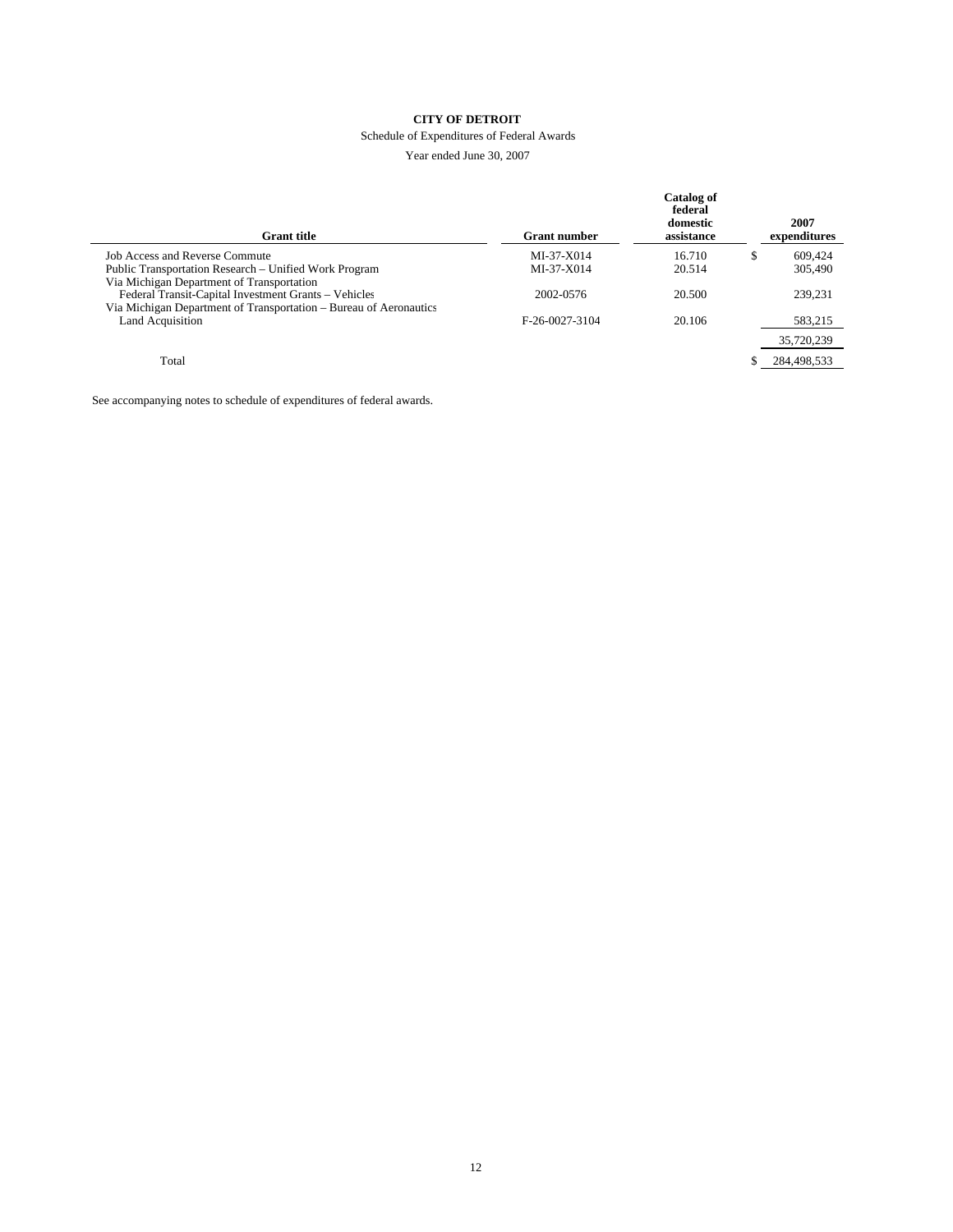#### Notes to Schedule of Expenditures of Federal Awards

Year ended June 30, 2007

### **(1) General**

The accompanying schedule of expenditures of federal awards (the SEFA) presents federal financial assistance for the City of Detroit, Michigan (the City). The reporting entity for the City is defined in Section I, note A to the City's basic financial statements. Federal financial assistance received directly from federal agencies, including federal financial assistance passed through other government agencies, is included in the SEFA.

#### **(2) Basis of Presentation**

The accompanying SEFA includes the federal grant activity of the City and is presented on the modified accrual basis of accounting. The information in the SEFA is presented in accordance with the requirements of OMB Circular A-133, *Audits of States, Local Governments, and Non-Profit Organizations*.

### **(3) Subrecipient Awards**

Of the federal expenditures presented in the SEFA, \$93,419,288 of federal awards was provided to subrecipients.

### **(4) Noncash Transactions**

The value of the noncash assistance received was determined in accordance with the provisions of OMB Circular A-133.

### **(5) Highway and Construction Program**

The City participates in various road, street, and bridge construction and repair projects. The projects are funded through an award granted to the State of Michigan Department of Transportation (the State), which administers the grant for the City. The City identifies the projects needed in the locality, and the State performs the procurement, payment, and cash management functions on behalf of the City. The award is managed directly by the State and has not been included in the tests of compliance with laws and regulations associated with the City's Single Audit. The award is approximately \$12.9 million for the year ended June 30, 2007.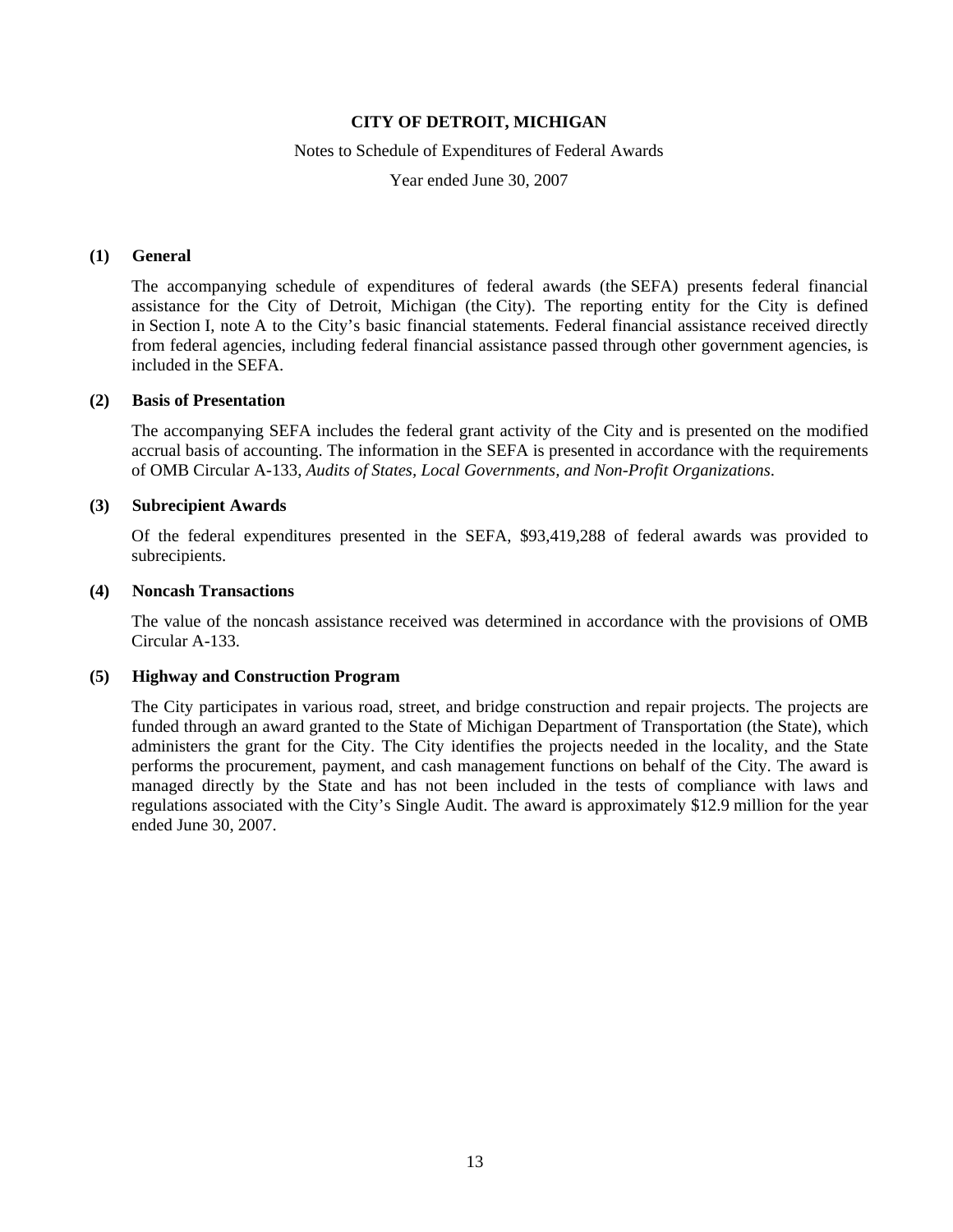

**KPMG LLP** Suite 1200 150 West Jefferson Detroit, MI 48226-4429

**Report on Internal Control over Financial Reporting and on Compliance and Other Matters Based on an Audit of Financial Statements Performed in Accordance with**  *Government Auditing Standards*

The Honorable Mayor and Members of the City Council City of Detroit, Michigan:

We have audited the financial statements of the governmental activities, the business-type activities, the aggregate discretely presented component units, each major fund, and the aggregate remaining fund information of the City of Detroit, Michigan (the City), as of and for the year ended June 30, 2007, which collectively comprise the City's basic financial statements and have issued our report thereon dated February 25, 2009, which included a reference to the reports of other auditors. We did not audit the financial statements of Detroit Brownfield Redevelopment Authority, Detroit Public Library, Detroit Transportation Corporation, Downtown Development Authority, Eastern Market Corporation, Economic Development Corporation, Greater Detroit Resource Recovery Authority, Local Development Finance Authority, and Museum of African American History, which represent 99.8% and 96.0% of the assets and revenues, respectively, of the aggregate discretely presented component units. We also did not audit the financial statements of the General Retirement System and the Policemen and Firemen Retirement System, which represent 96.2% and 65.9% of the assets and revenues/additions, respectively, of the aggregate remaining fund information. Those financial statements were audited by other auditors whose reports thereon were furnished to us, and our opinions, insofar as they relate to the amounts included in the aggregate discretely presented component units and aggregate remaining fund information, are based on the reports of the other auditors. Our report also emphasized that subsequent to June 30, 2007, significant financial uncertainties have arisen and downgrades in the City's credit ratings have occurred affecting the City's access to capital and certain interest rate swap agreements as discussed in note IV to the basic financial statements.

We conducted our audit in accordance with auditing standards generally accepted in the United States of America and the standards applicable to financial audits contained in *Government Auditing Standards*, issued by the Comptroller General of the United States. Our consideration of internal control over financial reporting and our tests of compliance with certain provisions of laws, regulations, contracts, and grants and other matters did not include the entities audited by other auditors referred to in the previous paragraph. The findings, if any, of those other auditors are not included herein.

### **Internal Control over Financial Reporting**

In planning and performing our audit, we considered the City's internal control over financial reporting as a basis for designing our auditing procedures for the purpose of expressing our opinion on the financial statements, but not for the purpose of expressing an opinion on the effectiveness of the City's internal control over financial reporting. Accordingly, we do not express an opinion on the effectiveness of the City's internal control over financial reporting.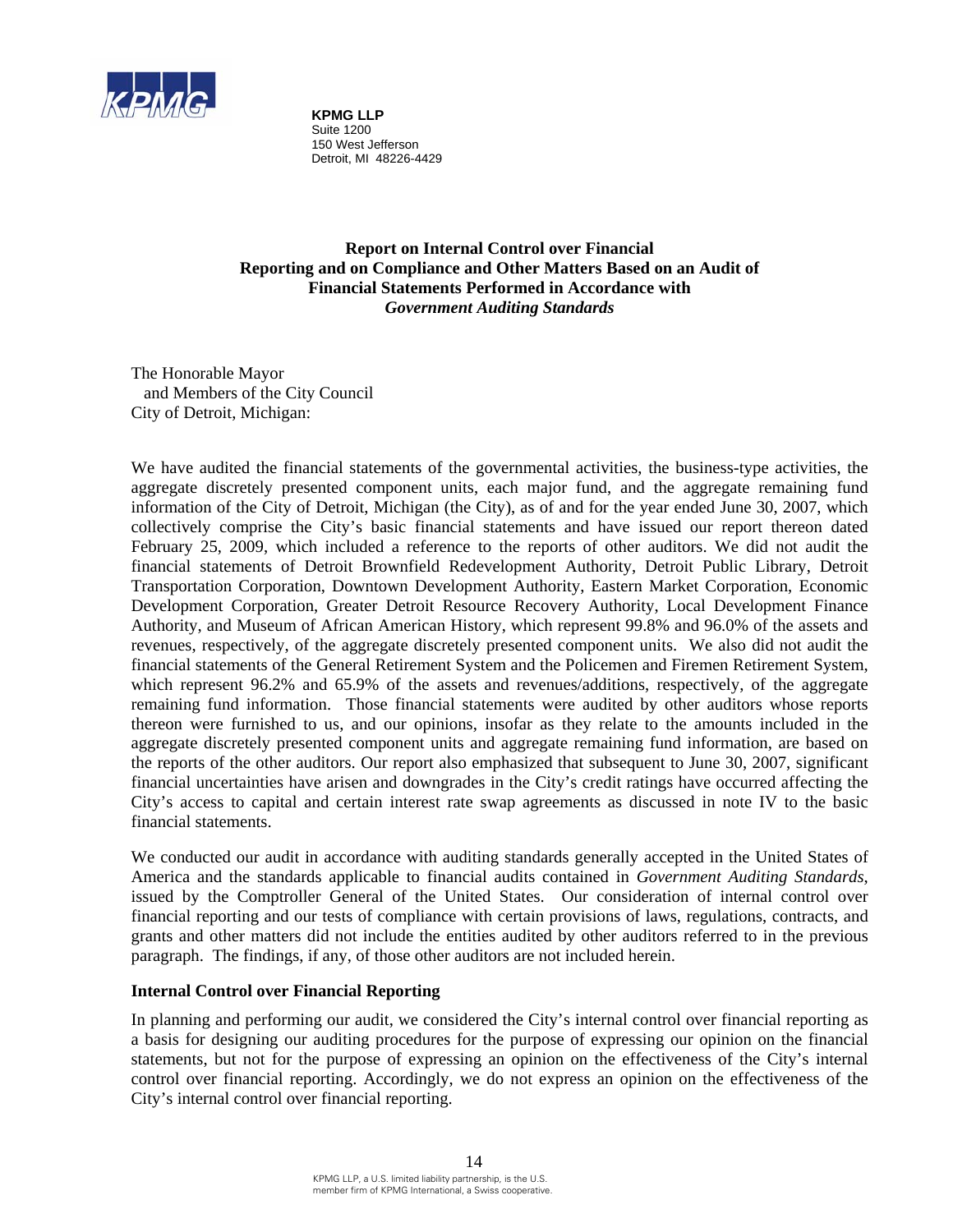

Our consideration of internal control over financial reporting was for the limited purpose described in the preceding paragraph and would not necessarily identify all deficiencies in internal control over financial reporting that might be significant deficiencies or material weaknesses. However, as discussed below, we identified certain deficiencies in internal control over financial reporting that we consider to be significant deficiencies and material weaknesses.

A control deficiency exists when the design or operation of a control does not allow management or employees, in the normal course of performing their assigned functions, to prevent or detect misstatements on a timely basis. A significant deficiency is a control deficiency, or combination of control deficiencies, that adversely affects the entity's ability to initiate, authorize, record, process, or report financial data reliably in accordance with generally accepted accounting principles such that there is more than a remote likelihood that a misstatement of the entity's financial statements that is more than inconsequential will not be prevented or detected by the entity's internal control over financial reporting. We consider the deficiencies described in the accompanying schedule of findings and responses as findings 2007-1, 2007-2, 2007-3, and 2007-4 to be significant deficiencies in internal control over financial reporting.

A material weakness is a significant deficiency, or combination of significant deficiencies, that results in more than a remote likelihood that a material misstatement of the financial statements will not be prevented or detected by the entity's internal control. Our consideration of the internal control over financial reporting was for the limited purpose described in the first paragraph of this section and would not necessarily identify all deficiencies in the internal control that might be significant deficiencies and, accordingly, would not necessarily disclose all significant deficiencies that are also considered to be material weaknesses. We believe the significant deficiencies described above are material weaknesses.

# **Compliance and Other Matters**

As part of obtaining reasonable assurance about whether the City's financial statements are free of material misstatement, we performed tests of its compliance with certain provisions of laws, regulations, contracts, and grant agreements, noncompliance with which could have a direct and material effect on the determination of financial statement amounts. However, providing an opinion on compliance with those provisions was not an objective of our audit, and accordingly, we do not express such an opinion. The results of our tests disclosed instances of noncompliance or other matters that are required to be reported under *Government Auditing Standards* and which are described in the accompanying schedule of findings and responses as findings 2007-5, 2007-6, and 2007-7.

The City's responses to the findings identified in our audit are described in the accompanying schedule of findings and responses. We did not audit the City's responses, and accordingly, we express no opinion on them.

This report is intended solely for the information and use of the Mayor, City Council, City management, federal awarding and pass-through agencies, and the Treasurer of the State of Michigan and is not intended to be and should not be used by anyone other than these specified parties.

KPMG LLP

Detroit, Michigan February 25, 2009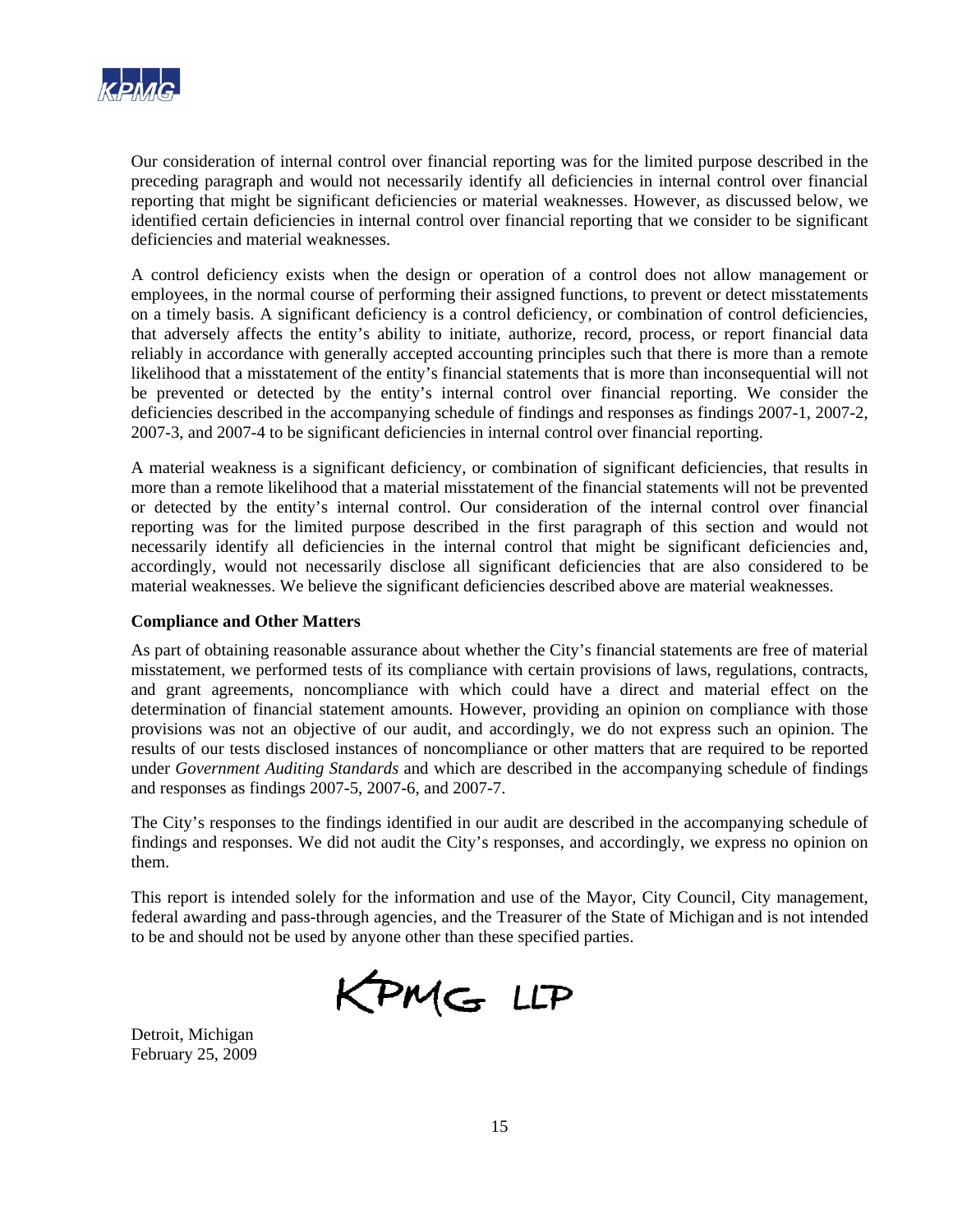Schedule of Findings and Questioned Costs

Year ended June 30, 2007

# **Section I – Summary of Auditors' Results**

- (a) The type of report issued on the basic financial statements: **Unqualified opinion**
- (b) Significant deficiencies in internal control were disclosed by the audit of the financial statements: **Yes**
- (c) Material weaknesses: **Yes**
- (d) Noncompliance that is material to the financial statements: **Yes**
- (e) Significant deficiencies in internal control over major programs were disclosed by the audit: **Yes**
- (f) Material weaknesses: **Yes**
- (g) The type of report issued on compliance for major programs: (each major program listed separately in the table below)

| <b>Unqualified</b>                                          | Qualified                                                                  | <b>Adverse</b>                                                      | <b>Disclaim</b>                                             |
|-------------------------------------------------------------|----------------------------------------------------------------------------|---------------------------------------------------------------------|-------------------------------------------------------------|
| <b>Federal Transit Cluster</b><br>(CFDA #20.500,<br>20.507) | Home Investment Partnership<br>Program (CFDA $#14.239$ )                   | <b>Community Development</b><br><b>Block Grant (CFDA</b><br>#14.218 | Urban Area Security<br>Initiative (CFDA#<br>97.008, 97.067) |
|                                                             | <b>Temporary Assistance For</b><br><b>Needy Families</b><br>(CFDA #93.558) | Immunization/Immunization<br>Vaccine for Children<br>(CFDA #93.268) |                                                             |
|                                                             | State Revolving Loan/<br>Drinking Water (CFDA<br>#66.458, 66.468)          | <b>Community Services Block</b><br>Grant (CFDA #93.569)             |                                                             |
|                                                             | <b>HIV Emergency Relief</b><br>(CFDA #93.914)                              |                                                                     |                                                             |
|                                                             | Workforce Investment Act<br>(CFDA #17.258,17.259,<br>17.260                |                                                                     |                                                             |
|                                                             | Head Start and Early Head Start<br>(CFDA #93.600)                          |                                                                     |                                                             |
|                                                             | Prevention and Treatment of<br><b>Substance Abuse</b><br>(CFDA# 93.959)    |                                                                     |                                                             |
|                                                             | Section 108 Loans<br>(CFDA# 14.248)                                        |                                                                     |                                                             |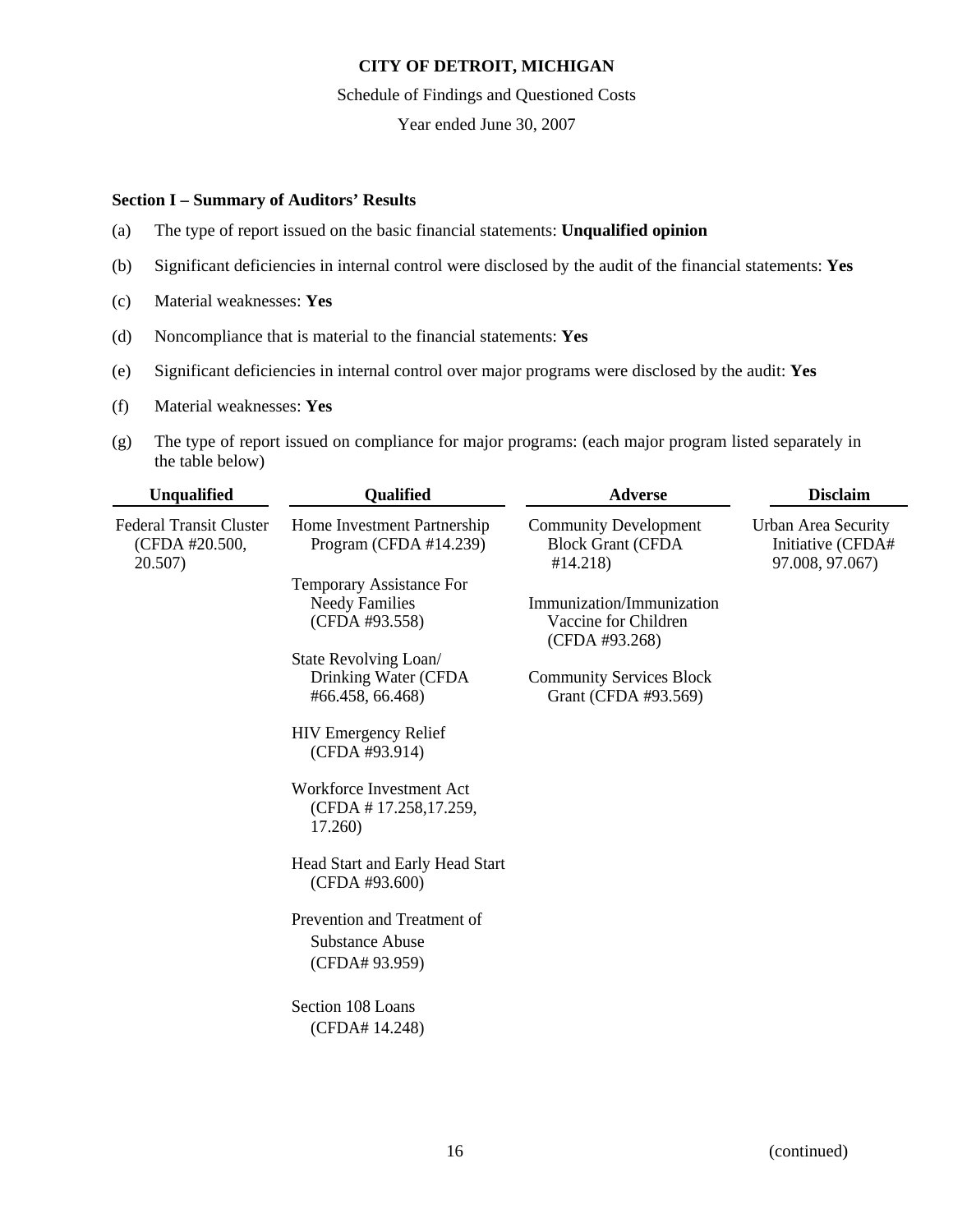Schedule of Findings and Questioned Costs

- (h) Any audit findings that are required to be reported under Section 510(a) of OMB Circular A-133: **Yes**
- (i) Major programs: Community Development Block Grant (CFDA # 14.218); Section 108 Loans (CFDA 14.248); Home Investment Partnership Program (CFDA # 14.239); Workforce Investment Act (CFDA # 17.258, 17.259, 17.260); Federal Transit Cluster (CFDA # 20.500, 20.507); State Revolving Loan Fund/Drinking Water (CFDA #66.458, 66.468); Immunization/Immunization Vaccine for Children (CFDA #93.268); Temporary Assistance For Needy Families (CFDA # 93.558); Prevention and Treatment of Substance Abuse (CFDA # 93.959); HIV Emergency Relief (CFDA # 93.914); Head Start and Early Head Start (CFDA #93.600); Community Services Block Grant (CFDA # 93.569); Urban Area Security Initiative (CFDA #97.008, 97.067)
- (j) Dollar threshold used to distinguish between Type A and Type B programs: \$3,000,000
- (k) Auditee qualified as a low-risk auditee under Section 530 of OMB Circular A-133: No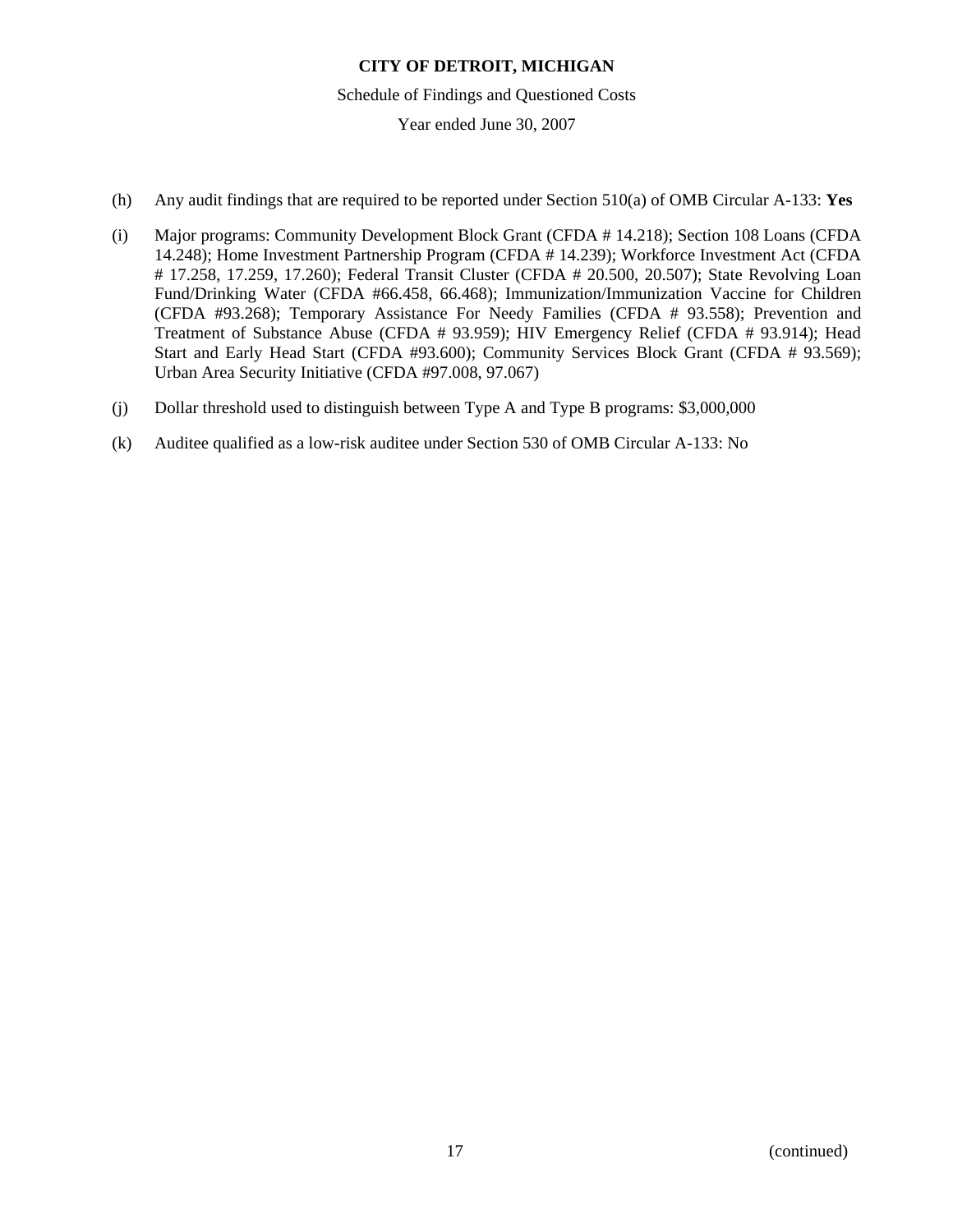Schedule of Findings and Questioned Costs

Year ended June 30, 2007

**Section II – Summary of Findings Relating to the Financial Statements that are Required to be Reported in Accordance with** *Government Auditing Standards***.** 

# **Finding 2007-01 – Financial Closing and Reporting**

Deficiencies exist in the processes to evaluate accounts, record entries into the general ledger, and prepare financial statements. These deficiencies include the following:

- The process to close the books and prepare closing entries and financial statements relies partly upon decentralized accounting staff and software applications other than the City's DRMS general ledger. The process requires a significant amount of manual intervention.
- The process to identify significant transactions throughout the City's fiscal year to determine the appropriate accounting treatment does not result in timely consideration as to how to record or report such transactions. These transactions often are not identified until the end of the fiscal year during the financial reporting process. There is inadequate communication between various City departments on transactions and on how they affect the individual stand-alone financial reports and the Comprehensive Annual Financial Report (CAFR).
- The process to close the books and prepare financial statements includes the recording of a significant number of manual post-closing entries.
- The process to close the books and evaluate accounts occurs only on an annual basis instead of monthly or quarterly. As a result, certain key account reconciliations and account evaluations are not performed timely and require an extended amount of time to complete during the year-end closing process. Information necessary to effectuate a timely and accurate closing of the books is sometimes not communicated between certain departments and agencies of the City.
- The process to close the books and prepare closing entries and financial statements does not utilize enough adequately trained and appropriately experienced employees to prepare the financial statements or monitor reporting issues throughout the year. There is inadequate supervisory review and approval of accounting transactions.
- The established internal control procedures for tracking and recording capital asset activities are not consistently followed. The Disposal and Transfer Form and the Asset Acquisition Form are not completed consistently and timely throughout the year and at year-end. Physical inventories of capital assets are not being performed annually as required by City policy.
- The process for establishing legal case reserves and tracking the status of cases is predominantly manual in nature and very time-consuming. The volume of open litigation along with the frequency in status changes for the cases increases the difficulty in maintaining an updated case reserve listing without significant manual intervention.
- The process for establishing liabilities for employee health care did not originally include an estimate of the incurred but not reported claims.
- The process for recording debt transactions throughout the year did not originally include an appropriate consideration of generally accepted accounting principles. Numerous errors were identified in the area of accrued interest, accreted interest, and accounting for debt refundings, including related premiums, discounts, issuance costs, and swap termination payments or receipts.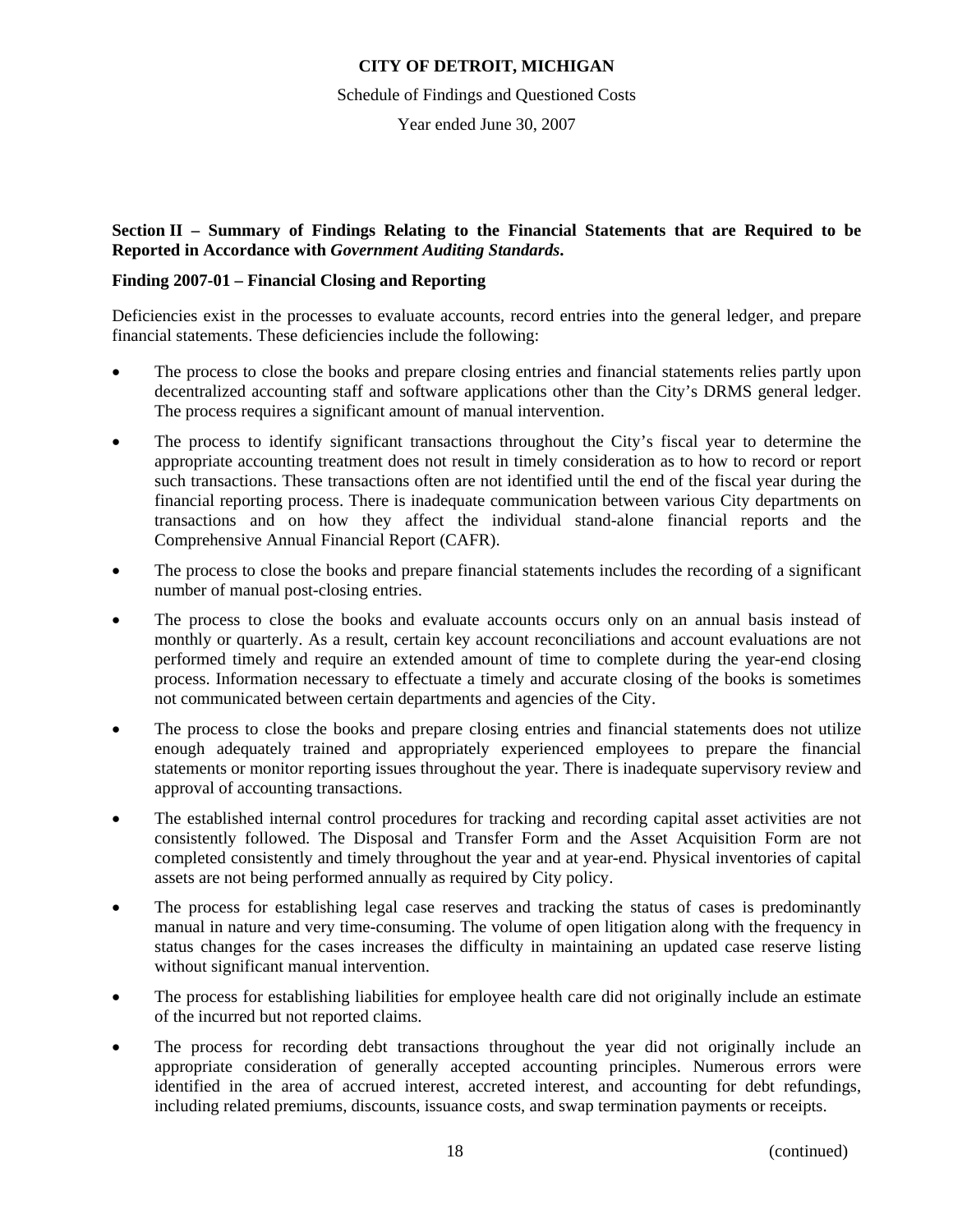### Schedule of Findings and Questioned Costs

Year ended June 30, 2007

- The process to determine the proper accounting treatments for leases did not originally include consideration of whether the lease was operating or capital.
- The process to determine the proper classification of grant revenues did not originally include an appropriate determination of whether the grant was from a State or Federal source.
- The process to record wagering tax revenues and related accounts receivable and deferred revenue did not include an appropriate consideration of the correct year in which the revenue should be recognized.
- The process to record revenue from the sales of City property did not include an appropriate consideration of the correct year in which the revenue should be recognized.

### *Recommendation*

We recommend management continue to develop and refine its financial reporting systems and processes. Refinements should include assignment of accounts and reporting units to qualified personnel to conduct detailed analysis of accounts throughout the year and financial reporting process. We further recommend management conduct a thorough assessment of the adequacy and completeness of the City's accounting and financial reporting policies and procedures. Based on the results of the assessment, determine the need to develop new policies and procedures and/or reinforce the existing policies and procedures to personnel. We also recommend management evaluate the City's organizational structure and personnel composition to determine the adequacy of the accounting related skills and knowledge of assigned personnel in relation to their assigned duties.

# *Views of Responsible Officials*

We have reviewed the finding and concur with the recommendation. However, due to turnover and lack of accounting staff and training and development programs the recommendation for this finding and the other findings will take some time to fully implement. Layoffs and turnover in accounting and management staff in 2006 and 2007 and lack of training and staff development over the past years has contributed to the City's accounting and financial reporting problems. The City is presently rebuilding the accounting division and making improvements to the accounting and financial reporting systems. The City will continue to add qualified staff and make improvements including adopting the recommendations herein. New accounting tools have been obtained that will facilitate the timely completion of financial reports in the future.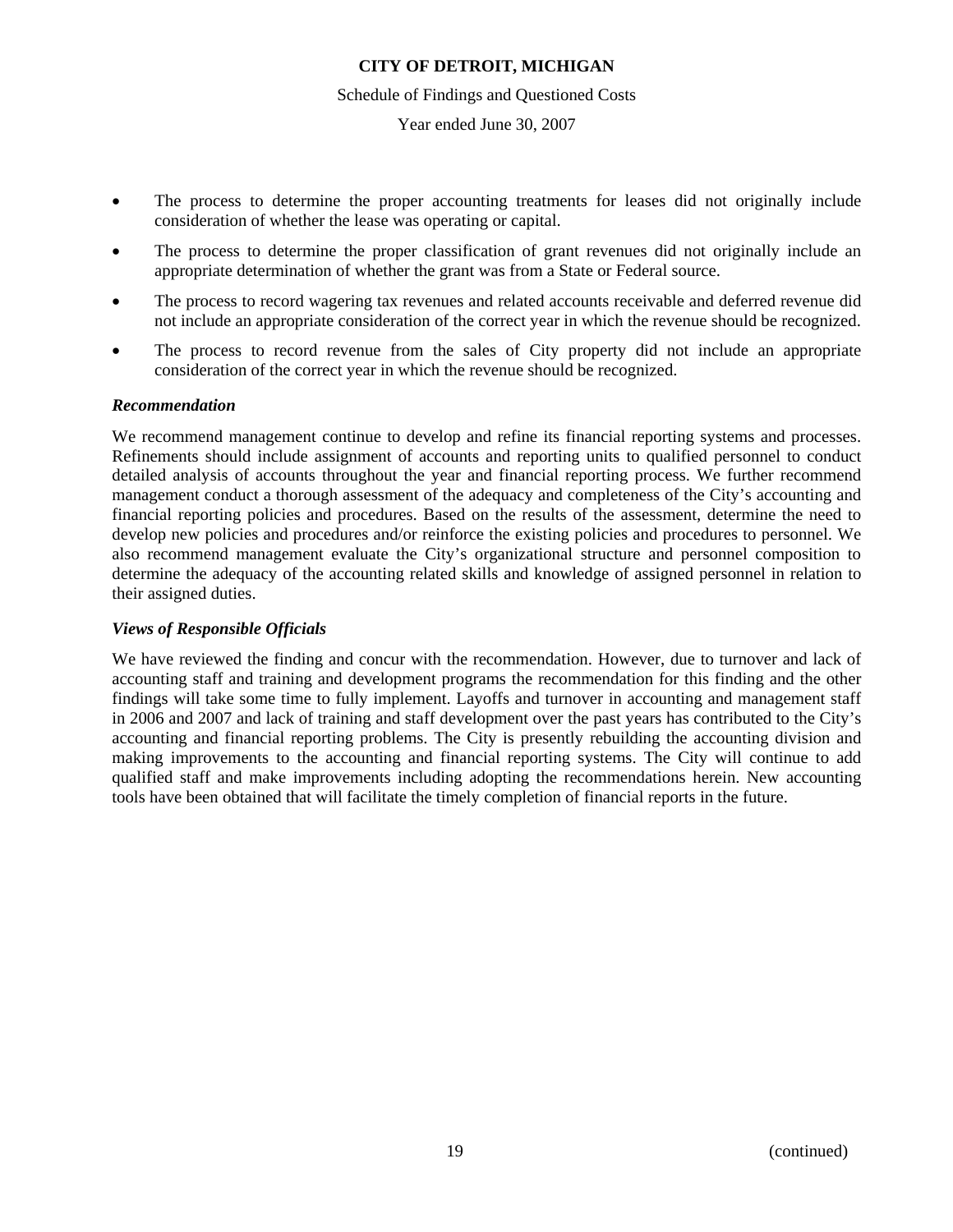### Schedule of Findings and Questioned Costs

Year ended June 30, 2007

# **Finding 2007-02 – Authorization, Approval, and Segregation of Duties**

Internal control policies and procedures are intended to be designed to mitigate risks to the City. Control activities that don't operate as intended represent failed control activities and increase risks to the City. Deficiencies exist in the areas of authorization, approval and segregation of duties. These deficiencies include the following:

- Appropriate approvals and segregation of duties did not exist for a significant number of journal entries during the year. Journal entries lacked supervisory approval and in some cases were prepared, posted, and approved by the same individual.
- Appropriate authorizations and approvals did not exist for 9 out of 40 purchase orders selected for testing.
- Authorization to open, close, or change bank accounts is not clearly defined in written policies.
- Approvals on employee timesheets did not exist for a significant number of timesheets selected for testing.
- An appropriate segregation of duties does not exist for certain revenue collections as the same individual opens the mail, logs the checks, and prepares the journal entry to record the receipt.
- Approvals indicating supervisory review of reconciliations and analyses are not consistently performed or documented.
- Timely supervisory approval of bank reconciliations did not exist for certain accounts.
- Approvals indicating supervisory review did not exist for certain cash collections reconciliations and accounts receivable accounts.

### *Recommendation*

We recommend management conduct a training needs analysis of supervisory personnel to ensure supervisory level accounting and finance personnel are knowledgeable in internal control activities and the financial closing policies of the City. We further recommend management implement new procedures to monitor internal control activities to determine if policies are being adhered to throughout the year.

# *Views of Responsible Officials*

We have reviewed the finding and concur with the recommendation. The City has contracted with a local accounting firm to provide training to City supervisory accounting personnel. The Finance Department will work toward creating training programs and developing competent accounting supervisors. Also, the Department will implement new procedures to monitor internal control activities.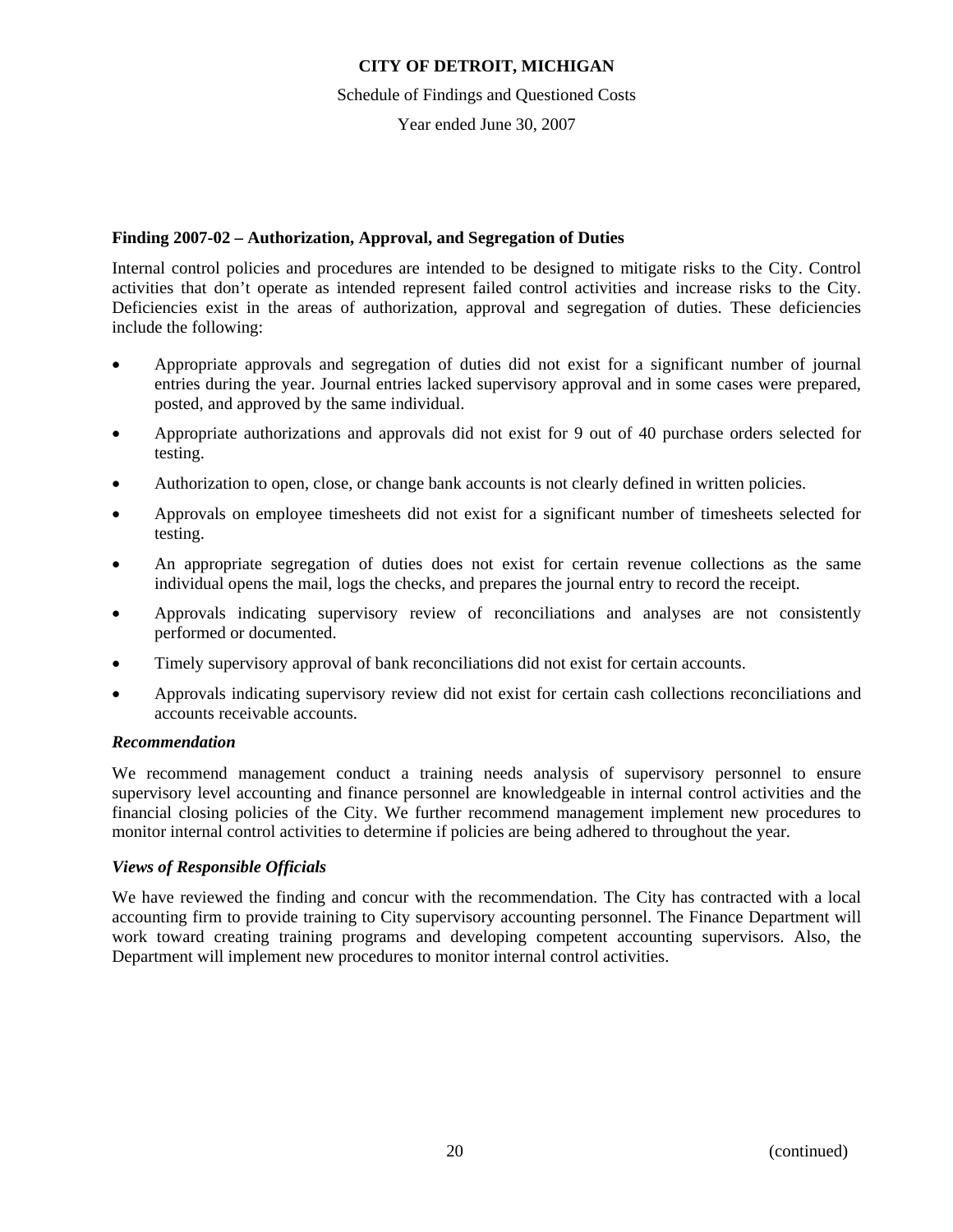Schedule of Findings and Questioned Costs

Year ended June 30, 2007

# **Finding 2007-03 – Reconciliations, Transaction Processing, and Document Retention**

Operations of the City are carried out by numerous City departments utilizing a variety of people, processes, and systems. This type of environment requires diligence in ensuring accurate information is processed and shared. Performing reconciliations of data reported from different systems is an integral part of ensuring transactional data integrity and accurate financial reporting. Deficiencies exist in the areas of transaction processing, data integrity, reconciliation performance, and document retention. Those deficiencies include the following:

- Data provided to the actuaries that assist in estimating workers' compensation liabilities is not tested for accuracy and reconciled to supporting data.
- A comprehensive listing of covenants related to financing arrangements is not maintained and reconciled to original supporting documents.
- A listing of internal controls employed by service organizations is not prepared and evaluated for adequacy. Various service organizations process transactions for the City on a contractual basis.
- Bank, investment, imprest, and petty cash reconciliations are not prepared timely, and reconciling differences are not fully investigated and resolved in a timely manner.
- Timesheet payroll records are not appropriately retained as certain requested files were missing.
- Data in the human resources system did not match data in the employee personnel files.
- IRS Form 941 for the payment of payroll taxes was not completely reconciled to the payroll registers.
- Cash collections and accounts receivable data which is processed by third party service providers is not reviewed and tested for accuracy.
- Income tax returns are not processed timely.
- Income tax returns are not reconciled to available data regarding State and Federal filers to identify nonfilers of City of Detroit returns.
- Cash collections are not recorded timely on a consistent basis.
- Electrical meter data sheets are not reconciled to the amount billed per the invoices to ensure all meter data sheets generate bills and all bills are recorded in DRMS. Additionally, manual meter reading documents that are used to generate invoices are not retained in the files.
- Historical data for Water and Sewer accounts receivable was not maintained as the files were inadvertently over-written.
- Capital projects that are complete are not closed out and placed into service categories on a timely basis.
- Interfund and inter-departmental transactions are not reconciled throughout the year on a timely basis.
- Alarms that occur on bus fare boxes are not investigated when tripped.
- A significant number of bank reconciling items are over one year old and have not been investigated and resolved.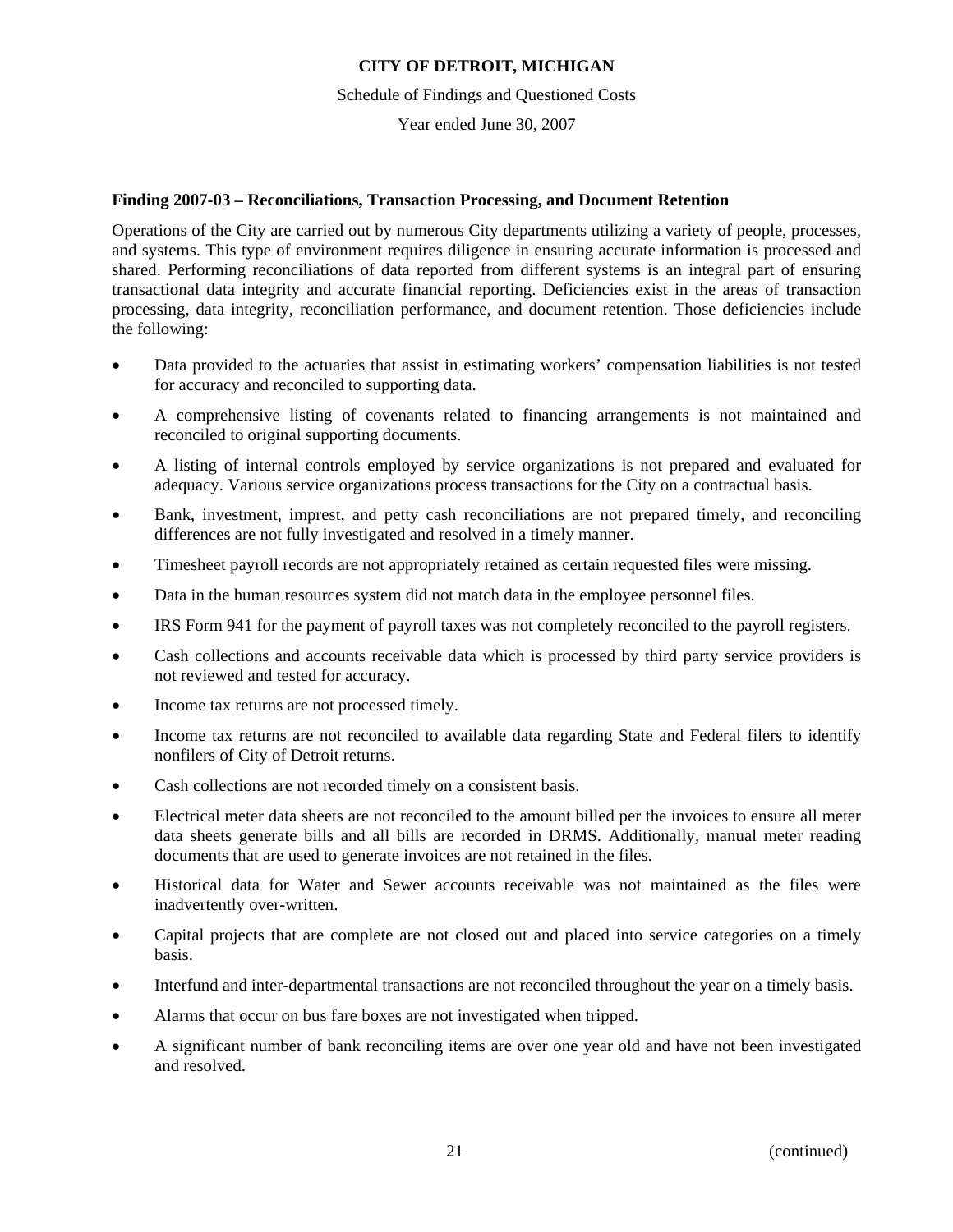Schedule of Findings and Questioned Costs

Year ended June 30, 2007

• Accounts payable Parking Department subledgers maintained outside of DRMS are not reconciled to DRMS.

## *Recommendation*

We recommend management develop reconciliation policies and procedures which include thresholds based on the type and purpose of the reconciliation to ensure reconciling differences are appropriately identified and researched. The policies should require reconciling items are cleared within 30 days of identification and documentation is prepared to support and explain the reconciling differences and the related resolution.

# *Views of Responsible Officials*

We have reviewed the finding and concur with the recommendation. As discussed previously, the Finance Department will implement training and development programs to improve accounting staff. The Department has improved its financial analysis, which will enable accounting staff to focus on variances to identify errors and problems. During the audit the accounting staff did better reviews and reconciliations, which provided the auditors with more reliable data than in past audits. In addition, the Department will develop reconciliation policies and procedures to ensure reconciling differences are identified and researched.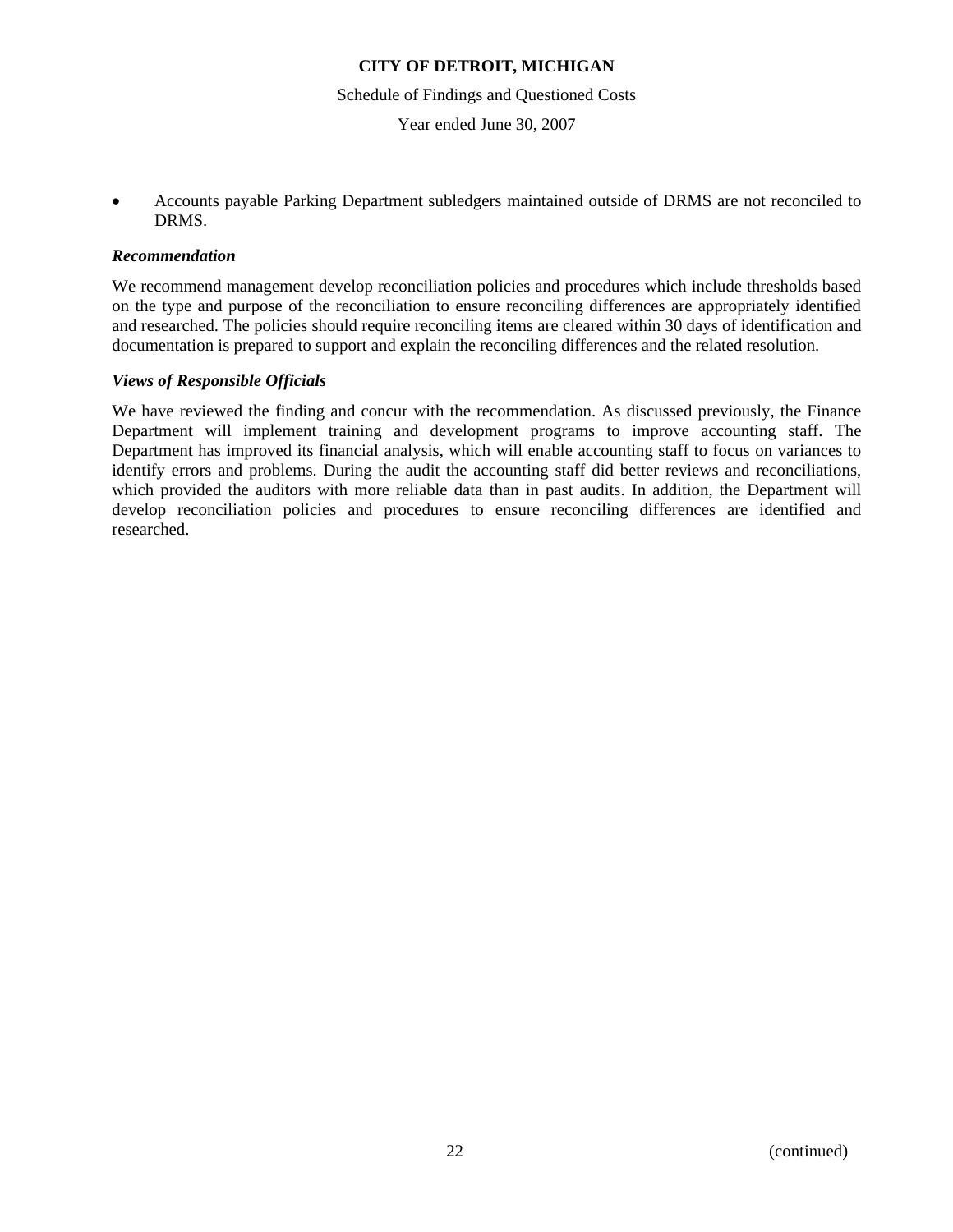### Schedule of Findings and Questioned Costs

# Year ended June 30, 2007

# **Finding 2007-04 – Information Technology**

General controls and application controls work together to ensure the completeness, accuracy, and validity of financial and other information in the systems. Deficiencies exist in the areas of general and application controls. Those deficiencies include the following:

- Access to powerful administrator ID's is shared by multiple employees.
- ID's for terminated employees remained active after termination.
- Periodic reviews of user access are not performed.
- Password parameters are inadequate.
- Documents supporting adding, deleting, or modifying user access were not retained.
- Adequate procedures are not in place to log and approve configuration changes for certain applications.
- Program developers have access to move program changes into production for certain applications.
- Vendors supporting certain applications can make program changes without approvals.
- Certain tickets related to problems and incidents were not resolved in a timely manner.

### *Recommendation*

We recommend the following:

- Develop and enforce stronger password parameters such as password length of at least 6 characters, password expiration every 90-120 days, enforce alpha-numeric password and suspend ids after 5 invalid login attempts.
- Create and enforce a policy that requires each user to have a unique id, change the passwords to the default system ids, restrict access to default and administrative ID's, minimize the use of generic ids, turn audit on to log activity.
- Create controls and procedures to suspend or disable separated employees, implement scripts to suspend ids not used for 45-60 days, implement programs to generate reports showing ids inactive for longer than 45-60 days and subsequently manually suspend those ids.
- Create and enforce a policy that requires review of user access on a periodic basis, correct user access based on review results and maintain before and after logs to review results.
- Create a matrix to identify application functions that when granted together will give rise to segregation of duties conflict. Follow and enforce the segregation of duties matrix to ensure that segregation of duties conflicts do not exist at the time of role/profile creation.
- Create and enforce a policy to log all confirmation changes, obtain approval from authorized individuals for all configuration changes and perform appropriate testing on all confirmation changes prior to promoting changes to production.
- Develop and enforce a policy that does not grant access to developers to promote changes into production and access to promote changes into production should be restricted to authorized individuals.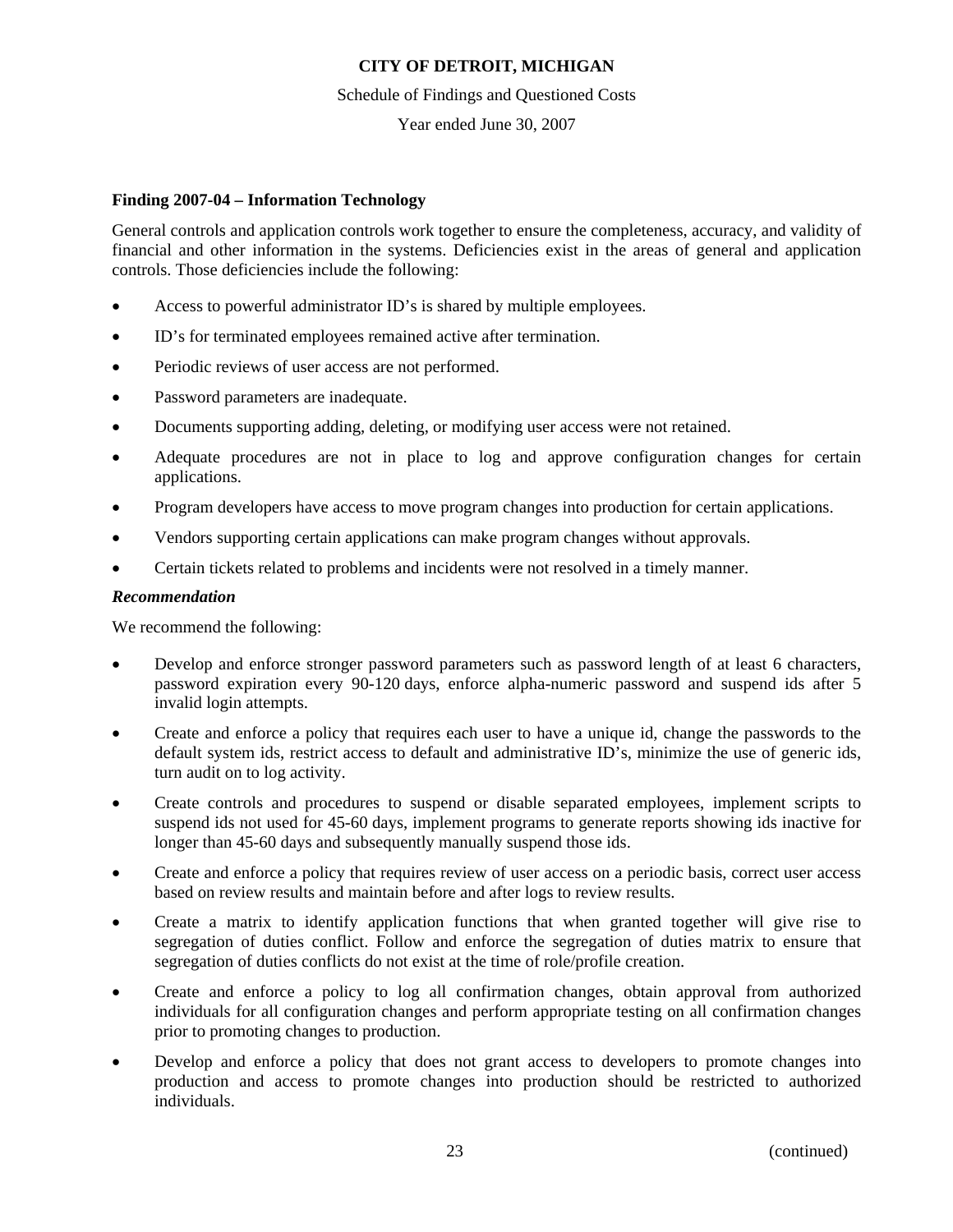Schedule of Findings and Questioned Costs

Year ended June 30, 2007

• Implement and enforce adequate procedures to log and track problems and incidents.

# *Views of Responsible Officials*

We have reviewed the finding and concur with the recommendation. Finance Department staff are presently working with Information Technology staff on implementing the Information Technology recommendations. Improvements were made during the audit and the City will continue to work toward improving information technology controls.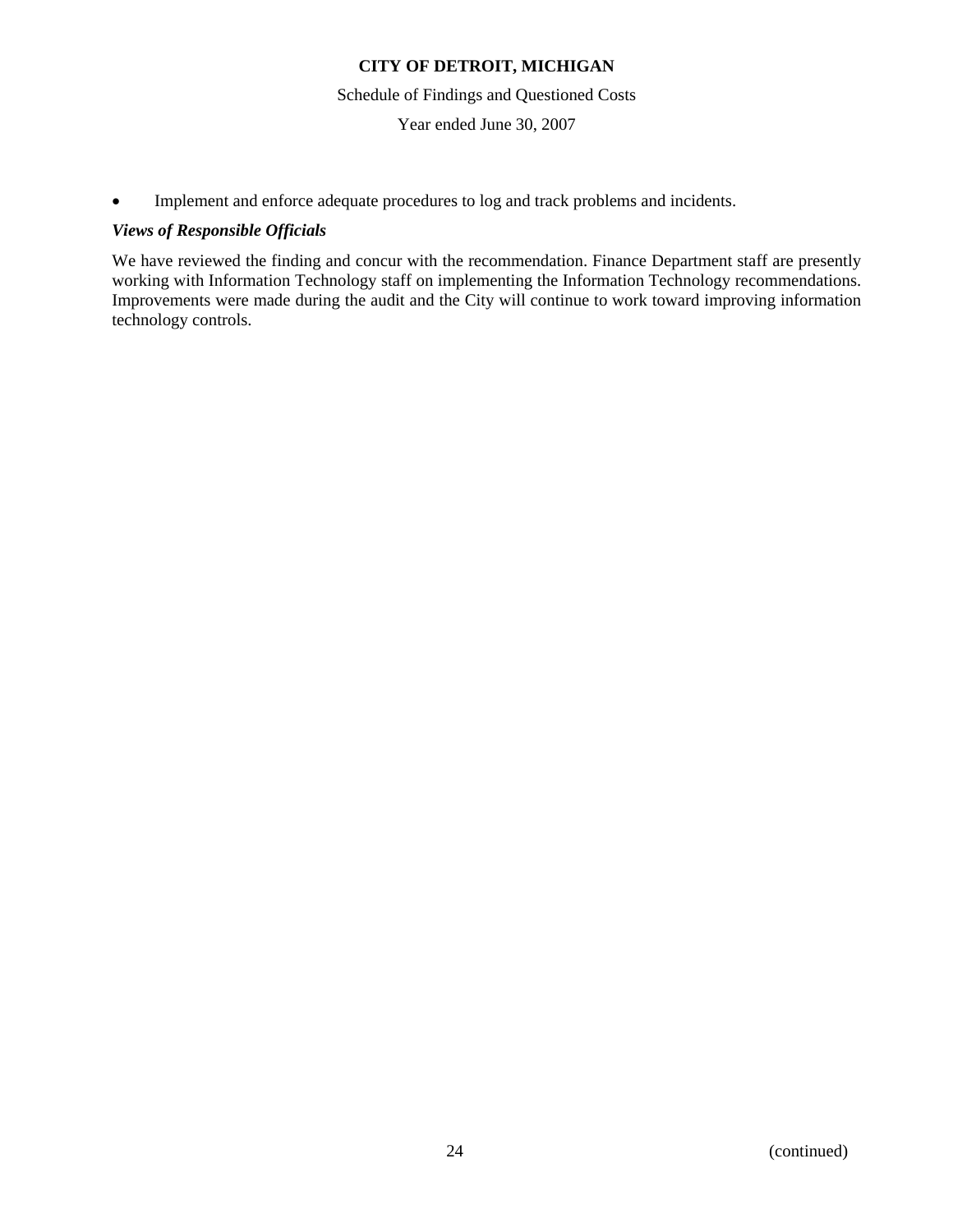Schedule of Findings and Questioned Costs

Year ended June 30, 2007

# **Finding 2007-05 – Arbitrage**

The City has not implemented the necessary procedures to ensure compliance with the arbitrage rebate rules of Section 148(f) of the Internal Revenue Code of 1986 applicable to the City's outstanding tax exempt obligations. In discussing this with City officials, they stated the lack of written City policies and procedures regarding the monitoring and calculating of arbitrage rebates caused the City to fail to comply with the rebate rules.

Internal Revenue Code § 148(f) requires certain earnings on non-purpose investments allocable to the gross proceeds of a bond issue be paid to the United States to prevent the bonds in the issue from being arbitrage bonds. Section 148 of the Internal Revenue Code requires compliance with the rules be ascertained by conducting a series of steps to calculate the amount to be rebated.

Nonpayment of rebates when due could result in the loss of tax-exemption for interest on the bonds or in the payment of penalty and interest.

### *Recommendation*

We recommend Management conduct all necessary activities to calculate rebates, submit filings, and pay rebates and/or penalties and interest owed. We further recommend Management develop and implement new written policies and procedures to ensure compliance is maintained on a go-forward basis.

# *Views of Responsible Officials*

We have reviewed the finding and concur with the recommendation. The Finance Department will implement the recommendation.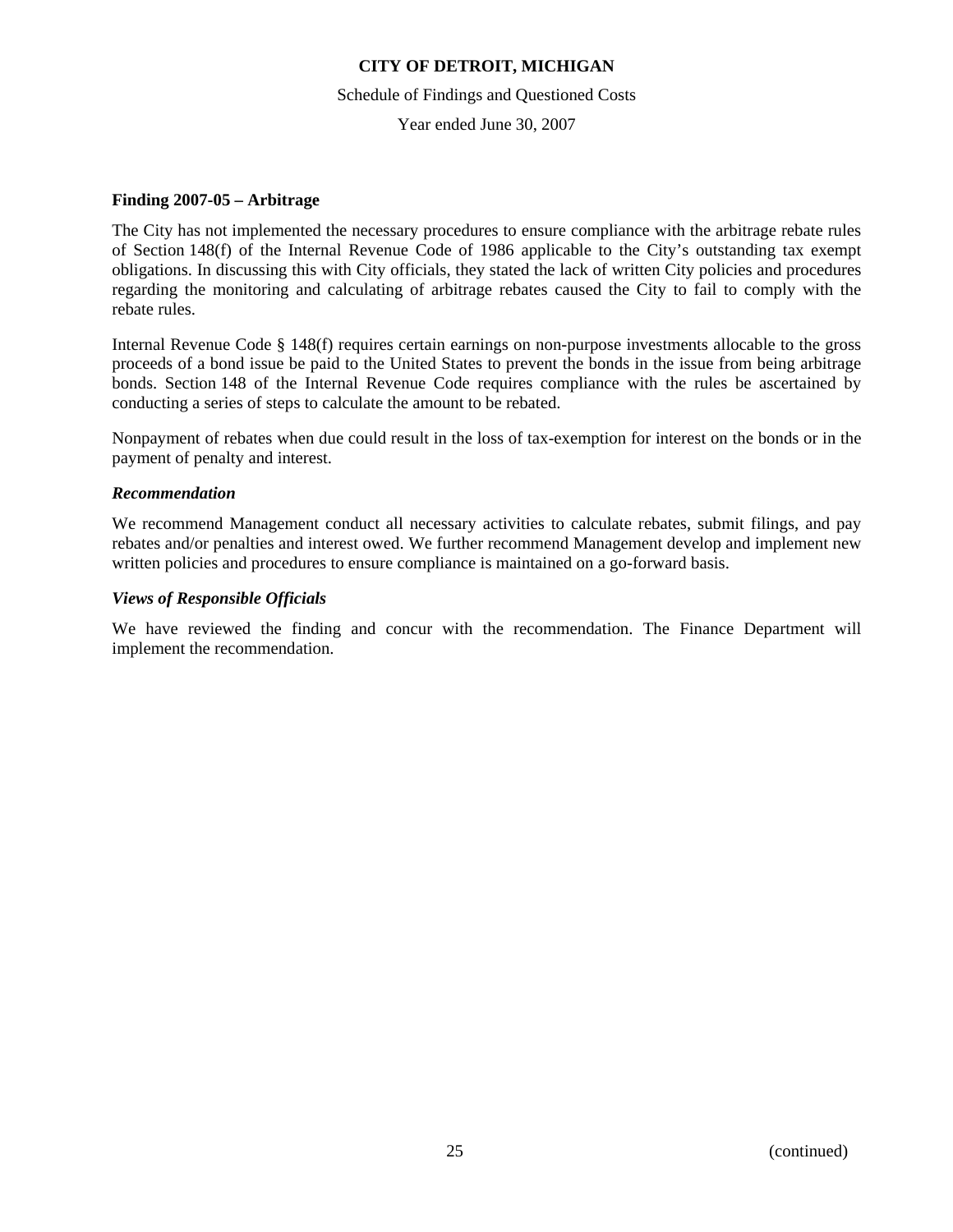Schedule of Findings and Questioned Costs

Year ended June 30, 2007

# **Finding 2007-06 – Filing of Financial Statements**

The City did not file audited financial statements by the required deadline. The City submitted the June 30, 2007 financial statements on February 27, 2009 and has not yet submitted the June 30, 2008 financial statements. In discussing this with City officials, the stated changes in personnel along with increasingly complex transactions and reporting standards have made it difficult for the City to modify its closing procedures to accommodate the changing conditions

Michigan Compiled Laws Section 141.424 requires each local unit file the annual financial report with the State Treasurer within 6 months of the local unit's year end.

The Treasurer has the authority when audited financials are not submitted within the six-month period to withhold the local government's State Revenue Sharing distribution. Accordingly, the treasurer has withheld a portion of the City's December 2007, February 2008, April 2008, June 2008, August 2008, November 2008, and February 2009 State Revenue Sharing funds. The Secretary of State has the authority to suspend the City's certificate of motor vehicle self-insurance when required financials, with application are not submitted 30 days prior before the desired effective date of the certificate. Failure to adhere to the requirement may result in the cancellation of the certificate of motor vehicle self-insurance. However, the Secretary of State has continued to extend the City's certificate of motor vehicle self-insurance, on a month-to-month basis contingent on the City continuing ability to meet plans to correct these deficiencies.

# *Recommendation*

We recommend Management develops a comprehensive plan to effectuate a timely closing of the books and preparation of financial statements.

### *Views of Responsible Officials*

We have reviewed the finding and concur with the recommendation. The Finance Department added new contractual staff and new accounting staff in 2008 to more timely complete the June 30, 2007 and June 30, 2008 audits. Improvements have been made and are expected to continue. However, the department does not anticipate meeting the required deadline until December 31, 2010 when it expects to have the June 30, 2010 annual financial report filed on time. The Department has year-end closing procedures and has tools such as the PBC (Prepared By Client) list with staff assignments and due dates, which will enable the City to file timely financial statements. The Department will prepare a comprehensive plan to complete and file the June 30, 2008 annual financial report by September 30, 2009 and the June 30, 2009 annual financial report by March 31, 2010.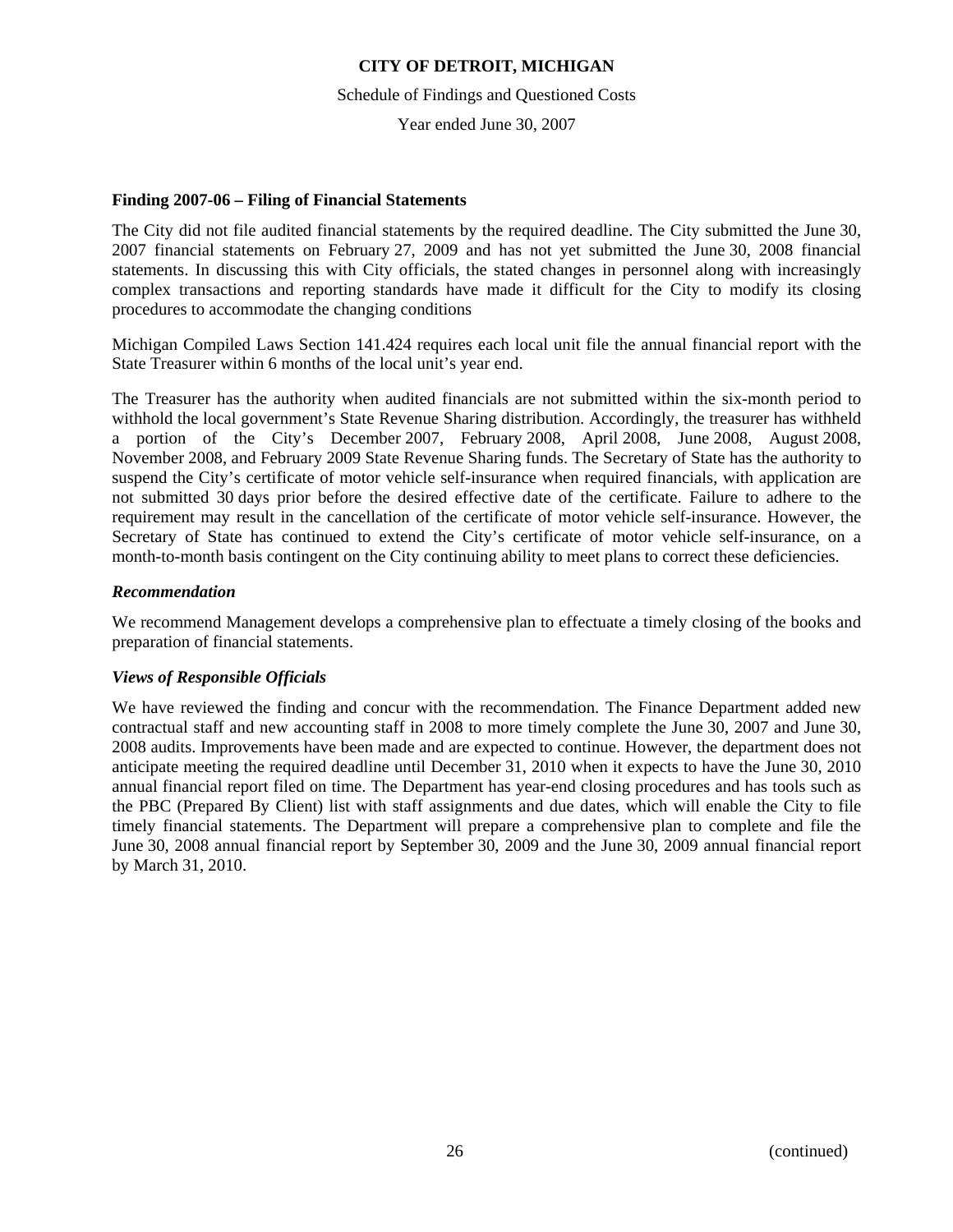### Schedule of Findings and Questioned Costs

Year ended June 30, 2007

### **Finding 2007-07 – Escheatment Law**

The City has not filed the required annual report of unclaimed property to the State of Michigan. Additionally, the City has not remitted escheatable property to the State. In discussing this with City officials, the stated changes in personnel combined with the lack of written City policies and procedures regarding the monitoring and calculating of escheatment rules caused the City to fail to comply with the rules.

The Uniform Unclaimed Property Act (Public Act 29 of 1995) requires the Michigan Holder Transmittal Annual Report of Unclaimed Property be submitted annually by November 1.

Any holder of unclaimed property who fails to file a report of unclaimed property is subject to fines and penalties as prescribed in Public Act 29 of 1995.

# *Recommendation*

We recommend Management conducts an assessment and evaluation of unclaimed property held and file the required report within the annual required deadlines.

# *Views of Responsible Officials*

We have reviewed the finding and concur with the recommendation. The Finance Department's Treasury Division will implement new procedures for escheatment to ensure assessments and evaluations of unclaimed property held are conducted annually and that the Michigan Holder Transmittal Annual Report of Unclaimed Property is filed by the deadline.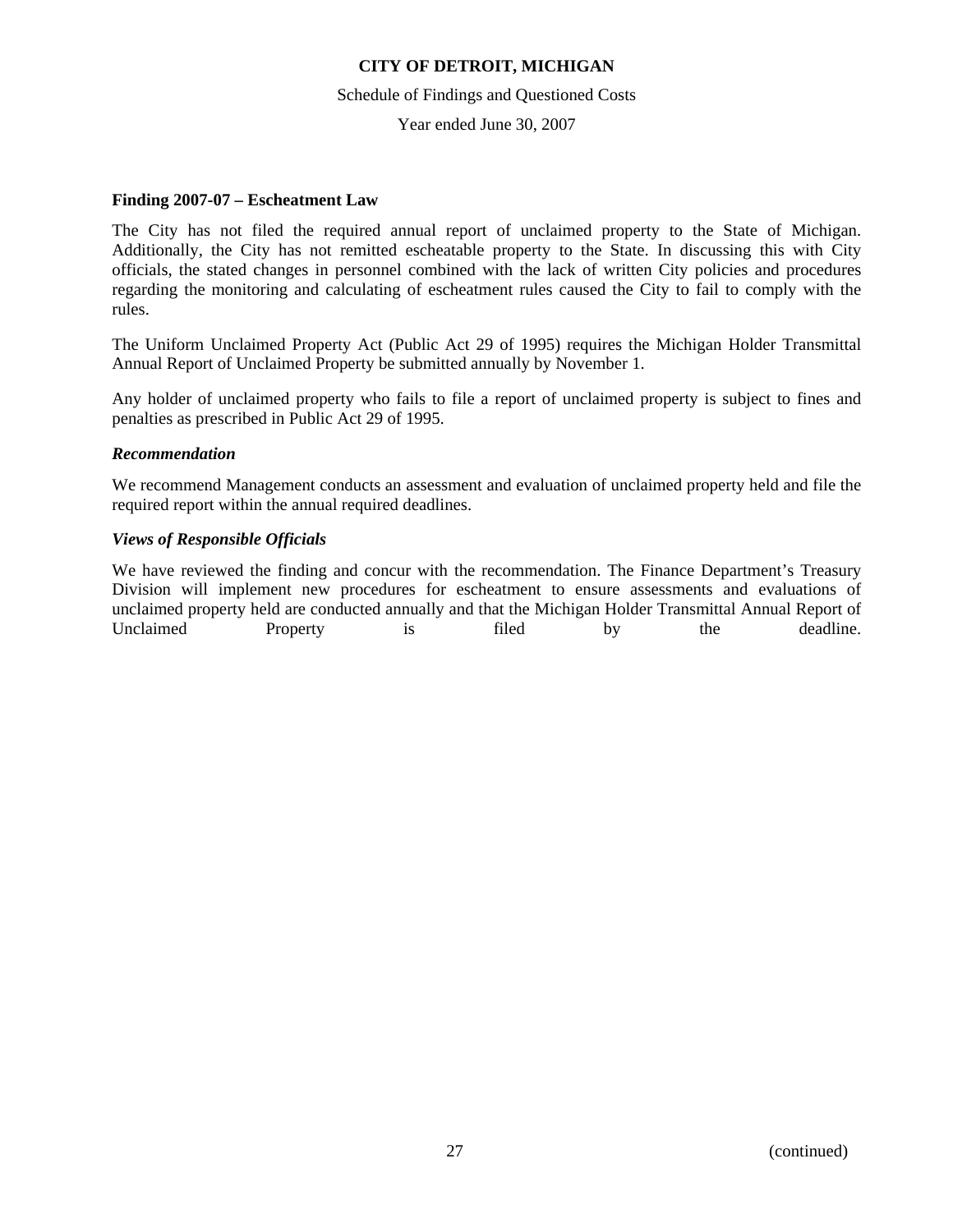Schedule of Findings and Questioned Costs

Year ended June 30, 2007

# **Section III – Findings and Questioned Costs Relating to Federal Awards**

# **Item: 2007-08 Finding Type: Material weakness**

**Federal Programs:** All

**Requirement:** Office of Management and Budget (OMB) Circular A-133 section 320 states that the audit shall be completed and the data collection form and reporting package shall be submitted within the earlier of 30 days after receipt of the auditors' report, or nine months after the end of the audit period, unless a longer period is agreed to in advance by the cognizant or oversight agency for audit.

**Condition:** The City did not submit their Single Audit reporting package (Single Audit Report, Data Collection Form, Status of Prior Year Findings, and a Corrective Action Plan) and data collection report within the required time period.

# **Questioned Costs:** None

**Possible Asserted Cause and Effect:** Internal controls were not properly designed, executed, and monitored to ensure a timely preparation of reports and records for audit purposes. As a result, management did not comply with the submission requirements of OMB A-133. Layoffs and reduction in accounting personnel in prior years resulted in late submissions.

**Recommendation:** We recommend that management expand the central grant management processes and strengthen the related internal control procedures to ensure that the City is able to prepare for audits more timely and become in compliance with the submission requirements of OMB A-133.

**Views of Responsible Officials:** We have reviewed the noted observations and recommendations with which we concur. We will implement the recommendations. In the 2009-2010 fiscal year, the Grants Management Section of the Finance Department will be reestablished.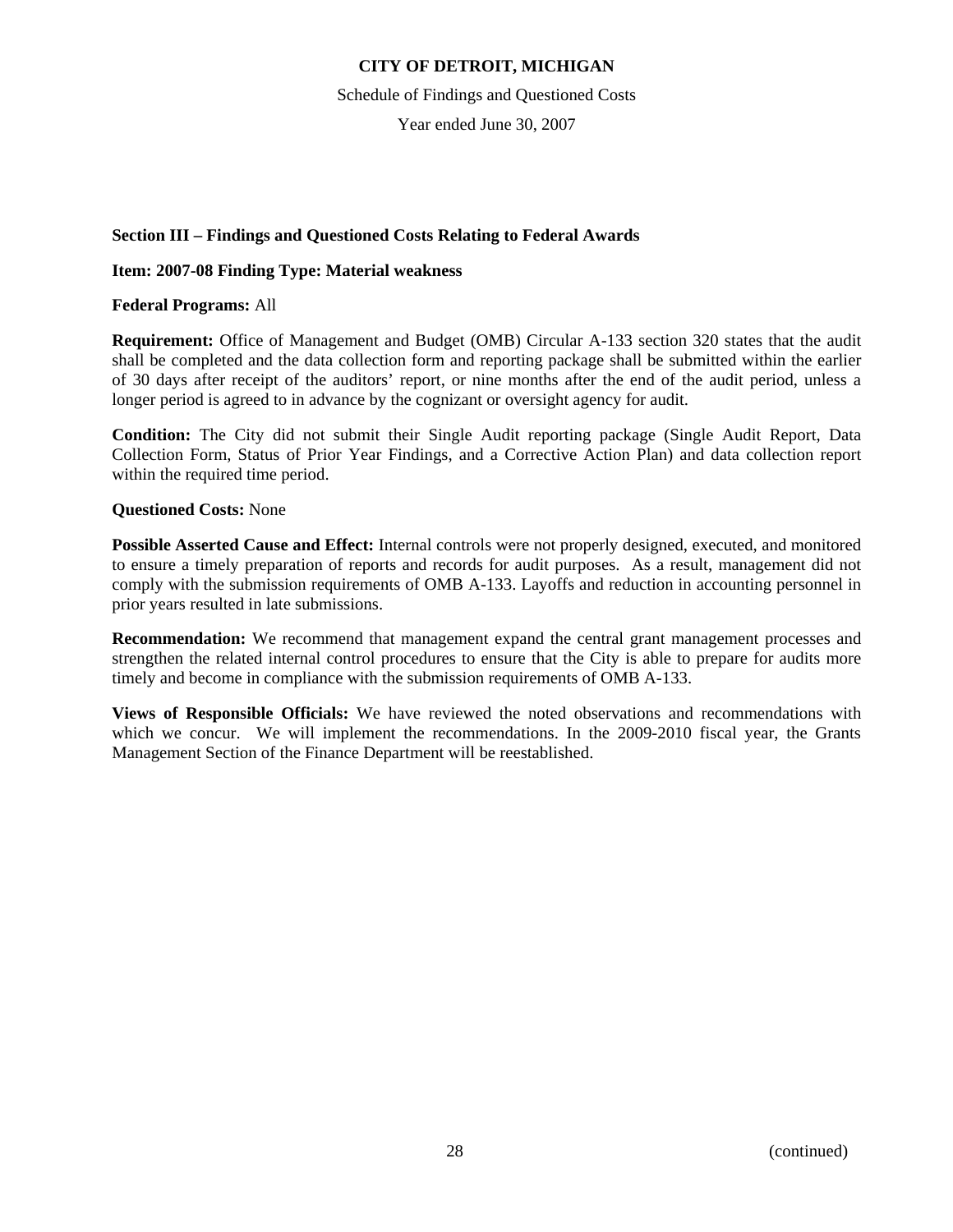Schedule of Findings and Questioned Costs

Year ended June 30, 2007

**Item: 2007-09** 

**Finding Type: Material weakness** 

**Federal Programs:** All

**Requirement:** A reconciliation of the Schedule of Expenditures of Federal Awards (SEFA) to the General Ledger should be performed throughout the year in order to ensure the SEFA is complete and accurate.

**Condition:** There were several significant unreconciled differences between the SEFA and the General Ledger. The City's attempt to complete the reconciliation continued more than a year after fiscal year end and errors that required adjustments to the SEFA were discovered throughout this process.

# **Questioned Costs:** None

**Possible Asserted Cause and Effect:** The internal control procedures were not adequately designed to identify all sources of federal funds on a timely basis. The internal control procedures that should have been in operation were not followed or monitored properly to perform a complete and accurate reconciliation of the SEFA to the General Ledger on a timely basis. Unreconciled differences between the SEFA, the General Ledger, and supporting documentation could result in errors in the financial statements or SEFA. Layoffs and reduction in accounting personnel in prior years resulted in reconciliations not being completed on time.

**Recommendation:** Management should redesign the internal controls over the SEFA preparation and reconciliation process. The process should include procedures to identify all sources of federal funds and the related federal compliance requirements. The process should also include procedures to compare source documentation (e.g., federal draw down requests, grant agreements, deposits of federal funds, etc.) to the recorded information for completeness and consistency.

**Views of Responsible Officials:** We have reviewed the noted observations and recommendations with which we concur. We will implement the recommendations. In the 2009-2010 fiscal year, the Grants Management Section of the Finance Department will be reestablished.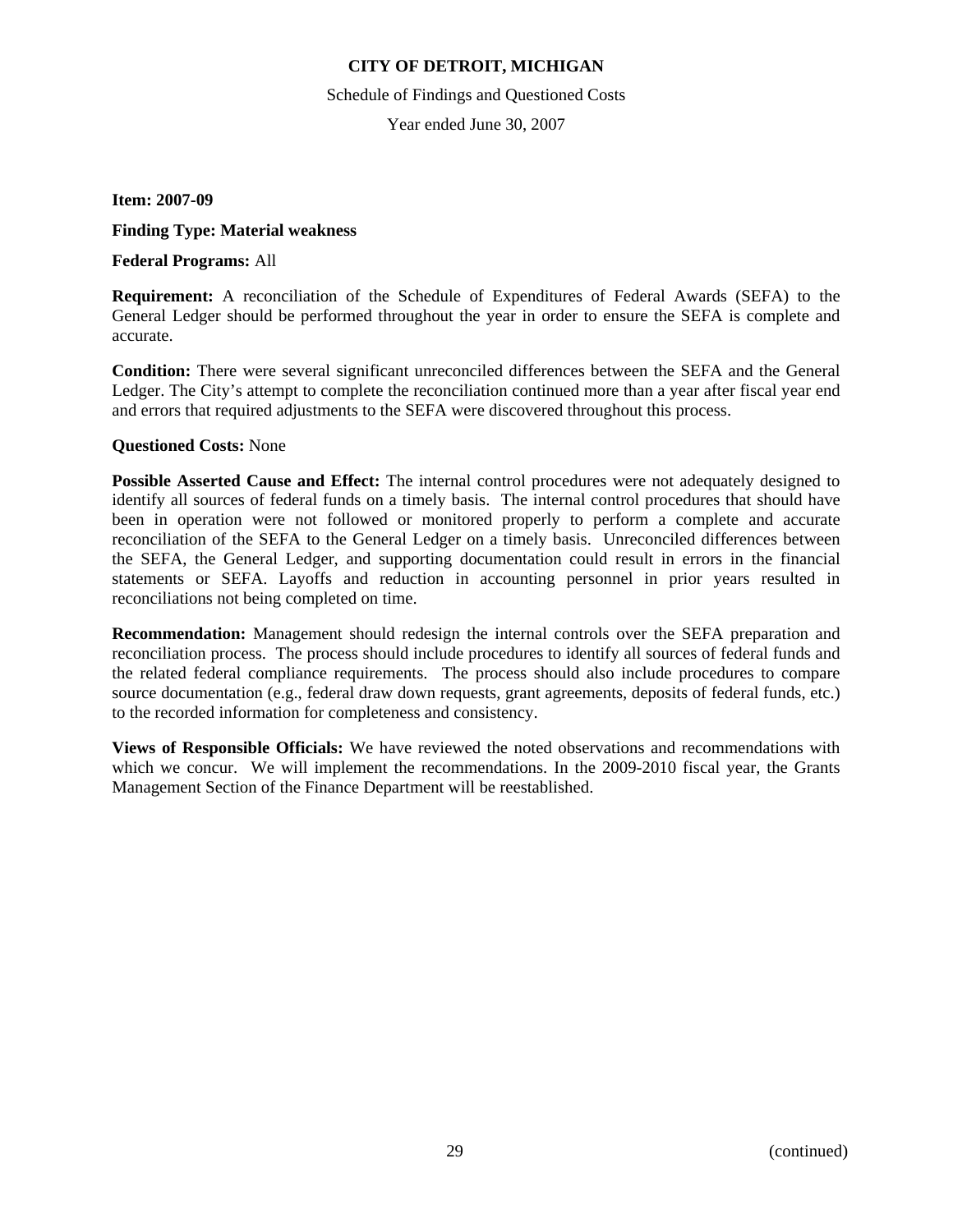Schedule of Findings and Questioned Costs

Year ended June 30, 2007

**Item: 2007-10 Activities Allowed or Unallowed and Allowable Costs/Cost Principles** 

# **Finding Type: Material noncompliance and material weakness**

**Federal Agency:** U.S. Department of Housing and Urban Development (HUD)

**Pass-Through Entity:** N/A

**Federal Program:** Community Development Block Grant (CDBG)

**CFDA No.:** 14.218

**Award No.:** B-05-MC-26-0006, B-98-MC-26-006A

**Award Year:** July 1, 2006 - June 30, 2007

**Requirement:** Activities Allowed or Unallowed and Allowable Costs/Cost Principles: Per 2 CFR Part 225 Appendix B, Paragraph 8 (h)(1), Charges to Federal awards for salaries and wages, whether treated as direct or indirect costs, will be based on payrolls documented in accordance with generally accepted practice of the governmental unit and approved by a responsible official(s) of the governmental unit. In addition, Appendix B, Paragraph 8(h)(3), Where employees are expected to work solely on a single Federal award or cost objective, charges for their salaries and wages will be supported by periodic certifications that the employee worked solely on that program for the period covered by the certification. These certifications' will be prepared at least semiannually and will be signed by the employee or supervisory official having first hand knowledge of the work performed by the employee. Per 2 CFR Part 225, Appendix A, Paragraph  $C_1(i)$ , to be allowable under Federal awards, costs must meet the following general criteria: (j) be adequately documented. Per A-102 Common Rule, Non-federal entities receiving Federal awards must establish and maintain internal controls designed to reasonably ensure compliance with Federal laws, regulations, and program compliance requirements.

**Condition:** During our testwork, we selected 30 payroll transactions totaling \$58,188 for review and noted the following: There was not a certification performed for employee's that worked solely on the program, as a result the entire payroll expense of \$5,891,900 and fringe expense of 2,632,274 for a total of \$8,524,174 is a questioned cost as A-87 requires payroll certifications to be performed to support the amount of payroll expense charged to the grant; For 2 of 30 items selected the timesheet was not signed by a supervisor; For 1 of 30 payroll items the employee was paid for a mandatory day off without pay (DOWOP); For 1 of 30 payroll items the employee timesheet indicated that 45 minutes of PTO was taken, however the pay register did not account for this time; For 1 of 30 items selected the pay rate on the pay register was less than the pay rate in the employee history file. Additionally the City was unable to provide 5 Payroll Personnel System (PPS) pay registers totaling \$440,850.

# **Questioned Costs:** \$8,524,174

**Possible Asserted Cause and Effect:** \*Unsigned timesheets: Possible occurrence attributed to paper documents forwarded to Payroll before supervisor's authorization to comply with deadline for payroll submission. Failure to submit documents on time risk underpayment of staff wages. \*Other Payroll Discrepancies: The payment for DOWOP and incorrect pay rate and time allocation are possibly attributed to errors by the Payroll team in Human Resources, who is responsible for processing time keeping. \*Missing Payroll Registers: Copies not forwarded to Planning & Development Department (P&DD) from the Human Resources Department. \* Missing Payroll Certifications: The Accounting

30 (continued)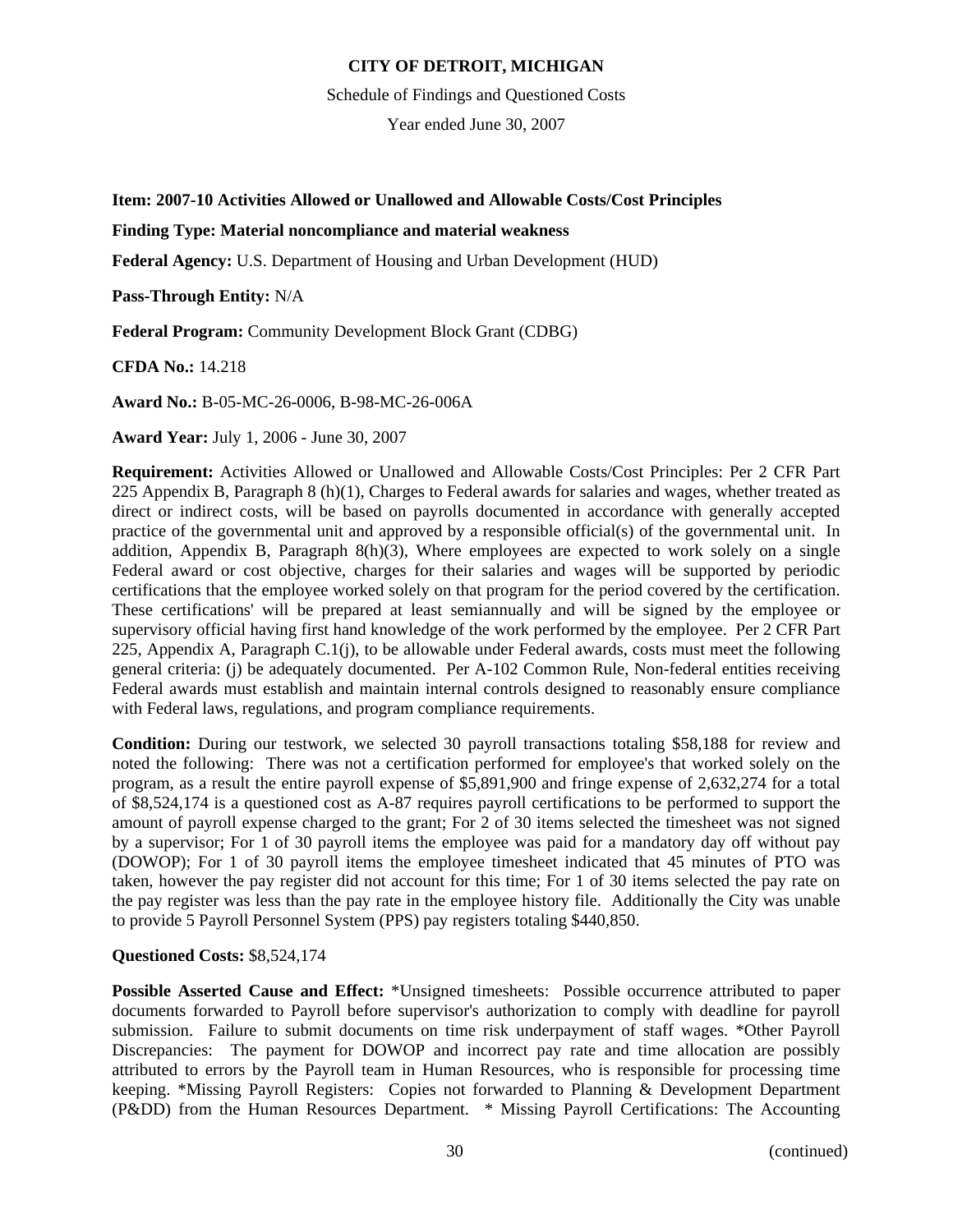### Schedule of Findings and Questioned Costs

Year ended June 30, 2007

Manager stated that the City was going to implement a new computerized time reporting and payroll system that would correct the payroll certification problem. This implementation of the new system was delayed beyond the control of the Accounting Manager.

**Recommendation:** We recommend that management strengthen the internal control process to ensure compliance with the Activities Allowed or Unallowed and Allowable Costs/Cost Principles requirements.

**Views of Responsible Officials:** \*Unsigned timesheets: Concur with possible occurrence. \*Other Payroll Discrepancies: Human Resources is responsible for processing employee work hours and as such, noted errors are not attributed to any actions of P & DD. \*Missing Payroll Registers: Documents are forwarded to P & DD as a courtesy and are not forwarded timely, if at all. Moreover, all original documents are generated, managed, and stored by Human Resources. Official copies should be obtained from Human Resources. \*Missing Payroll Certifications: Procedures have been implemented as of July 1, 2007.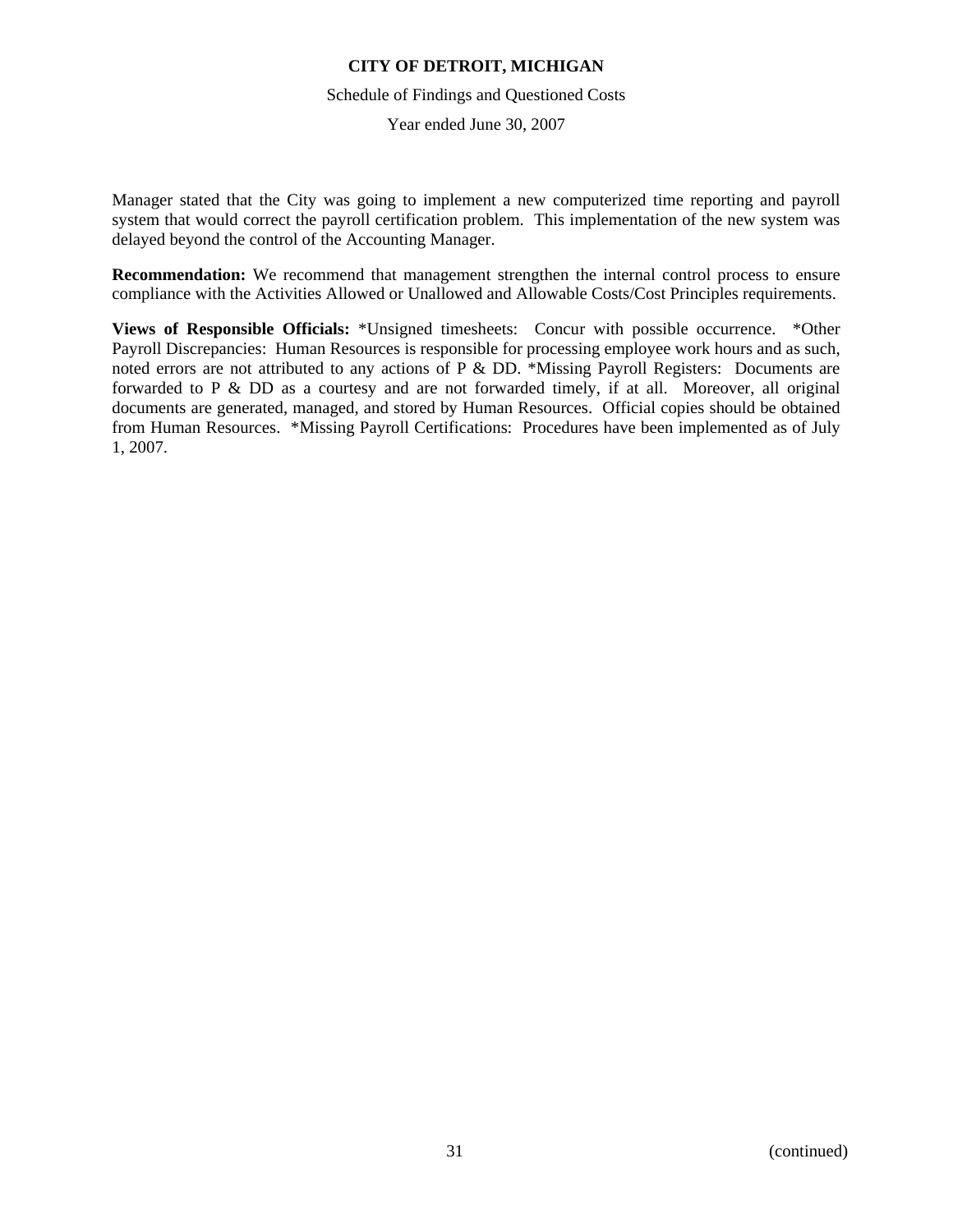Schedule of Findings and Questioned Costs

Year ended June 30, 2007

**Item: 2007-11 Activities Allowed or Unallowed and Allowable Costs/Cost Principles** 

# **Finding Type: Material noncompliance and material weakness**

**Federal Agency:** U.S. Department of Housing and Urban Development (HUD)

**Pass-Through Entity:** N/A

**Federal Program:** Community Development Block Grant (CDBG)

**CFDA No.:** 14.218

**Award No.:** B-05-MC-26-0006, B-98-MC-26-006A

**Award Year:** July 1, 2006 - June 30, 2007

**Requirement:** Activities Allowed or Unallowed and Allowable Costs/Cost Principles: Per 2CFR Part 225, Appendix B, Paragraph 8 (h)(1), Charges to Federal awards for salaries and wages, whether treated as direct or indirect costs, will be based on payrolls documented in accordance with generally accepted practice of the governmental unit and approved by a responsible official(s) of the governmental unit. In addition, per 2CFR Part 225, Appendix B, Paragraph (h)(4): Where employees work on multiple activities or cost objectives, a distribution of their salaries and wages will be supported by personnel activity reports or equivalent documentation, which meets the standards in subsection 8.h.(5) unless a statistical sampling system (see subsection (8.h.6)) or other substitute system has been approved by the cognizant Federal agency. Such documentary support will be required where employees work on: (a) More than one Federal award, (b) A Federal award and a non-Federal award, (c) An Indirect cost activity and a direct cost activity, (d) Two or more indirect activities that are allocated using different allocation bases, or (e) An unallowable activity and a direct or indirect cost activity. Per Section 8.h.(5): Personnel activity reports or equivalent documentation must meet the following standards: (a) They must reflect an afterthe-fact distribution of the actual activity of each employee, (b) They must account for the total activity for which each employee is compensated, (c) They must be prepared at least monthly and must coincide with one or more pay periods, and (d) They must be signed by the employee.

**Condition:** During our testwork, we selected 30 indirect payroll transactions totaling \$61,356 for review and noted the following: The department does not require employees to perform time and effort reporting when working on multiple grants as a result the entire indirect payroll of \$4,066,312 is a questioned cost as A-87 requires payroll certifications to be performed to support the amount of payroll expense charged to the grant; For 1 of 30 items selected the employee took 8 hours of vacation, however it was not reflected on the pay register; For 2 of 30 items selected the pay rate on the pay register was less than what was recorded in the employee file.

# **Questioned Costs:** \$4,066,312

**Possible Asserted Cause and Effect:** \*Unsigned timesheets: Possible occurrence attributed to paper documents forwarded to Payroll before supervisor's authorization to comply with deadline for payroll submission. Failure to submit documents on time risk underpayment of staff wages.\*Other Payroll Discrepancies: The payment for DOWOP and incorrect pay rate and time allocation are possibly attributed to errors by the Payroll team in Human Resources, who is responsible for processing time keeping.\*Missing Payroll Registers: Copies not forwarded to P & DD from Human Resources. \* Missing Payroll Certifications: The Accounting Manager stated than the City was going to implement a new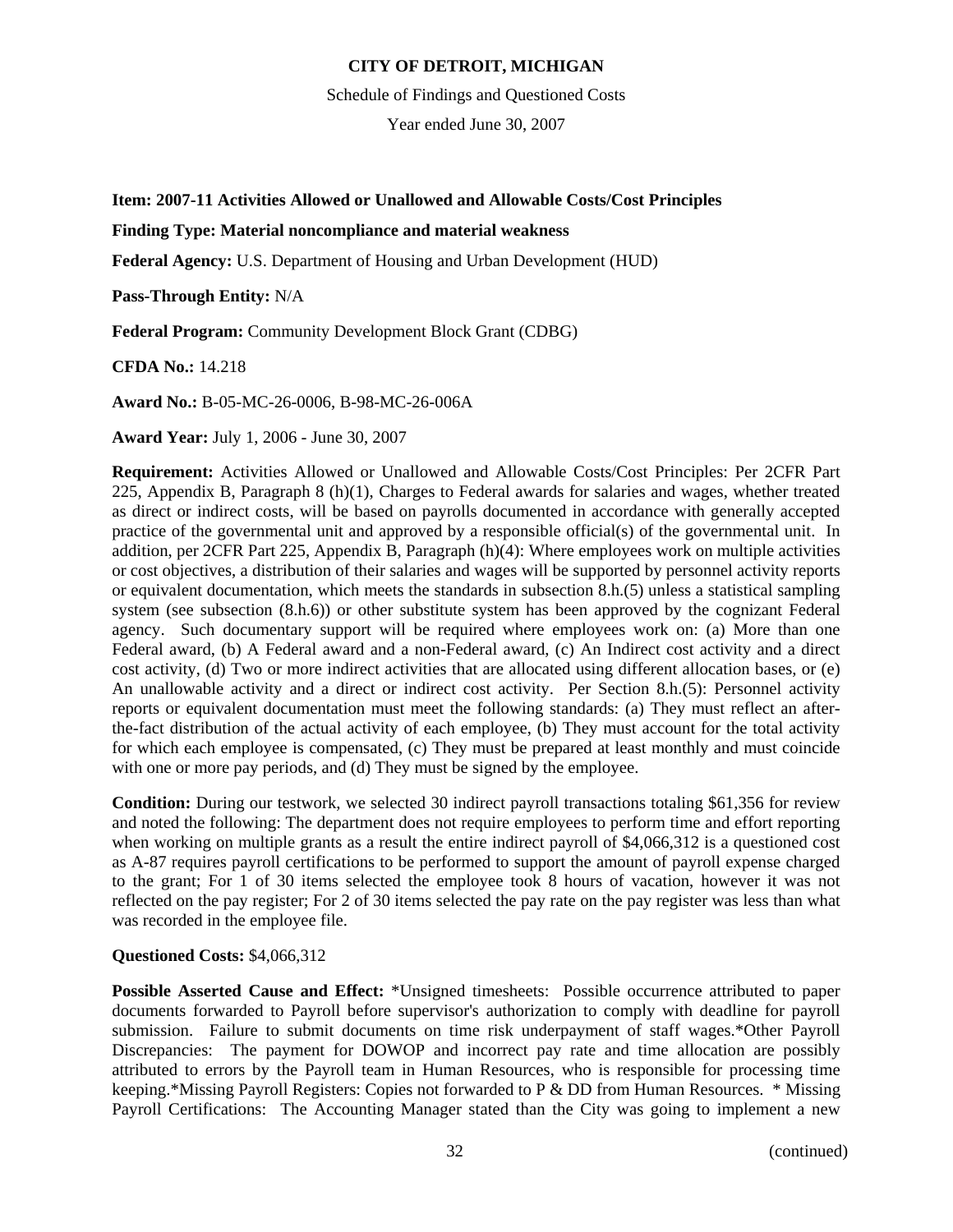# Schedule of Findings and Questioned Costs

Year ended June 30, 2007

computerized time reporting and payroll system that would correct the payroll certification problem. This implementation of the new system was delayed beyond the control of the Accounting Manager.

**Recommendation:** We recommend that management strengthen the internal control process to ensure compliance with the Activities Allowed or Unallowed and Allowable Costs/Cost Principles requirements.

**Views of Responsible Officials:** \*Unsigned timesheets: Concur with possible occurrence. \*Other Payroll Discrepancies: Human Resources is responsible for processing employee work hours and as such, noted errors are not attributed to any actions of P & DD.\*Missing Payroll Registers: Documents are forwarded to P & DD as a courtesy and are not forwarded timely, if at all. Moreover, all original documents are generated, managed, and stored by Human Resources. Official copies should be obtained from Human Resources. \*Missing Payroll Certifications: Procedures have been implemented as of July 1, 2007.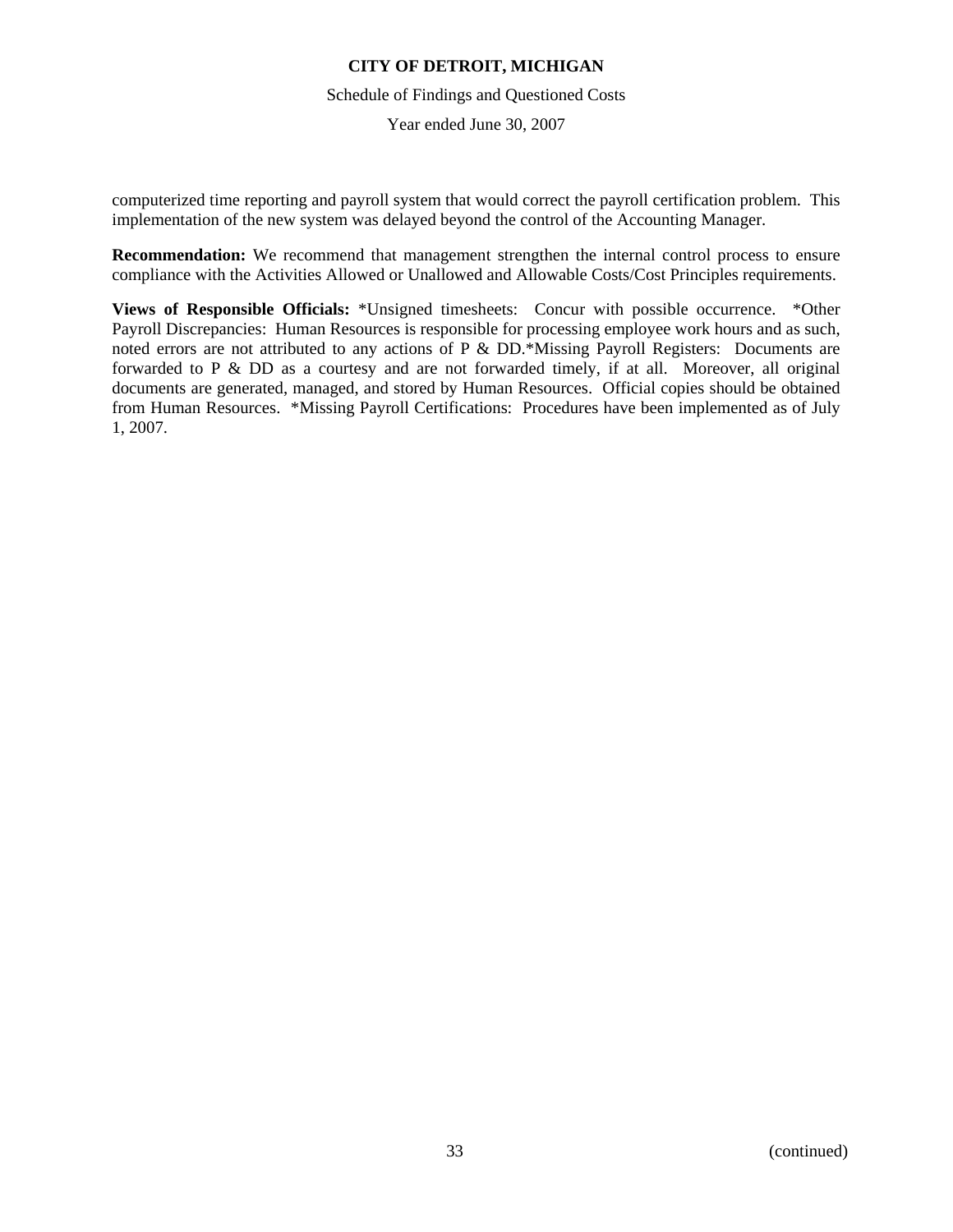Schedule of Findings and Questioned Costs

Year ended June 30, 2007

**Item: 2007-12 Cash Management** 

# **Finding Type: Material noncompliance and material weakness**

**Federal Agency:** U.S. Department of Housing and Urban Development (HUD)

**Pass-Through Entity:** N/A

**Federal Program:** Community Development Block Grant (CDBG)

**CFDA No.:** 14.218

**Award No.:** B-05-MC-26-0006, B-98-MC-26-006A

**Award Year:** July 1, 2006 - June 30, 2007

**Requirement:** Cash Management: Per 24 CFR Part 85.20 (7), Procedures for minimizing the time elapsing between the transfer of funds from the U.S. Treasury and disbursement by grantees and subgrantees must be followed whenever advance payment procedures are used. Grantees must establish reasonable procedures to ensure the receipt of reports on subgrantees' cash balances and cash disbursements in sufficient time to enable them to prepare complete and accurate cash transactions reports to the awarding agency. When advances are made by letter-of-credit or electronic transfer of funds methods, the grantee must make drawdowns as close as possible to the time of making disbursements.

**Condition:** During our testwork, we selected 30 Integrated Disbursement and Information System (IDIS) drawdowns totaling \$264,415 for testing and noted the following: For 22 of 30 IDIS drawdowns totaling \$82,673, the City did not minimize the time lapse between drawdown and the payment of funds as required. Of the 22, 11 had a time lapse between 8 and 20 days, 8 had a time lapse between 21 and 93 days, and 3 had a time lapse between 119 and 372 days. For 2 of 30 items selected the City was unable to provide supporting documentation for a total of \$568 of draws.

### **Questioned Costs:** \$568

**Possible Asserted Cause and Effect:** Internal controls over the time lapse between the drawdown request and the payment of funds were not properly designed, executed, or monitored to ensure effectiveness. As a result, management did not comply with the Cash Management compliance requirement.

**Recommendation:** We recommend that management strengthen the internal control process to ensure compliance with the Cash Management requirement.

**Views of Responsible Officials:** We have reviewed the noted observations and recommendations with which we concur. We will implement the recommendations. Drawdown requests and payment of funds will be more closely monitored effective July 1, 2007.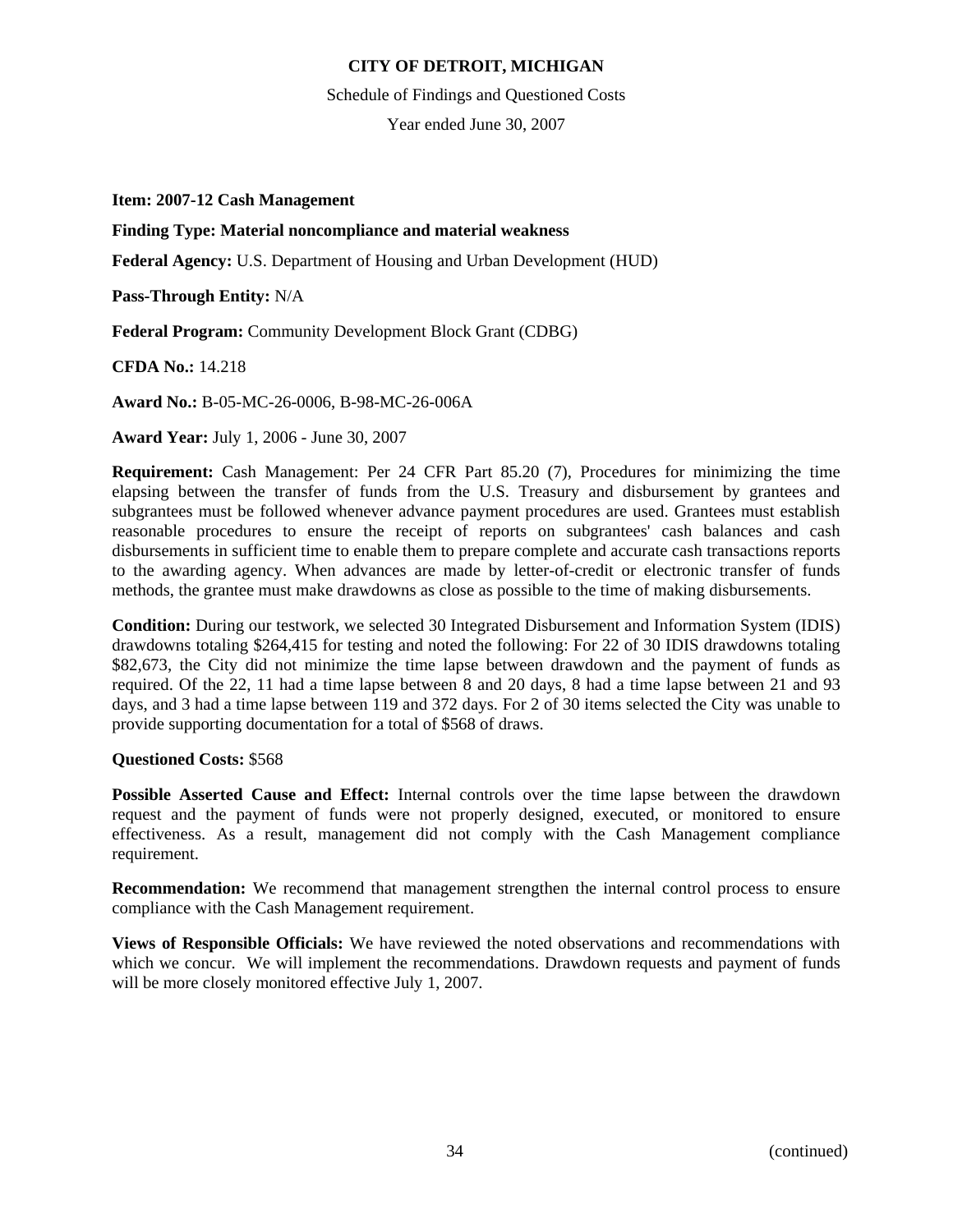Schedule of Findings and Questioned Costs

Year ended June 30, 2007

**Item: 2007-13 Reporting** 

# **Finding Type: Noncompliance and significant deficiency**

**Federal Agency:** U.S. Department of Housing and Urban Development (HUD)

**Pass-Through Entity:** N/A

**Federal Program:** Community Development Block Grant (CDBG)

**CFDA No.:** 14.218

**Award No.:** B-05-MC-26-0006, B-98-MC-26-006A

**Award Year:** July 1, 2006 - June 30, 2007

**Requirement:** Reporting: Per 24 CFR Part 91.520 (a) General, each jurisdiction that has an approved consolidated plan shall annually review and report, in a form prescribed by HUD, on the progress it has made in carrying out its strategic plan and its action plan. The performance report must include a description of the resources made available, the investment of available resources, the geographic distribution and location of investments, the families and persons assisted (including the racial and ethnic status of persons assisted), actions taken to affirmatively further fair housing, and other actions indicated in the strategic plan and the action plan. This performance report shall be submitted to HUD within 90 days after the close of the jurisdiction's program year.

**Condition:** During our testwork, we noted that the Consolidated Annual Performance and Evaluation Report was submitted 4 days after the required due date.

### **Questioned Costs:** None

**Possible Asserted Cause and Effect:** Internal controls over the timely completion and submission of the Consolidated Annual Performance and Evaluation Report were not properly executed or monitored. As a result, management did not comply with the Reporting compliance requirement.

**Recommendation:** We recommend that management strengthen the internal control process to ensure compliance with the Reporting requirements.

**Views of Responsible Officials:** We have reviewed the noted observations and recommendations with which we concur. We will implement the recommendations. This minor 4 day error will not occur again.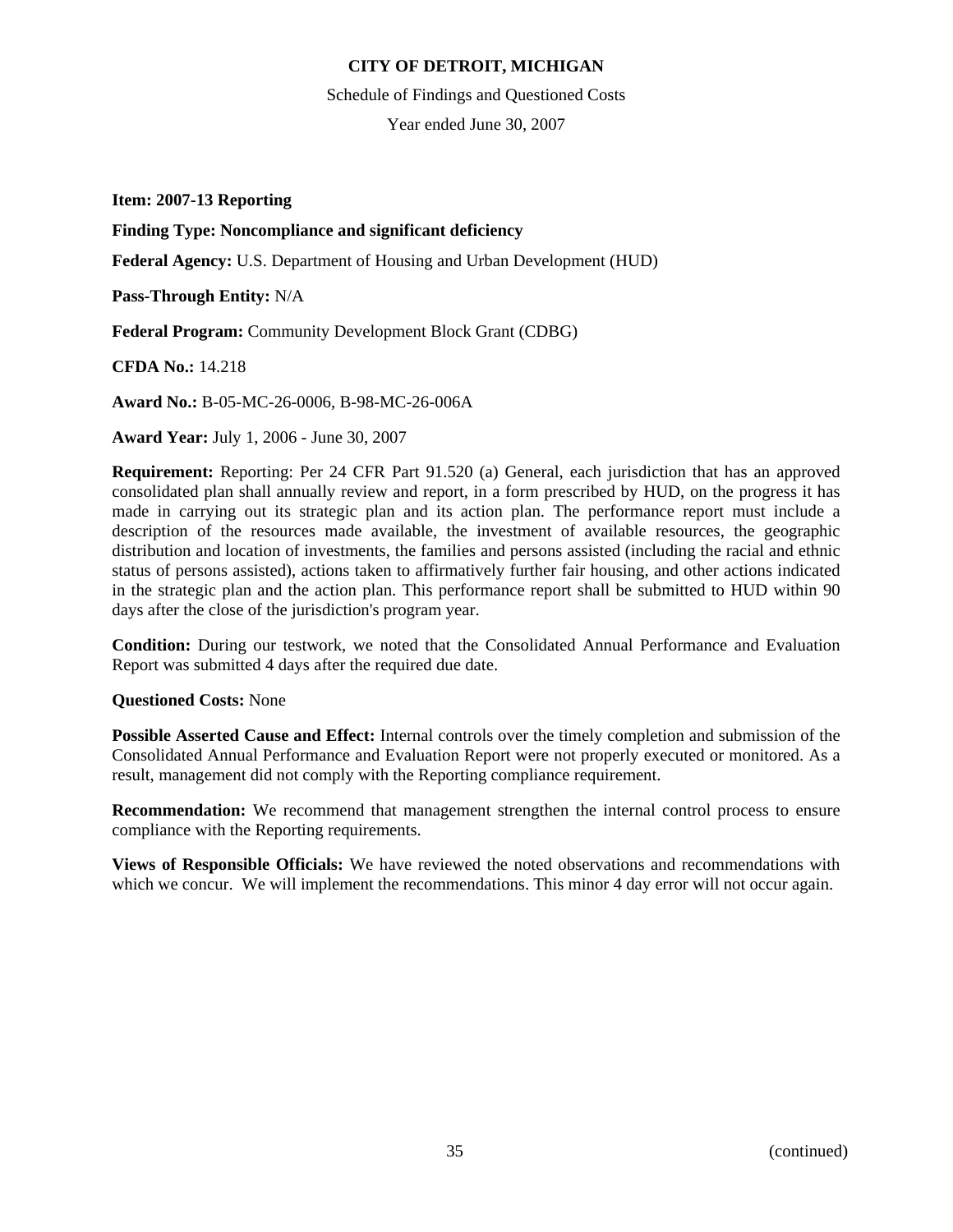Schedule of Findings and Questioned Costs

Year ended June 30, 2007

**Item: 2007-14 Reporting** 

### **Finding Type: Material noncompliance and material weakness**

**Federal Agency:** U.S. Department of Housing and Urban Development (HUD)

**Pass-Through Entity:** N/A

**Federal Program:** Community Development Block Grant (CDBG)

**CFDA No.:** 14.218

**Award No.:** B-05-MC-26-0006, B-98-MC-26-006A

**Award Year:** July 1, 2006 - June 30, 2007

**Requirement:** Reporting: Per 24 CFR sections 135.90 and the OMB A-133 Compliance Supplement, for each grant over \$200,000 that involves housing rehabilitation, housing construction, or other public construction, the recipient must submit Form HUD 60002, Section 3 Summary Report, Economic Opportunities for Low- and Very Low-Income Persons to the Assistant Secretary for Fair Housing and Equal Opportunity annually.

**Condition:** During our testwork, we noted that the required form HUD 60002, Section 3 Summary Report, Economic Opportunities for Low- and Very Low-Income Persons was not completed and submitted for the fiscal year ended June 30, 2007.

### **Questioned Costs:** None

**Possible Asserted Cause and Effect:** Internal controls over the completion and submission of the required forms were not properly designed, executed, or monitored. As a result, management did not comply with the Reporting compliance requirement.

**Recommendation:** We recommend that management strengthen the internal control process to ensure compliance with the Reporting requirements.

**Views of Responsible Officials:** We have reviewed the noted observations and recommendations with which we concur. We will implement the recommendations. The Unit acquired one staff person to design and implement the Section 3 monitoring program. Required reports will be submitted when they are due.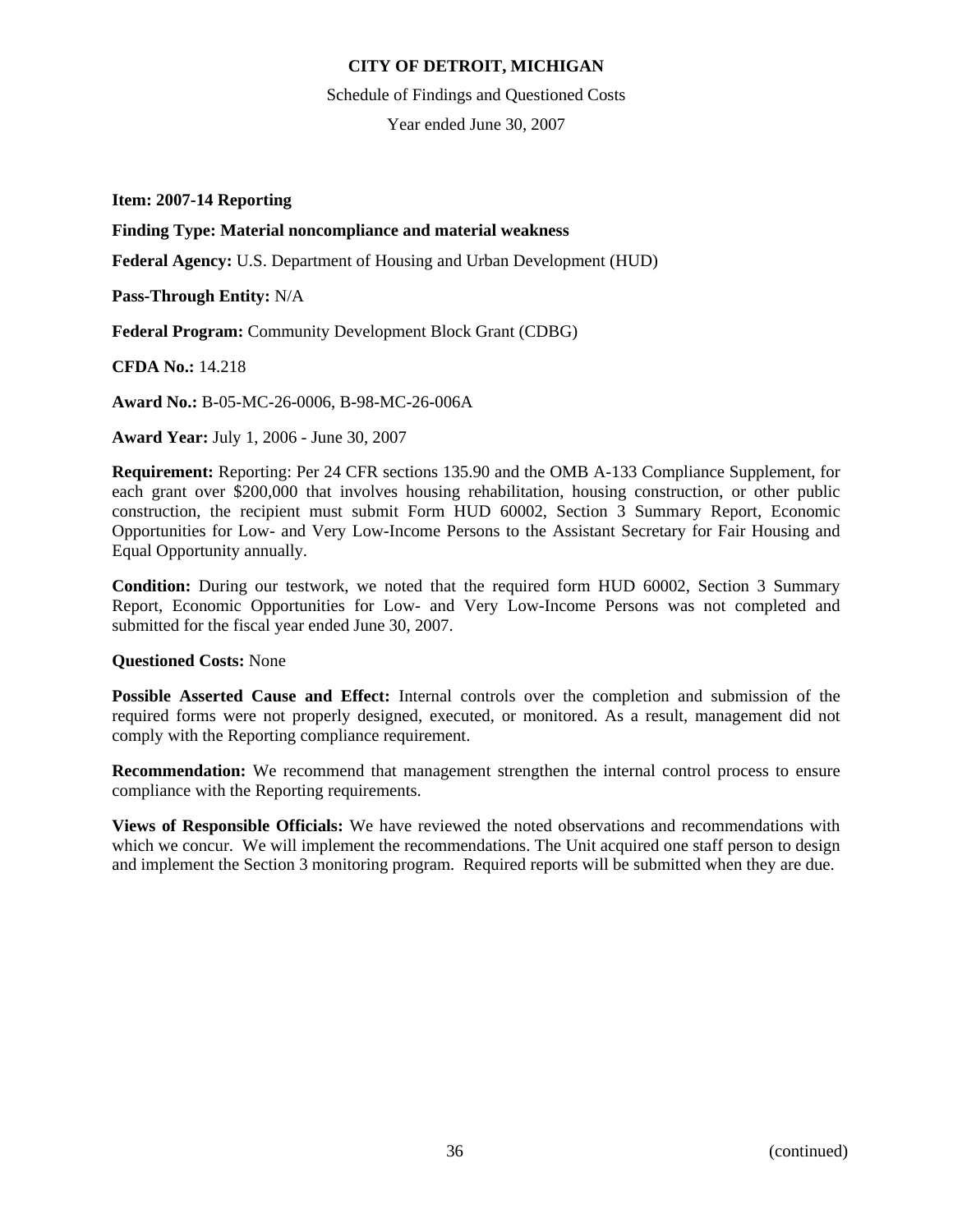Schedule of Findings and Questioned Costs

Year ended June 30, 2007

**Item: 2007-15 Reporting** 

### **Finding Type: Material noncompliance and material weakness**

**Federal Agency:** U.S. Department of Housing and Urban Development (HUD)

**Pass-Through Entity:** N/A

**Federal Program:** Community Development Block Grant (CDBG)

**CFDA No.:** 14.218

**Award No.:** B-05-MC-26-0006, B-98-MC-26-006A

**Award Year:** July 1, 2006 - June 30, 2007

**Requirement:** Reporting: Per 24 CFR Part 85.41 (c)(4) requires that grantees must submit the Federal Cash Transaction reports no later than 15 working days following the end of each quarter.

**Condition:** Four quarterly Federal Cash Transaction reports were selected for testing and all four of the Federal Cash Transaction reports were submitted after the required due date. The first quarter report was submitted 5 days late. The second quarter report was submitted 7 days late. The third quarter report was submitted 11 days late. The fourth quarter report did not contain evidence of the date of submission.

### **Questioned Costs:** None

**Possible Asserted Cause and Effect:** Internal controls over the cash transactions reports were not properly designed, executed, or monitored to ensure effectiveness. As a result, management did not comply with the Reporting compliance requirement.

**Recommendation:** We recommend that management strengthen the internal control process to ensure compliance with the Reporting requirements.

**Views of Responsible Officials:** We have reviewed the noted observations and recommendations with which we concur. We will implement the recommendations. The report is due by the 15th business day of the month. The date will vary every quarter depending on the way the calendar days fall. Staff will ensure the report is submitted within the 15 business days required by HUD. Staff will also ensure that report is dated by management.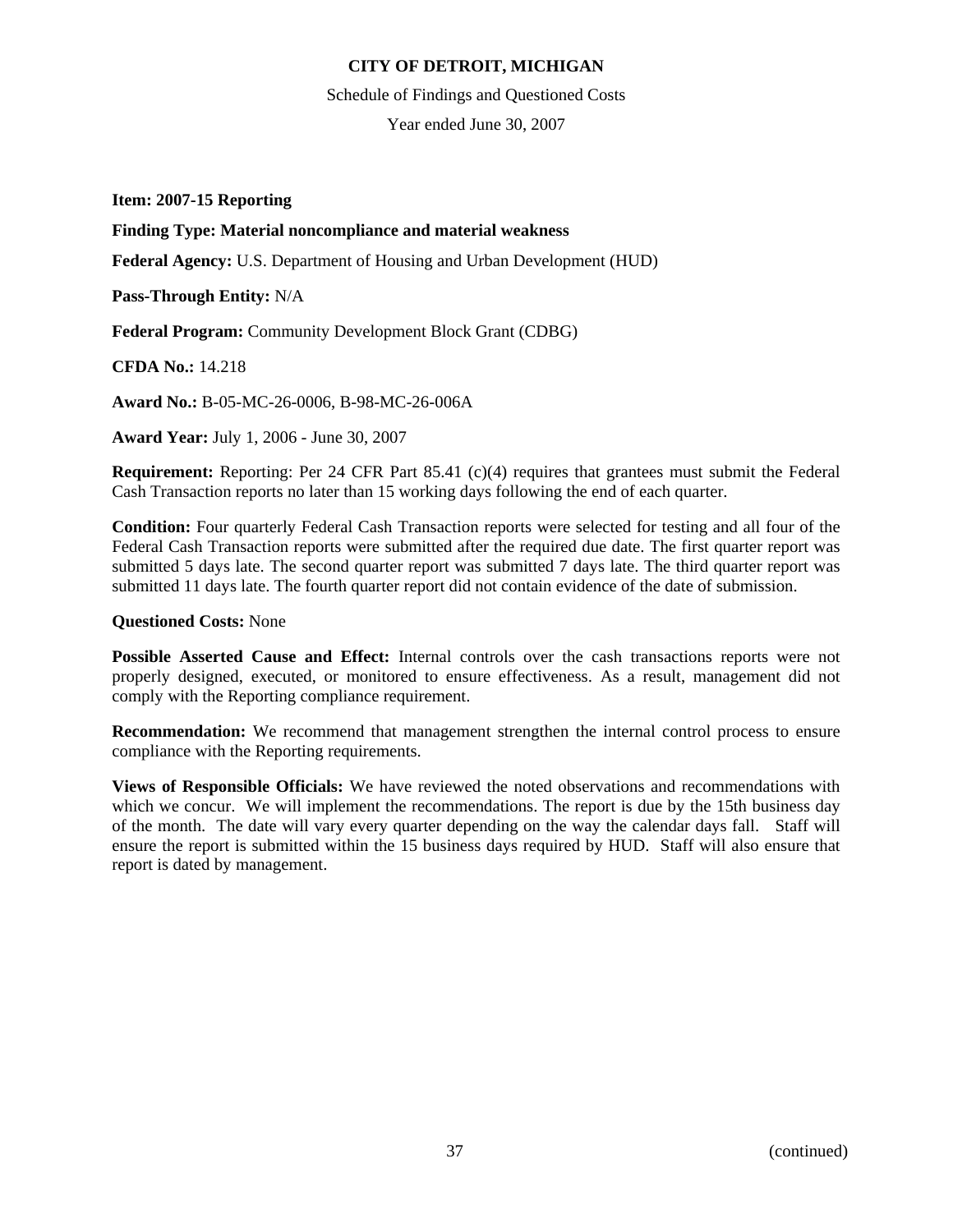#### Schedule of Findings and Questioned Costs

Year ended June 30, 2007

### **Item: 2007-16 Subrecipient Monitoring**

## **Finding Type: Material noncompliance and material weakness**

**Federal Agency:** U.S. Department of Housing and Urban Development (HUD)

**Pass-Through Entity:** N/A

**Federal Program:** Community Development Block Grant (CDBG)

**CFDA No.:** 14.218

**Award No.:** B-05-MC-26-0006, B-98-MC-26-006A

**Award Year:** July 1, 2006 - June 30, 2007

**Requirement:** Subrecipient Monitoring: Per Circular A-133 Subpart D(d) (3)&(4), Pass-through entity responsibilities: A pass-through entity shall perform the following for Federal awards it makes: (3) Monitor the activities of subrecipients as necessary to ensure that Federal awards are used for authorized purposes in compliance with laws, regulations, and the provisions of contracts or grant agreements and that performance goals are achieved. (4) Ensure that subrecipients expending \$500,000 or more in Federal awards during the subrecipient's fiscal year have met the audit requirements of this part for that fiscal year.

**Condition:** During our testwork, we selected 30 subrecipients and noted the following: 2 of 30 subrecipient grant agreements were not available for review and 3 of 30 grant agreements did not contain evidence of the required review by the Director; 28 of 30 subrecipient grant agreements did not contain the required communication of the CFDA number; 26 of 30 subrecipient files did not contain all required documentation such as significant correspondence and results of audits; 12 of 30 subrecipient files did not contain the required desk review checklist used to document the review of the subrecipient's OMB Circular A-133 Report. 6 of 30 subrecipient files did not contain the required evidence of an on-site review; 10 of 30 subrecipients were not monitored through an on-site visit in accordance with the department's policies; 3 of 30 subrecipients did not have evidence that the subrecipient organization and its principals are not suspended or debarred included in the grant agreement or monitoring file. Of these 3 subrecipients, 2 related to the grant agreements not being provided and 1 related to evidence the suspension and debarment verification not being included in the grant agreement or monitoring file.

### **Questioned Costs:** None

**Possible Asserted Cause and Effect:** Internal controls over the subrecipient monitoring compliance requirement were not properly designed, executed, or monitored. As a result, management did not comply with the Subrecipient Monitoring compliance requirement.

**Recommendation:** We recommend that management strengthen the internal control process to ensure compliance with the Subrecipient Monitoring requirement.

**Views of Responsible Officials:** We will take appropriate action to ensure reviews/approval signature of the Director for all grant agreements. We have always used the sample checklist and boilerplate approved by HUD that to date has not required the CFDA number. We will take the appropriate action to ensure all files contain the required documentation. We will create an Audit Certification form to evidence review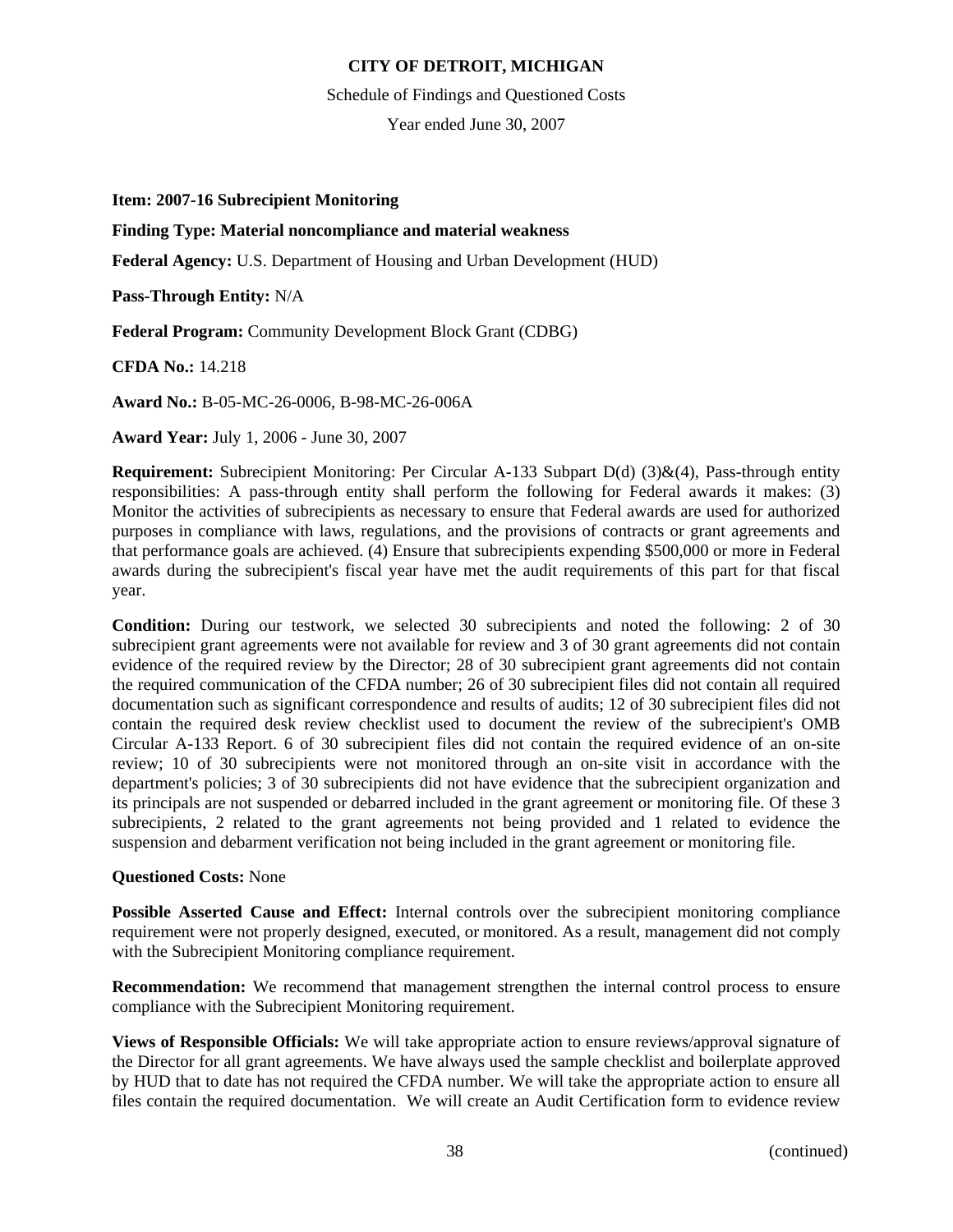#### Schedule of Findings and Questioned Costs

Year ended June 30, 2007

of all A-133 reports submitted to us by the Subrecipients. All Subrecipients will be monitored in accordance with our preestablished selection criteria. The CFDA number will be included in contracts for fiscal year 2010.

There are instances when we may have placed a copy of the grant agreement in our files that didn't contain the director's approval/signature and forgot to replace it with a copy of the executed contract.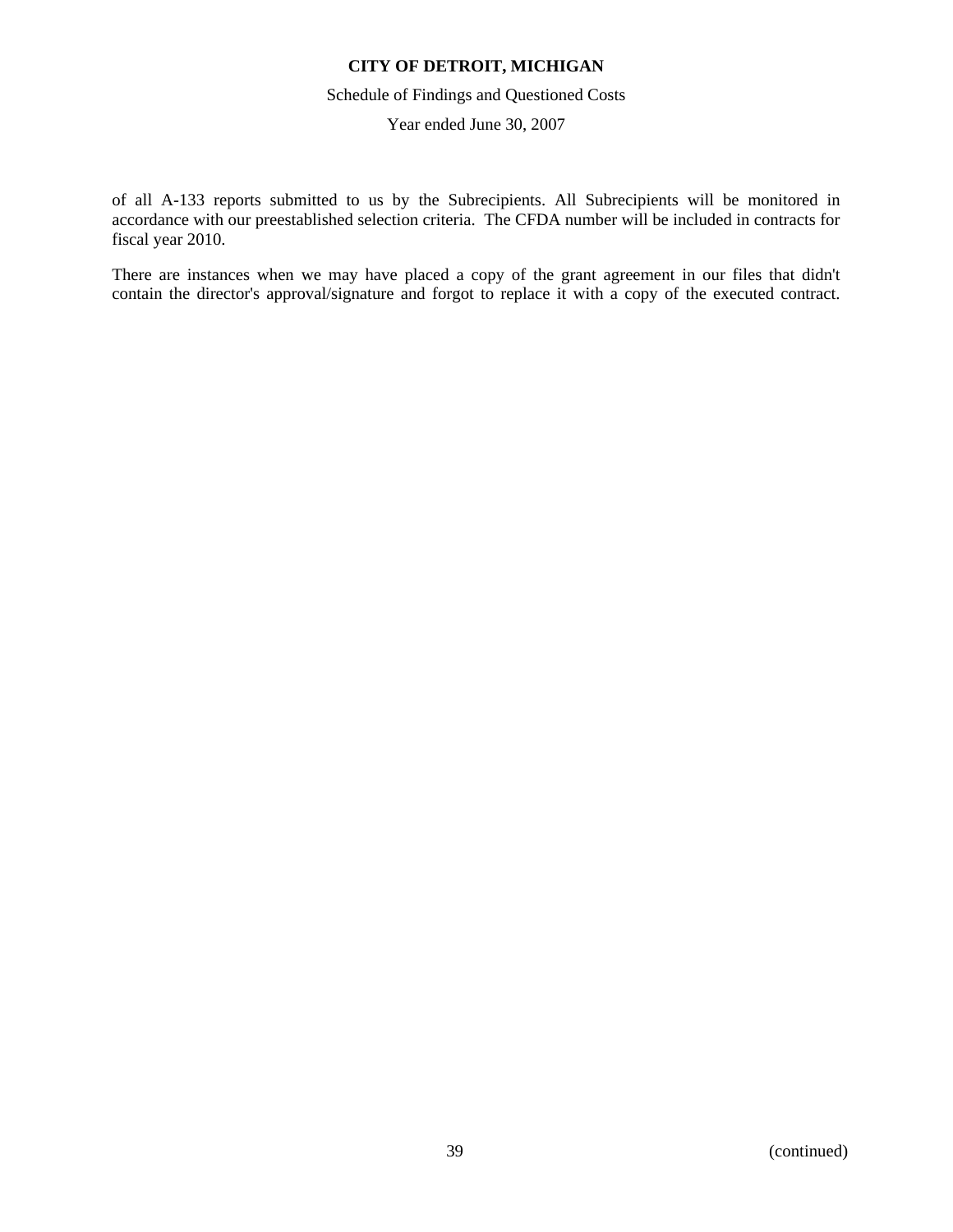Schedule of Findings and Questioned Costs

Year ended June 30, 2007

**Item: 2007-17 Reporting** 

**Finding Type: Material weakness** 

**Federal Agency:** U.S. Department of Housing and Urban Development (HUD)

**Pass-Through Entity:** N/A

**Federal Program:** Community Development Block Grant (CDBG)

**CFDA No.:** 14.218

**Award No.:** B-05-MC-26-0006, B-98-MC-26-006A

**Award Year:** July 1, 2006 - June 30, 2007

**Requirement:** Reporting: Per the OMB A-133 Compliance Supplement and 24 CFR 85.20 (b)(1), financial reporting must be accurate, current, and complete disclosure of the financial results of financially assisted activities must be made in accordance with the financial reporting requirements of the grant of subgrant. A-102 Common Rule requires non-Federal entities receiving Federal Awards establish and maintain internal controls designed to reasonably ensure compliance with Federal laws, regulations, and program compliance requirements.

**Condition:** The internal control to reconcile IDIS (the subsidiary ledger) and DRMS (the general ledger) was not performed timely to prevent, detect, and correct errors. In addition, the reconciliation noted an unreconciled difference of \$2,544.

### **Questioned Costs:** None

**Possible Asserted Cause and Effect:** Internal controls over the reconciliation of the subsidiary ledger to the general ledger were not properly designed, executed, or monitored to ensure effectiveness. As a result, management did not comply with the Reporting compliance requirement.

**Recommendation:** We recommend that management strengthen the internal control process to ensure reconciliations are prepared, reviewed, and all errors are investigated and resolved timely.

**Views of Responsible Officials:** We have reviewed the noted observations and recommendations with which we concur. We will implement the recommendations. Internal controls to reconcile IDIS (the subsidiary ledger) and DRMS (the general ledger) will be performed timely to prevent, detect, and correct errors.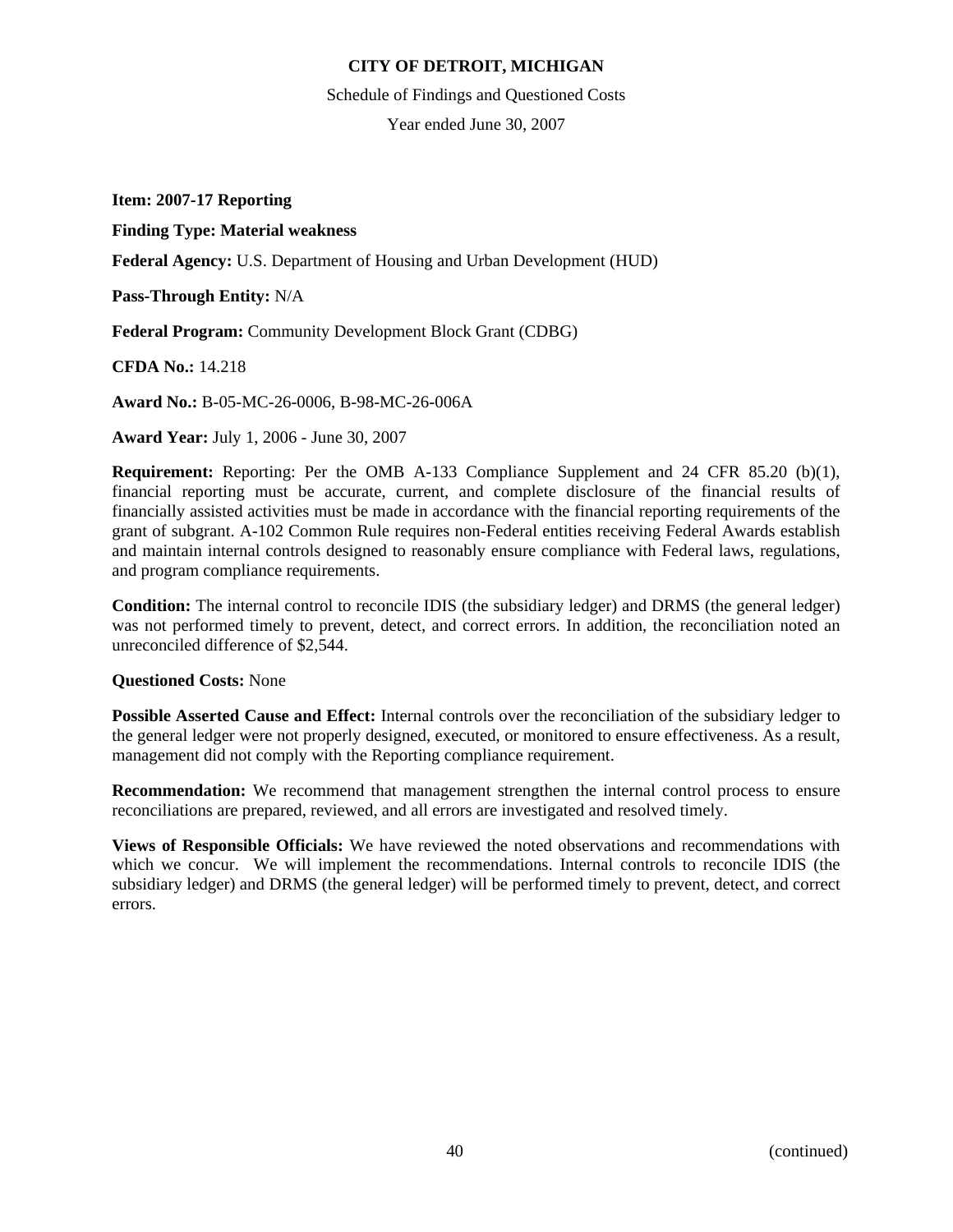Schedule of Findings and Questioned Costs

Year ended June 30, 2007

**Item: 2007-18 Reporting** 

### **Finding Type: Material noncompliance and material weakness**

**Federal Agency:** U.S. Department of Housing and Urban Development (HUD)

**Pass-Through Entity:** N/A

**Federal Program:** Section 108 Loans

**CFDA No.:** 14.248

**Award No.:** n/a

**Award Year:** n/a

**Requirement:** Reporting: Per 24 CFR sections 135.90 and the OMB A-133 Compliance Supplement, for each grant over \$200,000 that involves housing rehabilitation, housing construction, or other public construction, the recipient must submit Form HUD 60002, Section 3 Summary Report, Economic Opportunities for Low- and Very Low-Income Persons to the Assistant Secretary for Fair Housing and Equal Opportunity annually.

**Condition:** During our testwork, we noted through inquiries with management that the Form HUD 60002, Section 3 Summary Report, Economic Opportunities for Low- and Very Low-Income Persons was not completed and submitted for the fiscal year ended June 30, 2007.

### **Questioned Costs:** None

**Possible Asserted Cause and Effect:** Internal controls were not properly designed, executed, or monitored to ensure effectiveness. As a result, management did not comply with the Reporting compliance requirement.

**Recommendation:** We recommend that management strengthen the internal control process to ensure compliance with the Reporting requirements.

**Views of Responsible Officials:** We have reviewed the noted observations and recommendations with which we concur. We will implement the recommendations. The Unit acquired one staff person to design and implement the Section 3 monitoring program. A Section 3 monitoring report was submitted for 2007- 2008. The department routinely submitted the Contractor/Subcontractor reports to HUD that we thought satisfied the Section 3 requirement.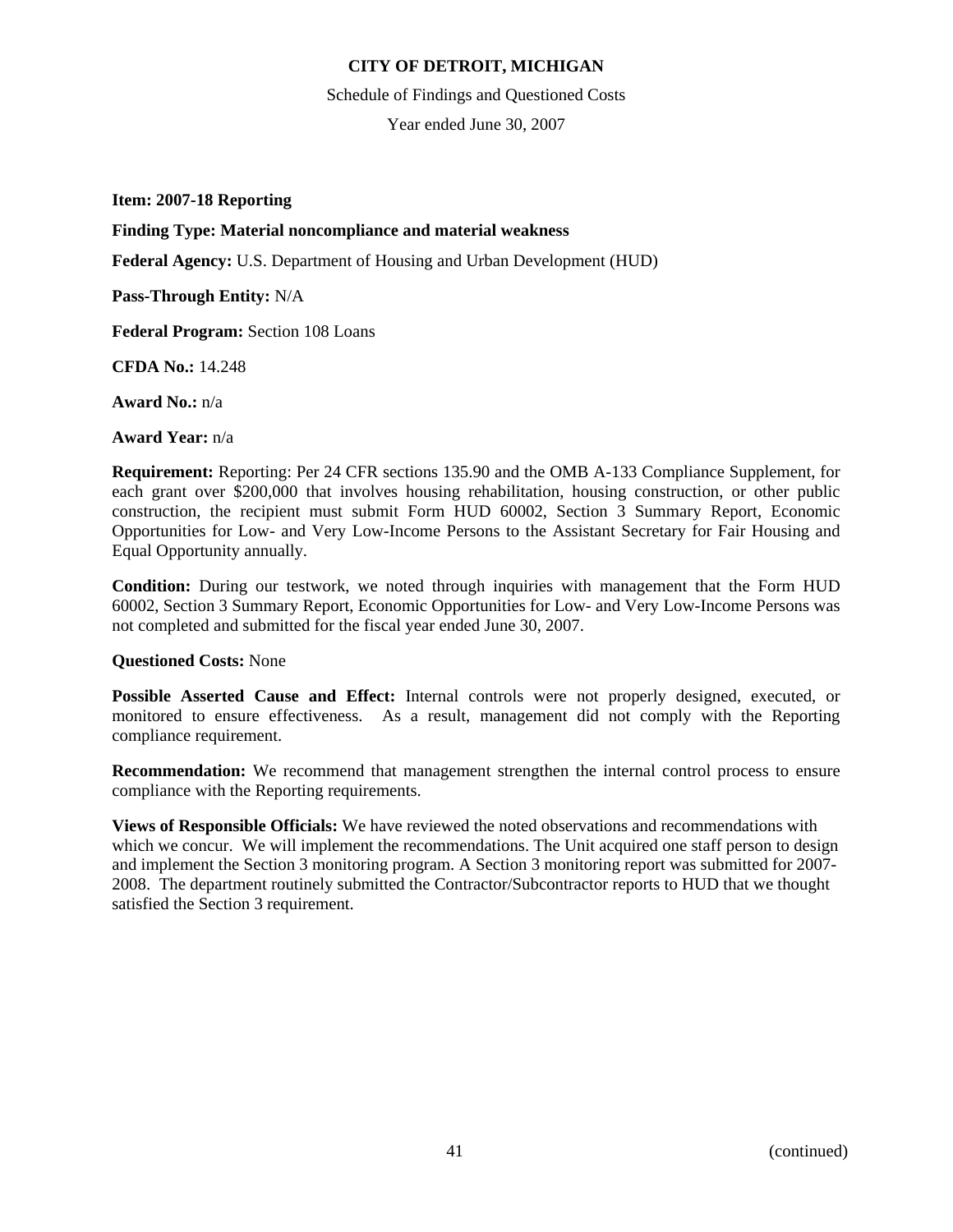Schedule of Findings and Questioned Costs

Year ended June 30, 2007

**Item: 2007-19 Allowable Costs/Cost Principles** 

## **Finding Type: Material noncompliance and material weakness**

**Federal Agency:** U.S. Department of Housing and Urban Development (HUD)

**Pass-Through Entity:** N/A

**Federal Program:** HOME Investment Partnership Program

**CFDA No.:** 14.239

**Award No.:** M-03-MC-260202

**Award Year:** July 1, 2006 - June 30, 2007

**Requirement:** Allowable Costs/Cost Principles: Per 2 CFR Part 225 Appendix B, Paragraph 8 (h)(1), Charges to Federal awards for salaries and wages, whether treated as direct or indirect costs, will be based on payrolls documented in accordance with generally accepted practice of the governmental unit and approved by a responsible official(s) of the governmental unit. In addition, Appendix B, Paragraph 8(h)(3), Where employees are expected to work solely on a single Federal award or cost objective, charges for their salaries and wages will be supported by periodic certifications that the employee worked solely on that program for the period covered by the certification. These certifications' will be prepared at least semiannually and will be signed by the employee or supervisory official having first hand knowledge of the work performed by the employee. Per 2 CFR Part 225, Appendix A, Paragraph C.1(j), to be allowable under Federal awards, costs must meet the following general criteria: (j) be adequately documented. Per A-102 Common Rule, Non-federal entities receiving Federal awards must establish and maintain internal controls designed to reasonably ensure compliance with Federal laws, regulations, and program compliance requirements.

**Condition:** During our testwork, we selected 30 direct payroll transactions totaling \$45,942 for review and noted the following: for 30 of 30 items tested there was not a payroll certification performed for employee's that worked solely on the program, as a result the entire payroll expense of \$347,822 and fringe expense of \$147,191 is a questioned cost; for 4 of 30 items the correct pay rate per the employee history file was not used to calculate the gross pay; for 1 of 30 items the timesheet showed one hour of compensatory time and the biweekly Time and Attendance Report did not reflect this time.

### **Questioned Costs:** \$495,013

**Possible Asserted Cause and Effect:** Internal controls over payroll certifications, time data, and employee pay rates were not properly designed, executed, or monitored to ensure effectiveness. As a result, management did not comply with the Allowable Costs/Cost Principles requirements. The Accounting Manager stated than the City was going to implement a new computerized time reporting and payroll system that would correct the payroll certification problem. This implementation of the new system was delayed beyond the control of the Accounting Manager.

**Recommendation:** We recommend that management strengthen the internal control process to ensure compliance with the Allowable Costs/Cost Principles requirements.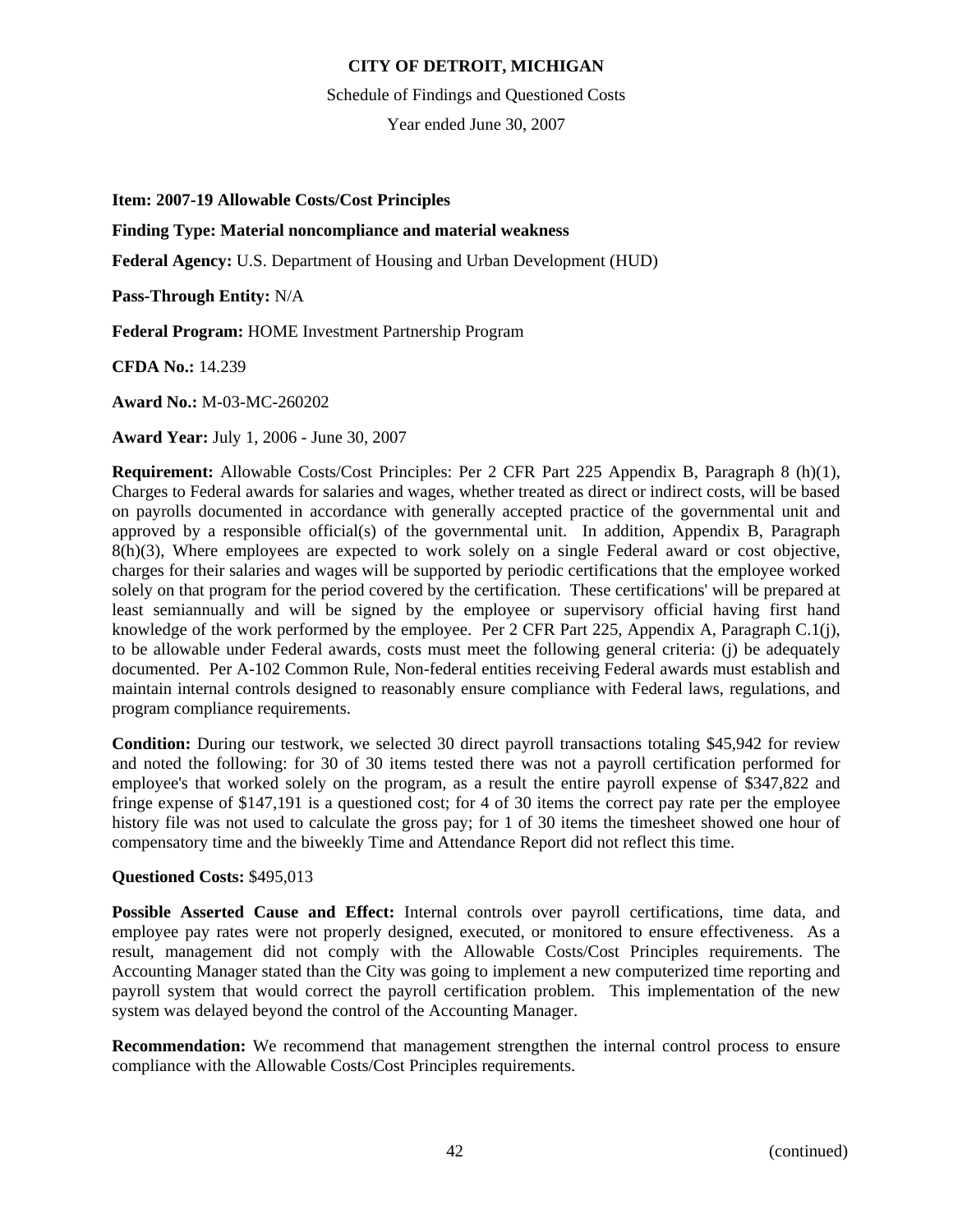Schedule of Findings and Questioned Costs

Year ended June 30, 2007

**Views of Responsible Officials:** We have reviewed the noted observations and recommendations with which we concur. We will implement the recommendations. \*Payroll Discrepancies: Possibly attributed to errors by the Payroll team in Human Resources, who is responsible for processing time keeping. The department has initiated the use of the Personnel Activity Report (PAR) form along with implementing a new certification process July 1, 2007.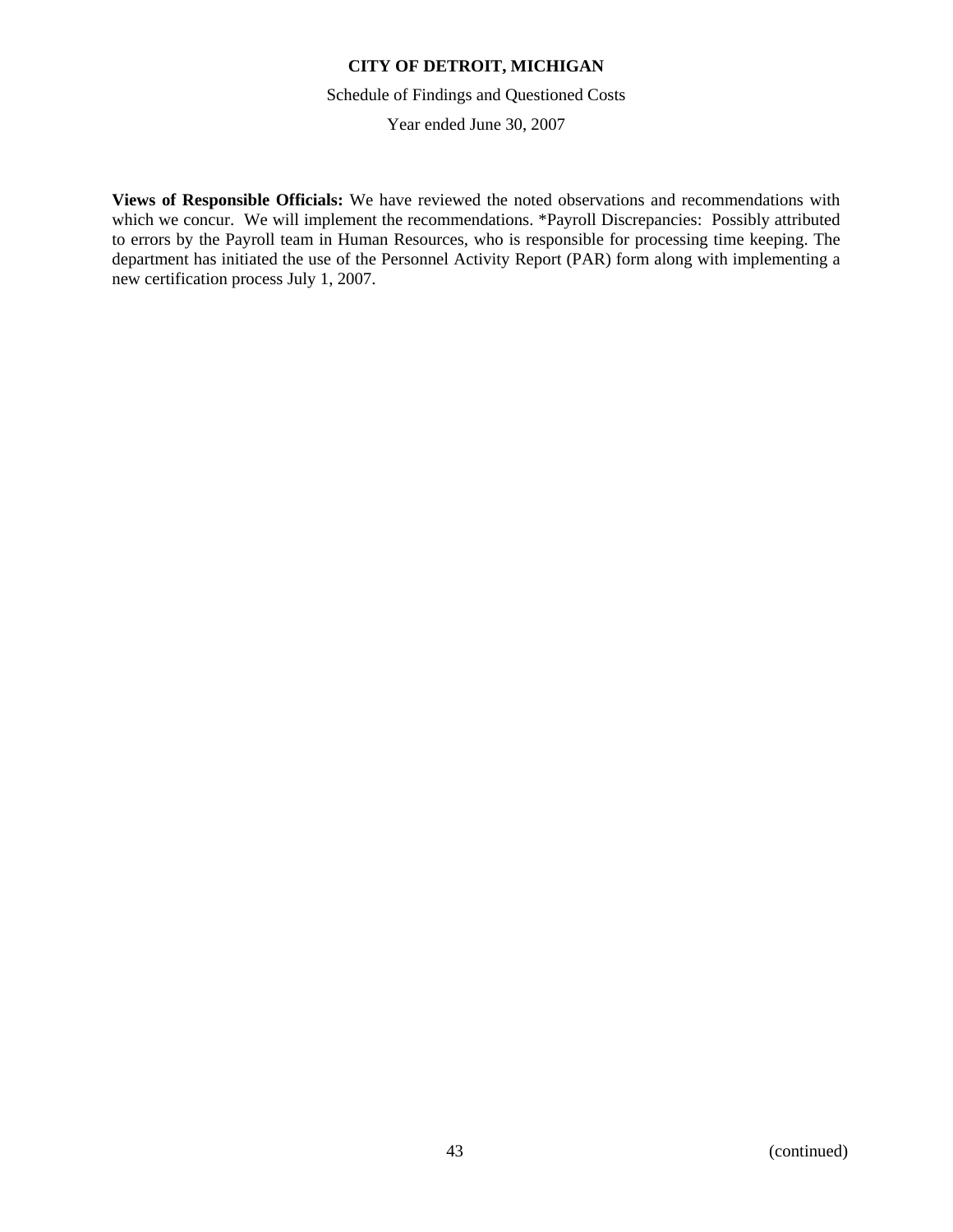### Schedule of Findings and Questioned Costs

Year ended June 30, 2007

**Item: 2007-20 Cash Management - Reconciliation** 

## **Finding Type: Material noncompliance and material weakness**

**Federal Agency:** U.S. Department of Housing and Urban Development (HUD)

**Pass-Through Entity:** N/A

**Federal Program:** HOME Investment Partnership Program

**CFDA No.:** 14.239

**Award No.:** M-03-MC-260202

**Award Year:** July 1, 2006 - June 30, 2007

**Requirement:** Cash Management: Per 24 CFR 92.502 (c)(2), HOME funds drawn from the United States Treasury account must be expended for eligible costs within 15 days. Any interest earned within the 15 day period may be retained by the participating jurisdiction as HOME funds. Any funds that are drawn down and not expended for eligible costs within 15 days of the disbursement must be returned to HUD for deposit in the participating jurisdiction's United States Treasury account of the HOME Investment Trust Fund.

**Condition:** The City prepared a reconciliation between the IDIS and the DRMS General Ledger System with an unsupportable amount of \$373,162. This unsupported variance is the result of an overestimation of monthly payroll expenditures. The overdraw occurred for several years before being detected around March of 2008. Upon detection of the error, the department offset future payroll related draws to repay the funds. The repayment of funds was completed in May of 2009.

### **Questioned Costs:** None

**Possible Asserted Cause and Effect:** Internal controls over the reconciliation of the subsidiary ledger to the general ledger were not properly designed, executed, or monitored to ensure effectiveness. As a result, management did not comply with the Cash Management compliance requirement.

**Recommendation:** We recommend that management strengthen the internal control process to ensure compliance with the Cash Management requirements.

**Views of Responsible Officials:** We have reviewed the noted observations and recommendations with which we concur. We will implement the recommendations. Reconciliations between the IDIS and the DRMS General Ledger System will be performed more timely to determine if there are any unsupported amounts.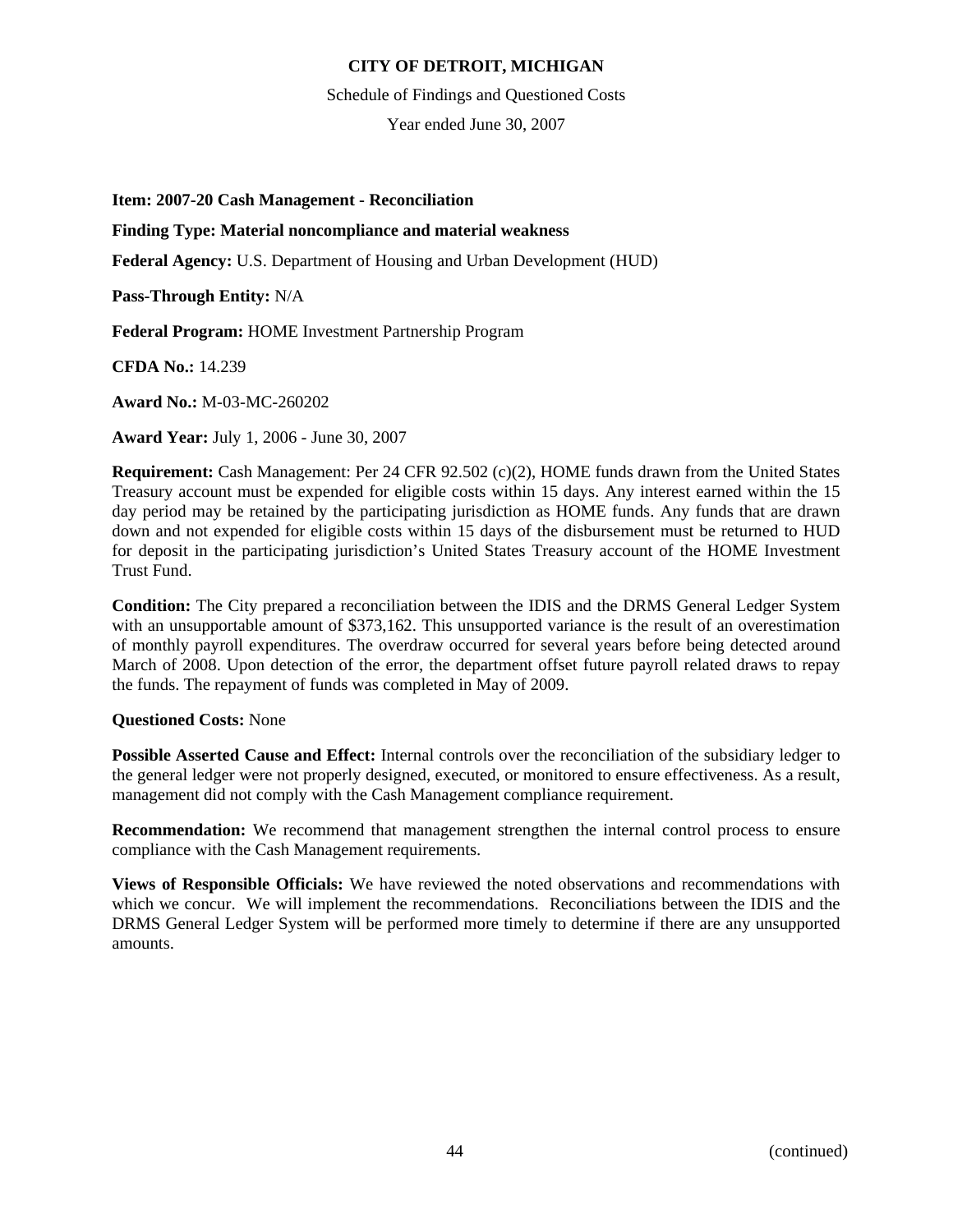Schedule of Findings and Questioned Costs

Year ended June 30, 2007

**Item: 2007-21 Procurement, Suspension, and Debarment** 

### **Finding Type: Material noncompliance and material weakness**

**Federal Agency:** U.S. Department of Housing and Urban Development (HUD)

**Pass-Through Entity:** N/A

**Federal Program:** HOME Investment Partnership Program

**CFDA No.:** 14.239

**Award No.:** M-03-MC-260202

**Award Year:** July 1, 2006 - June 30, 2007

**Requirement:** Procurement, Suspension, and Debarment: Per 2 CFR 180.300, when you enter into a covered transaction with another person at the next lower tier, you must verify that the person with whom you intend to do business is not excluded or disqualified.

**Condition:** During our testwork, we selected 32 contracts for review and noted that 16 of 32 contracts did not contain the required disclosures for suspension and debarment in the contracts. In addition, no other procedures were performed to ensure the contractors were not Suspended or Debarred.

### **Questioned Costs:** None

**Possible Asserted Cause and Effect:** Internal controls over the Suspension and Debarment compliance requirement were not properly designed, executed, or monitored to ensure effectiveness. As a result, management did not comply with the Procurement, Suspension, and Debarment requirement.

**Recommendation:** We recommend that management strengthen the internal control process to ensure compliance with the Suspension and Debarment requirements.

**Views of Responsible Officials:** We have reviewed the noted observations and recommendations with which we concur. We will implement the recommendations. Procedures to ensure that contractors have not been Suspended or Debarred have already been implemented. The Labor Standards Unit implemented the suspension and debarment website search in 2004. Department wide implementation will become effective with future contracts.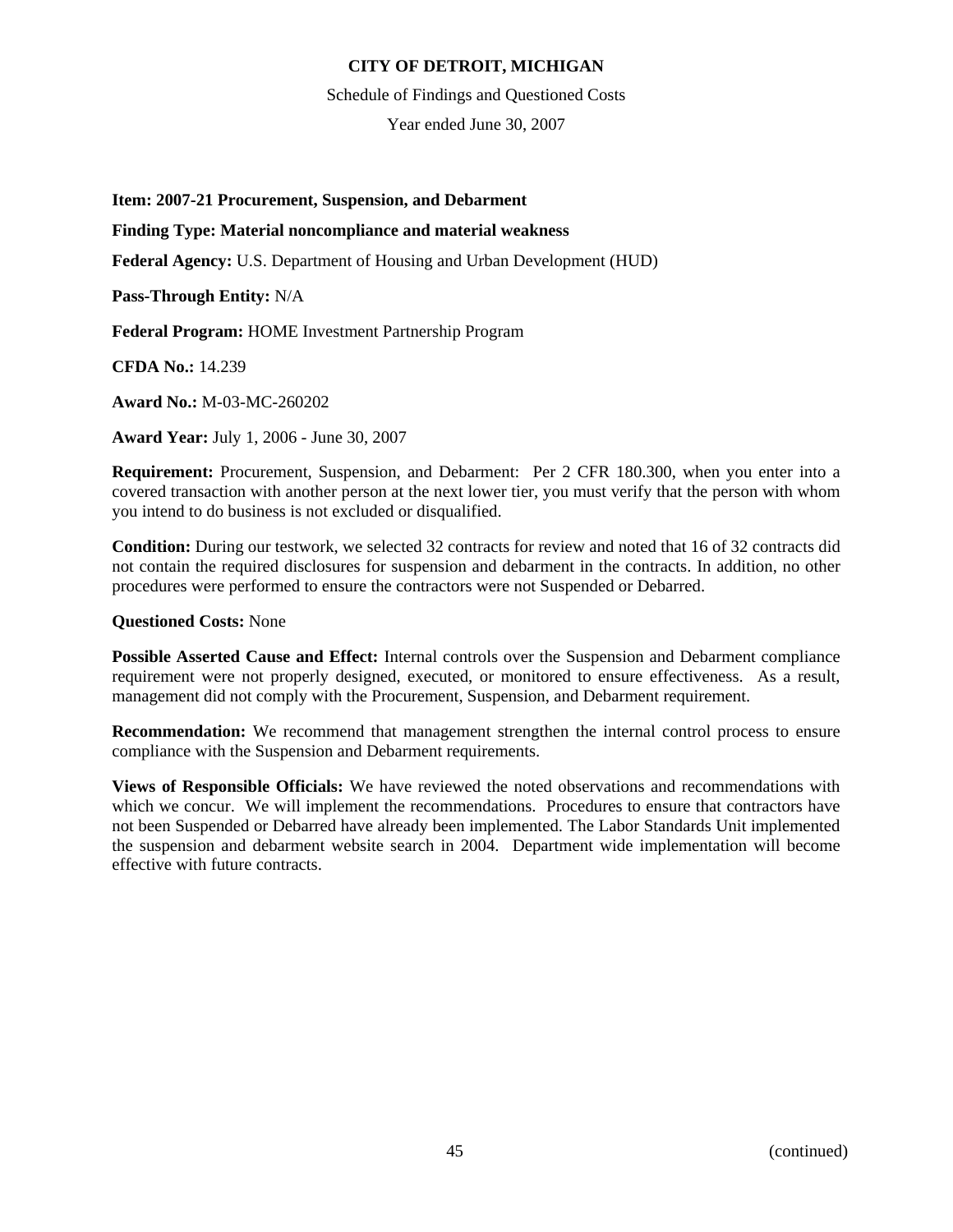Schedule of Findings and Questioned Costs

Year ended June 30, 2007

**Item: 2007-22 Reporting** 

**Finding Type: Noncompliance and significant deficiency** 

**Federal Agency:** U.S. Department of Housing and Urban Development (HUD)

**Pass-Through Entity:** N/A

**Federal Program:** HOME Investment Partnership Program

**CFDA No.:** 14.239

**Award No.:** M-03-MC-260202

**Award Year:** July 1, 2006 - June 30, 2007

**Requirement:** Reporting: Per 24 CFR Part 91.520 (a) General, each jurisdiction that has an approved consolidated plan shall annually review and report, in a form prescribed by HUD, on the progress it has made in carrying out its strategic plan and its action plan. The performance report must include a description of the resources made available, the investment of available resources, the geographic distribution and location of investments, the families and persons assisted (including the racial and ethnic status of persons assisted), actions taken to affirmatively further fair housing, and other actions indicated in the strategic plan and the action plan. This performance report shall be submitted to HUD within 90 days after the close of the jurisdiction's program year.

**Condition:** During our testwork,we noted that the Consolidated Annual Performance and Evaluation Report was submitted 4 days after the required due date.

### **Questioned Costs:** None

**Possible Asserted Cause and Effect:** Internal controls over the completion and submission of the CAPER were not properly designed, executed, or monitored to ensure effectiveness. As a result, management did not comply with the Reporting requirement.

**Recommendation:** We recommend that management strengthen the internal control process to ensure compliance with the Reporting requirement.

**Views of Responsible Officials:** We have reviewed the noted observations and recommendations with which we concur. We will implement the recommendations. All reports will be submitted by the required due dates.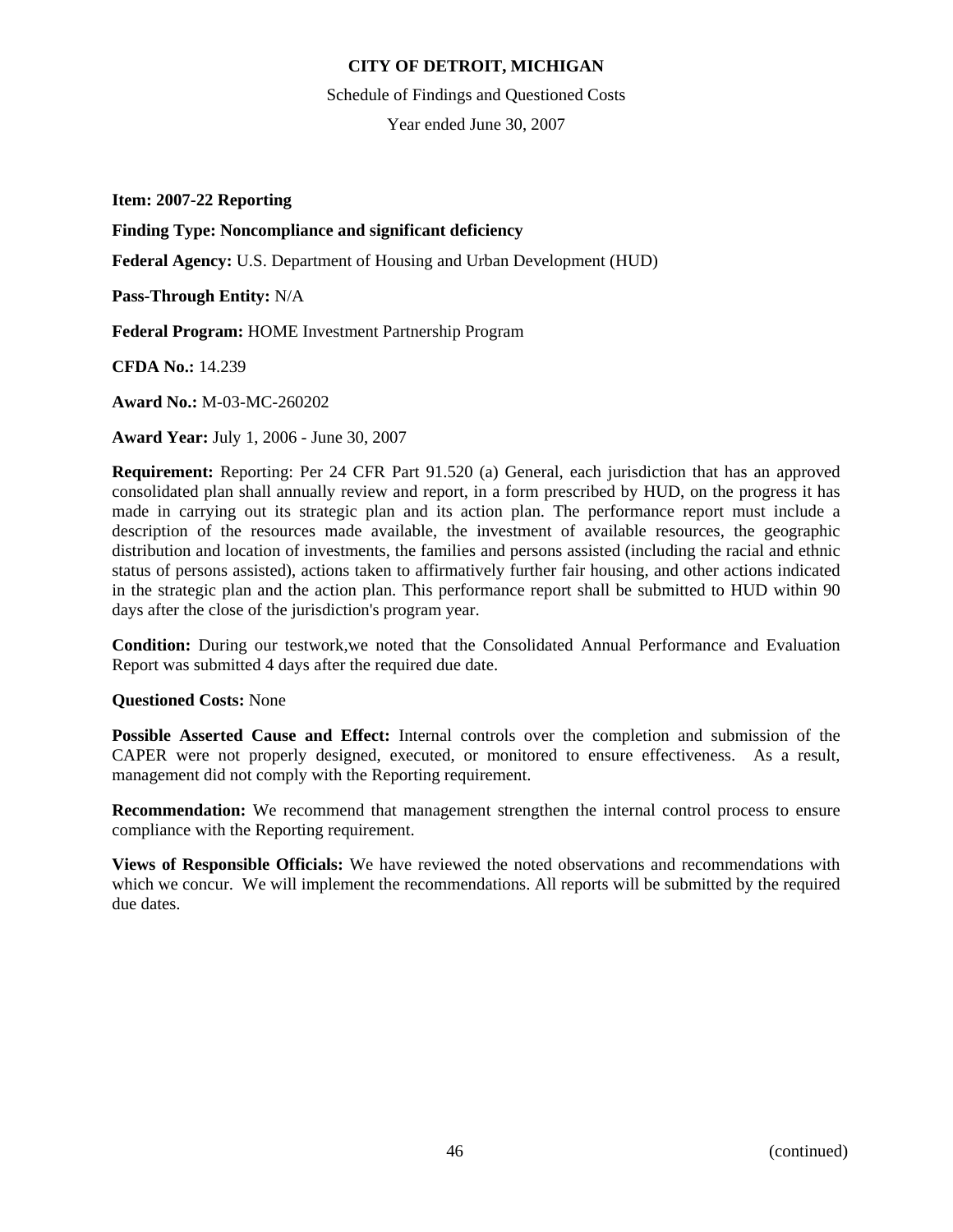Schedule of Findings and Questioned Costs

Year ended June 30, 2007

**Item: 2007-23 Reporting** 

### **Finding Type: Material noncompliance and material weakness**

**Federal Agency:** U.S. Department of Housing and Urban Development (HUD)

**Pass-Through Entity:** N/A

**Federal Program:** HOME Investment Partnership Program

**CFDA No.:** 14.239

**Award No.:** M-03-MC-260202

**Award Year:** July 1, 2006 - June 30, 2007

**Requirement:** Reporting: Per 24 CFR sections 135.90 and the OMB A-133 Compliance Supplement, for each grant over \$200,000 that involves housing rehabilitation, housing construction, or other public construction, the recipient must submit Form HUD 60002, Section 3 Summary Report, Economic Opportunities for Low- and Very Low-Income Persons to the Assistant Secretary for Fair Housing and Equal Opportunity annually.

**Condition:** During our testwork, we noted through discussions with management that the Form HUD 60002, Section 3 Summary Report, Economic Opportunities for Low- and Very Low-Income Persons was not completed and submitted for the fiscal year ended June 30, 2007.

#### **Questioned Costs:** None

**Possible Asserted Cause and Effect:** The department did not have sufficient controls in place to ensure required reports are properly completed and submitted.

**Recommendation:** We recommend that management strengthen the internal control process to ensure compliance with the Reporting requirements.

**Views of Responsible Officials:** The department routinely submitted the Contractor/Subcontractor reports to HUD that we thought satisfied the requirement.The Unit acquired one staff person to design and implement the Section 3 monitoring program. A Section 3 monitoring report was submitted for 2007- 2008.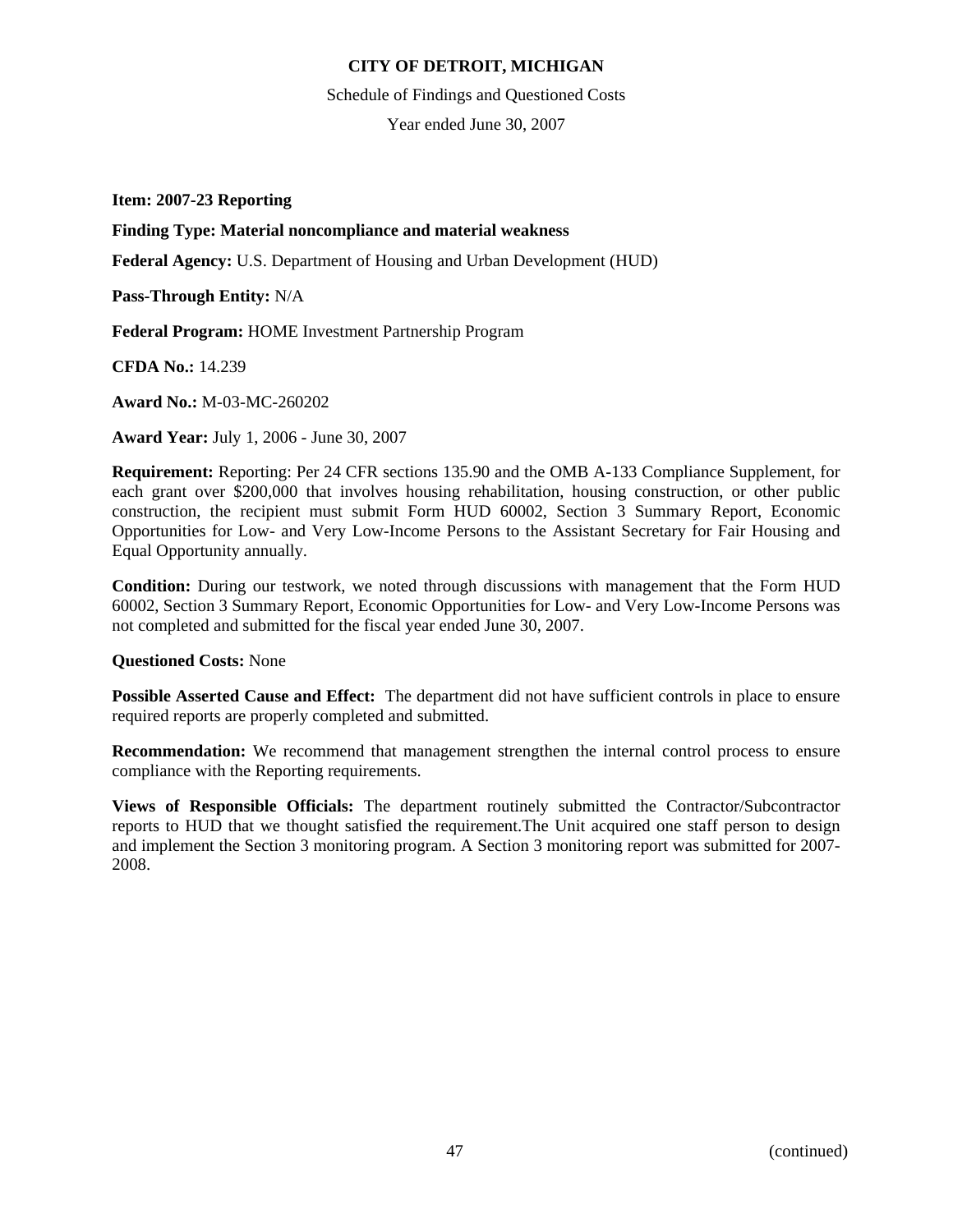Schedule of Findings and Questioned Costs

Year ended June 30, 2007

**Item: 2007-24 Special Tests and Provisions - Environmental Reviews** 

## **Finding Type: Material noncompliance and material weakness**

**Federal Agency:** U.S. Department of Housing and Urban Development (HUD)

**Pass-Through Entity:** N/A

**Federal Program:** HOME Investment Partnership Program

**CFDA No.:** 14.239

**Award No.:** M-03-MC-260202

**Award Year:** July 1, 2006 - June 30, 2007

**Requirement:** Special Tests and Provisions, Environmental Reviews: Per 24 CFR Part 92.352, the jurisdiction (e.g., the participating jurisdiction or State recipient) or insular area must assume responsibility for environmental review, decision-making, and action for each activity that it carries out with HOME funds, in accordance with the requirements imposed on a recipient under 24 CFR part 58. No funds may be committed to a HOME activity or project before the completion of the environmental review and approval of the request for release of funds and related certification, except as authorized by 24 CFR part 58.

**Condition:** During our testwork, we selected 35 projects and reviewed the supporting documentation related to the required environmental review. We noted for 5 of 35 projects, there was not any evidence available of an environmental review having been conducted. Management indicated that the reviews had been performed but they were unable to locate the documentation.

### **Questioned Costs:** None

**Possible Asserted Cause and Effect:** Internal controls over the environmental review process were not properly designed, executed, or monitored to ensure effectiveness. As a result, management did not comply with the Special Tests and Provisions - Environmental Review requirement.

**Recommendation:** We recommend that management strengthen the internal control process to ensure compliance with Special Test and Provision requirement for Environmental Reviews.

**Views of Responsible Officials:** We have reviewed the noted observations and recommendations with which we concur. We will implement the recommendations. Environmental reviews will be performed and documentation will be provided as required.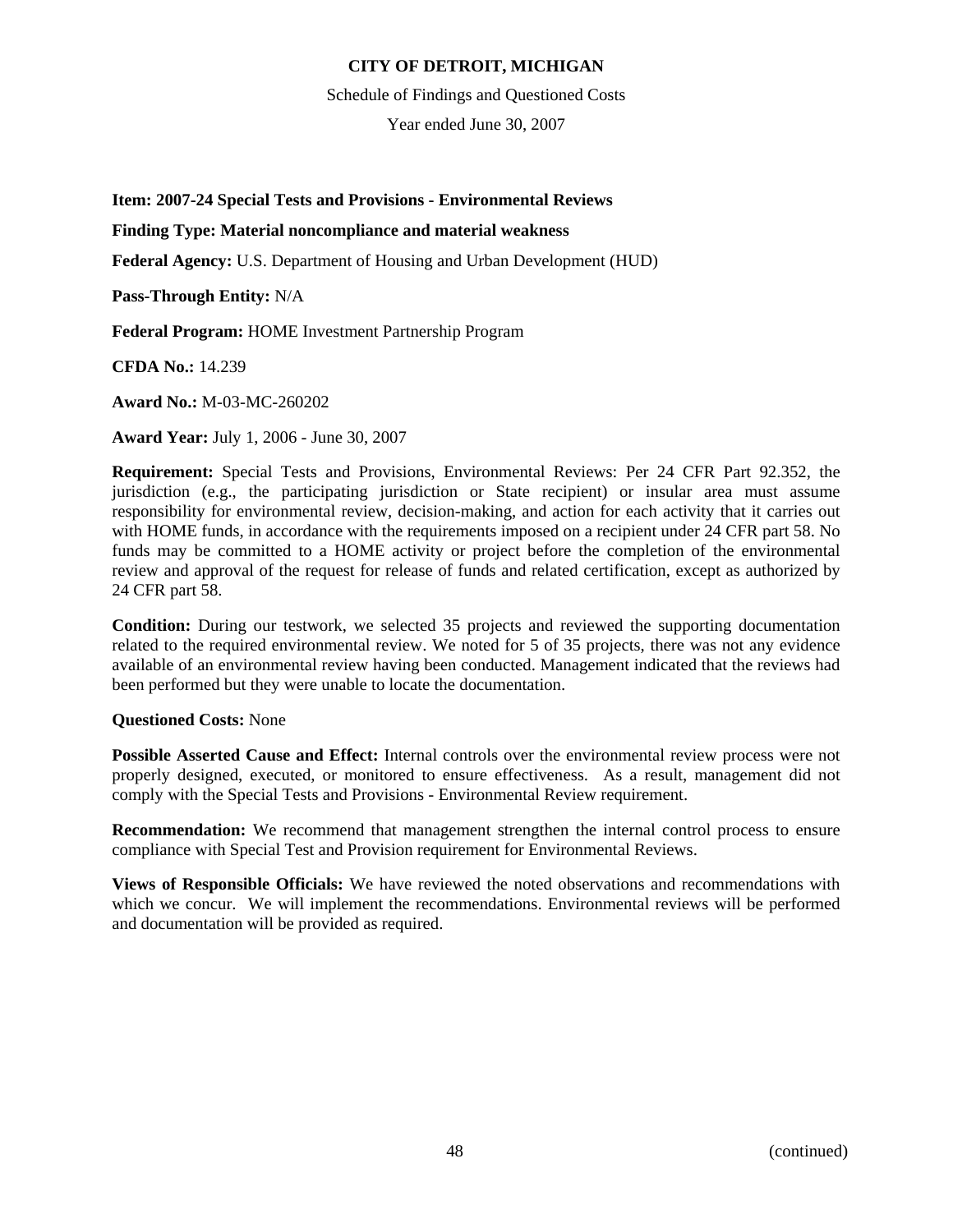#### Schedule of Findings and Questioned Costs

Year ended June 30, 2007

### **Item: 2007-25 Activities Allowed or Unallowed**

## **Finding Type: Material noncompliance and material weakness**

**Federal Agency:** U.S. Department of Labor

**Pass-Through Entity:** Michigan Department of Labor & Economic Growth

**Federal Program:** Workforce Investment Act

**CFDA No.:** 17.258, 17.259, 17.260

**Award No.:** Various

**Award Year:** July 1, 2006 - June 30, 2007

**Requirement:** Activities Allowed and Unallowed: Per 2 CFR 225 Appendix A, Part C, 1(j), To be allowable under Federal awards, costs must meet the following general criteria: (j), Be adequately documented.

**Condition:** During our testwork over the cost allocation plan, we selected 30 items totaling \$2,181,641 and noted for 2 of 30 invoices totaling \$24,494 were not available for review.

### **Questioned Costs:** \$24,494

**Possible Asserted Cause and Effect:** Internal controls over the document retention were not properly designed, executed, or monitored to ensure effectiveness. As a result, management did not comply with the Activities Allowed or Unallowed requirement.

**Recommendation:** We recommend that management strengthen the internal control process to ensure compliance with the Activities Allowed or Unallowed requirement.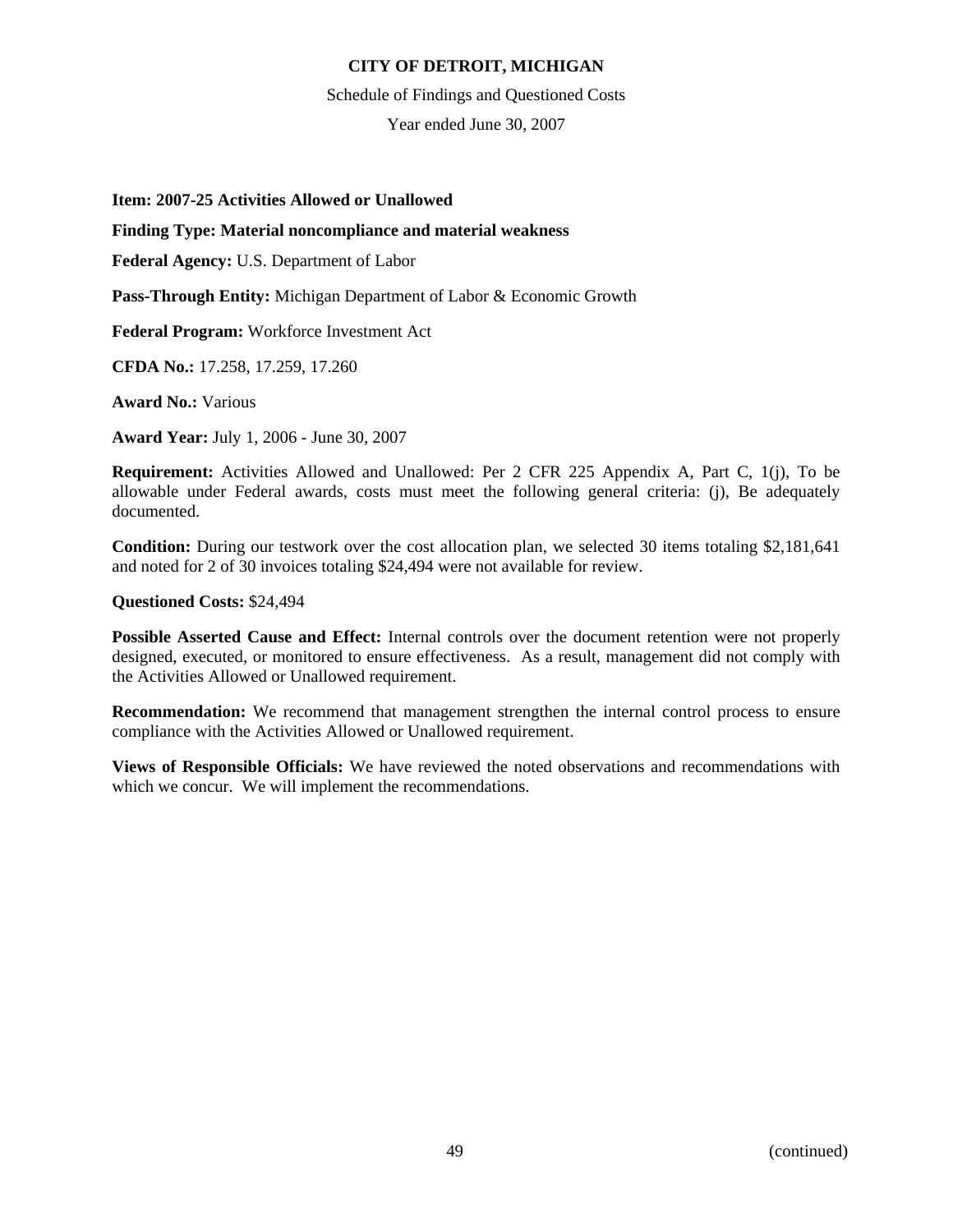Schedule of Findings and Questioned Costs

Year ended June 30, 2007

**Item: 2007-26 Cash Management** 

#### **Finding Type: Material noncompliance and material weakness**

**Federal Agency:** U.S. Department of Labor

**Pass-Through Entity:** Michigan Department of Labor & Economic Growth

**Federal Program:** Workforce Investment Act

**CFDA No.:** 17.258, 17.259, 17.260

**Award No.:** Various

**Award Year:** July 1, 2006 - June 30, 2007

**Requirement:** Cash Management: Per OMB Circular A-102, Grants and Cooperative Agreements with State and Local Governments Attachment  $(1)(a)$ , agency methods and procedures for transferring funds shall minimize the time elapsing betweens transfer to recipients of grants and cooperative agreements and the recipient's need for the funds.

**Condition:** During our testwork, we selected 30 cash reimbursement requests totaling \$10,440,743 and noted that for 20 of 30 cash drawdown the required time lapse was not minimized between the request for reimbursement and the payment of funds totaling \$9,651,768.

### **Questioned Costs:** None

**Possible Asserted Cause and Effect:** Internal controls over Cash Management were not properly designed, executed, or monitored to ensure effectiveness. As a result, management did not comply with the Cash Management requirement.

**Recommendation:** We recommend that management strengthen the internal control process to ensure compliance with the Cash Management requirement.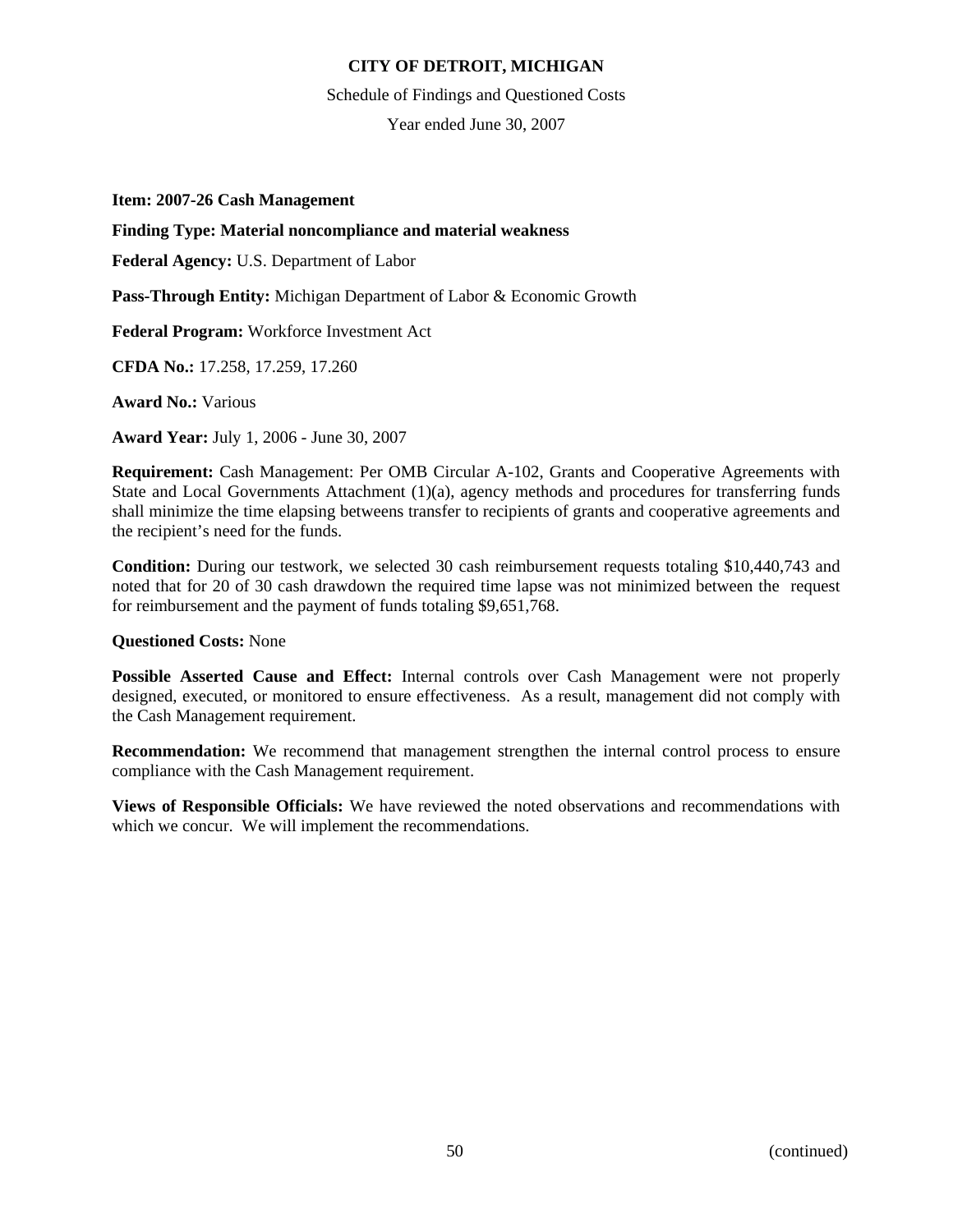Schedule of Findings and Questioned Costs

Year ended June 30, 2007

**Item: 2007-27 Reporting** 

## **Finding Type: Material noncompliance and material weakness**

**Federal Agency:** U.S. Department of Labor

**Pass-Through Entity:** Michigan Department of Labor & Economic Growth

**Federal Program:** Workforce Investment Act

**CFDA No.:** 17.258, 17.259, 17.260

**Award No.:** Various

**Award Year:** July 1, 2006 - June 30, 2007

**Requirement:** Reporting: Per the Bureau of Workforce Programs Policy Issuance 06-26 and 03-38, Detroit Workforce Development Department shall submit to the Michigan Department of Labor & Economic Growth, Bureau of Financial and Administrative Services, a Quarterly Expenditure Report documenting expenses associated with the allocated funds. Quarterly Expenditure Reports are due on the 15th of the month following the end of each quarter. The program requires quarterly reports and a final closeout report prepared on an accrued basis. These fiscal reports must be traceable to journals, ledgers, and work sheets. All costs reported must have adequate documentation on file.

**Condition:** During our testwork, we selected 30 Financial Status Reports (FSR's) for review and noted the following: 1 of 30 FSRs selected the supporting documentation was not available for our review; 1 of 30 FSRs selected did not contain the required management signature evidencing management review.

### **Questioned Costs:** None

**Possible Asserted Cause and Effect:** Internal controls over Reporting were not properly designed, executed, or monitored to ensure effectiveness. As a result, management did not comply with the Reporting requirement.

**Recommendation:** We recommend that management strengthen the internal control process to ensure compliance with the Reporting requirement.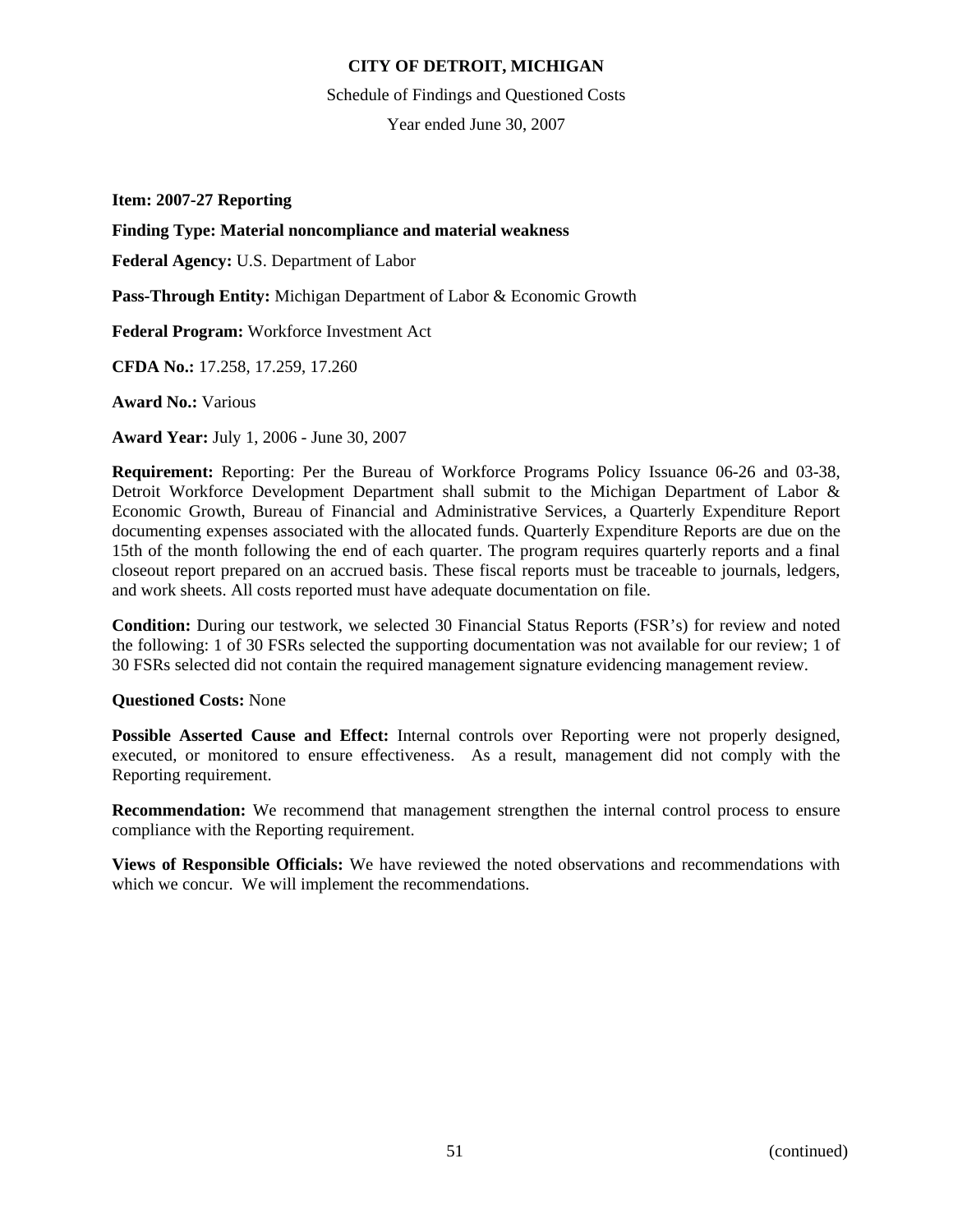#### Schedule of Findings and Questioned Costs

Year ended June 30, 2007

### **Item: 2007-28 Subrecipient Monitoring**

### **Finding Type: Material noncompliance and material weakness**

**Federal Agency:** U.S. Department of Labor

**Pass-Through Entity:** Michigan Department of Labor & Economic Growth

**Federal Program:** Workforce Investment Act

**CFDA No.:** 17.258, 17.259, 17.260

**Award No.:** Various

**Award Year:** July 1, 2006 - June 30, 2007

**Requirement:** Subrecipient Monitoring: Per Circular A-133 Subpart D(d) (3)&(4), Pass-through entity responsibilities: A pass-through entity shall perform the following for Federal awards it makes: (3) Monitor the activities of subrecipients as necessary to ensure that Federal awards are used for authorized purposes in compliance with laws, regulations, and the provisions of contracts or grant agreements and that performance goals are achieved. (4) Ensure that subrecipients expending \$500,000 or more in Federal awards during the subrecipient's fiscal year have met the audit requirements of this part for that fiscal year.

**Condition:** During our testwork, we selected 29 monitoring reports performed during the year and noted the following: 2 of 29 items selected the required management decision on subrecipient findings was not available for review; 1 of 29 items selected the required supporting documentation over management's follow up on subrecipient findings was not available for review.

### **Questioned Costs:** None

**Possible Asserted Cause and Effect:** Internal controls over Subrecipient monitoring were not properly designed, executed, or monitored to ensure effectiveness. As a result, management did not comply with the Subrecipient Monitoring requirements.

**Recommendation:** We recommend that management strengthen the internal control process to ensure compliance with the Subrecipient Monitoring requirements.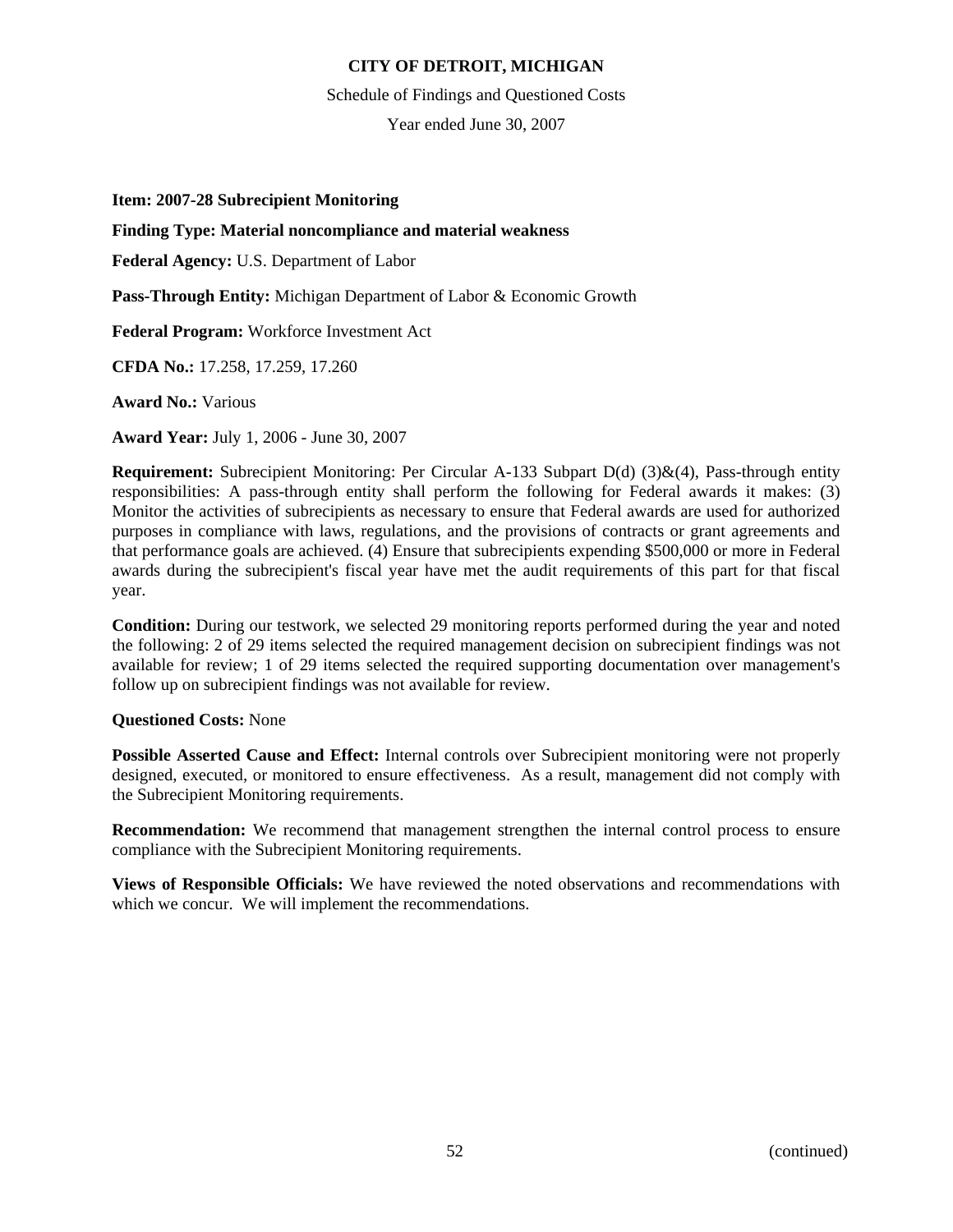Schedule of Findings and Questioned Costs

Year ended June 30, 2007

### **Item: 2007-29 Matching, Level of Effort, Earmarking**

## **Finding Type: Significant deficiency**

**Federal Agency:** U.S. Department of Transportation

**Pass-Through Entity:** N/A

**Federal Program:** Federal Transit Cluster

**CFDA No.:** 20.500, 20.507

**Award No.:** MI-90-X337, MI-90-X341, MI-90-X347, MI-90-X359, MI-90-X374, MI-90-X383, MI-90- X411, MI-90-X412, MI-90-X421, MI-90-X422, MI-90-X434, MI-90-X464, MI-90-X502, MI-90-X533, MI-03-0180, MI-03-0196, MI-03-0204, MI-03-0219, MI-02-0576

**Award Year:** October 1, 2006 - September 30, 2007

**Requirement:** Matching, Level of Effort, Earmarking: Per A-102 Common Rule, Nonfederal entities receiving Federal awards must establish and maintain internal controls designed to reasonably ensure compliance with Federal laws, regulations, and program compliance requirements.

**Condition:** During our testwork, we selected 15 cash receipt journal entry forms for testing and noted the following: 3 of 15 cash receipts journal entry forms did not contain the required signatures by the preparer.

### **Questioned Costs:** None

**Possible Asserted Cause and Effect:** Internal controls over the cash receipt journal entry forms were not properly designed, executed, or monitored to ensure effectiveness.

**Recommendation:** We recommend that management strengthen the internal control process over the cash receipts journal entry forms.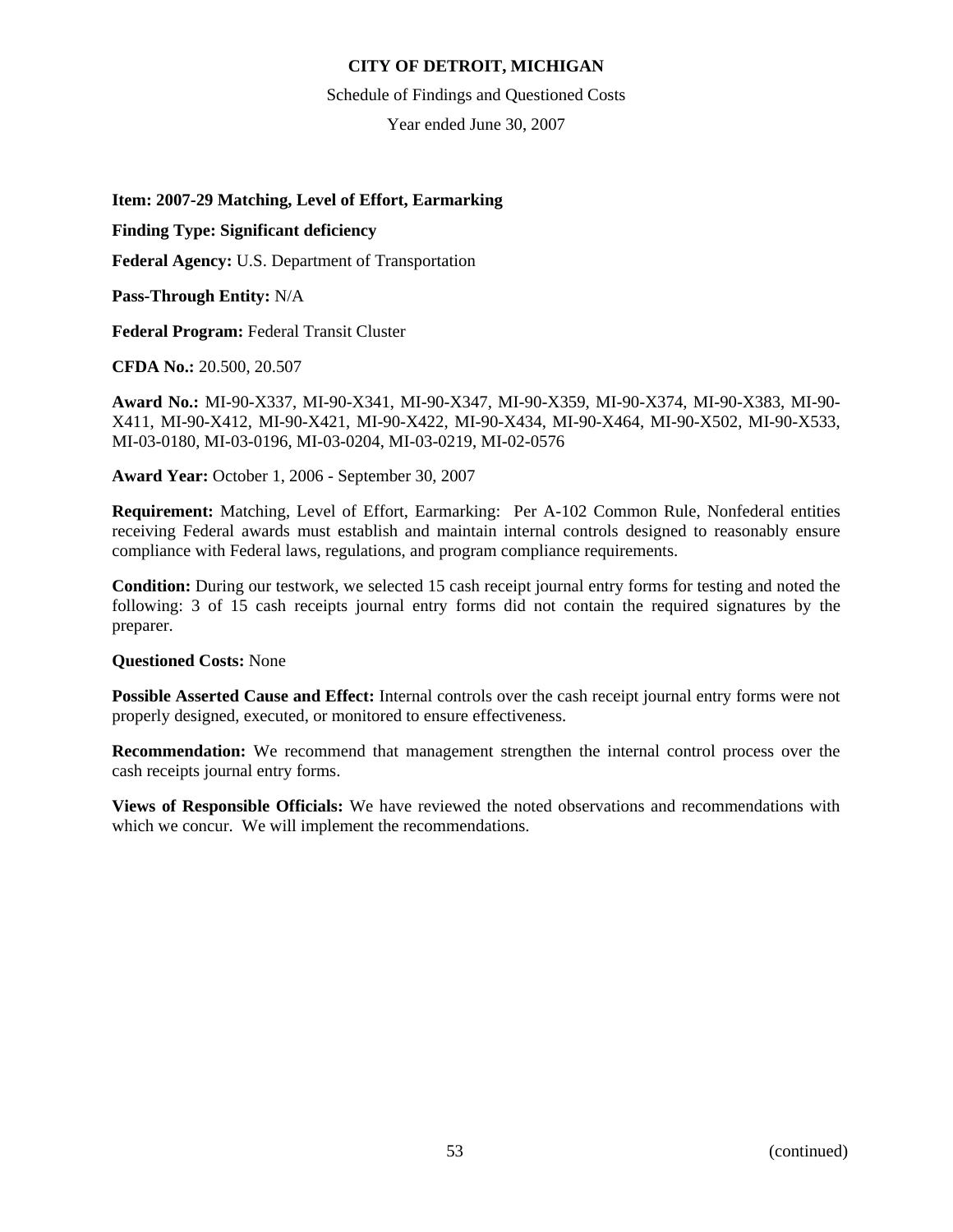Schedule of Findings and Questioned Costs

Year ended June 30, 2007

**Item: 2007-30 Activities Allowed or Unallowed and Allowable Costs/Cost Principles** 

## **Finding Type: Material noncompliance and material weakness**

**Federal Agency:** Environmental Protection Agency

**Pass-Through Entity:** State of Michigan Municipal Bond Authority

**Federal Program:** State Revolving Loan / Drinking Water

**CFDA No.:** 66.458

**Award No.:** 5143-02, 5175-02, 5175-05, 5204-03, 5204-04, 5204-05, 5204-06, 5228-01, 7161-01,7 162- 01, 7178-01

### **Award Year:** NA

**Requirement:** Activities Allowed or Unallowed and Allowable Costs/Cost Principles: Per 2 CFR 225 Appendix A, Part C, 1(j), To be allowable under Federal awards, costs must meet the following general criteria: (j), Be adequately documented. A-102 requires nonfederal entities receiving Federal Awards establish and maintain internal control designed to reasonably ensure compliance with laws, regulations, and program compliance requirements.

**Condition:** During our testwork, we selected 30 invoices for testing and noted the following: 8 of 30 invoices, totaling \$9,192,661, did not contain proper evidence of review; 1 of 30 invoices was recorded twice in error.

### **Questioned Costs:** None

**Possible Asserted Cause and Effect:** Internal controls were not properly designed, executed, or monitored to ensure effectiveness. As a result, management did not comply with the Activities Allowed or Unallowed and Allowable Costs/Cost Principles requirements.

**Recommendation:** We recommend that management strengthen the internal control process to ensure compliance with the Activities Allowed or Unallowed and Allowable Costs/Cost Principles requirements.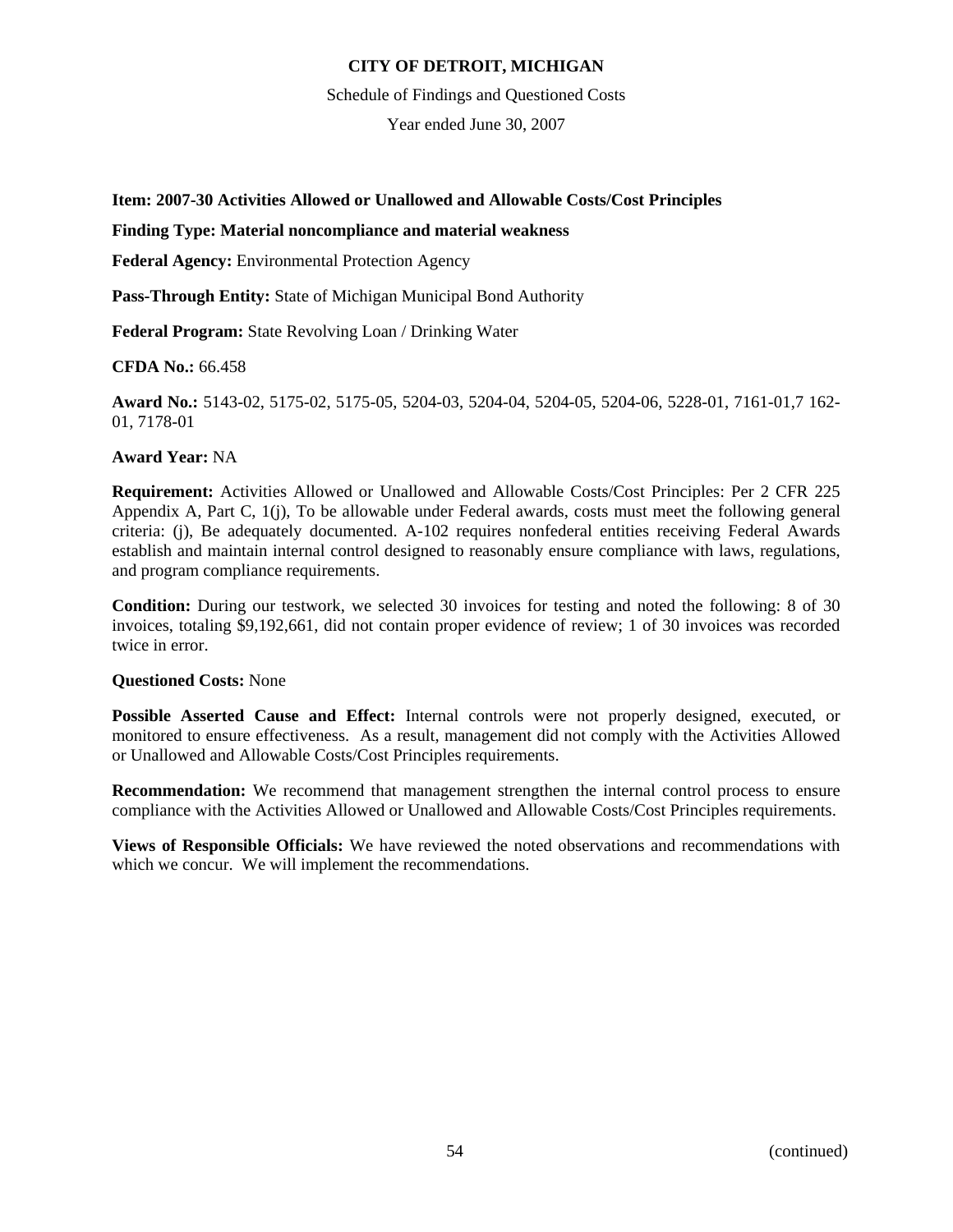#### Schedule of Findings and Questioned Costs

Year ended June 30, 2007

### **Item: 2007-31 Cash Management**

#### **Finding Type: Material noncompliance and material weakness**

**Federal Agency:** Environmental Protection Agency

**Pass-Through Entity:** State of Michigan Municipal Bond Authority

**Federal Program:** State Revolving Loan / Drinking Water

**CFDA No.:** 66.458

**Award No.:** 5143-02, 5175-02, 5175-05, 5204-03, 5204-04, 5204-05, 5204-06, 5228-01, 7161-01, 7162- 01, 7178-01

### **Award Year:** NA

**Requirement:** Cash Management: Per OMB Circular A-102, Grants and Cooperative Agreements with State and Local Governments, when entities are funded on a reimbursement basis, program costs must be paid for by entity funds before reimbursement is requested from the Federal Government.

**Condition:** During our testwork, we selected 30 Request for Reimbursement Forms, totaling \$27,274,714, and noted for 12 of 30 items selected for testing, totaling \$3,939,031, the funds were not paid before the submission of the reimbursement request. In addition, we noted that a reconciliation of expenditures paid per the general ledger to the amounts being requested for reimbursement was not performed.

### **Questioned Costs:** None

**Possible Asserted Cause and Effect:** Internal controls over the request for reimbursement process were not properly designed, executed, or monitored to ensure effectiveness. As a result, management did not comply with the Cash Management requirement.

**Recommendation:** We recommend that management strengthen the internal control process to ensure compliance with the Cash Management requirement.

**Views of Responsible Officials:** We have reviewed the noted observations and recommendations with which we concur. We will implement the recommendations to ensure that Cash Management requirements are met.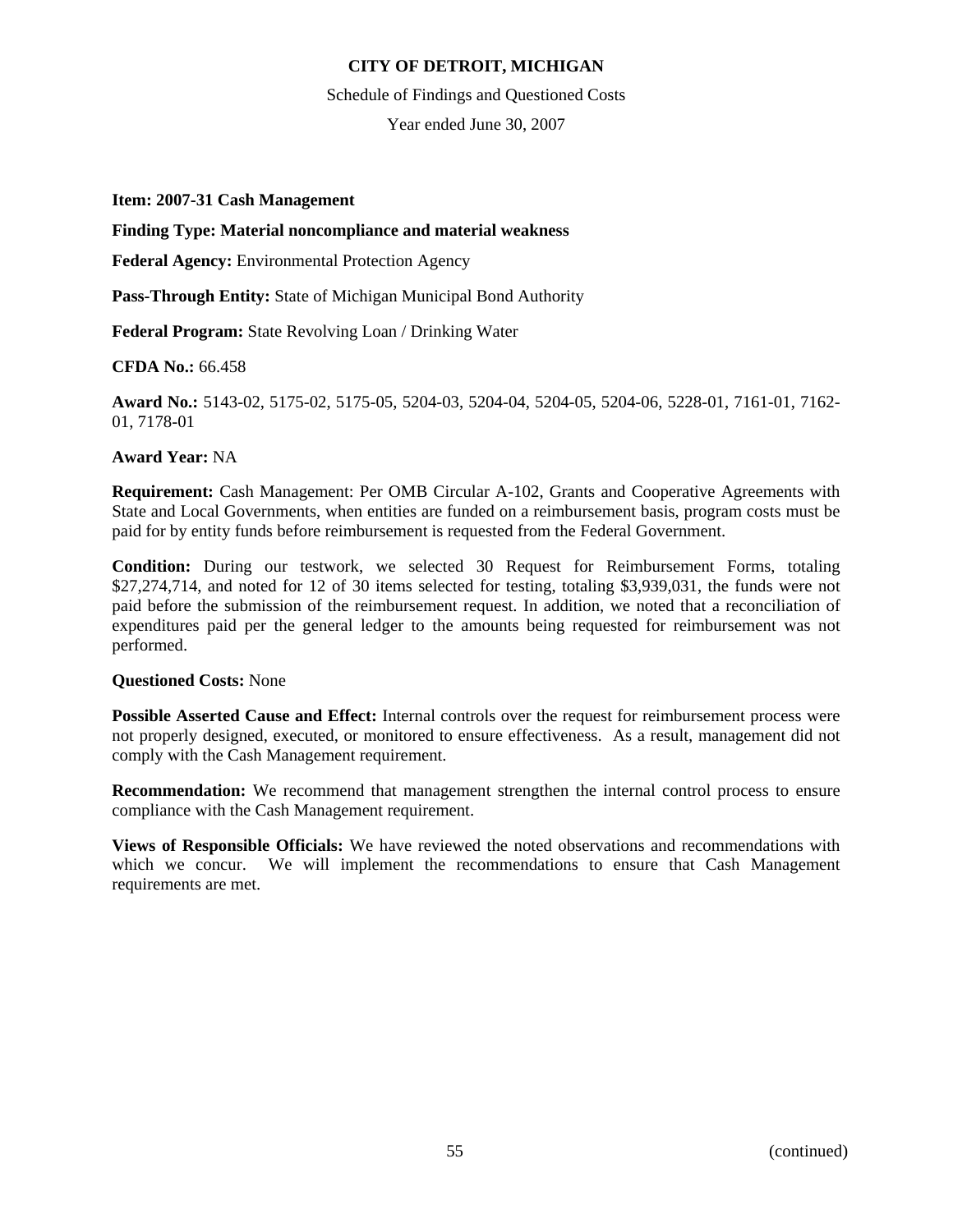Schedule of Findings and Questioned Costs

Year ended June 30, 2007

**Item: 2007-32 Procurement, Suspension, and Debarment** 

## **Finding Type: Material noncompliance and material weakness**

**Federal Agency:** Environmental Protection Agency

**Pass-Through Entity:** State of Michigan Municipal Bond Authority

**Federal Program:** State Revolving Loan / Drinking Water

**CFDA No.:** 66.458

**Award No.:** 5143-02, 5175-02, 5175-05, 5204-03, 5204-04, 5204-05, 5204-06, 5228-01, 7161-01, 7162- 01, 7178-01

### **Award Year:** NA

**Requirement:** Procurement, Suspension, and Debarment: According to 40 CFR 31.35, grantees and subgrantees must not make any award or permit any award (subgrant or contract) at any tier to any party that is debarred or suspended or is otherwise excluded from or ineligible for participation in Federal Assistance programs under Executive Order 12549, "Debarment Suspension". A-102 Common Rule requires nonfederal entities receiving Federal Awards establish and maintain internal control designed to reasonably ensure compliance with Federal laws, regulations, and program compliance requirements.

**Condition:** During our testwork, we noted that there was not a process in place to monitor and verify that contract recipients are not suspended or debarred on an ongoing basis after the initial awarding of the contract.

### **Questioned Costs:** None

**Possible Asserted Cause and Effect:** Internal controls over the monitoring of contractors was not properly designed, executed, or monitored to ensure effectiveness.

**Recommendation:** We recommend that management strengthen the internal control process to ensure compliance with the Procurement, Suspension, and Debarment requirements.

**Views of Responsible Officials:** We have reviewed the noted observations and recommendations with which we concur. We will implement the recommendations to ensure that contract recipients are not suspended or debarred.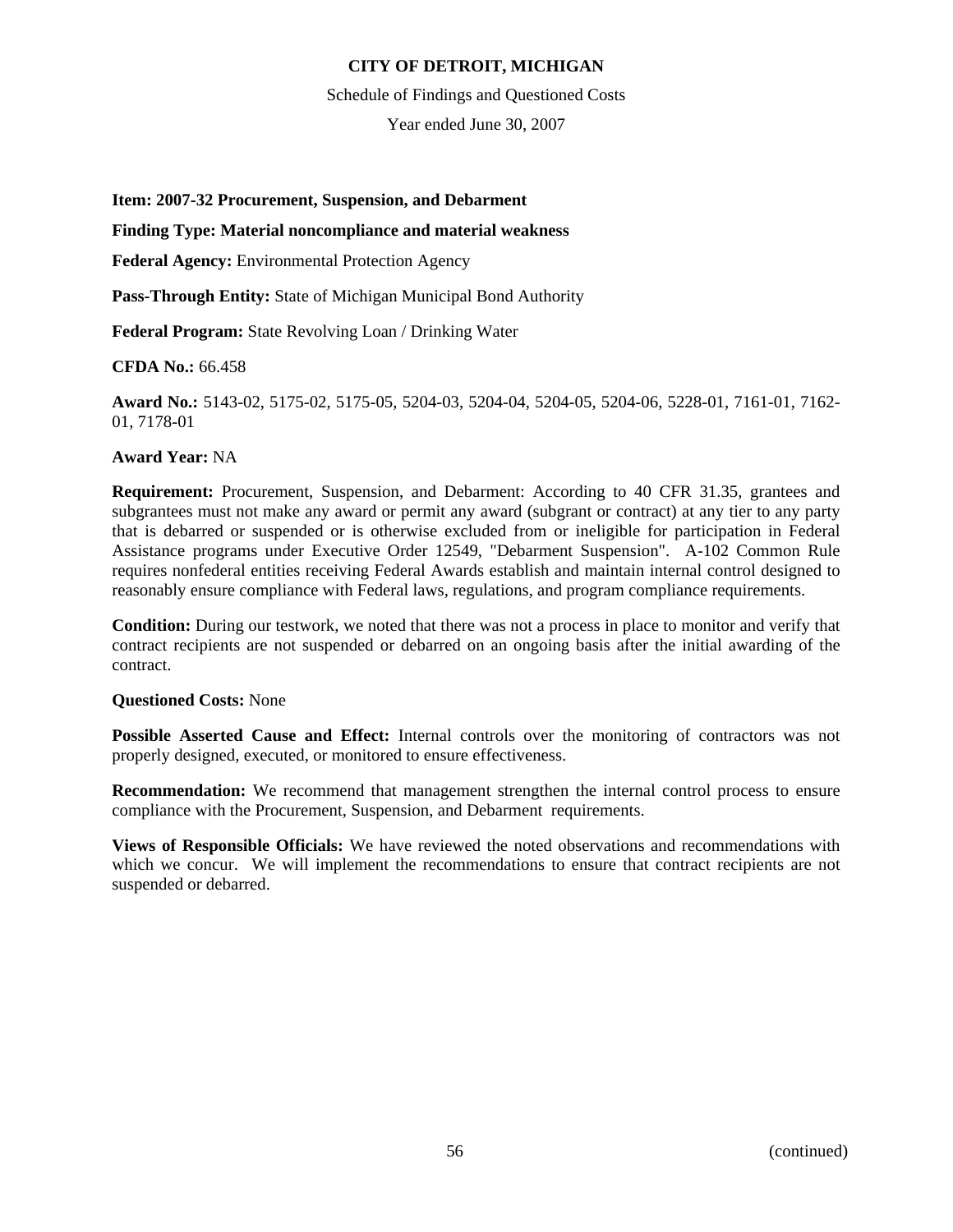Schedule of Findings and Questioned Costs

Year ended June 30, 2007

**Item: 2007-33 Reporting** 

## **Finding Type: Material noncompliance and material weakness**

**Federal Agency:** Environmental Protection Agency

**Pass-Through Entity:** State of Michigan Municipal Bond Authority

**Federal Program:** State Revolving Loan / Drinking Water

**CFDA No.:** 66.458

**Award No.:** 5143-02, 5175-02, 5175-05, 5204-03, 5204-04, 5204-05, 5204-06, 5228-01, 7161-01, 7162- 01, 7178-01

### **Award Year:** NA

**Requirement:** Reporting: Per Circular No. A-133, Subpart B .205, The determination of when an award is expended should be based on when the activity related to the award occurs.

**Condition:** During our testwork, we selected 44 Request for Reimbursement of Funds reports and noted 3 of 44 items were charged to the previous fiscal year in error and not reported on the prior year SEFA. In Addition, 3 of 44 items were charged to the next fiscal year in error and then subsequently corrected based on our audit work.

### **Questioned Costs:** None

**Possible Asserted Cause and Effect:** Internal controls over the Schedule of Expenditures of Federal Awards were not properly designed, executed, or monitored to ensure effectiveness. As a result, management did not comply with the Reporting requirement.

**Recommendation:** We recommend that management strengthen the internal control process to ensure compliance with the Reporting requirements.

**Views of Responsible Officials:** We have reviewed the noted observations and recommendations with which we concur. We will implement the recommendations and reconcile future expenditures to ensure that the proper matching occurs.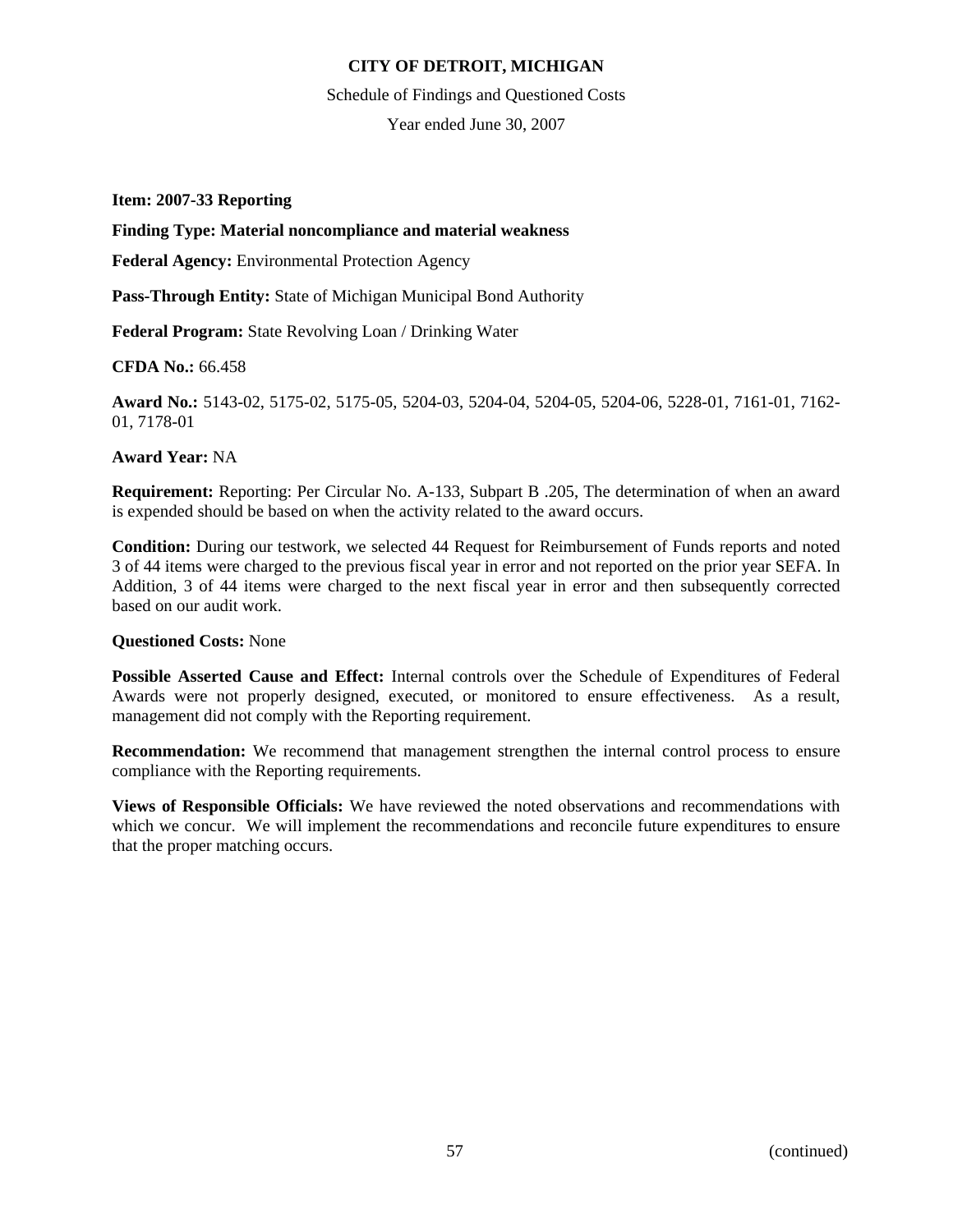Schedule of Findings and Questioned Costs

Year ended June 30, 2007

**Item: 2007-34 Eligibility** 

### **Finding Type: Material noncompliance and material weakness**

**Federal Agency:** U.S. Department of Health and Human Services

**Pass-Through Entity:** Michigan Department of Community Health

**Federal Program:** Immunization / Immunization Vaccine for Children

**CFDA No.:** 93.268

**Award No.:** NA

**Award Year:** October 1, 2006 - September 30, 2007

**Requirement:** Eligibility: Per the grant agreement/contract with the Michigan Department of Community Health, eligibility will be determined for all recipients of vaccines. Additionally, per the contract with the Michigan Department Community Health, Part II Section 1-E Record Maintenance/Retention, the Department is required to maintain adequate program and fiscal records and files, including source documentation to support program activities and all expenditures for a period of not less than three years.

**Condition:** During our testwork, we selected 30 patient immunization records noting the following: 1 of 30 immunization records was not properly authorized as it did not contain the required parental signature. In addition, 1 of 30 items did not contain a completed eligibility determination form.

### **Questioned Costs:** \$100

**Possible Asserted Cause and Effect:** Internal controls over the eligibility requirements were not properly designed, executed, or monitored to ensure effectiveness. As a result, management did not comply with the Eligibility requirements.

**Recommendation:** We recommend that management strengthen the internal control process to ensure compliance with the Eligibility requirements

**Views of Responsible Officials:** The Department acknowledges that an employee failed to obtain a parent signature on a form and check a box on a form that reflects eligibility. The Department acknowledges this finding and has implemented written policies and procedures requiring completing all immunization records accurately and completely. The Department requires immunization eligibility verification in all vaccine clinics. In July 2009, the Department will reissue this requirement and review the policy with all Immunization and Clinic staff.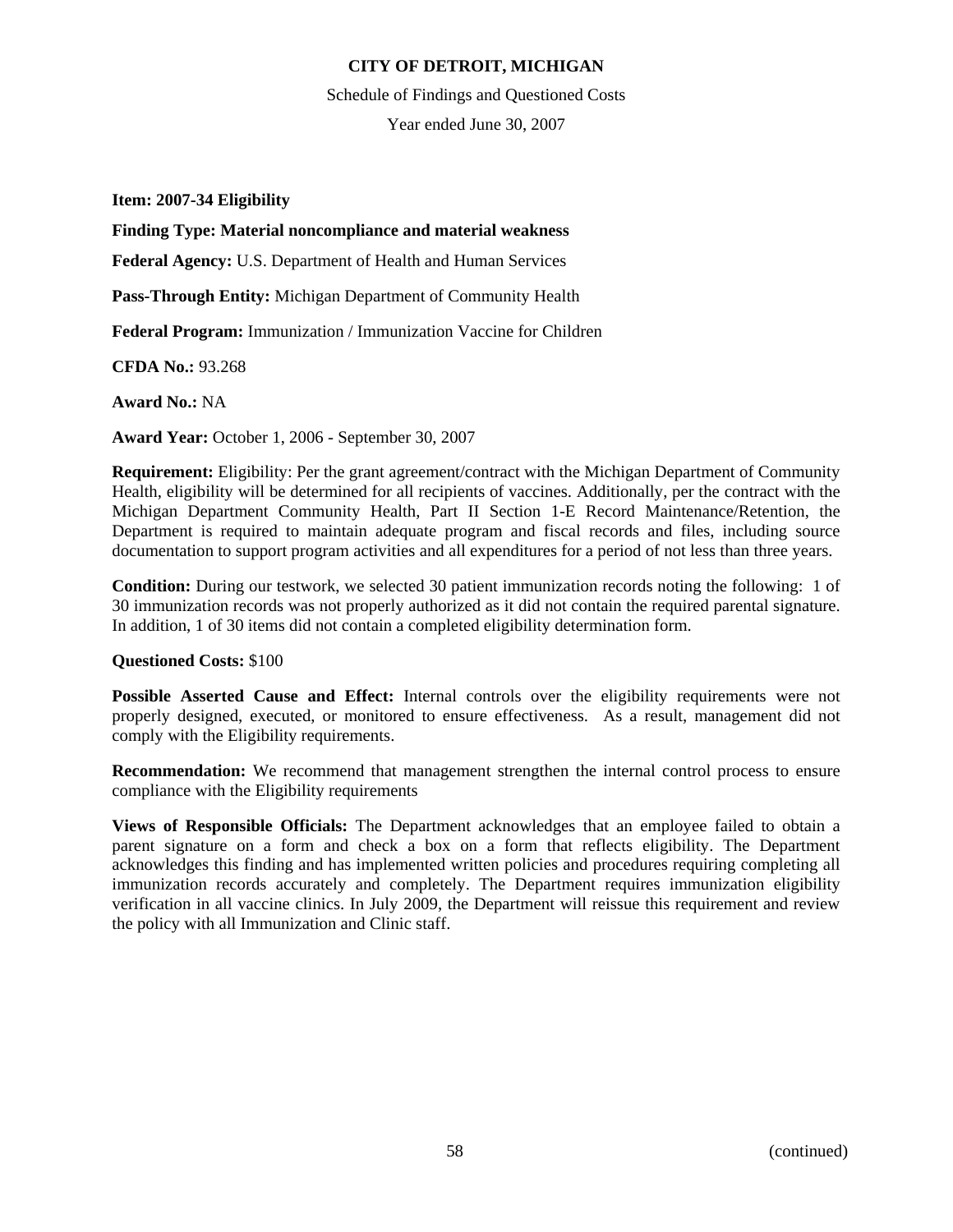Schedule of Findings and Questioned Costs

Year ended June 30, 2007

### **Item: 2007-35 Reporting**

## **Finding Type: Material noncompliance and material weakness**

**Federal Agency:** U.S. Department of Health and Human Services

**Pass-Through Entity:** Michigan Department of Community Health

**Federal Program:** Immunization / Immunization Vaccine for Children

**CFDA No.:** 93.268

**Award No.:** NA

**Award Year:** October 1, 2006 - September 30, 2007

**Requirement:** Reporting: Per the Comprehensive Planning, Budgeting and Contract grant agreement, all FSR's must be prepared in accordance with the Department's FSR instructions and submitted no later than 30 days after the close of the first three fiscal quarters. The reports are due 1/30/xx, 4/30/xx, and 7/30/xx. The final total contractor FSR and Output Measures report (HR-977) is due January 31st after the agreement period end date.

**Condition:** During our testwork, we selected 4 quarterly FSRs and noted that all 4 of the FSRs were submitted after the required due date. The September 2006 FSR was submitted on January 30 2007, 30 days after the deadline; the December 2006 FSR was submitted February 16 2007, 17 days after the deadline; the March 2007 FSR was submitted May 7 2007, 8 days after the deadline and the June 2007 FSR was submitted August 16 2007, 47 days after the deadline.

### **Questioned Costs:** None

**Possible Asserted Cause and Effect:** Internal controls over the timely submission of the quarterly Financial Status Reports were not properly designed, executed, or monitored to ensure effectiveness. As a result, management did not comply with the Reporting requirement.

**Recommendation:** We recommend that management strengthen the internal control process to ensure compliance with the Reporting requirements.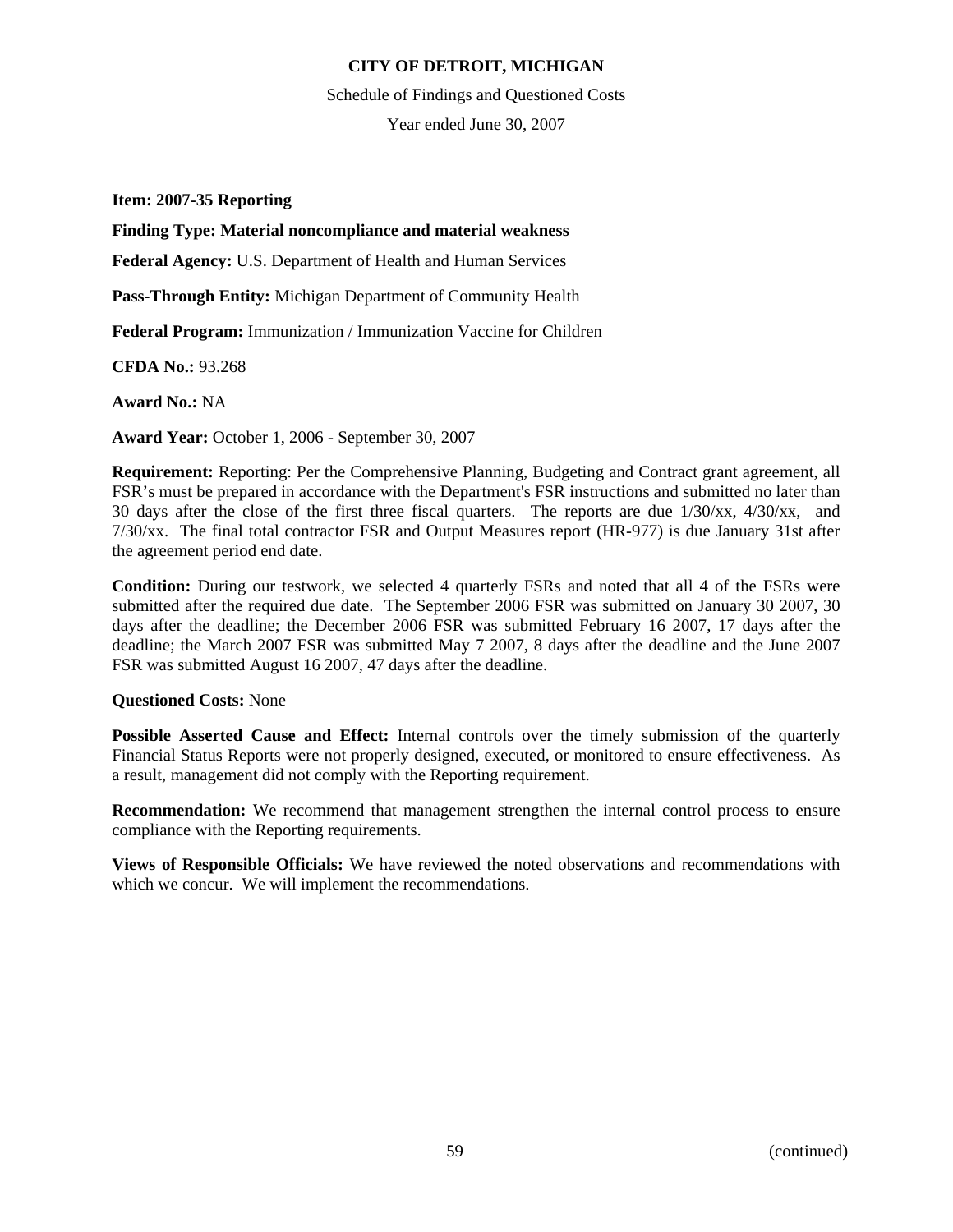Schedule of Findings and Questioned Costs

Year ended June 30, 2007

**Item: 2007-36 Reporting** 

## **Finding Type: Material noncompliance and material weakness**

**Federal Agency:** U.S. Department of Health and Human Services

**Pass-Through Entity:** Michigan Department of Community Health

**Federal Program:** Immunization / Immunization Vaccine for Children

**CFDA No.:** 93.268

**Award No.:** NA

**Award Year:** October 1, 2006 - September 30, 2007

**Requirement:** Reporting: Per Circular No. A-133, Subpart B .205, The determination of when an award is expended should be based on when the activity related to the award occurs.

**Condition:** During our testwork, we noted that an inaccurate listing of vaccine values was used to report the value of vaccines received on the SEFA. The difference between the listing utilized by the City and the information provided by the Michigan Department of Community Health was \$874,374.

### **Questioned Costs:** None

**Possible Asserted Cause and Effect:** Internal controls over the valuation of the vaccine listing were not properly designed, executed, or monitored to ensure effectiveness. As a result, management did not comply with the Reporting requirement.

**Recommendation:** We recommend that management strengthen the internal control process to ensure compliance with the Reporting requirement.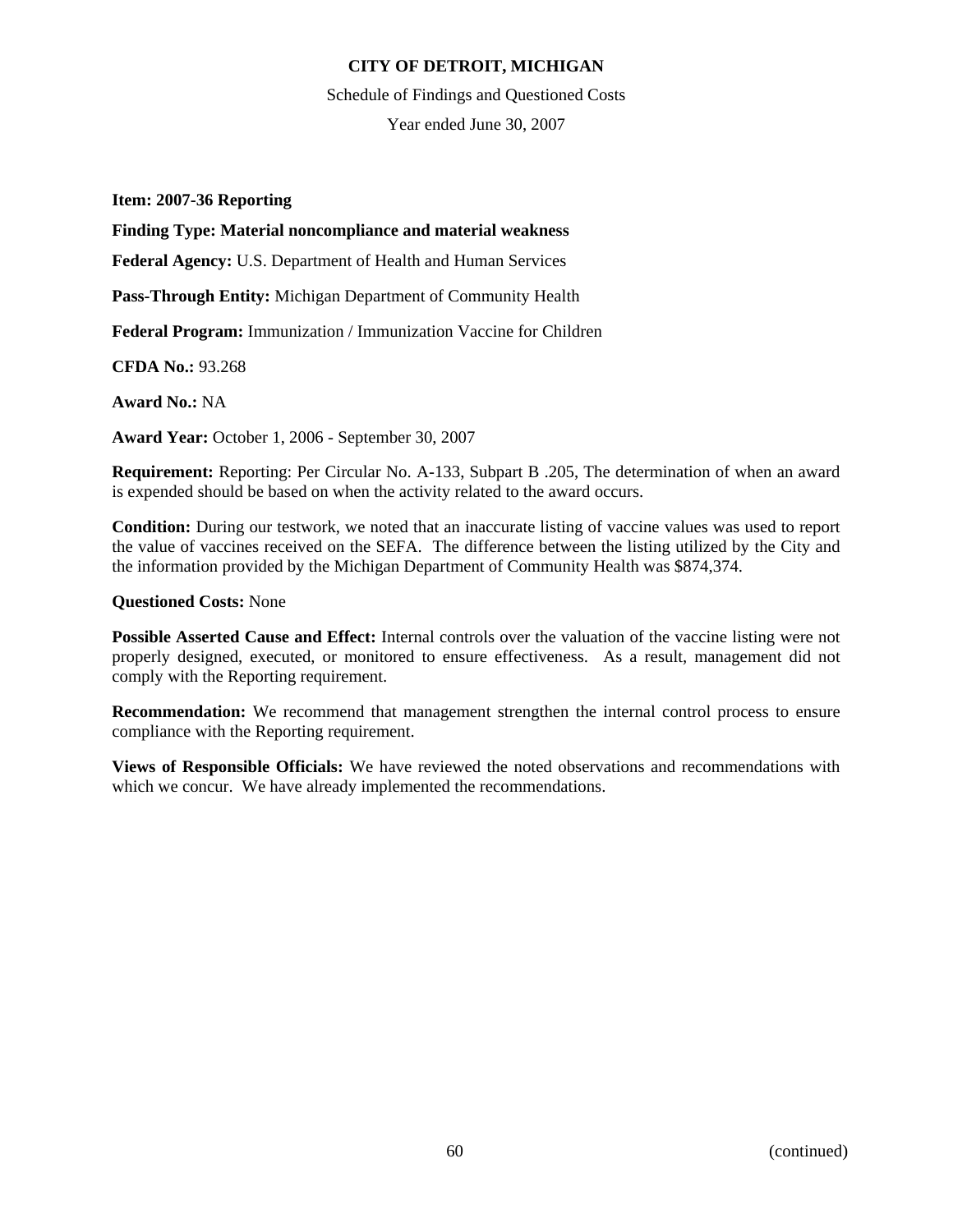Schedule of Findings and Questioned Costs

Year ended June 30, 2007

**Item: 2007-37 Special Tests and Provisions - Control, Accountability, and Safeguarding of Vaccines** 

## **Finding Type: Material noncompliance and material weakness**

**Federal Agency:** U.S. Department of Health and Human Services

**Pass-Through Entity:** Michigan Department of Community Health

**Federal Program:** Immunization / Immunization Vaccine for Children

**CFDA No.:** 93.268

**Award No.:** NA

**Award Year:** October 1, 2006 - September 30, 2007

**Requirement:** Special Tests and Provisions - Control, Accountability, and Safeguarding of Vaccines: Per A-102 Common Rule, effective control and accountability must be maintained for all vaccines. Vaccines must be adequately safeguarded and used solely for authorized purposes.

**Condition:** During our testwork, we reviewed 30 vaccines shipped from the Michigan Department of Community Health and noted the following: for 3 of 30 items selected the required shipping invoice was not provided for review; for 22 of 30 items selected the shipments as identified by Lot Number were not properly included in the monthly inventory logs.

## **Questioned Costs:** None

**Possible Asserted Cause and Effect:** Internal controls over the tracking vaccines received were not properly designed, executed, or monitored to ensure effectiveness. As a result, management did not comply with the Control, Accountability, and Safeguarding of Vaccine Special Tests and Provisions compliance requirement. Due to staff turnover in the Immunization Program, some vaccine shipping slips may have been misfiled and not included in the monthly inventory log.

**Recommendation:** We recommend that management strengthen the internal control process to ensure compliance with the Control, Accountability and Safeguarding of Vaccine Special Test and Provision requirement.

**Views of Responsible Officials:** The Immunization Program follows the State requirements for Vaccine Inventory and record keeping and has complied with state reviewed inventory standards and reporting. The Auditors' testwork of this requirement followed a new standard therefore, a condition was found. In 2008, the state implemented a new electronic vaccine inventory and tracking system called the Vaccine Inventory Management System. This new system records all shipments electronically and therefore, all invoices and/or shipping reports are maintained as electronic records. The Immunization Program has implemented this system and is currently complying with inventory requirements.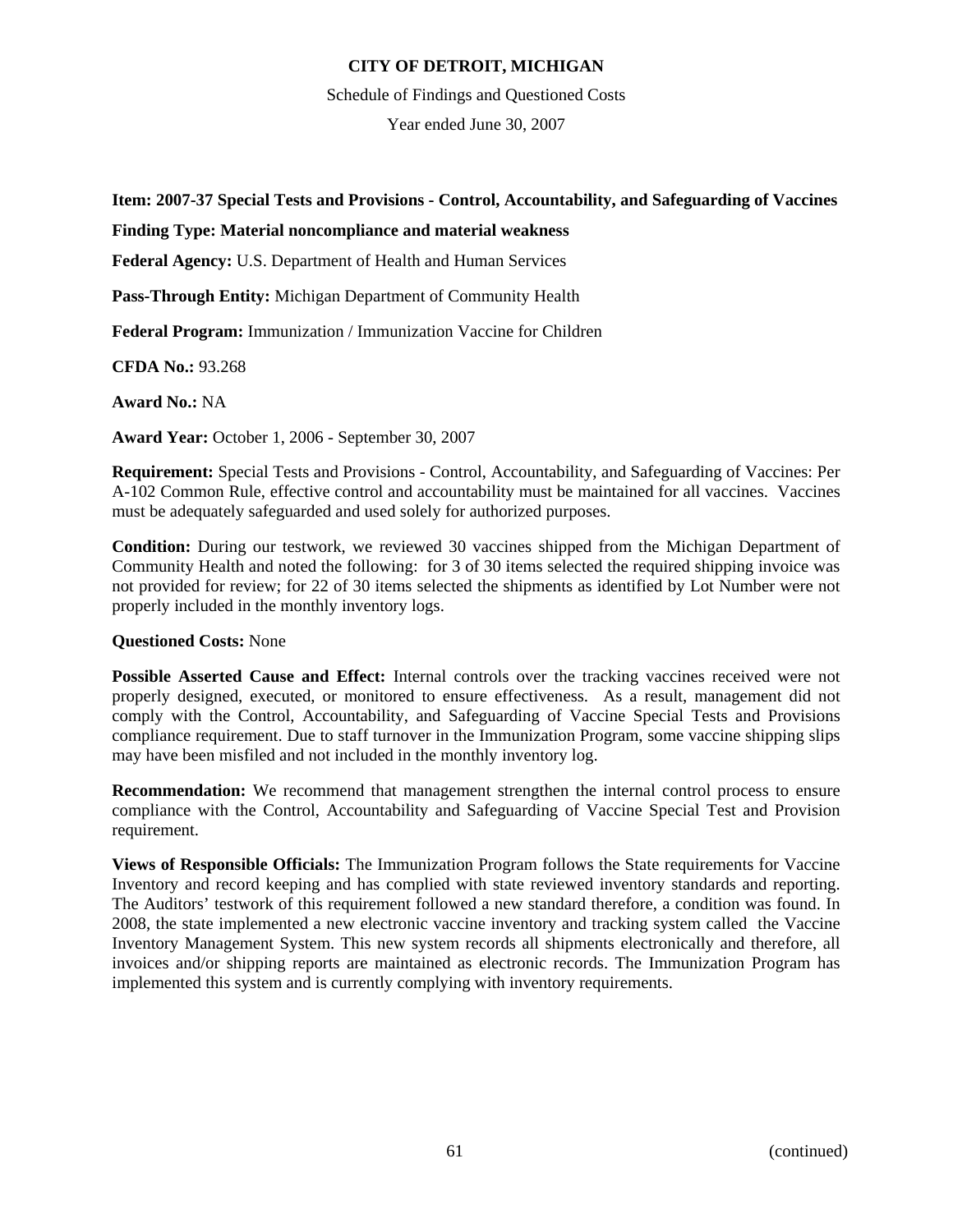#### Schedule of Findings and Questioned Costs

Year ended June 30, 2007

### **Item: 2007-38 Allowable Costs/Cost Principles**

## **Finding Type: Material noncompliance and material weakness**

**Federal Agency:** U.S. Department of Health and Human Services

**Pass-Through Entity:** Michigan Department of Labor & Economic Growth

**Federal Program:** Temporary Assistance for Needy Families

**CFDA No.:** 93.558

**Award No.:** 05-19, 06-13, 05-28, 06-25, 05-20, 05-14, 06-26

**Award Year:** October 1, 2006 - September 30, 2007

**Requirement:** Allowable Costs/Cost Principles: Per 2 CFR 225 Appendix A, Part C, 1(j), To be allowable under Federal awards, costs must meet the following general criteria: (j), Be adequately documented.

**Condition:** During our testwork over the cost allocation plan, we selected 30 items, totaling \$2,181,641, and noted for 2 of 30 invoices, totaling \$24,494, were not available for review.

### **Questioned Costs:** \$24,494

**Possible Asserted Cause and Effect:** Internal controls over the document retention were not properly designed, executed, or monitored to ensure effectiveness. As a result, management did not comply with the Allowable Costs/Cost requirements.

**Recommendation:** We recommend that management strengthen the internal control process to ensure compliance with the Allowable Costs/Cost Principle requirements.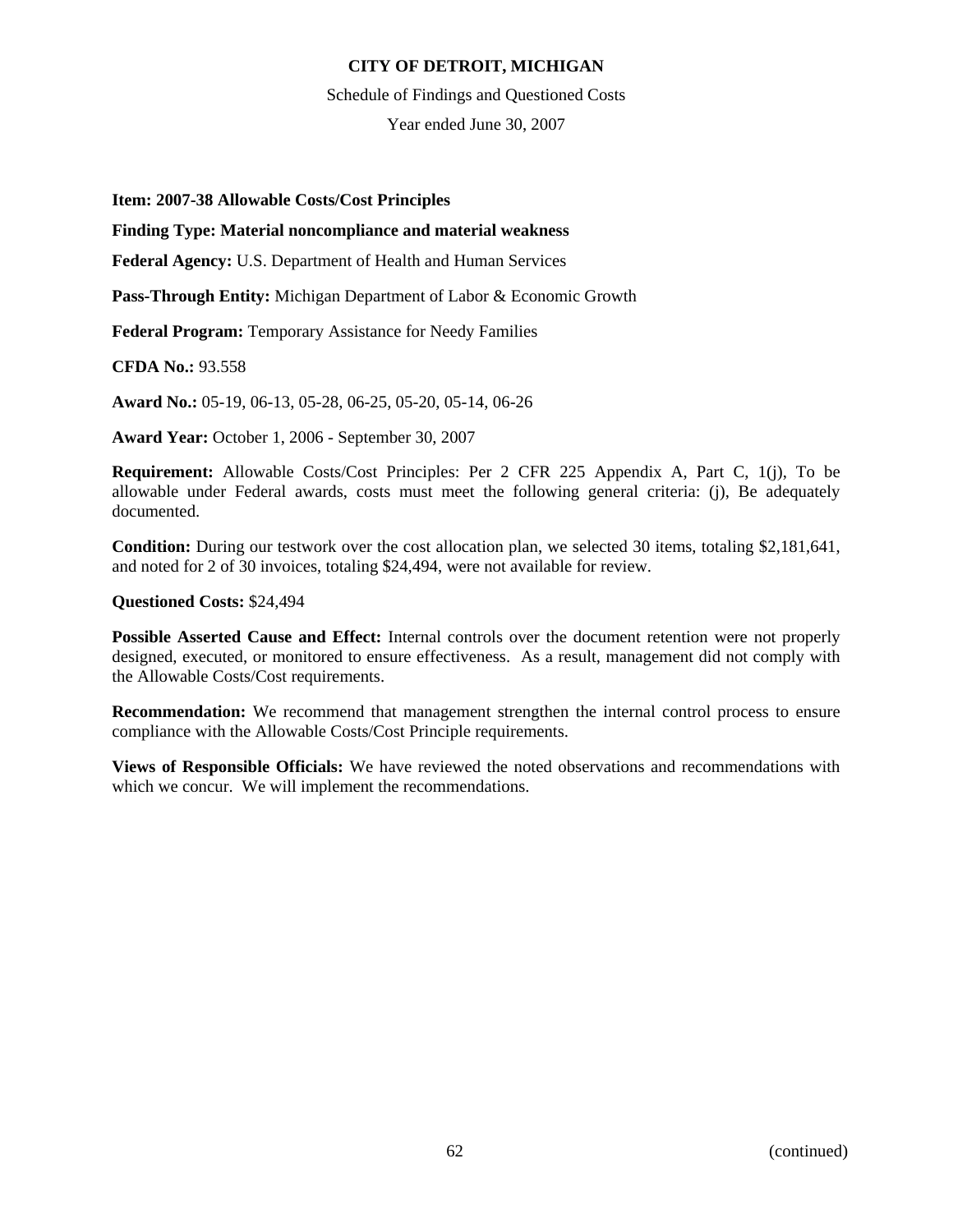Schedule of Findings and Questioned Costs

Year ended June 30, 2007

### **Item: 2007-39 Cash Management**

#### **Finding Type: Material noncompliance and material weakness**

**Federal Agency:** U.S. Department of Health and Human Services

**Pass-Through Entity:** Michigan Department of Labor & Economic Growth

**Federal Program:** Temporary Assistance for Needy Families

**CFDA No.:** 93.558

**Award No.:** 05-19, 06-13, 05-28, 06-25, 05-20, 05-14, 06-26

**Award Year:** October 1, 2006 - September 30, 2007

**Requirement:** Cash Management: Per OMB Circular A-102, Grants and Cooperative Agreements with State and Local Governments Attachment  $(1)(a)$ , agency methods and procedures for transferring funds shall minimize the time elapsing betweens transfer to recipients of grants and cooperative agreements and the recipient's need for the funds.

**Condition:** During our testwork over the TANF program, we selected 30 cash reimbursement requests, totaling \$18,724,438, and noted the following: for 1 of 30 cash reimbursement requests, totaling \$543,490, did not have adequate supporting documentation to support the amount being reimbursed; for 20 of 30 cash reimbursement requests, totaling \$15,323,744, the time lapse between the payment of funds and the submission of the reimbursement request was not minimized as required.

### **Questioned Costs:** None

**Possible Asserted Cause and Effect:** Internal controls over cash management were not properly designed, executed, or monitored to ensure effectiveness. As a result, management did not comply with the Cash Management requirement.

**Recommendation:** We recommend that management strengthen the internal control process to ensure compliance with the Cash management requirement.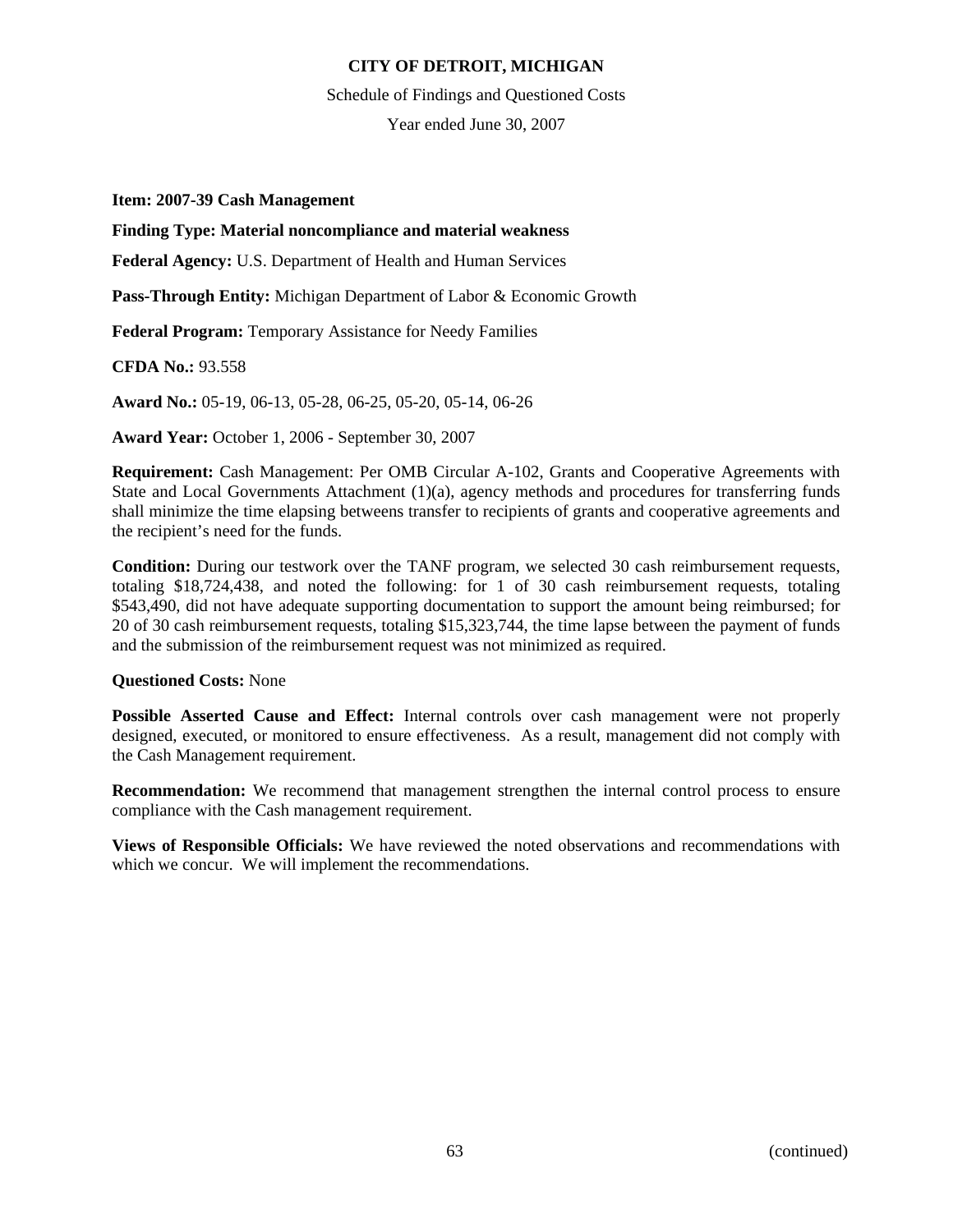Schedule of Findings and Questioned Costs

Year ended June 30, 2007

### **Item: 2007-40 Reporting**

### **Finding Type: Noncompliance and significant deficiency**

**Federal Agency:** U.S. Department of Health and Human Services

**Pass-Through Entity:** Michigan Department of Labor & Economic Growth

**Federal Program:** Temporary Assistance for Needy Families

**CFDA No.:** 93.558

**Award No.:** 05-19, 06-13, 05-28, 06-25, 05-20, 05-14, 06-26

**Award Year:** October 1, 2006 - September 30, 2007

**Requirement:** Reporting: Per the Michigan Department of Career Development/Office of Workforce Development Policy Issuance 03-38, The program requires quarterly reports and a final closeout report prepared on an accrued basis. These fiscal reports must be traceable to journals, ledgers, and work sheets. All costs reported must have adequate documentation on file.

**Condition:** During our testwork, we selected 16 quarterly Financial Status Reports for review. For 1 of 16 quarterly reports we noted that there was not adequate supporting documentation of the expenditures paid.

### **Questioned Costs:** None

**Possible Asserted Cause and Effect:** Internal controls over the Quarterly Financial Status Reports were not properly designed, executed, or monitored to ensure effectiveness. As a result, management did not comply with the Reporting requirement.

**Recommendation:** We recommend that management strengthen the internal control process to ensure compliance with the Reporting requirement.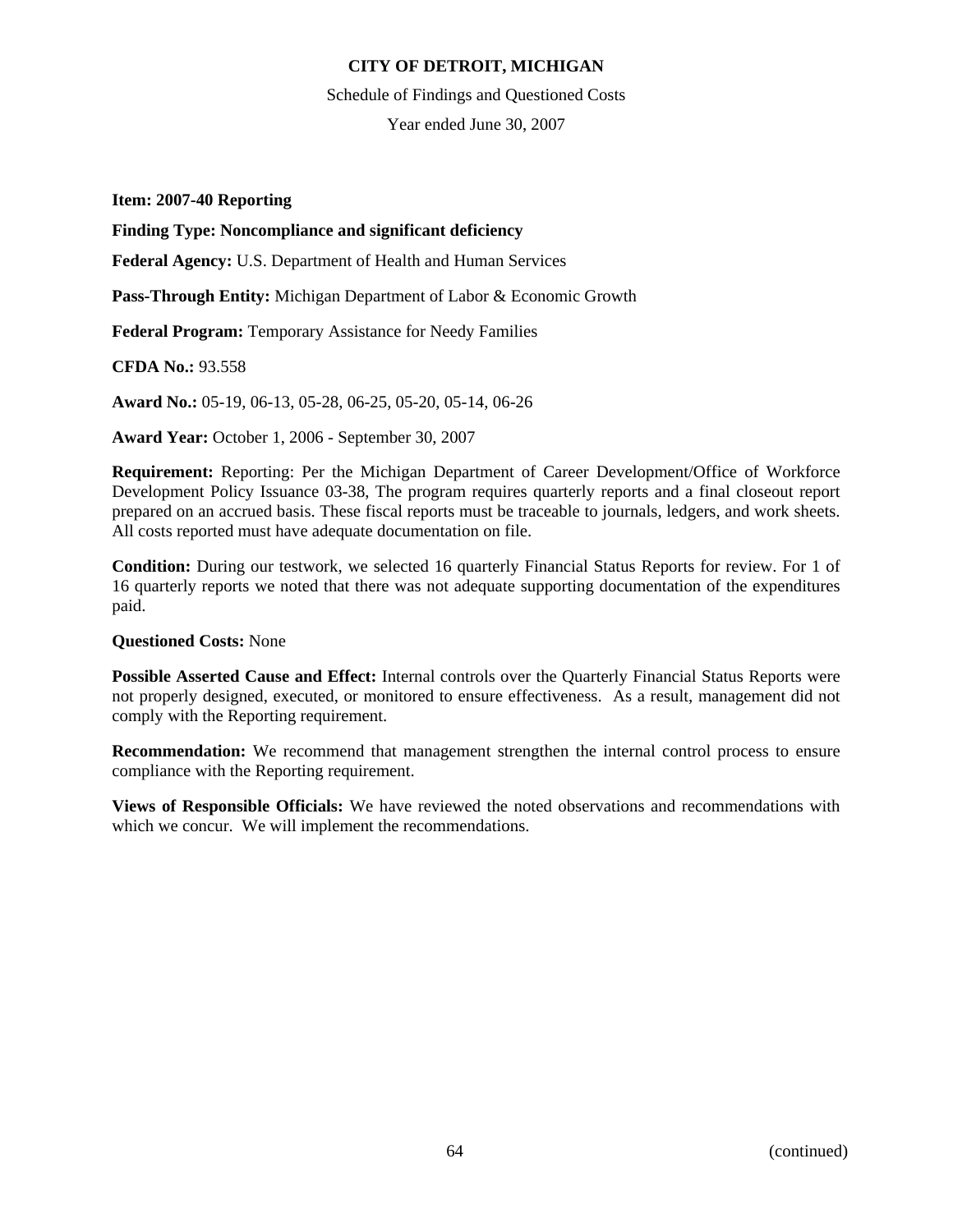#### Schedule of Findings and Questioned Costs

Year ended June 30, 2007

### **Item: 2007-41 Subrecipient Monitoring**

## **Finding Type: Noncompliance and significant deficiency**

**Federal Agency:** U.S. Department of Health and Human Services

**Pass-Through Entity:** Michigan Department of Labor & Economic Growth

**Federal Program:** Temporary Assistance for Needy Families

**CFDA No.:** 93.558

**Award No.:** 05-19, 06-13, 05-28, 06-25, 05-20, 05-14, 06-26

**Award Year:** October 1, 2006 - September 30, 2007

**Requirement:** Subrecipient Monitoring: Per Circular A-133 Subpart D (3)&(4), Pass-through entity responsibilities: A pass-through entity shall perform the following for Federal awards it makes: (3) Monitor the activities of subrecipients as necessary to ensure that Federal awards are used for authorized purposes in compliance with laws, regulations, and the provisions of contracts or grant agreements and that performance goals are achieved. (4) Ensure that subrecipients expending \$500,000 or more in Federal awards during the subrecipient's fiscal year have met the audit requirements of this part for that fiscal year.

**Condition:** During our testwork, we selected 28 subrecipient files for review. We noted for 1 of 28 subrecipients files did not contain the required the A-133 compliance requirement to complete a single audit. In addition, the City did not follow up with the subrecipient, or make a management decision as to ensure compliance.

### **Questioned Costs:** None

**Possible Asserted Cause and Effect:** Internal controls were not properly designed, executed, or monitored to ensure effectiveness. As a result, management did not comply with the Subrecipient Monitoring requirement.

**Recommendation:** We recommend that management strengthen the internal control process to ensure compliance with the Subrecipient Monitoring requirement.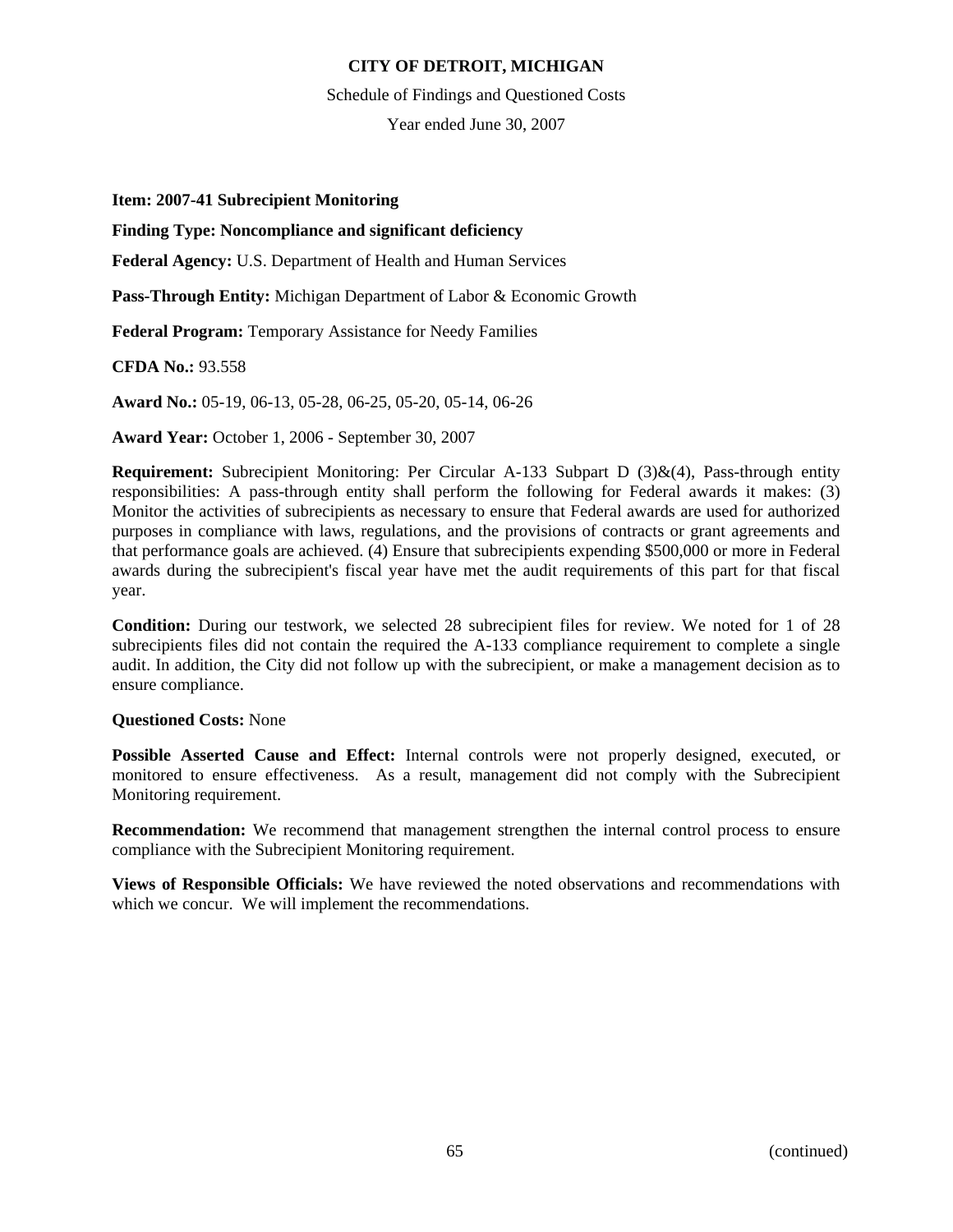Schedule of Findings and Questioned Costs

Year ended June 30, 2007

**Item: 2007-42 Activities Allowed or Unallowed and Allowable Costs/Cost Principles** 

### **Finding Type: Material noncompliance and material weakness**

**Federal Agency:** U.S. Department of Health and Human Services

**Pass-Through Entity:** Michigan Family Independence Agency

**Federal Program:** Community Services Block Grant (CSBG)

**CFDA No.:** 93.569

**Award No.:** 06-82007, 06-82007

**Award Year:** October 1, 2006 - September 30, 2007

**Requirement:** Activities Allowed or Unallowed and Allowable Costs/Cost Principles: Per 2 CFR Part 225 Appendix B, Paragraph 8 (h)(1), Charges to Federal awards for salaries and wages, whether treated as direct or indirect costs, will be based on payrolls documented in accordance with generally accepted practice of the governmental unit and approved by a responsible official(s) of the governmental unit. In addition, Appendix B, Paragraph 8(h)(3), Where employees are expected to work solely on a single Federal award or cost objective, charges for their salaries and wages will be supported by periodic certifications that the employee worked solely on that program for the period covered by the certification. These certifications' will be prepared at least semiannually and will be signed by the employee or supervisory official having first hand knowledge of the work performed by the employee. Per 2 CFR Part 225, Appendix A, Paragraph C.1(j), to be allowable under Federal awards, costs must meet the following general criteria: (j) be adequately documented. Per A-102 Common Rule, Nonfederal entities receiving Federal awards must establish and maintain internal controls designed to reasonably ensure compliance with Federal laws, regulations and program compliance requirements.

**Condition:** During our testwork, we selected 30 payroll transactions and noted the following: 25 employees did not have the required time certification; 1 employees time and effort reporting was not properly authorized. As a result, payroll expense in the amount of 2,132,106 and fringe benefit expense in the amount of 1,479,069 (Total 3,611,175) are questioned costs, as OMB Circular A-87 requires payroll certification to be performed to properly authorize the amount of payroll expense charged to the grant.

### **Questioned Costs:** \$3,611,175

**Possible Asserted Cause and Effect:** Internal controls were not properly designed, executed, or monitored to ensure effectiveness. As a result, management did not comply with the Allowable Costs/Cost Principle requirement. The Accounting Manager stated than the City was going to implement a new computerized time reporting and payroll system that would correct the payroll certification problem. This implementation of the new system was delayed beyond the control of the Accounting Manager.

**Recommendation:** We recommend that management strengthen the internal control process to ensure compliance with the Allowable Costs/Cost Principle requirement.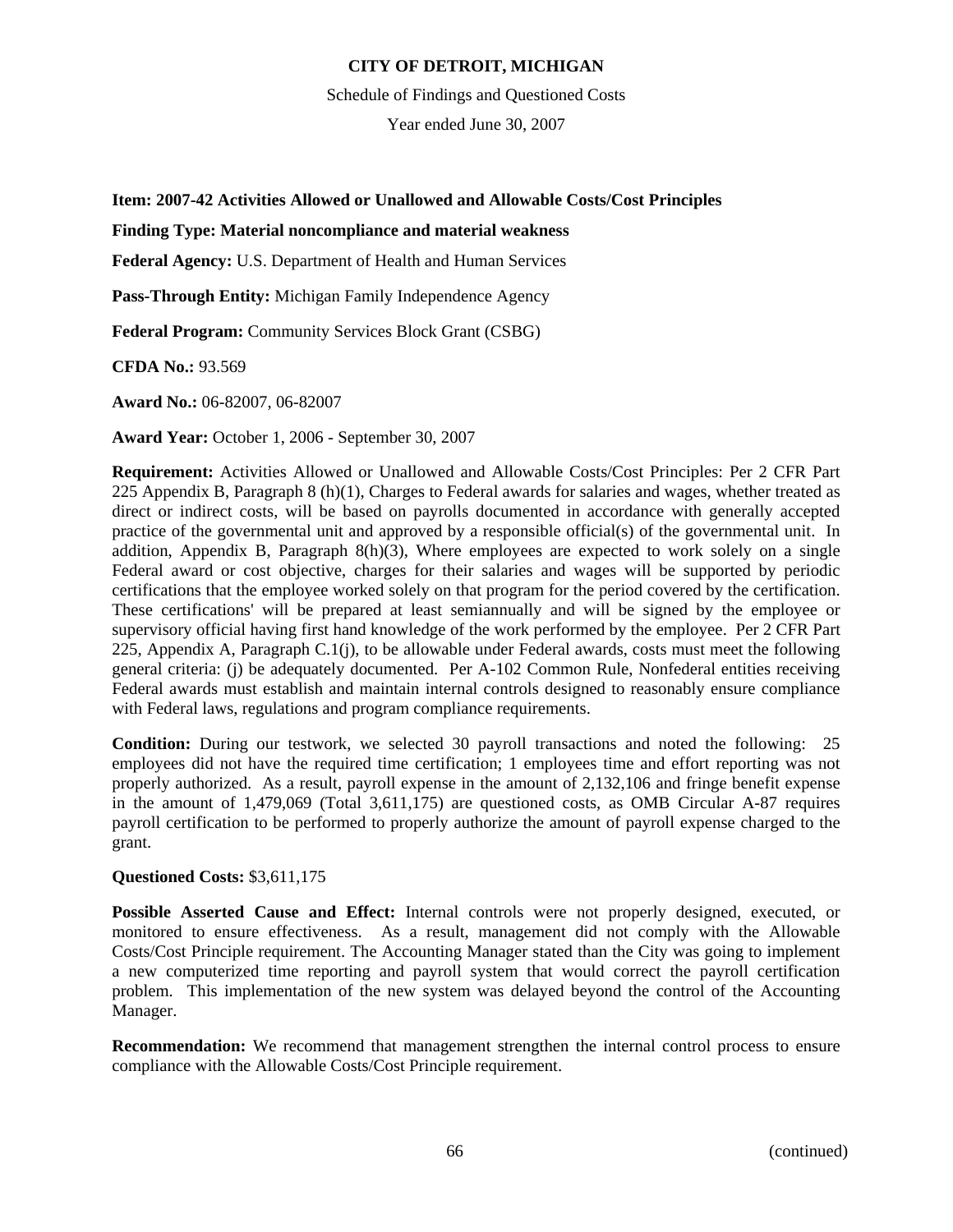Schedule of Findings and Questioned Costs

Year ended June 30, 2007

**Views of Responsible Officials:** DHS will ensure that an adequate process is developed to ensure personnel activity reports are prepared for all employees. Effective July 1, 2007, procedures have been implemented for payroll certifications.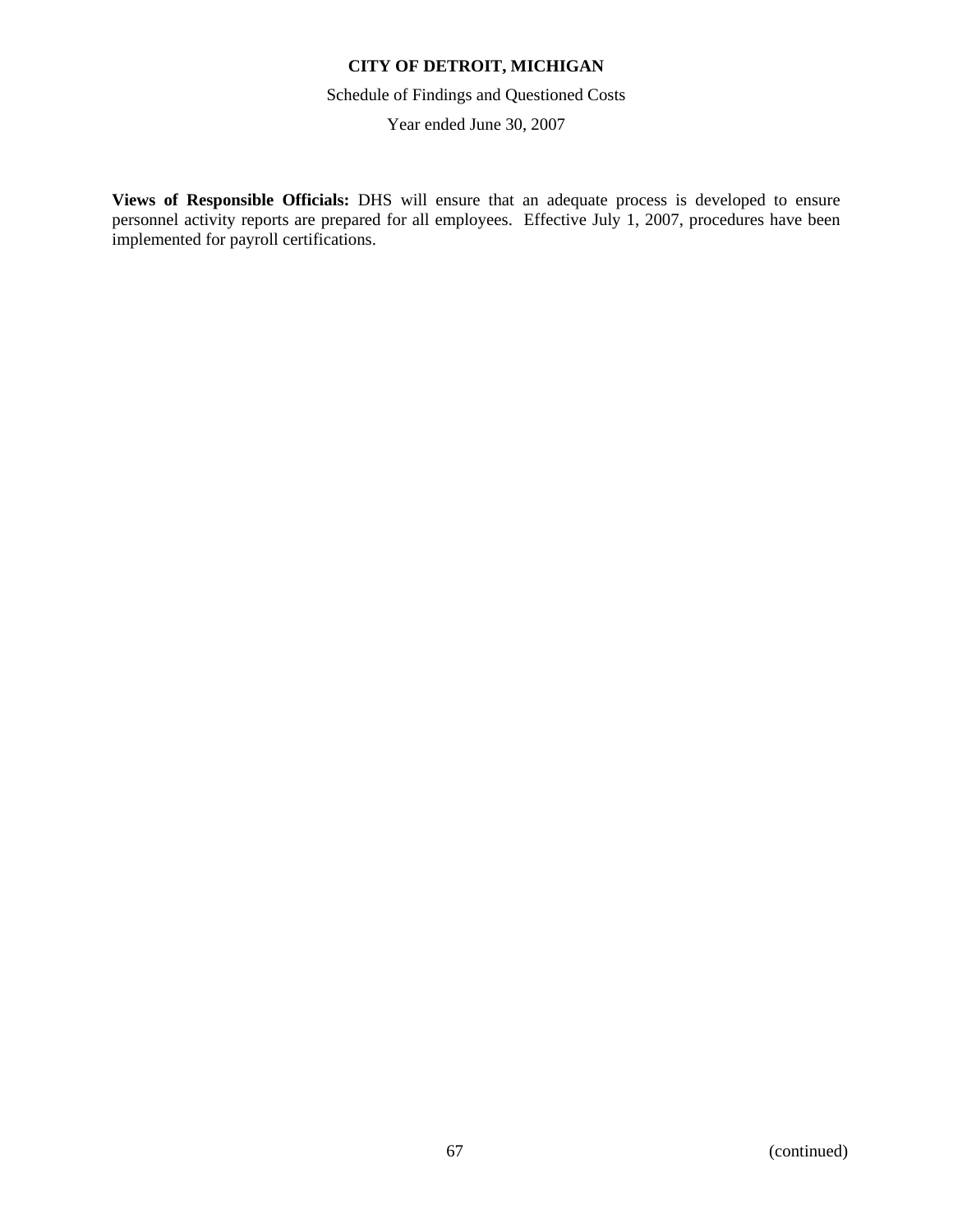Schedule of Findings and Questioned Costs

Year ended June 30, 2007

### **Item: 2007-43 Allowable Costs/Cost Principles**

### **Finding Type: Significant deficiency**

**Federal Agency:** U.S. Department of Health and Human Services

**Pass-Through Entity:** Michigan Family Independence Agency

**Federal Program:** Community Services Block Grant (CSBG)

**CFDA No.:** 93.569

**Award No.:** 06-82007, 06-82007

**Award Year:** October 1, 2006 - September 30, 2007

**Requirement:** Allowable Costs/Cost Principles: Per 2 CFR Part 225 Appendix A, Paragraph C.1(j), to be allowable under Federal awards, costs must meet the following general criteria: (j) be adequately documented. Per A-102 Common Rule, Nonfederal entities receiving Federal awards must establish and maintain internal controls designed to reasonably ensure compliance with Federal laws, regulations, and program compliance requirements.

**Condition:** During our testwork, we noted that there is not a reconciliation of the total indirect costs incurred by the department and the allocation of the costs to the various grant programs based on the cost allocation plan.

### **Questioned Costs:** None

**Possible Asserted Cause and Effect:** Internal controls over the cost allocation process were not properly designed, executed, or monitored to ensure a complete and accurate allocation was made to the various grant programs.

**Recommendation:** We recommend that management strengthen the internal control process to ensure internal controls are designed and operating effectively to prevent, detect, and correct errors.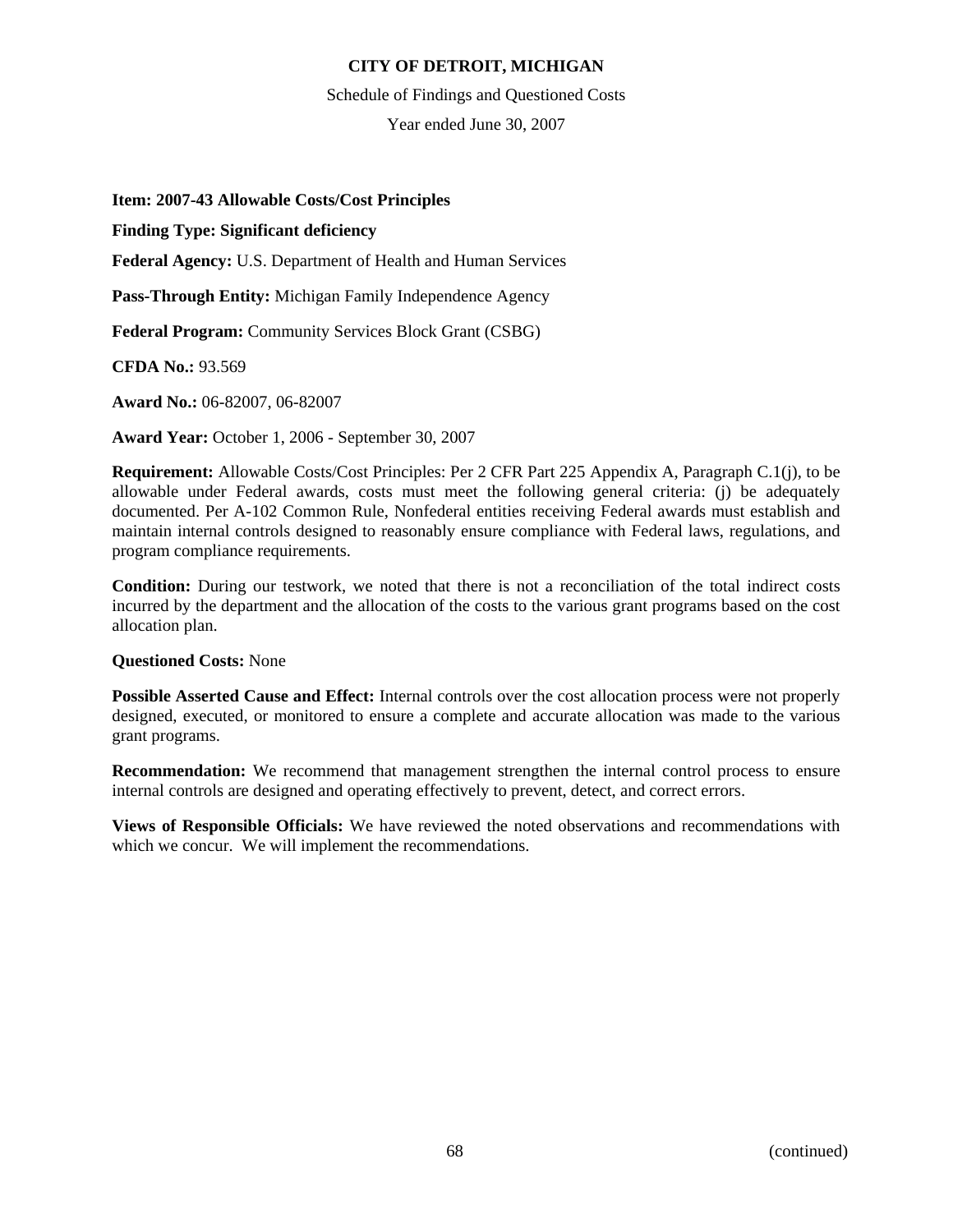Schedule of Findings and Questioned Costs

Year ended June 30, 2007

### **Item: 2007-44 Cash Management**

## **Finding Type: Material noncompliance and material weakness**

**Federal Agency:** U.S. Department of Health and Human Services

**Pass-Through Entity:** Michigan Family Independence Agency

**Federal Program:** Community Services Block Grant (CSBG)

**CFDA No.:** 93.569

**Award No.:** 06-82007, 06-82007

**Award Year:** October 1, 2006 - September 30, 2007

**Requirement:** Cash Management: Per OMB Circular A-102, Grants and Cooperative Agreements with State and Local Governments Attachment  $(1)(a)$ , agency methods and procedures for transferring funds shall minimize the time elapsing betweens transfer to recipients of grants and cooperative agreements and the recipient's need for the funds.

**Condition:** During our testwork, we selected 30 expense transactions and noted that the request for reimbursement was made prior to payment of the expenditures for 4 of 30 items tested. The 4 items were submitted for reimbursement between 4 and 20 days prior to payment.

### **Questioned Costs:** None

**Possible Asserted Cause and Effect:** The department receives an advance of 20% for the CSBG program, which is typically more than \$1 million dollars. Also, the bank account in question contains several other programs and the revenues from those grants are included in the monthly balances.

**Recommendation:** We recommend that management strengthen the internal control process to ensure expenditures are paid before the submission for reimbursement.

**Views of Responsible Officials:** We have reviewed the noted observations and recommendations with which we concur. The department submits cost reimbursements on an actual basis.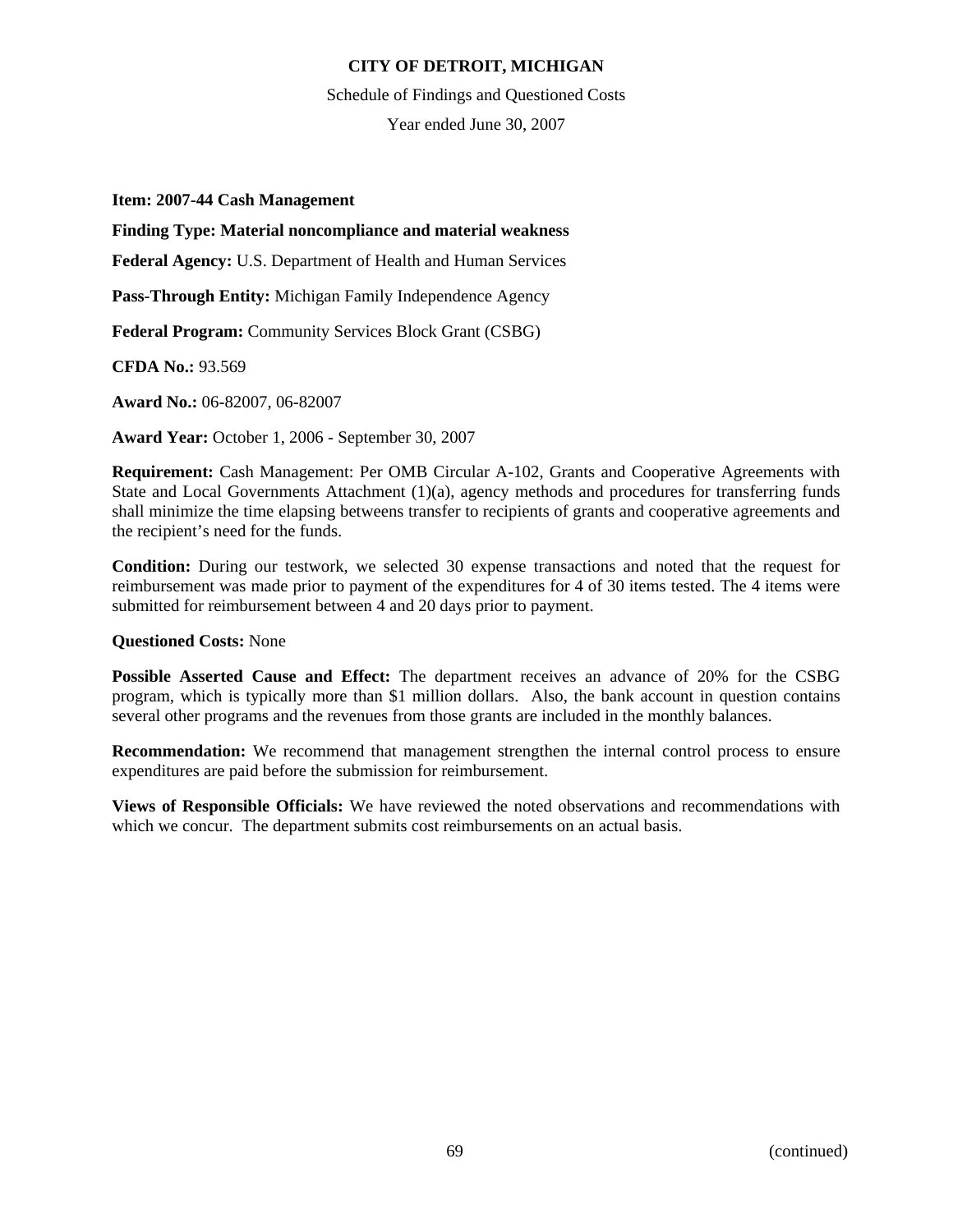Schedule of Findings and Questioned Costs

Year ended June 30, 2007

**Item: 2007-45 Eligibility** 

## **Finding Type: Material noncompliance and material weakness**

**Federal Agency:** U.S. Department of Health and Human Services

**Pass-Through Entity:** Michigan Family Independence Agency

**Federal Program:** Community Services Block Grant (CSBG)

**CFDA No.:** 93.569

**Award No.:** 06-82007, 06-82007

**Award Year:** October 1, 2006 - September 30, 2007

**Requirement:** Eligibility: A-102 Common Rule requires nonfederal entities receiving Federal awards establish and maintain internal control designed to reasonably ensure compliance with Federal laws, regulations, and program compliance requirements.

**Condition:** During our testwork, we requested a complete listing of recipients that received services during the fiscal year. It was noted that the system used to track services provided to recipients was not able to provide sufficient information to verify completeness of the recipient file. Additionally, for 2 of 35 items selected, the eligibility file was not available for review.

### **Questioned Costs:** None

**Possible Asserted Cause and Effect:** Missing eligibility files were not able to be located.

**Recommendation:** We recommend that management strengthen the internal control process to ensure a compliance with the Eligibility requirement.

**Views of Responsible Officials:** Auditors were initially provided client listing of all clients (27,220) which represented all programs and funding sources. At the request of the auditors, this listing was revised to only include CSBG funded programs and consisted of 3,747 clients.The inclusion of all programs as opposed to CSBG only funded programs was an isolated incident, which was corrected with the subsequent client listing provided.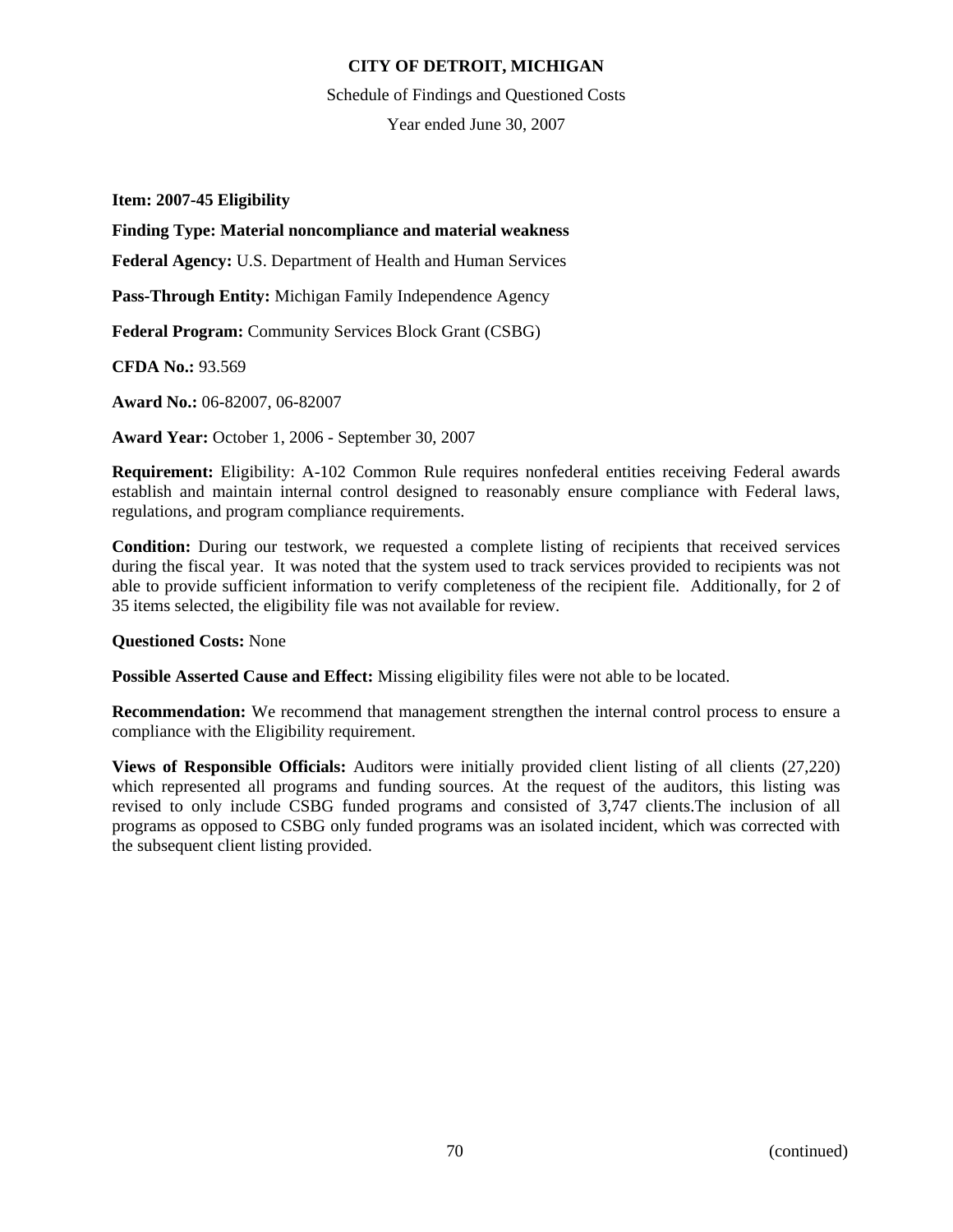Schedule of Findings and Questioned Costs

Year ended June 30, 2007

#### **Item: 2007-46 Reporting**

# **Finding Type: Noncompliance and significant deficiency**

**Federal Agency:** U.S. Department of Health and Human Services

**Pass-Through Entity:** Michigan Family Independence Agency

**Federal Program:** Community Services Block Grant (CSBG)

**CFDA No.:** 93.569

**Award No.:** 06-82007, 06-82007

**Award Year:** October 1, 2006 - September 30, 2007

**Requirement:** Reporting: Per the grant agreement with the Department of Human Services, "The DHS-1070A shall be submitted to DHS within 30 days from the end of the monthly billing period. For the month of September, billings shall be submitted as reasonably directed by the contract administrator to meet fiscal year ends closing deadlines... In no event shall DHS make a payment to the Grantee for billings submitted more than 90 days after the end of a billing period."

**Condition:** During our testwork, we selected for review all 12 monthly FSRs and noted that for 1 FSR (September '06) the payment request date was made after the 90 day requirement as directed in the grant agreement.

# **Questioned Costs:** None

**Possible Asserted Cause and Effect:** Internal controls over the timely submission of the Financial Status Reports were not properly designed, executed, or monitored to ensure effectiveness. As a result, management did not comply with the Reporting requirement.

**Recommendation:** We recommend that management strengthen the internal control process to ensure compliance with the Reporting requirements.

**Views of Responsible Officials:** We have reviewed the noted observations and recommendations with which we concur. We will implement the recommendations and submit billings less than 90 days after the end of a billing period.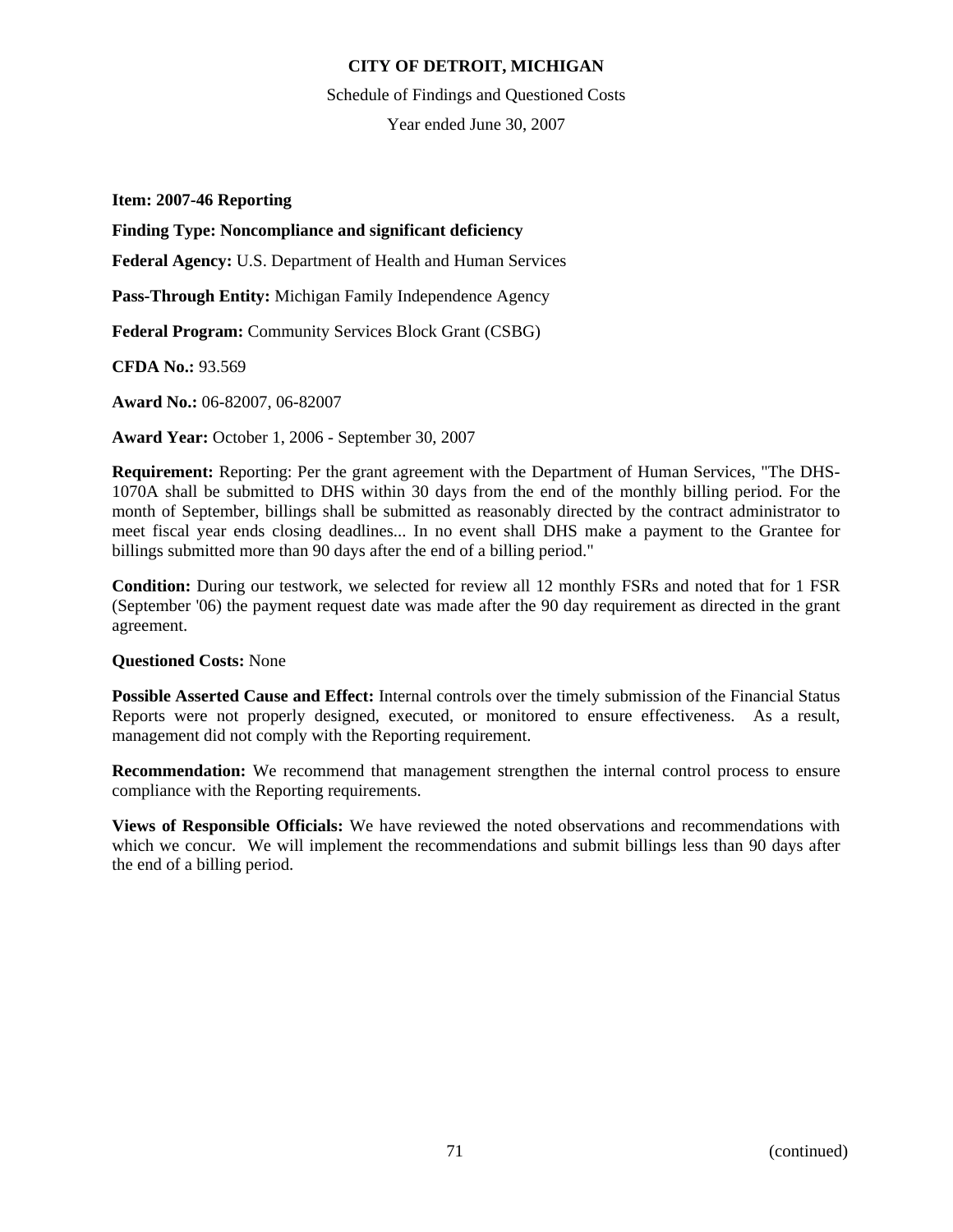#### Schedule of Findings and Questioned Costs

Year ended June 30, 2007

#### **Item: 2007-47 Subrecipient Monitoring**

# **Finding Type: Material noncompliance and material weakness**

**Federal Agency:** U.S. Department of Health and Human Services

**Pass-Through Entity:** Michigan Family Independence Agency

**Federal Program:** Community Services Block Grant (CSBG)

**CFDA No.:** 93.569

**Award No.:** 06-82007, 06-82007

**Award Year:** October 1, 2006 - September 30, 2007

**Requirement:** Subrecipient Monitoring: Per Circular A-133 Subpart D(d) (3)&(4), Pass-through entity responsibilities: A pass-through entity shall perform the following for Federal awards it makes: (3) Monitor the activities of subrecipients as necessary to ensure that Federal awards are used for authorized purposes in compliance with laws, regulations, and the provisions of contracts or grant agreements and that performance goals are achieved. (4) Ensure that subrecipients expending \$500,000 or more in Federal awards during the subrecipient's fiscal year have met the audit requirements of this part for that fiscal year.

**Condition:** During our testwork, we selected 25 subrecipient monitoring files for testing and noted no evidence that an A-133 audit report was requested or reviewed for all 25 files.

#### **Questioned Costs:** None

**Possible Asserted Cause and Effect:** Internal controls over subrecipient monitoring were not properly designed, executed, or monitored to ensure effectiveness. As a result, management did not comply with the Subrecipient Monitoring requirement.

**Recommendation:** We recommend that management strengthen the internal control process to ensure compliance with the Subrecipient Monitoring requirements.

**Views of Responsible Officials:** We have reviewed the noted observations and recommendations with which we concur.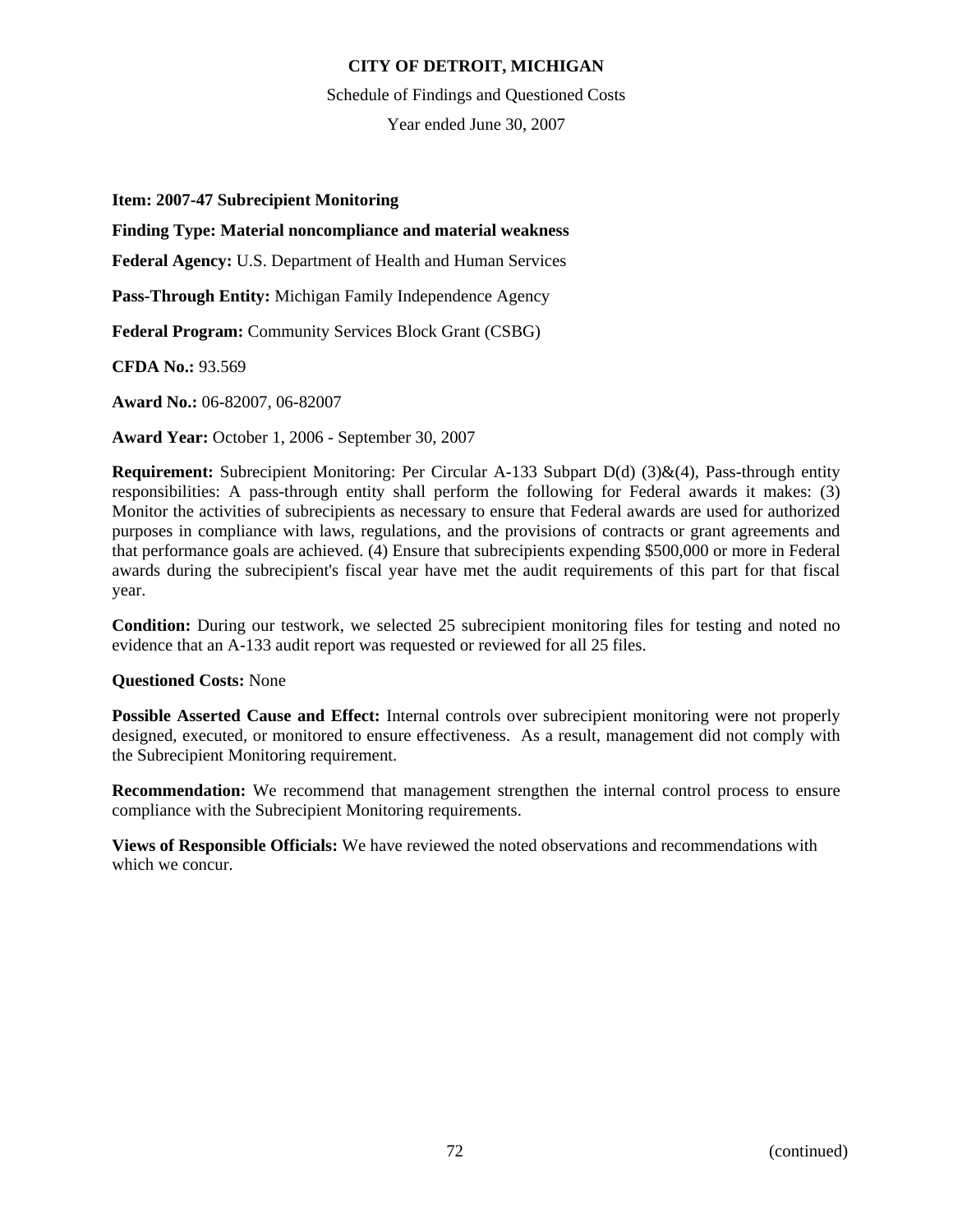Schedule of Findings and Questioned Costs

Year ended June 30, 2007

**Item: 2007-48 Cash Management** 

#### **Finding Type: Material noncompliance and material weakness**

**Federal Agency:** U.S. Department of Health and Human Services

**Pass-Through Entity:** N/A

**Federal Program:** Head Start, Early Head Start

**CFDA No.:** 93.600

**Award No.:** 05CH0113/40, 05CH0113/39, 05CH0112/41, 05CH0113/41, 05CH8266/01

**Award Year:** November 1, 2006 - October 31, 2007

**Requirement:** Cash Management: Per OMB Circular A-102, Grants and Cooperative Agreements with State and Local Governments Attachment  $(1)(a)$ , agency methods and procedures for transferring funds shall minimize the time elapsing betweens transfer to recipients of grants and cooperative agreements and the recipient's need for the funds.

**Condition:** During our testwork, we selected 30 cash advance requests and noted the following: 16 of 30 requests did not minimize the time lapse between the advance and the disbursement of funds. The 16 items were paid between 4 and 22 days after submission for advancement of funds.

#### **Questioned Costs:** None

**Possible Asserted Cause and Effect:** Internal controls over the Cash Management process are not properly designed, executed, or monitored to ensure effectiveness. As a result, management did not comply with the Cash Management requirement.

**Recommendation:** We recommend that management strengthen the internal control process to ensure compliance with the Cash Management requirement.

**Views of Responsible Officials:** We have reviewed the noted observations and recommendations with which we concur. We will implement the recommendations to ensure that the department minimizes the time elapsing betweens transfer to recipients of grants and cooperative agreements and the recipient's need for the funds.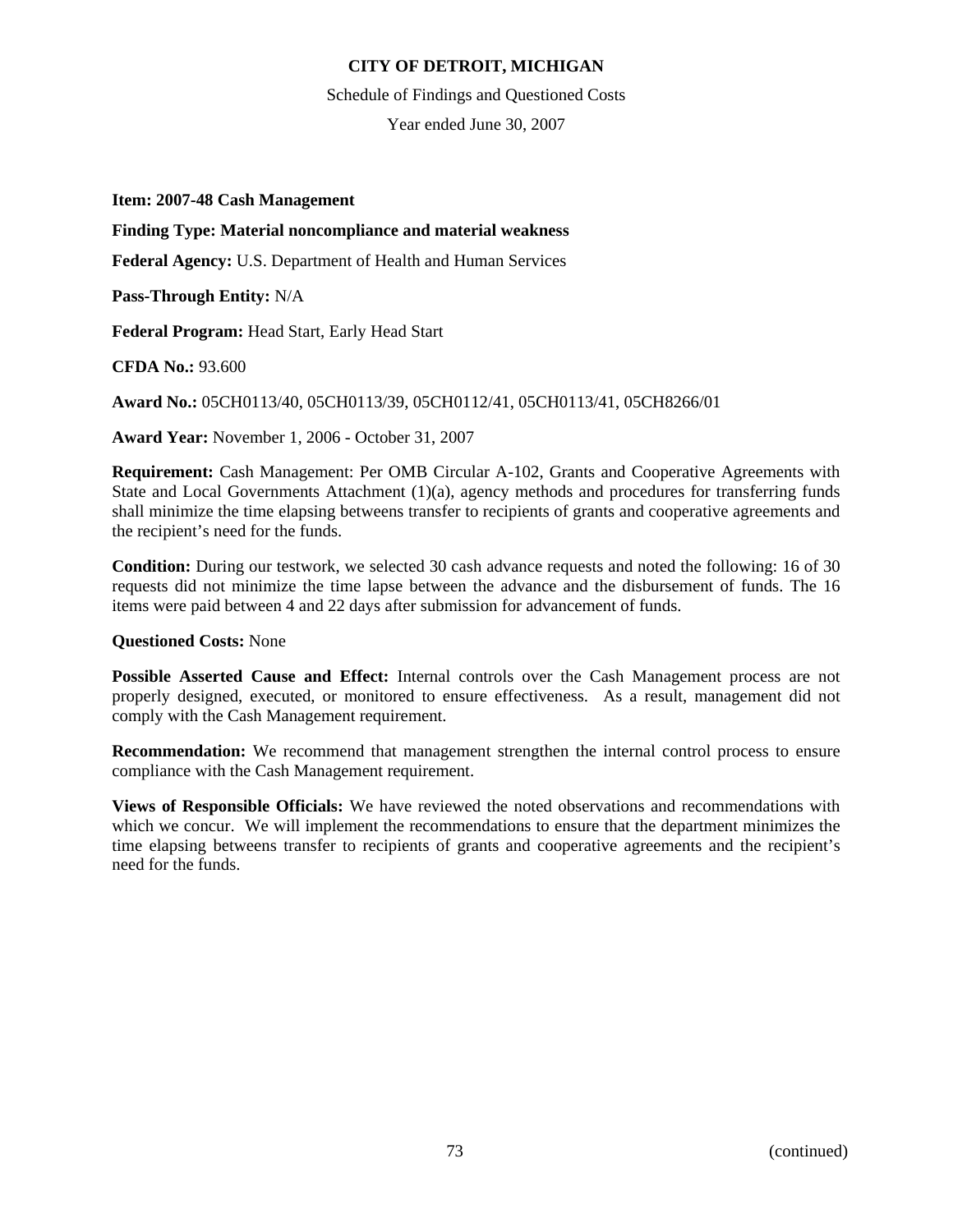Schedule of Findings and Questioned Costs

Year ended June 30, 2007

**Item: 2007-49 Procurement, Suspension, and Debarment** 

#### **Finding Type: Material noncompliance and material weakness**

**Federal Agency:** U.S. Department of Health and Human Services

**Pass-Through Entity:** N/A

**Federal Program:** HIV Emergency Relief

**CFDA No.:** 93.914

**Award No.:** 6H89HA00021-15-01, 2H89HA00021-14-00

**Award Year:** March 1, 2006 - February 28, 2007

**Requirement:** Procurement, Suspension, and Debarment: Per A-102 Common Rule, Nonfederal entities receiving Federal awards must establish and maintain internal controls designed to reasonably ensure compliance with Federal laws, regulations, and program compliance requirements.

**Condition:** During our testwork, we selected 2 of 2 contracts for review and noted the 2 contracts selected were approved 3 months after the effective date of the contract.

#### **Questioned Costs:** None

**Possible Asserted Cause and Effect:** Internal controls contract procurements were not properly designed, executed, or monitored to ensure effectiveness. As a result, management did not comply with the Procurement, Suspension, and Debarment requirement.

**Recommendation:** We recommend that management strengthen the internal control process to ensure compliance with the Procurement, Suspension, and Debarment requirements.

**Views of Responsible Officials:** We have reviewed the noted observations and recommendations with which we concur. We will implement the recommendations to ensure that contracts are approved when they should be.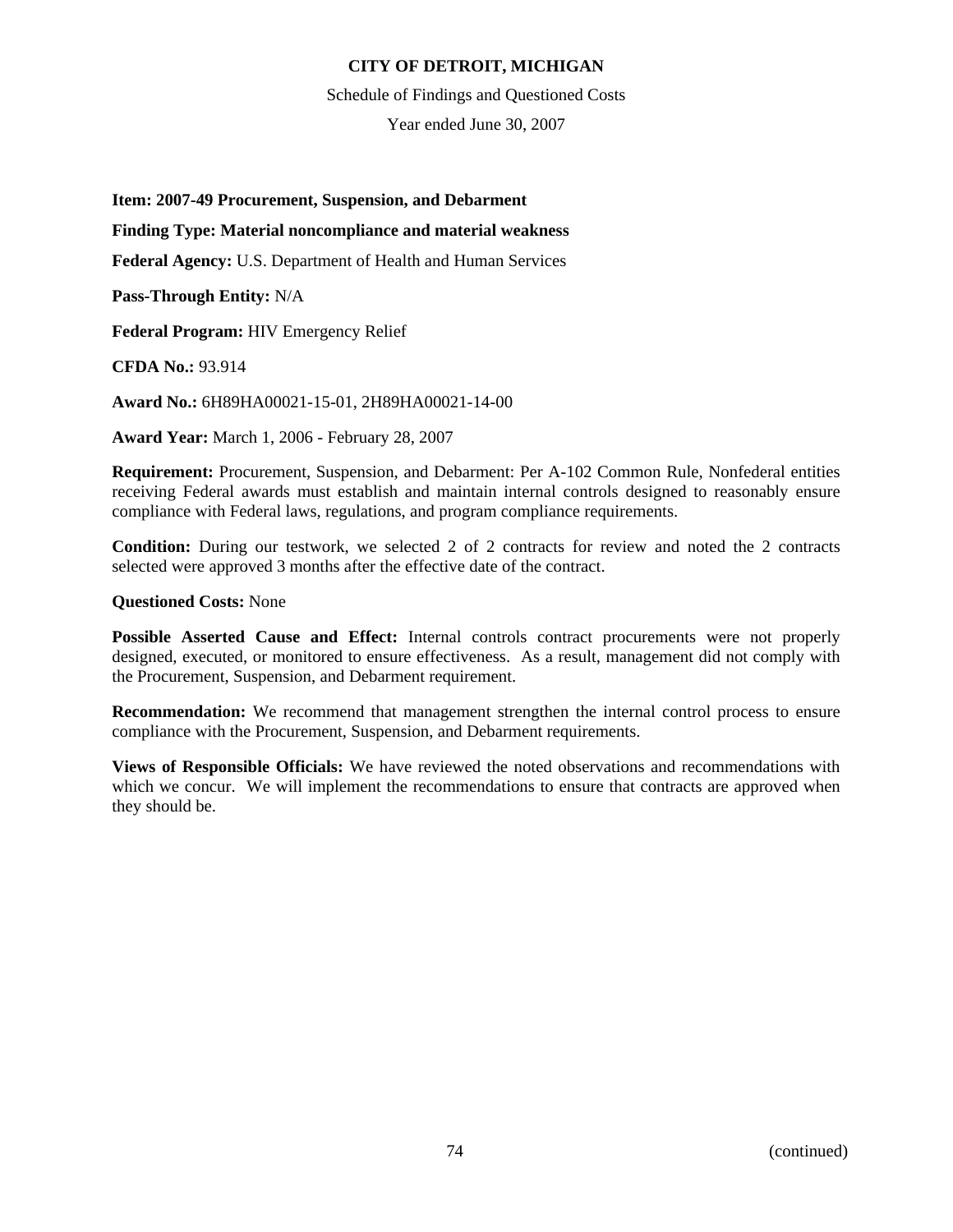Schedule of Findings and Questioned Costs

Year ended June 30, 2007

**Item: 2007-50 Reporting** 

#### **Finding Type: Material noncompliance and material weakness**

**Federal Agency:** U.S. Department of Health and Human Services

**Pass-Through Entity:** N/A

**Federal Program:** HIV Emergency Relief

**CFDA No.:** 93.914

**Award No.:** 6H89HA00021-15-01, 2H89HA00021-14-00

**Award Year:** March 1, 2006 - February 28, 2007

**Requirement:** Reporting: Per A-102 Common Rule, Nonfederal entities receiving Federal awards must establish and maintain internal controls designed to reasonably ensure compliance with Federal laws, regulations, and program compliance requirements. Per Circular No. A-133, Subpart B .205, The determination of when an award is expended should be based on when the activity related to the award occurs.

**Condition:** During our testwork, we selected 36 expenditure transactions, totaling \$639,811 for testing and noted for 2 of the 36 items, totaling \$11,918, the expenditure was incurred in the prior fiscal year, and reported in the current year Schedule of Expenditures of Federal Awards.

#### **Questioned Costs:** None

**Possible Asserted Cause and Effect:** Internal controls were not properly designed, executed, or monitored to ensure effectiveness. As a result, management did not comply with the Reporting requirement.

**Recommendation:** We recommend that management strengthen the internal control process to ensure compliance with the Reporting requirements.

**Views of Responsible Officials:** We have reviewed the noted observations and recommendations with which we concur. We will implement the recommendations that expenditures match the correct fiscal year.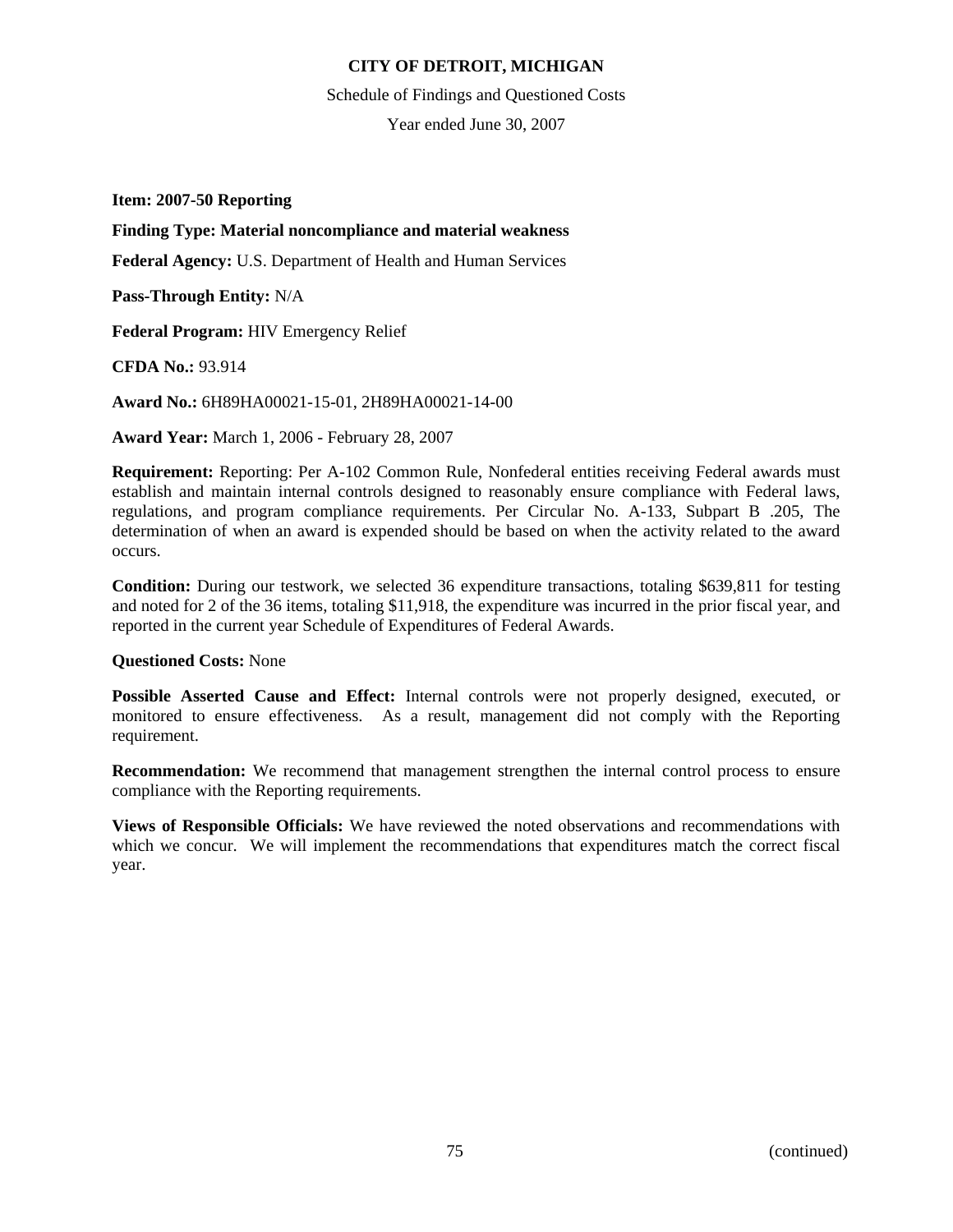Schedule of Findings and Questioned Costs

Year ended June 30, 2007

**Item: 2007-51 Matching, Level of Effort, Earmarking** 

# **Finding Type: Material noncompliance and material weakness**

**Federal Agency:** U.S. Department of Health and Human Services

**Pass-Through Entity:** N/A

**Federal Program:** HIV Emergency Relief

**CFDA No.:** 93.914

**Award No.:** 6H89HA00021-15-01, 2H89HA00021-14-00

**Award Year:** March 1, 2006 - February 28, 2007

**Requirement:** Matching, Level of Effort, and Earmarking: Per A-102 Common Rule, Non-federal entities receiving Federal awards must establish and maintain internal controls designed to reasonably ensure compliance with Federal laws, regulations and program compliance requirements. Additionally, per Public Law No. 109-415 section 2604 (c)(1), "use not less than 75 percent to provide core medical services that are needed in the eligible area for individuals with HIV/AIDS who are identified and eligible under this title (including services regarding the co-occurring conditions of the individuals)." Per Public Law No. 109-415 section 2604(f), "Unless waived by the Secretary, HHS (or designee), for the purpose of providing health and support services to women, youth, infants, and children with HIV disease, including measures to prevent perinatal transmission of HIV, an EMA or TGA shall use for services to each of these populations an amount not less than the percentage of grant funds made available in a fiscal year constituted by the ratio of the population involved (woman, youth, infants, or children) in such areas with HIV/AIDS, to the metropolitan area's overall population with HIV/AIDS.

**Condition:** During our testwork, we noted the department did not meet the requirement to spend 75% of eligible funds on core services. The department spent 72% of eligible funds on core services. In addition, the department did not meet the requirement to spend a minimum percentage of program revenue on Children.

#### **Questioned Costs:** None

**Possible Asserted Cause and Effect:** Internal controls were not properly designed, executed, or monitored to ensure effectiveness. As a result, management did not comply with the Matching, Level of Effort, Earmarking compliance requirement.

**Recommendation:** We recommend that management strengthen the internal control process to ensure compliance with the Matching, Level of Effort, Earmarking requirements.

**Views of Responsible Officials:** We have reviewed the noted observations and recommendations with which we concur. We will implement the recommendations to ensure that the department meets the requirement to spend 75% of eligible funds on core services.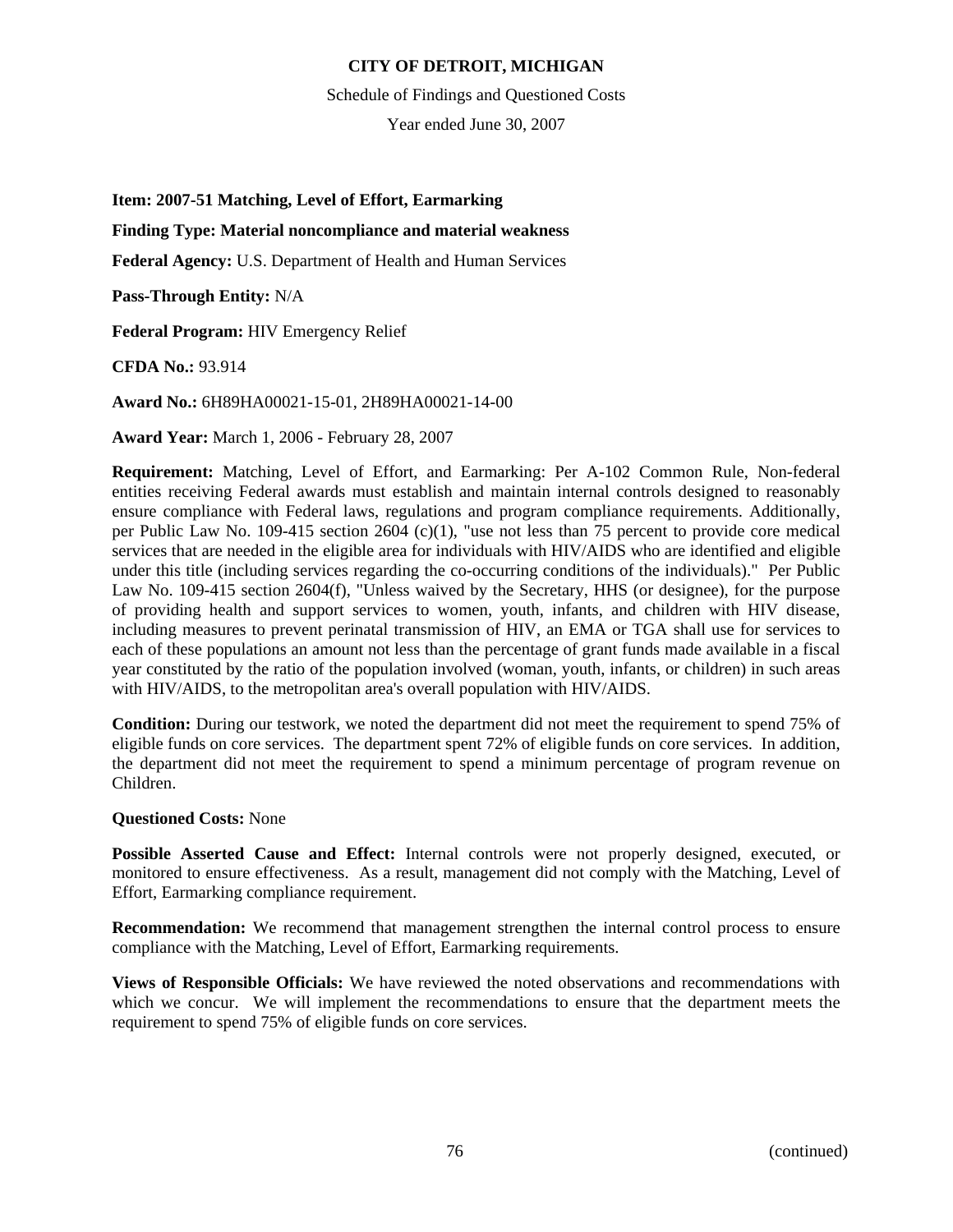Schedule of Findings and Questioned Costs

Year ended June 30, 2007

**Item: 2007-52 Reporting** 

**Finding Type: Noncompliance and material weakness** 

**Federal Agency:** U.S. Department of Health and Human Services

**Pass-Through Entity:** N/A

**Federal Program:** HIV Emergency Relief

**CFDA No.:** 93.914

**Award No.:** 6H89HA00021-15-01, 2H89HA00021-14-00

**Award Year:** March 1, 2006 - February 28, 2007

**Requirement:** Reporting: Per A-102 Common Rule, Nonfederal entities receiving Federal awards must establish and maintain internal controls designed to reasonably ensure compliance with Federal laws, regulations, and program compliance requirements. Per 45 CFR A 74.52 (a)(1)(IV): Recipient shall submit the SF-269 and SF-269A no later than 30 days after the end of each specified reporting period for quarterly and semiannual FSRs, and 90 calendar days for annual and final reports.

**Condition:** During our testwork, we noted that 1 of 2 FSRs was submitted after the required due date. The FSR covering the period March 2006 to February 2007 was originally submitted on May 30, 2007, which is one day late. The report was resubmitted on April 30, 2009, which is two years and one month after the period.

# **Questioned Costs:** None

**Possible Asserted Cause and Effect:** Internal controls were not properly designed, executed, or monitored to ensure effectiveness. As a result, management did not comply with the Reporting requirement.

**Recommendation:** We recommend that management strengthen the internal control process to ensure compliance with the Reporting requirements.

**Views of Responsible Officials:** We have reviewed the noted observations and recommendations with which we concur. We will implement the recommendations to ensure that all FSRs are submitted by their due dates.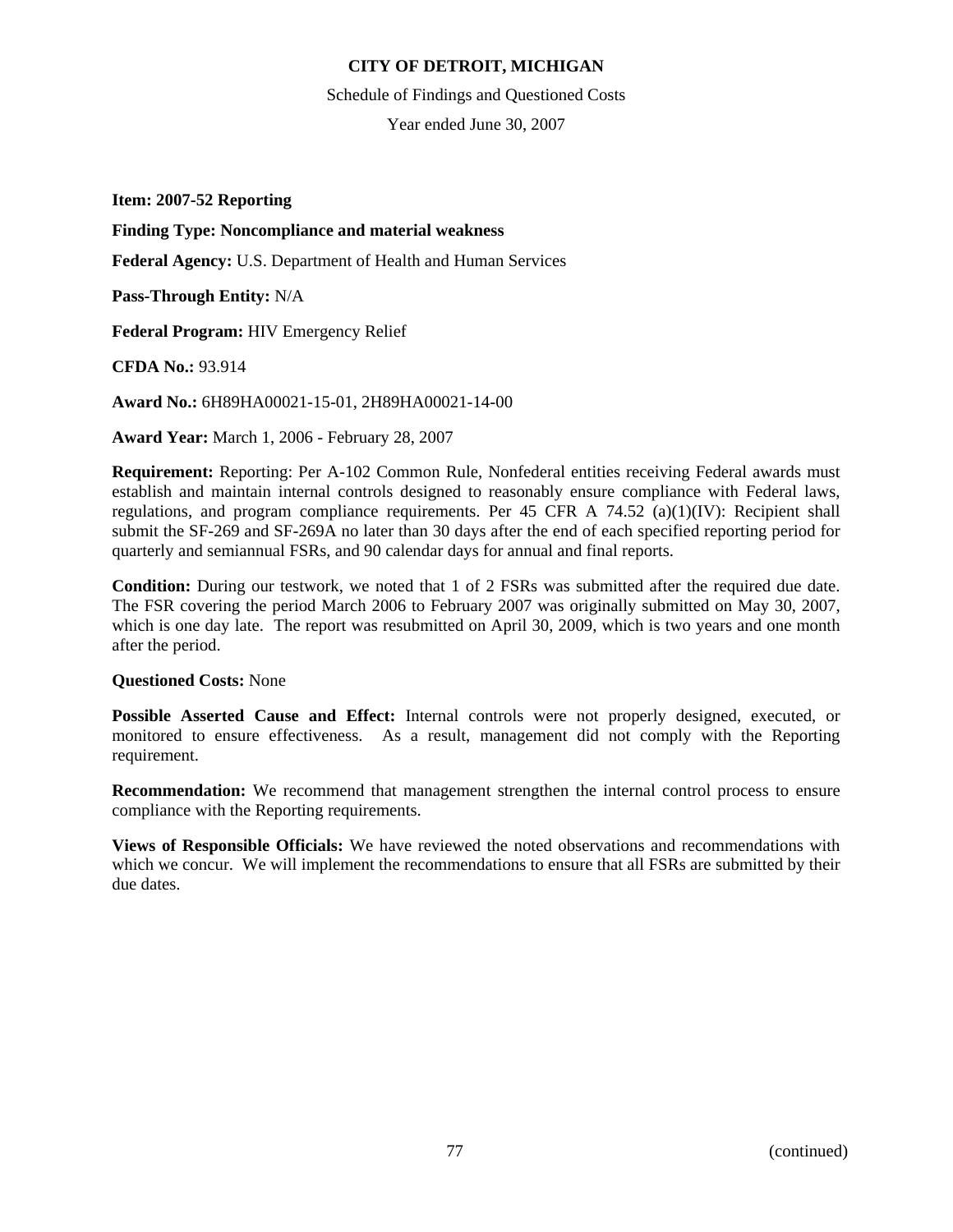#### Schedule of Findings and Questioned Costs

Year ended June 30, 2007

#### **Item: 2007-53 Subrecipient Monitoring**

# **Finding Type: Noncompliance and significant deficiency**

**Federal Agency:** U.S. Department of Health and Human Services

**Pass-Through Entity:** N/A

**Federal Program:** HIV Emergency Relief

**CFDA No.:** 93.914

**Award No.:** 6H89HA00021-15-01, 2H89HA00021-14-00

**Award Year:** March 1, 2006 - February 28, 2007

**Requirement:** Subrecipient Monitoring: A-102 requires nonfederal entities receiving Federal Awards establish and maintain internal control designed to reasonably ensure compliance with laws, regulations and program compliance requirements. Per 31 USC 7502(f)(2)(B)(2), Each pass through entity shall: A) Provide each subrecipient the program names (and identifying numbers) from which each assistance is derived, and the Federal requirements that govern the use of such awards and the requirements of (this) chapter; B) Monitors the subrecipients use of Federal awards through site visits, limited scope audits, or other means; C) Review the audit of a subrecipient as necessary to determine whether prompt and appropriate corrective action has been taken with respect to audit findings, as defined by the Director, pertaining to Federal awards provided to the subrecipient by the pass-through entity.

**Condition:** During our testwork, we obtained and reviewed 2 of 2 subrecipient A-133 reports required to be monitored by the department and noted that the wrong CFDA number was used on both reports. Both reports should refer to the HIV Grants using CFDA number 93.914; currently they refer to 93.915.

#### **Questioned Costs:** None

**Possible Asserted Cause and Effect:** Internal controls were not properly designed, executed, or monitored to ensure effectiveness. As a result, management did not comply with the Subrecipient Monitoring requirements.

**Recommendation:** We recommend that management strengthen the internal control process to ensure compliance with the Subrecipient Monitoring requirements.

**Views of Responsible Officials:** We have reviewed the noted observations and recommendations with which we concur. We will implement the recommendations to ensure that all reports have the correct CFDA numbers.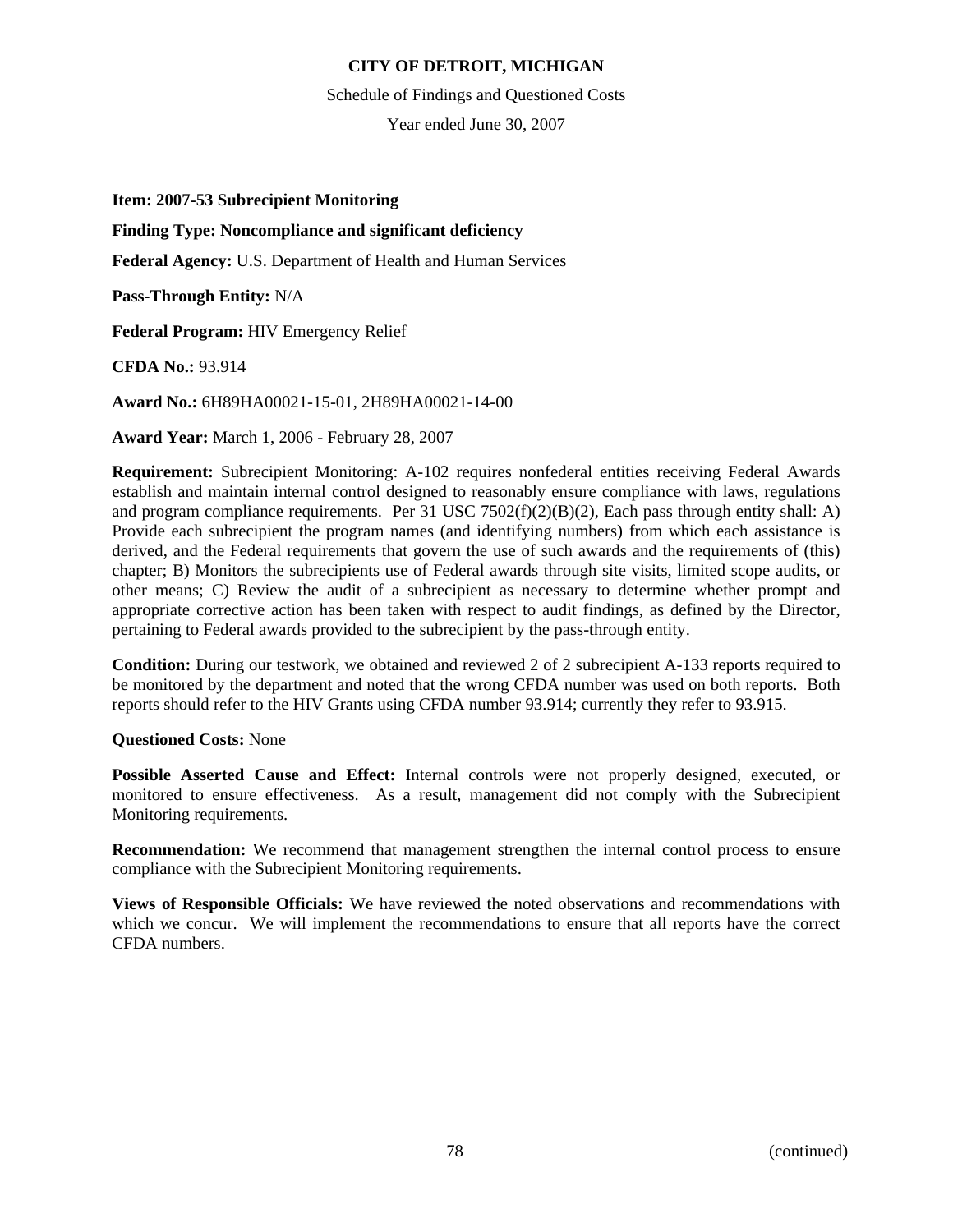Schedule of Findings and Questioned Costs

Year ended June 30, 2007

### **Item: 2007-54 Activities Allowed or Unallowed and Allowable Costs/Cost Principles**

#### **Finding Type: Significant deficiency**

**Federal Agency:** U.S. Department of Health and Human Services

**Pass-Through Entity:** Michigan Department of Community Health

**Federal Program:** Prevention and Treatment of Substance Abuse

**CFDA No.:** 93.959

**Award No.:** 07 B1 MI SAPT, 00 B1 MI SAPT 06

**Award Year:** March 1, 2006 - February 28, 2007

**Requirement:** Activities Allowed or Unallowed and Allowable Costs/Cost Principles: Per A-102 Common Rule, Nonfederal entities receiving Federal awards must establish and maintain internal controls designed to reasonably ensure compliance with Federal laws, regulations, and program compliance requirements.

**Condition:** During our testwork, we selected 30 Check Request disbursement forms, totaling \$14,126,850, and noted 1 of 30, totaling \$975,804, did not contain the required signature of the preparer on the document.

#### **Questioned Costs:** None

**Possible Asserted Cause and Effect:** Internal controls were not properly designed, executed, or monitored to ensure effectiveness. As a result, management did not comply with the Activities Allowed or Unallowed and Allowable Costs/Cost requirements.

**Recommendation:** We recommend that management strengthen the internal control process to ensure compliance with the Activities Allowed or Unallowed and Allowable Costs/Cost Principles requirements.

**Views of Responsible Officials:** We have reviewed the noted observations and recommendations with which we concur. We will implement the recommendations to ensure that all documents have the required signatures.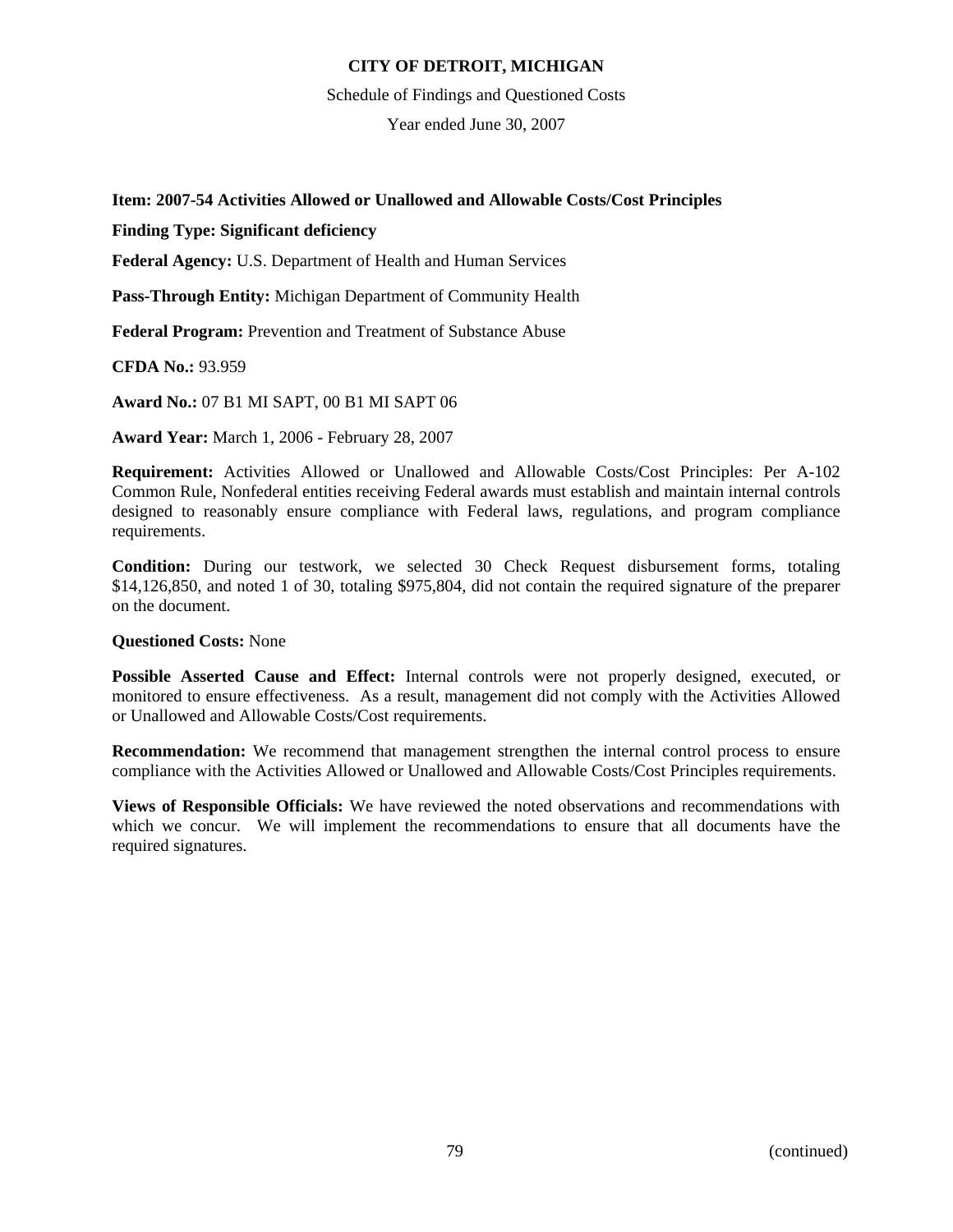Schedule of Findings and Questioned Costs

Year ended June 30, 2007

**Item: 2007-55 Reporting** 

### **Finding Type: Material noncompliance and material weakness**

**Federal Agency:** U.S. Department of Health and Human Services

**Pass-Through Entity:** Michigan Department of Community Health

**Federal Program:** Prevention and Treatment of Substance Abuse

**CFDA No.:** 93.959

**Award No.:** 07 B1 MI SAPT, 00 B1 MI SAPT 06

**Award Year:** March 1, 2006 - February 28, 2007

**Requirement:** Reporting: Per the contract agreement with the State of Michigan, the audited reporting package is due within 9 months of the audit year-end.

**Condition:** During our testwork, we noted that the required supplemental compliance report was submitted in January 2009, 10 months after the required due date.

#### **Questioned Costs:** None

**Possible Asserted Cause and Effect:** Internal controls were not properly designed, executed, or monitored to ensure effectiveness. As a result, management did not comply with the Reporting requirement.

**Recommendation:** We recommend that management strengthen the internal control process to ensure compliance with the Reporting requirements.

**Views of Responsible Officials:** We have reviewed the noted observations and recommendations with which we concur. We will implement the recommendations and ensure that all reports are submitted by their due dates.